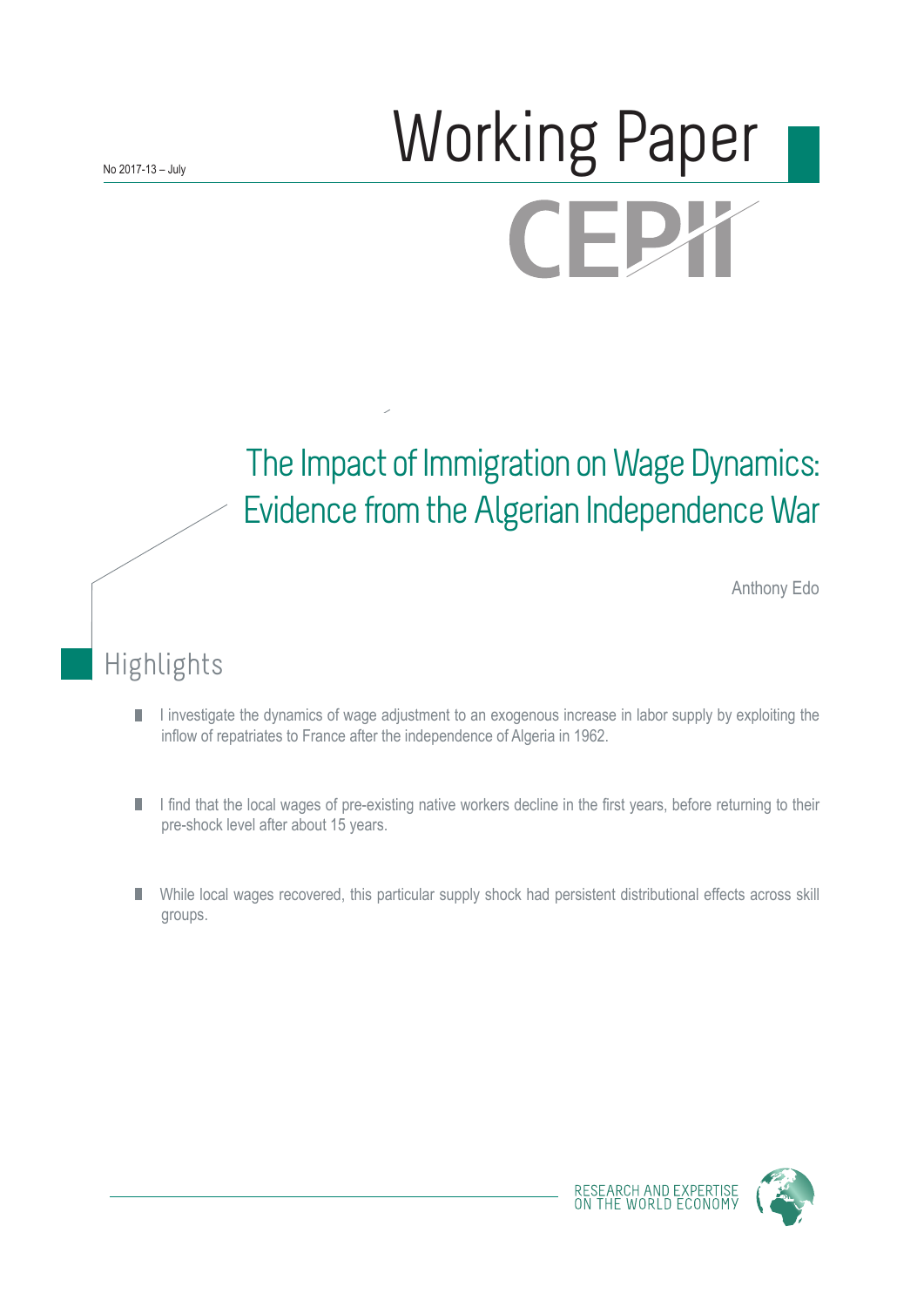# **Abstract**

This paper investigates the dynamics of wage adjustment to an exogenous increase in labor supply by exploiting the sudden and unexpected inflow of repatriates to France created by the independence of Algeria in 1962. I track the impact of this particular supply shift on the average wage of pre-existing native workers across French regions in 1962, 1968 and 1976. I find that regional wages decline between 1962 and 1968, before returning to their pre-shock level 15 years after. While regional wages recovered, this particular supply shock had persistent distributional effects. By increasing the relative supply of high educated workers, the inflow of repatriates contributed to the reduction of wage inequality between high and low educated native workers over the whole period considered (1962-1976).

# **Keywords**

Labor Supply Shock, Wages, Immigration, Natural Experiment.



F22, J21, J61.

#### Working Paper



CEPII (Centre d'Etudes Prospectives et d'Informations Internationales) is a French institute dedicated to producing independent, policyoriented economic research helpful to understand the international economic environment and challenges in the areas of trade policy, competitiveness, macroeconomics, international finance and growth.

CEPII Working Paper Contributing to research in international economics

© CEPII, PARIS, 2017

All rights reserved. Opinions expressed. in this publication are those of the author(s) alone.

Editorial Director: Sébastien Jean

Production: Laure Boivin

No ISSN: 1293-2574

CEPII 113, rue de Grenelle 75007 Paris +33 1 53 68 55 00

www.cepii.fr Press contact: presse@cepii.fr

RESEARCH AND EXPERTISE<br>ON THE WORLD ECONOMY

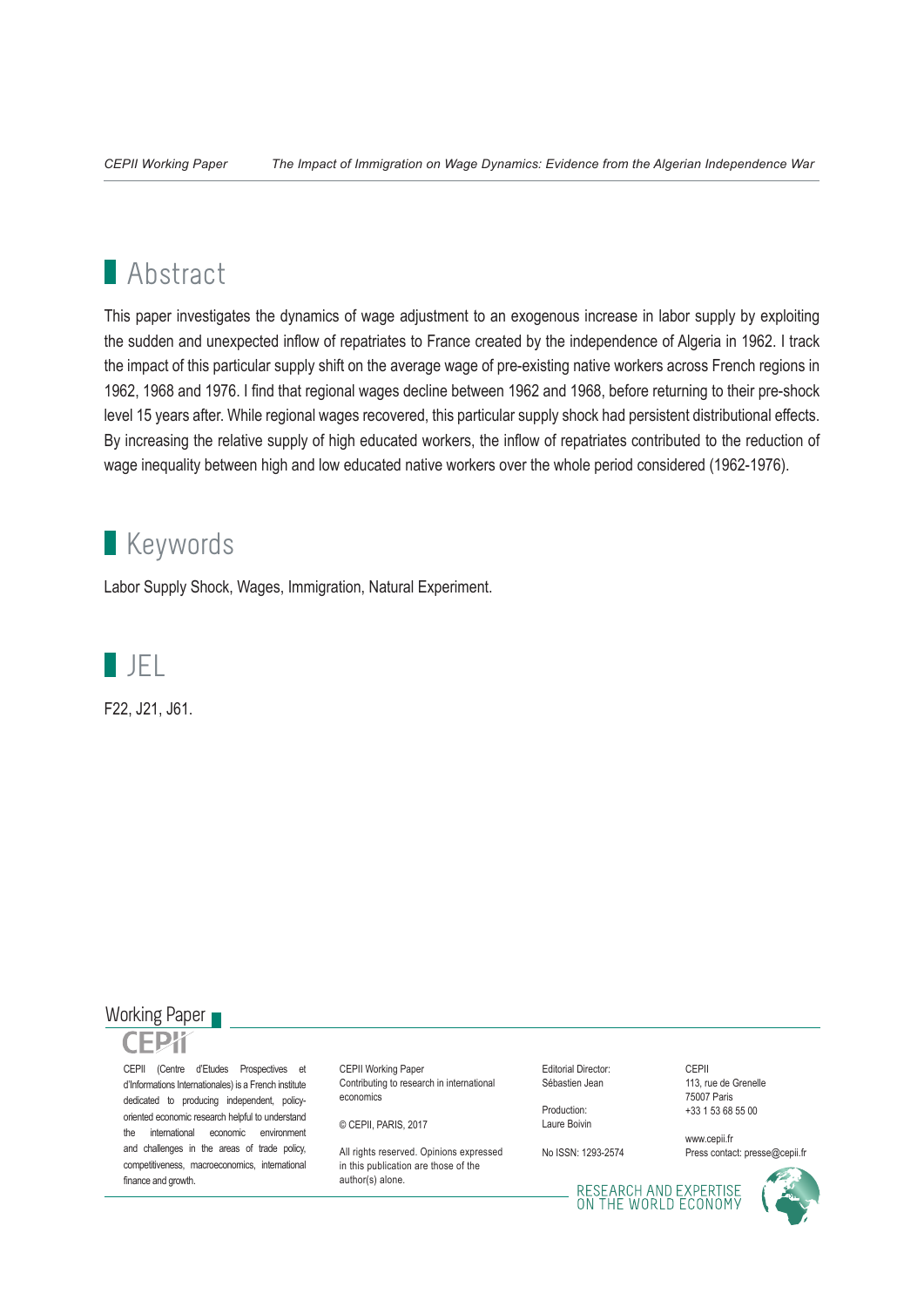### **The Impact of Immigration on Wage Dynamics: Evidence from the Algerian Independence War**[1](#page-2-0)

Anthony Edo[2](#page-2-1)

# **1 Introduction**

The question on how labor markets respond to supply shocks is at the core of the literature on the labor market impact of immigration. However, despite a large body of research on this issue, little is known about the wage dynamics of adjustment to supply shocks [\(Borjas,](#page-51-0) [2014;](#page-51-0) [Lewis and Peri,](#page-55-0) [2015\)](#page-55-0). In fact, existing studies that estimate the impact of migration on wages generally capture medium- or long-run relationships and, therefore, cannot describe their adjustment path towards long-run equilibrium [\(Wozniak and Murray,](#page-57-0) [2012;](#page-57-0) [Ruist et al.,](#page-57-1) [2017\)](#page-57-1). This is mainly because these estimates are derived from expected migration episodes. Such episodes indeed allow faster adjustment processes than unexpected ones as they "occur at slower and more predictable rates and are largely driven by economic motivations" [\(Peri](#page-56-0) [2016,](#page-56-0) p. 25).

This paper contributes to the literature on the labor market impact of immigration by investigating the wage dynamics of immigration-induced supply shocks. In order to identify the short- and long-run wage responses to immigration, I exploit the natural experiment created by the end of the Algerian independence war in 1962. This political event generated a sudden and unexpected exodus of around 600,000 repatriates from Algeria to France. This influx increased the pre-existing workforce in France by 1.6 percent on average and up to 7 percent in some southern French regions. I precisely exploit the uneven penetration of repatriates across French regions to investigate their effects on the dynamics of regional and skill-specific wages.

<span id="page-2-0"></span><sup>&</sup>lt;sup>1</sup>I would like to thank George Borjas, Ekrame Boubtane, Frédéric Docquier, Thu Hien Dao, Jennifer Hunt, Nicolas Jacquemet, Sébastien Jean, Joan Monras, Gianmarco Ottaviano, Hillel Rapoport, Jan Stuhler, Farid Toubal, Camilo Umana Dajud, conference audiences and seminar participants at CEMIR workshop on migration, CEPII, PSE migration seminar, University of Lille for very useful comments and suggestions. Any errors which remain are my own.

<span id="page-2-1"></span><sup>2</sup>CEPII, France. E-mail: <Anthony.Edo@cepii.fr>.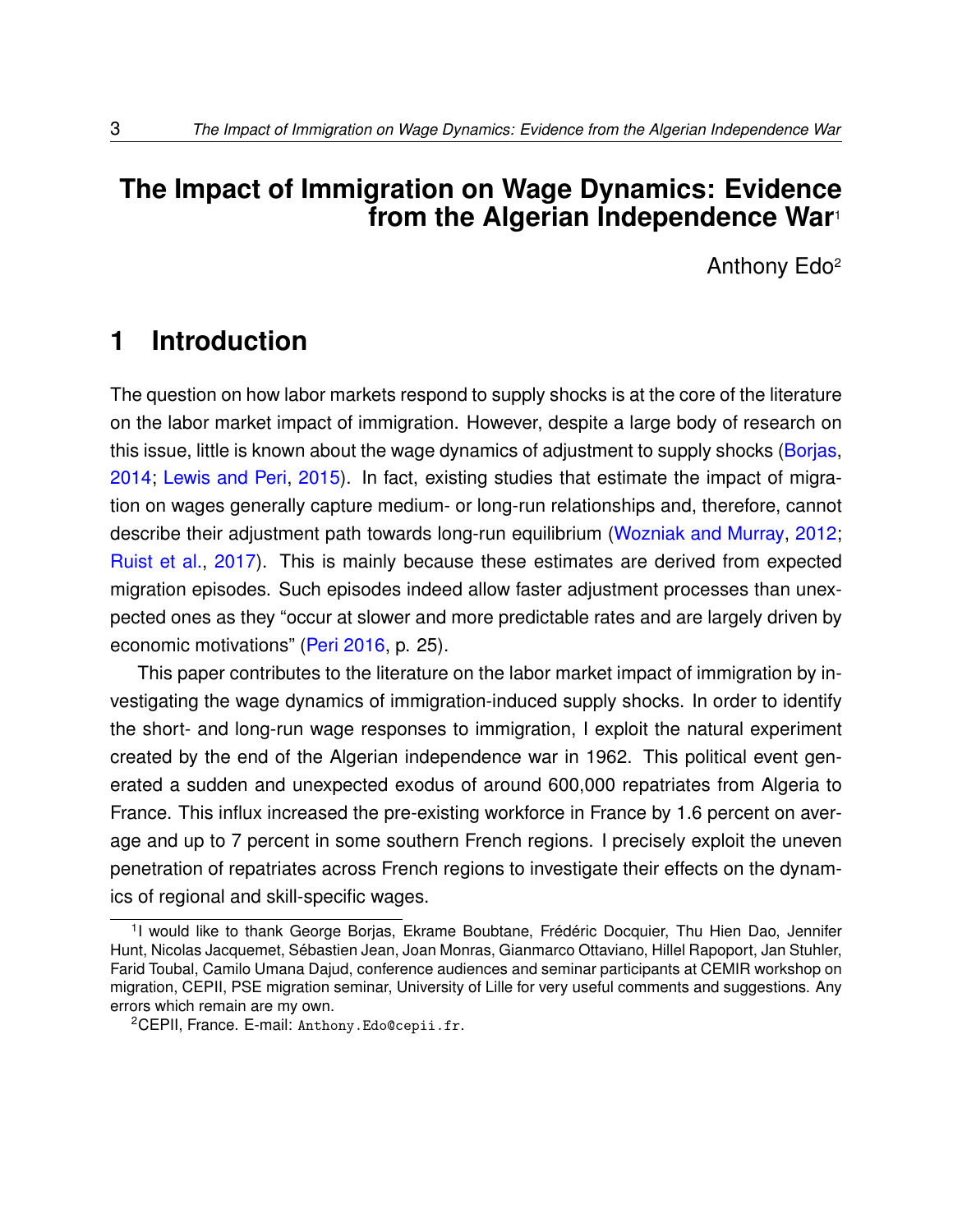This natural experiment provides a unique opportunity to investigate the wage dynamics of supply shocks not only because the "timing [of the repatriation] was exogenous and the location of the repatriates determined to a large extent by climate (and proximity to port of arrival)" [\(Friedberg and Hunt,](#page-54-0) [1995,](#page-54-0) p. 37), but also because repatriates and nonrepatriates were very close substitutes. In fact, most repatriates from Algeria were French by birth (as opposed to Algerian by birth) and had the same language ability than pre-existing natives [\(McDonald,](#page-55-1) [1965\)](#page-55-1). This natural experiment thus allows me to investigate the wage consequences of a "standard" labor supply shock, as opposed to other immigration contexts where immigrants and natives are imperfect substitutes due to language ability differences [\(Peri and Sparber,](#page-56-1) [2009;](#page-56-1) [Manacorda et al.,](#page-55-2) [2012;](#page-55-2) [Ottaviano and Peri,](#page-56-2) [2012;](#page-56-2) [Lewis and Peri,](#page-55-0) [2015\)](#page-55-0).

[Hunt](#page-54-1) [\(1992\)](#page-54-1) is the first study to exploit this large influx of repatriates from Algeria to France to investigate the labor market consequences of immigration. The study exploits the geographic clustering of repatriates and uses differences across local labor markets to identify their impact on the change in unemployment and wages between 1962 and 1968 in France. She finds that the inflow of repatriates increased the unemployment rate of non-repatriates and decreased the level of French wages.<sup>[3](#page-3-0)</sup> However, from [Hunt](#page-54-1) [\(1992,](#page-54-1) p. 566)'s wage analysis, "it is not possible to distinguish composition effects from effects on the indigenous French". In fact, she uses a wage dataset which does not provide any information to isolate the pre-existing workforce from the repatriates (and other post-1962 waves of migrants). As a result, [Hunt](#page-54-1) [\(1992\)](#page-54-1)'s estimated wage effects are likely to be contaminated by the changing composition of the wage sample due to the inclusion of repatriates.

The present paper accounts for this identification issue by exploiting new wage data and, most importantly, extends the analysis to explore the dynamics of regional and skillspecific wages generated by the influx of repatriates. I use a rich dataset taken from three wage surveys for the years 1962, 1969 and 1976. It provides enough detailed information to restrict the wage sample to pre-existing native workers. This sample restriction is crucial to estimate a wage response that is not contaminated by composition effects due to the

<span id="page-3-0"></span><sup>&</sup>lt;sup>3</sup>Using variation across region-skill groups, [Borjas and Monras](#page-51-1) [\(2016\)](#page-51-1); [Clemens and Hunt](#page-52-0) [\(2017\)](#page-52-0) also find that the supply shock induced by the inflow of repatriates had positive effects on the unemployment rate of pre-existing natives.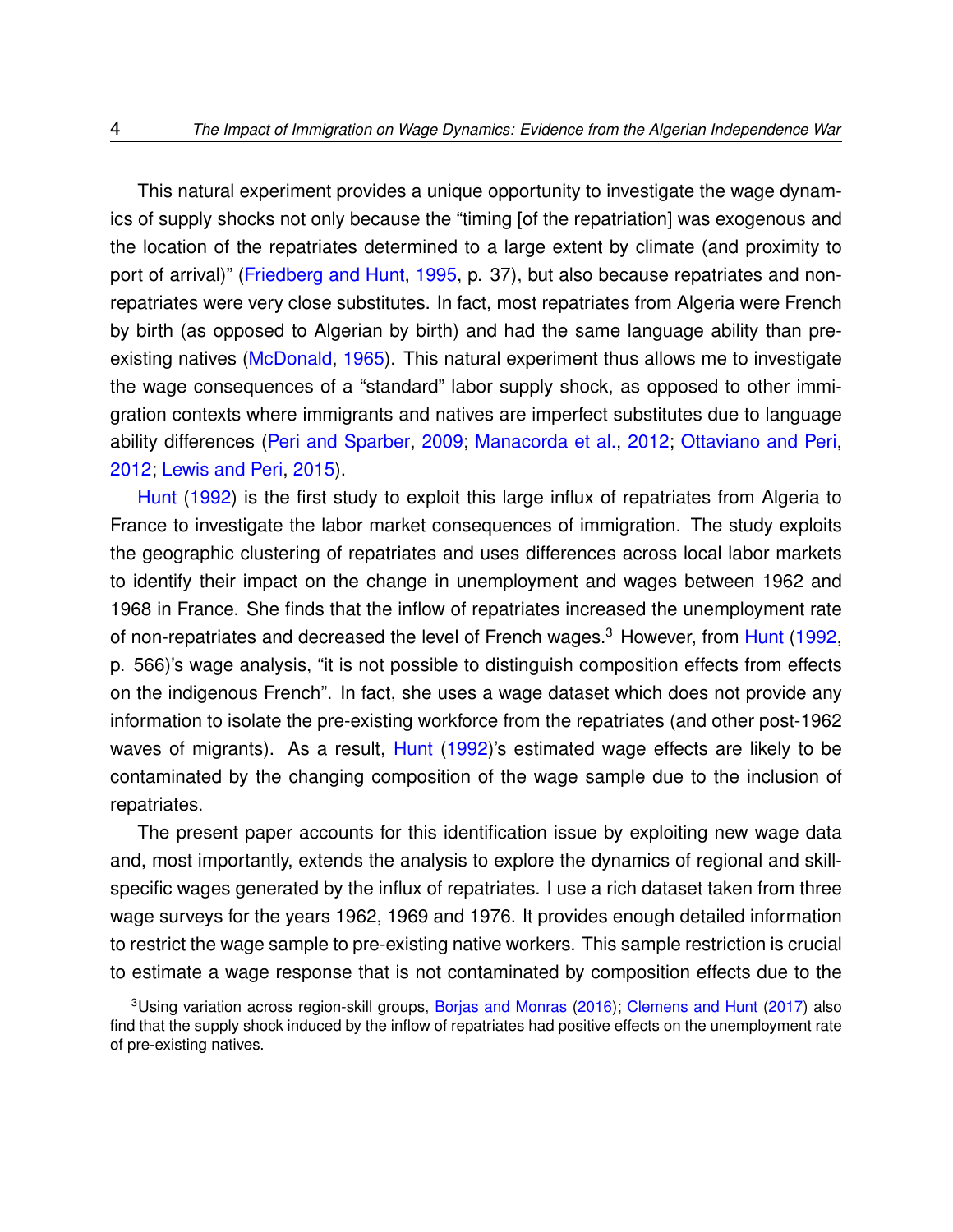large entry of repatriates in France (and other post-1962 waves of migrants).

I estimate the impact of repatriate regional penetration on pre-post wage changes for pre-existing groups of native workers between 1962-1968, 1968-1976 and 1962-1976. This cross-area analysis has the advantage of identifying the *total* effect of immigration on native wages [\(Ottaviano and Peri,](#page-56-2) [2012;](#page-56-2) [Dustmann et al.,](#page-53-0) [2016a\)](#page-53-0). In fact, this approach not only captures the effect of a particular supply shift on the wages of competing workers, but also the cross-effects on the wages of workers with different skills as well as the role of capital accumulation. However, a cross-area analysis could lead to misleading interpretations if repatriates chose their region of residence based on economic considerations, or if pre-existing workers responded by emigrating to other local labor markets [\(Borjas et al.,](#page-51-2) [1997;](#page-51-2) [Dustmann et al.,](#page-53-1) [2005;](#page-53-1) [Lewis and Peri,](#page-55-0) [2015\)](#page-55-0).

In order to address the endogeneity of immigration to local economic conditions, I implement an instrumental variable strategy. I follow the literature on migration and use three distinct instruments: local climatic conditions [\(Hunt,](#page-54-1) [1992\)](#page-54-1), distance from the sending country [\(Peri and Sparber,](#page-56-1) [2009;](#page-56-1) [Dustmann et al.,](#page-53-2) [2016b\)](#page-53-2) and past immigrant spatial distribution [\(Altonji and Card,](#page-50-0) [1991;](#page-50-0) [Card,](#page-52-1) [2001\)](#page-52-1). I moreover show that pre-existing natives did not respond to the regional penetration of repatriates between 1962 and 1968. This result is consistent with [Hunt](#page-54-1) [\(1992\)](#page-54-1) who shows that the repatriates did not affect migration across French departments (which are smaller geographical units than regions). As a result, the estimated wage effects between 1962 and 1968 are not contaminated by the reallocation of native workers across local labor markets.

Over the whole period 1962-1976, I find that the influx of repatriates did not affect the regional wage of pre-existing native workers. This finding is robust to alternative estimation techniques, samples and measures of the repatriate supply shock. The insensitivity of regional wages to the inflow of repatriates, however, masks two opposite effects: a negative impact on wages between 1962-1968 and a positive one between 1968-1976. These wage effects are consistent with standard economic theory which predicts a wage response to immigration that is negative in the short-run, positive in the medium-run and potentially null in the long-run after all adjustments have taken place [\(Ottaviano and Peri,](#page-56-3) [2008;](#page-56-3) [Borjas,](#page-51-3) [2013\)](#page-51-3).

The estimated wage effects between 1962-1968 imply an elasticity of wages with re-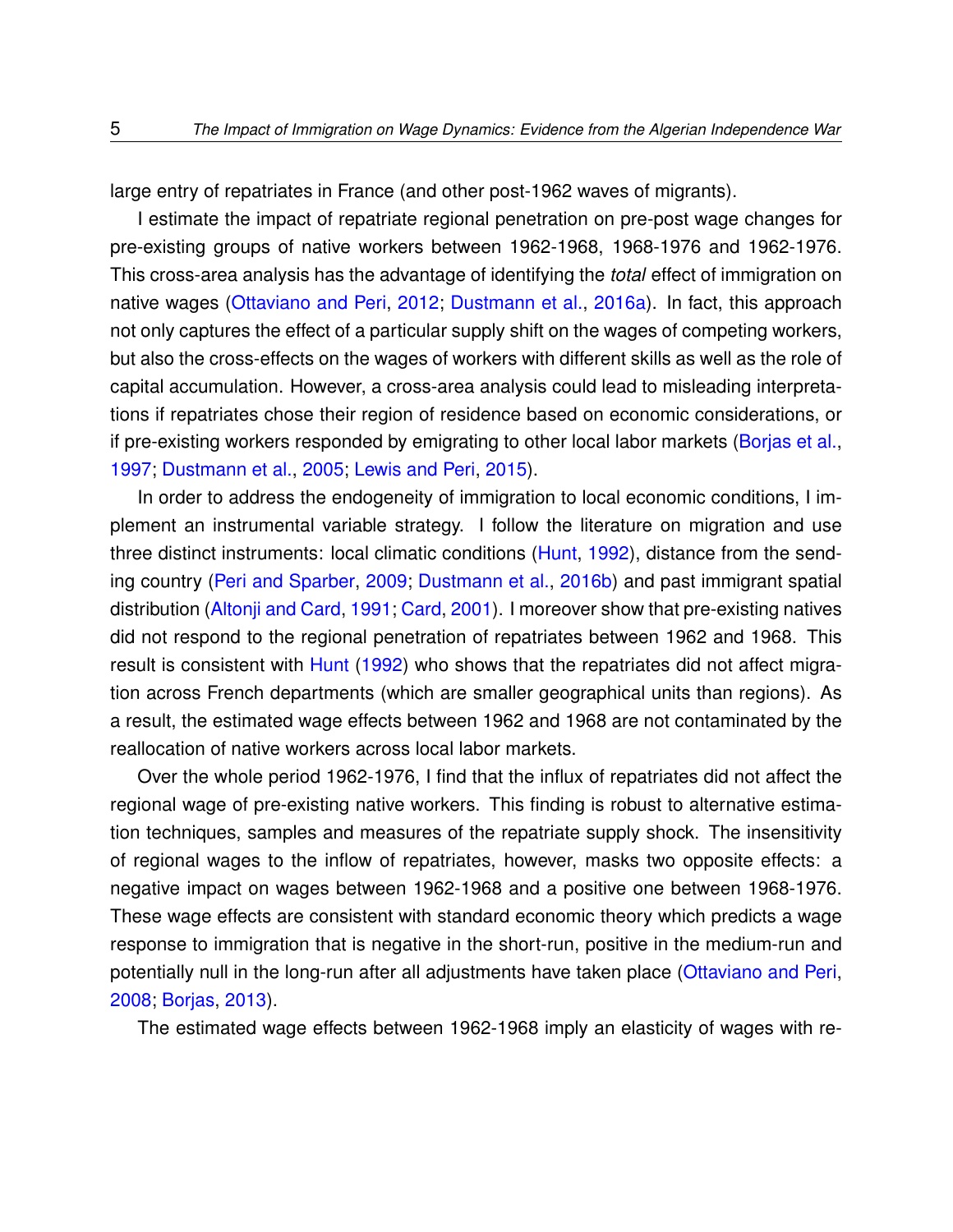spect to the number of workers ranging from -0.9 to -1.4 and -1.2 to -2.2 after instrumenting.[4](#page-5-0) These estimates are stronger than the baseline estimate in [Hunt](#page-54-1) [\(1992,](#page-54-1) p. 567, Table 4) who finds a short-run wage elasticity of -0.8 without instrumenting. This discrepancy in our estimated wage effects is consistent with a potential bias in [Hunt](#page-54-1) [\(1992\)](#page-54-1)'s wage analysis due to the inclusion of repatriates in the wage sample.<sup>[5](#page-5-1)</sup> In order to evaluate the bias introduced by this inclusion, I re-estimate the impact of repatriates on wage changes between 1962-1968 without excluding from the sample the large entry of repatriates (and other post-1962 waves of migrants). I find a wage elasticity that is exactly the same as the one found by [Hunt](#page-54-1) [\(1992\)](#page-54-1). This finding reconciles our results and shows that it is crucial to focus on pre-existing groups of workers to minimize any bias due to composition effects.

I also find that the positive wage change for pre-existing native workers between 1968 and 1976 in response to the influx of repatriates offsets the negative short-run wage effects. This indicates that regional wages fully recovered 15 years after the inflow of repatriates. This rate of adjustment is consistent with [Ruist et al.](#page-57-1) [\(2017\)](#page-57-1) and [Borjas](#page-51-4) [\(2016\)](#page-51-4) who respectively find that region- and skill-specific wages recover from positive supply shocks after a decade or more. It is also in line with the literature on the dynamics of demand shocks which finds that U.S. state-level wages tend to return to their pre-shock level after 14 to 20 years [\(Blanchard et al.,](#page-50-1) [1992;](#page-50-1) [Greenaway-McGrevy and Hood,](#page-54-2) [2011\)](#page-54-2).

While the influx of repatriates had no significant impact on the change in regional wages between 1962 and 1976, my findings point to persistent distributional effects across skill groups. First, I find that the influx of repatriates decreased the relative wage of high to low educated native workers at the regional level over the whole period considered (1962-1976). This asymmetric impact lies in the fact that the influx of repatriates disproportionately increased the supply of high educated workers, implying a decrease in

<span id="page-5-0"></span><sup>4</sup>The more negative effect associated with the IV estimations is consistent with the hypothesis that OLS estimations are positively biased by endogenous immigration inflows. Moreover, this range of elasticities is derived from the sample of men since the estimates for the sample of women is very likely to be contaminated by the increase in the labor market participation of pre-existing women (see Section [8\)](#page-41-0).

<span id="page-5-1"></span><sup>5</sup>More specifically, ignoring the shift in the sample composition due to the inclusion of post-1962 waves of migrants leads to underestimate the true short-run wage impact induced by the influx of repatriates. This upward bias is consistent with the fact that the repatriates probably had higher wages on average as they were relatively more educated than the pre-existing native workers. See also [Borjas](#page-51-4) [\(2016\)](#page-51-4); [Clemens and](#page-52-0) [Hunt](#page-52-0) [\(2017\)](#page-52-0); [Peri and Yasenov](#page-57-2) [\(2015\)](#page-57-2) for a discussion on how changes in the sample composition can affect the measured wage effects induced by immigration.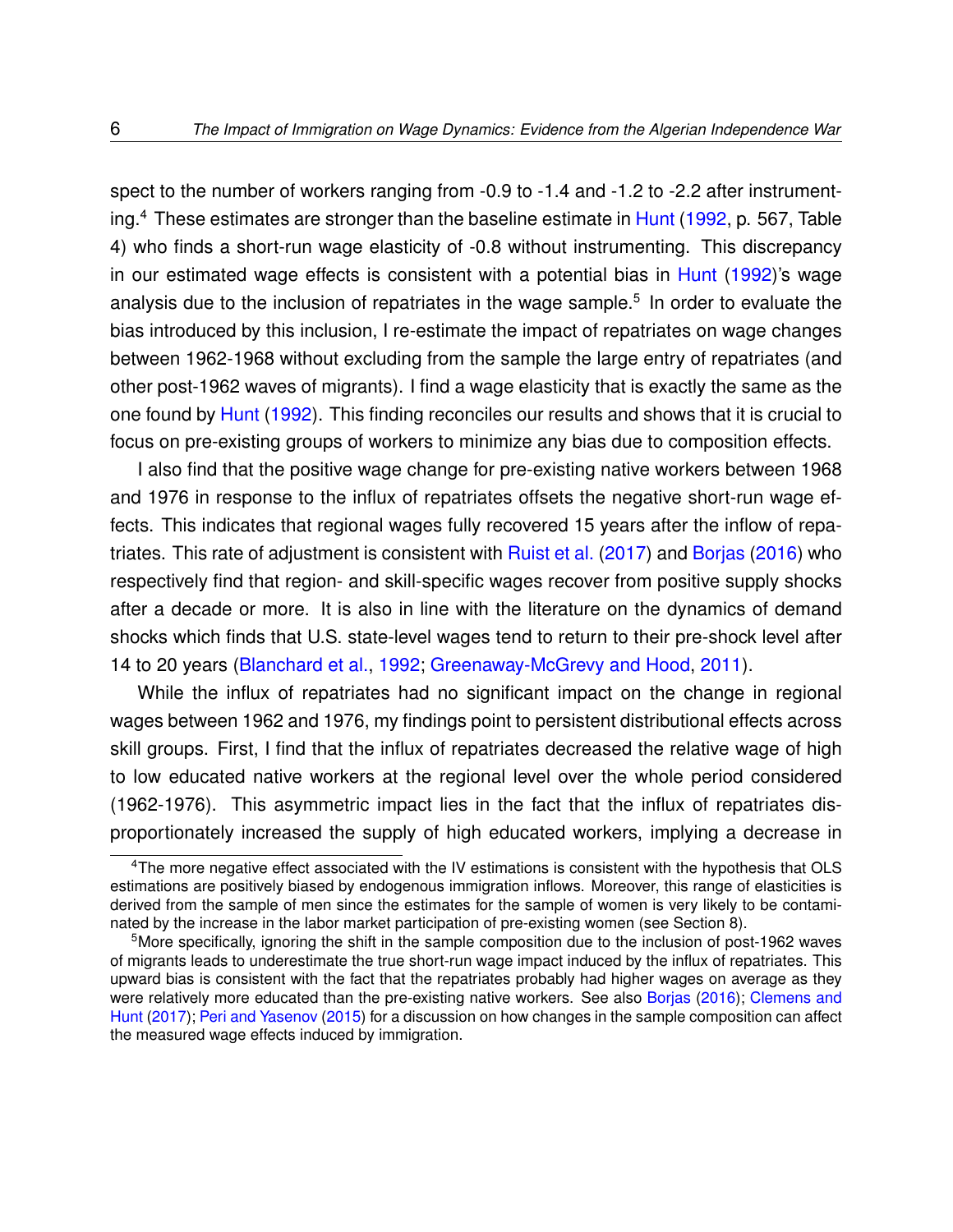wage inequality between high and low educated workers.<sup>[6](#page-6-0)</sup> Second, I use variation across region-skill groups and find a detrimental impact of repatriates on the wages of similarly skilled native workers. This negative impact indicates that the skill groups which received the largest inflow of repatriates experienced the smallest increase in wages (or the largest decrease). These results are consistent with standard economic theory which predicts that immigration should affect the wage structure permanently if the skill composition of immigrants differs from that of natives.

The supply shock induced by the inflow of repatriates also had short-run employment consequences. Between 1962 and 1968, I find detrimental employment effects for pre-existing native workers at the regional level.<sup>[7](#page-6-1)</sup> This result is consistent with [Hunt](#page-54-1) [\(1992\)](#page-54-1); [Borjas and Monras](#page-51-1) [\(2016\)](#page-51-1); [Clemens and Hunt](#page-52-0) [\(2017\)](#page-52-0) who find that the influx of repatriates increased the unemployment rate of non-repatriates at the department level or regioneducation level. I contribute to these studies by decomposing the employment effects induced by the repatriates by gender and across skill groups. First, I show that the adverse employment effects for women is stronger than for men. This asymmetric impact by gender is consistent with the fact that female labor supply is more responsive to changes in wage than male labor supply [\(Blau and Kahn,](#page-50-2) [2007;](#page-50-2) [Evers et al.,](#page-53-3) [2008\)](#page-53-3). Second, I show that the influx of repatriates mostly decreased the employment of native workers with a low education level. This skill-specific displacement effect is also larger for women.

The remainder of this paper proceeds as follows. The next section provides a theoretical discussion on the impact of immigration on labor markets. Section [3](#page-12-0) gives some background on the inflow of repatriates into France at the end of the Algerian war. Section [4](#page-14-0) describes the data and presents some descriptive statistics on the skill differences between pre-existing natives and repatriates. Section [5](#page-20-0) shows the main identification strategy and discusses all potential identification issues. While Section [6](#page-32-0) investigates the average wage effect induced by the inflow of repatriates, Sections [7](#page-39-0) and [8](#page-41-0) investigate the distributional consequences across skill groups. I finally extend the analysis to employment outcomes in Section [9.](#page-46-0) Section [10](#page-48-0) concludes.

<span id="page-6-0"></span><sup>&</sup>lt;sup>6</sup>This result echoes the studies by [Aydemir and Borjas](#page-50-3) [\(2007\)](#page-50-3); [Docquier et al.](#page-53-4) [\(2014\)](#page-53-4); [Edo and Toubal](#page-53-5) [\(2015\)](#page-53-5) which respectively show that high-skilled immigration has narrowed wage inequality in Canada, OECD countries and France over the past decades.

<span id="page-6-1"></span> $7$ The 1975 French census does not allow me to disentangle the pre-existing workers from the repatriates. It is therefore impossible to study the long-run employment effects induced by the repatriates.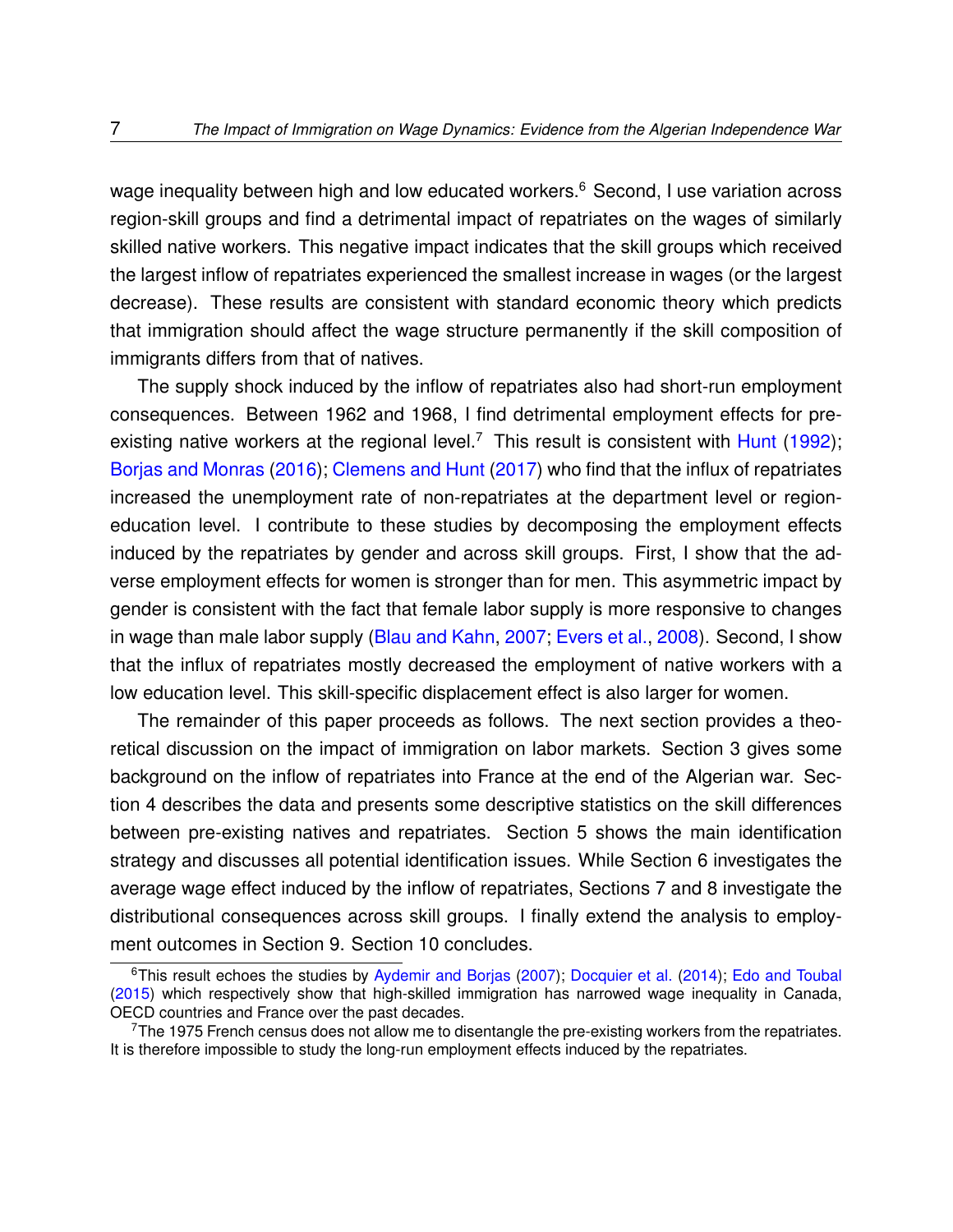## <span id="page-7-2"></span>**2 Conceptual Framework**

This section provides a simple model that builds on [Borjas](#page-51-5) [\(2003,](#page-51-5) [2014\)](#page-51-0); [Ottaviano and](#page-56-2) [Peri](#page-56-2) [\(2012\)](#page-56-2); [Dustmann et al.](#page-53-2) [\(2016b\)](#page-53-2) to motivate the empirical specifications and help interpreting the estimated parameters.

#### **2.1 Theoretical Impact of Immigration**

#### **2.1.1 Production Function and the Wage Impact of Labor Supply Shocks**

Consider a pre-shock period where an aggregate output  $Y$  is produced in a local economy by combining physical capital  $K$  and labor  $L:8$  $L:8$ 

<span id="page-7-1"></span>
$$
Y = A \cdot L^{1-\alpha} \cdot K^{\alpha}, \qquad (1)
$$

where A is exogenous total factor productivity (TFP) and  $\alpha \in (0,1)$  is the capital income share. The labor input can be defined as a composite of different categories of workers who have different skills by using a nested CES structure [\(Borjas,](#page-51-5) [2003;](#page-51-5) [Ottaviano and](#page-56-2) [Peri,](#page-56-2) [2012\)](#page-56-2). Let the labor input L be divided into different skill groups  $i$ .

$$
L = \left[\sum_{i} \theta_i \cdot L_i^{\rho}\right]^{1/\rho}.
$$
 (2)

The parameters  $\theta_i$  measure the relative efficiency of each category, with  $\sum_i \theta_i\,=\,1.$  $\rho = (\sigma - 1)/\sigma$  with  $\sigma$  being the degree of substitution between skill groups. In equilibrium, profit-maximizing firms pay each skill group a real wage equal to the group's marginal product. We can thus express the impact of an immigration-induced increase in labor

<span id="page-7-0"></span><sup>&</sup>lt;sup>8</sup>I follow the literature on the wage impact of immigration and assume an aggregate production function that is linear homogeneous (See, e.g., [Ottaviano and Peri](#page-56-2) [\(2012\)](#page-56-2); [Brücker et al.](#page-52-2) [\(2014\)](#page-52-2); [Borjas et al.](#page-51-6) [\(2012\)](#page-51-6); [Edo and Toubal](#page-53-6) [\(2017\)](#page-53-6); [Dustmann et al.](#page-53-0) [\(2016a\)](#page-53-0)). Also used in the macro-growth literature (e.g. [Jones,](#page-54-3) [2005\)](#page-54-3), this functional form is supported by the fact that capital and labor income shares tend to be constant over time and similar across countries [\(Gollin,](#page-54-4) [2002\)](#page-54-4).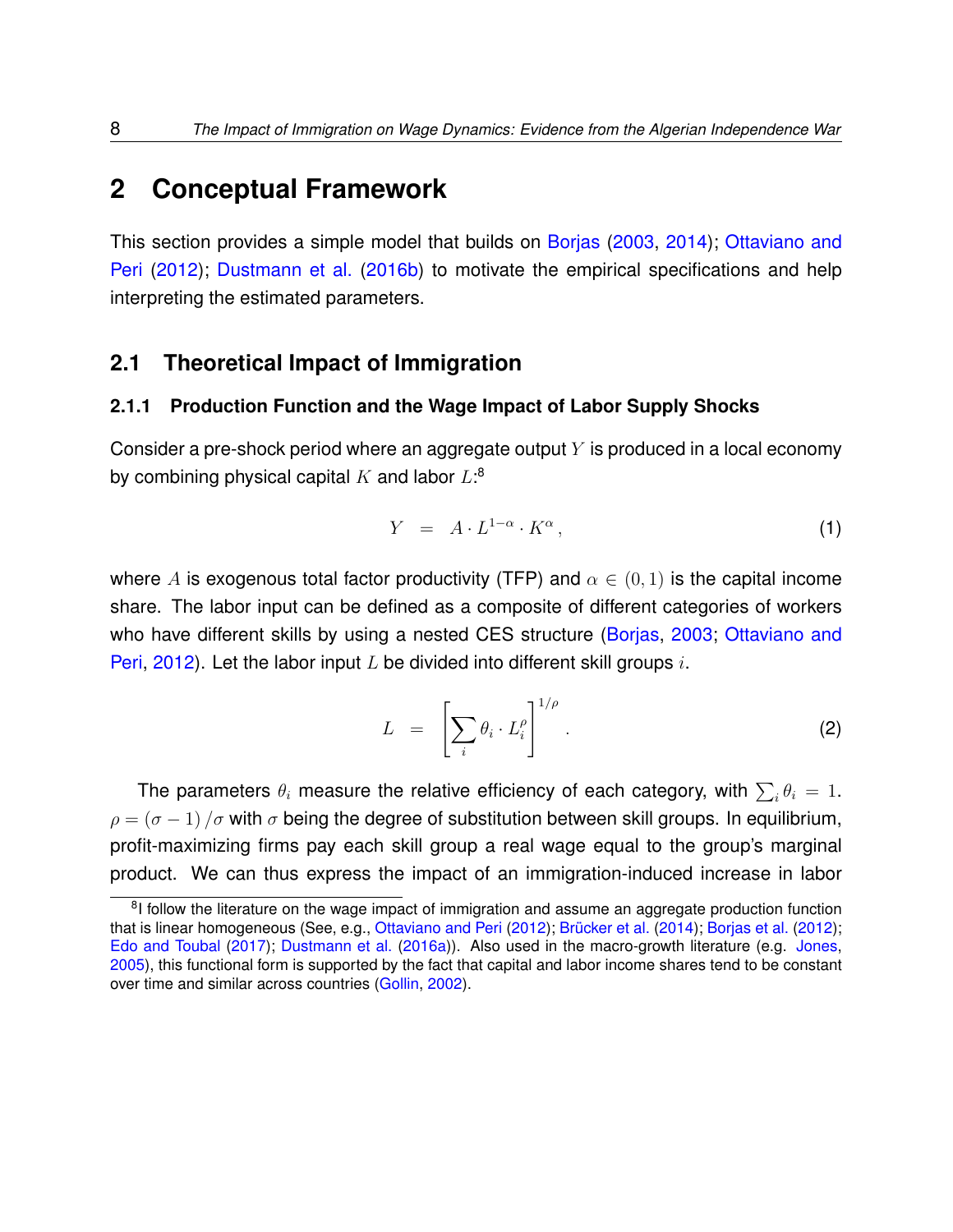supply on the average wage of group  $i$  as follows:

<span id="page-8-1"></span>
$$
dlogw_i = dlogw + (1 - \rho) \cdot (dlogL - dlogL_i). \tag{3}
$$

By assuming the following inverse function  $r = K^{\lambda}$ , where  $r$  is the return to capital and  $\lambda$  is the inverse elasticity of capital supply, we can show that  $dlogw = -\alpha\lambda/(1-\alpha+\lambda)$ .  $dlogL$ .<sup>[9](#page-8-0)</sup> By substituting this latter expression into Equation [3,](#page-8-1) one can rewrite the wage changes to the immigration-increase in labor supply as follows:

<span id="page-8-2"></span>
$$
dlogw_i = -\frac{\alpha\lambda}{1-\alpha+\lambda} \cdot dlogL + (1-\rho) \cdot (dlogL - dlogL_i) \ . \tag{4}
$$

The right-hand side of Equation [4](#page-8-2) shows how a labor supply shock can affect the marginal productivity of pre-existing groups of workers. On the one hand, the term  $\delta =$  $-\frac{\alpha\lambda}{1-\alpha}$  $\frac{\alpha\lambda}{1-\alpha+\lambda}\cdot dlogL$  captures the effect of a change in the aggregate labor supply on skillspecific wages. The parameter  $\delta$  naturally depends on the elasticity of capital supply. In the short-run, when the capital stock is fixed (*i.e.* the capital supply is inelastic), Equation [4](#page-8-2) implies that immigration decreases the wage of workers in all skill groups. Immigration thus lowers the average wage in the economy. In the long-run, however, the capital supply is assumed to be perfectly elastic  $(\lambda = 0)$ . The increase in the capital stock thus offsets the initial adverse impact on average wage.

On the other hand, the last term of Equation [4](#page-8-2) shows that immigration generates distributional consequences if the skill composition of immigrants differs from that of natives. In particular, the skill groups that experience the largest supply shocks would be the ones where wages decrease the most or increase the least [\(Ottaviano and Peri,](#page-56-3) [2008;](#page-56-3) [Borjas,](#page-51-3) [2013\)](#page-51-3). Equation [4](#page-8-2) moreover indicates that even in the long-run, after all adjustments have taken place, the distributional consequences of immigration remain [\(Aydemir and Borjas,](#page-50-3) [2007;](#page-50-3) [Ottaviano and Peri,](#page-56-2) [2012\)](#page-56-2).[10](#page-8-3)

<span id="page-8-0"></span><sup>&</sup>lt;sup>9</sup>From Equation [1,](#page-7-1) one can show that  $dlogw = \alpha \cdot [dlogK - dlogL]$  and  $dlogr = (\alpha - 1) \cdot [dlogK - dlogL]$ . Then, one can substitute  $dlog K$  in the wage equation by its expression derived by equating  $dlog r = \lambda \cdot dlog K$ and  $dlogr = (\alpha - 1) \cdot [dlogK - dlogL].$ 

<span id="page-8-3"></span> $10$ The theoretical prediction that immigration has persistent distributional consequences hinges on the assumption that physical capital has the same degree of substitutability with all skill groups. An alternative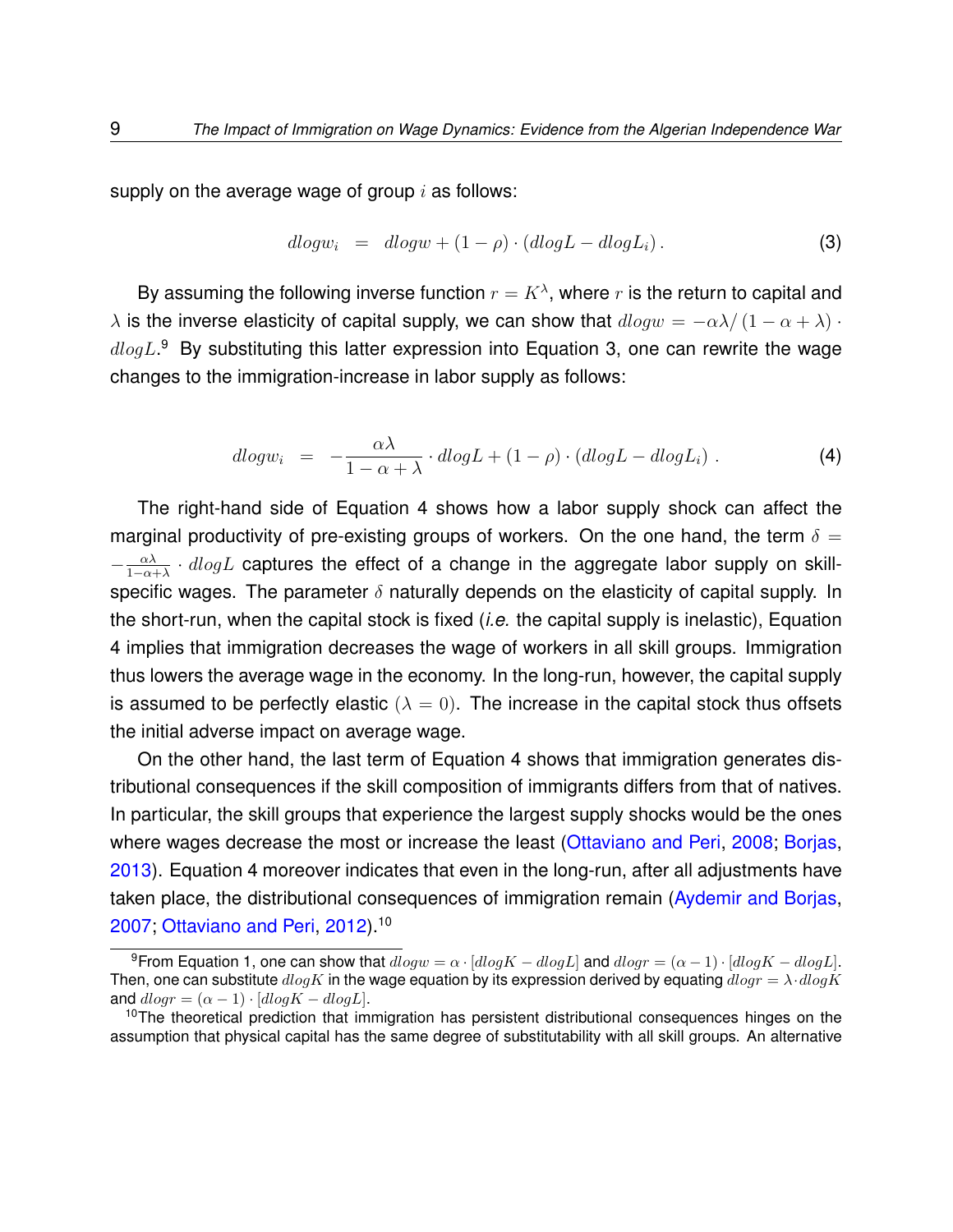#### <span id="page-9-3"></span>**2.1.2 Measure of the Labor Supply Shock**

In order to estimate the average impact of an immigration-induced increase in labor supply on wages, I measure immigrant penetration at the regional level rather than skill-level. Similar to [Altonji and Card](#page-50-0) [\(1991\)](#page-50-0); [Goldin](#page-54-5) [\(1994\)](#page-54-5); [Smith](#page-57-3) [\(2012\)](#page-57-3); [Dustmann et al.](#page-53-7) [\(2013,](#page-53-7) [2016b\)](#page-53-2), this strategy has the main advantage to capture the *total* effect of immigration on wages [\(Dustmann et al.,](#page-53-0) [2016a\)](#page-53-0). In fact, in addition to capturing the "own" effect of immigration on the wage of workers in a particular skill group, this approach accounts for the complementarity effects across skill groups and across capital and labor.<sup>[11](#page-9-0)</sup>

In order to define regional supply shocks, I first consider a pre-shock period  $(t = 0)$ . A change in the labor supply induced by immigration in the skill group  $i$  can thus be written as follows:

<span id="page-9-4"></span>
$$
dlogL_i = log\left(\frac{N_i^1 \cdot (1+m_i)}{N_i^0}\right), \qquad (5)
$$

where  $m_i=M_i/N_i^1$  is the relative number of immigrants in the post-shock period  $t=1.$ By assuming an inelastic native labor supply, one can show that  $dlogL_i \simeq m_i$ , which is the immigration-induced percent supply shift for skill group  $i$  [\(Borjas,](#page-51-5) [2003;](#page-51-5) [Borjas and](#page-51-1) [Monras,](#page-51-1) [2016\)](#page-51-1).<sup>[12](#page-9-1)</sup> I then follow [Dustmann et al.](#page-53-2) [\(2016b\)](#page-53-2) and express skill-group specific supply shocks  $dlogL_i$  as a function of the aggregate supply shock  $\bar{m} = M/N^1$  as follows:

<span id="page-9-2"></span>
$$
dlogL_i = \frac{s_i^M}{s_i^N} \cdot \frac{M}{N^1} = \pi_i \cdot \bar{m}, \qquad (6)
$$

to this assumption is studied by [Lewis](#page-55-3) [\(2011,](#page-55-3) [2013\)](#page-55-4) who allow for capital-skill complementarity (*i.e.* capital and high skilled labor are complements *and* capital and low skilled labor are substitutes). Capital-skill complementarity implies that the short-run wage response to immigration disappears in the long-run – *i.e.*, relative wages across skill groups are not affected by skill mix changes. See [Borjas](#page-51-0) [\(2014,](#page-51-0) Chapter 6) and [Lewis and Peri](#page-55-0) [\(2015\)](#page-55-0) for further complements on how capital-skill complementarity can affect the wage impact of immigration.

<span id="page-9-0"></span><sup>&</sup>lt;sup>11</sup>In Section [8,](#page-41-0) I measure labor supply shocks at the region-skill level in order to estimate the "own" effect of immigration on the wage of natives with similar skills.

<span id="page-9-1"></span><sup>&</sup>lt;sup>12</sup>See [Borjas and Monras](#page-51-1) [\(2016\)](#page-51-1); [Dustmann et al.](#page-53-2) [\(2016b\)](#page-53-2) who explore the theoretical impact of immigration on wages when assuming a labor supply that is elastic.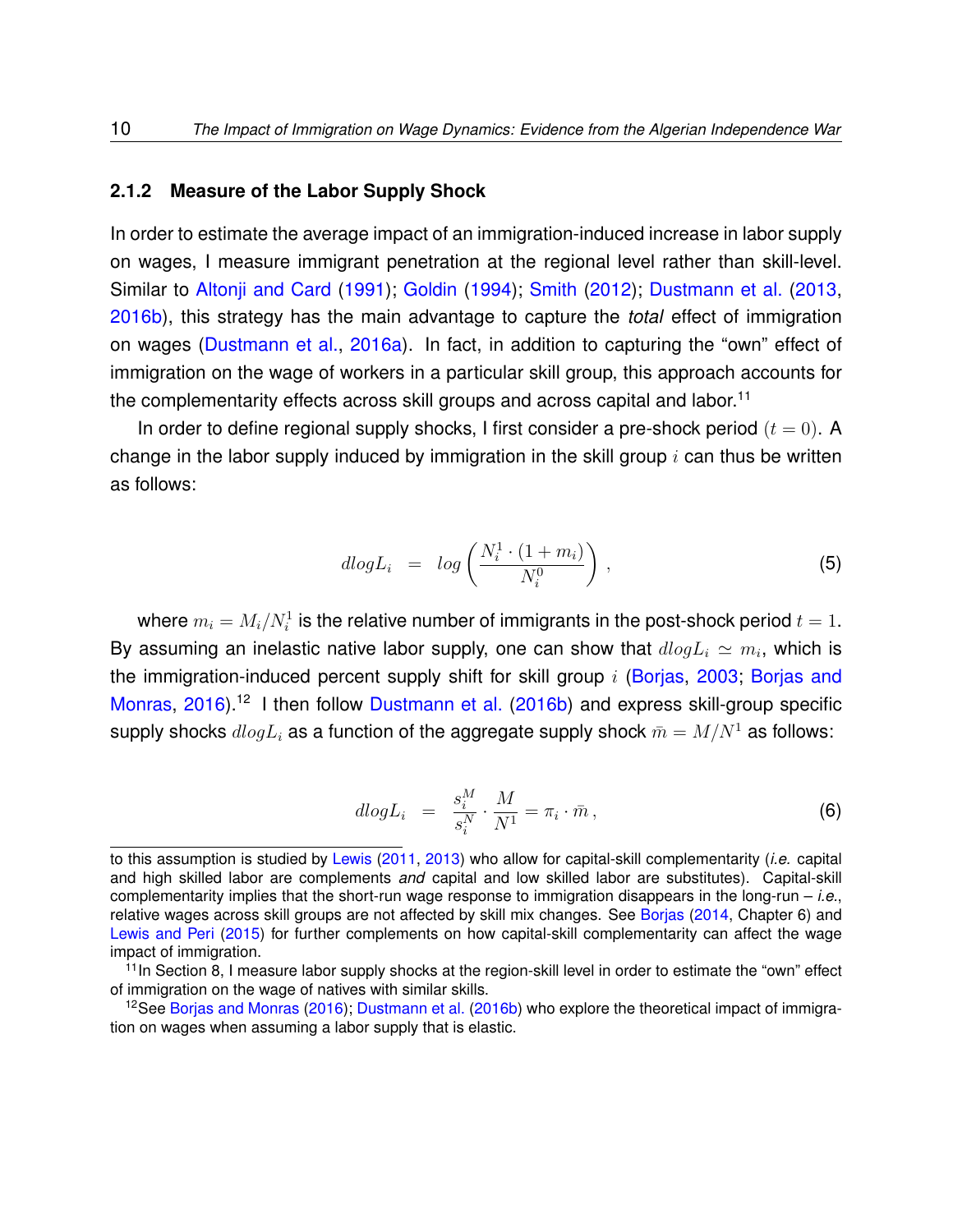where  $s_i^M$  and  $s_i^N$  are respectively the share of workers within the skill group  $i$  (in head counts) among immigrants and natives (*i.e.*,  $s_i^M = M_i/M$  and  $s_i^N = N_i^1/N^1$ ). The parameter  $\pi_i$  thus measures the difference in the skill distribution between immigrants and natives. By using the properties of the CES production function and Equation [6,](#page-9-2) one can show that:

$$
dlogL = \sum_{i} \frac{s_i}{s_L} \cdot dlogL_i = \pi \cdot \bar{m} \tag{7}
$$

where  $\pi = \sum_i \frac{s_i}{s_i}$  $\frac{s_i}{s_L} \cdot \pi_i$  is the weighted average of the relative density of immigrants across skill groups. Based on Equation [4,](#page-8-2) the skill-specific wage impact of an immigrationinduced increase in labor supply can be written as:

$$
dlogw_i = [(\delta + 1 - \rho) \cdot \pi + (\rho - 1) \cdot \pi_i] \cdot \bar{m}.
$$
 (8)

In order to investigate the impact of the aggregate supply shock  $\bar{m}$  on the average wage of group  $i = 1$  relative to group  $i = 2$ , one has to consider the following relative wage equation:

<span id="page-10-0"></span>
$$
dlog w_1 - dlog w_2 = (\rho - 1) \cdot (\pi_1 - \pi_2) \cdot \bar{m}, \qquad (9)
$$

where  $\rho - 1 = -1/\sigma$ . The distributional effect of  $\bar{m}$  across skill groups depends on the elasticity of substitution  $\sigma$  between the two groups and is proportional to the relative supply shift. If the immigrant contribution to the supply of skills is mostly concentrated within group 1,  $\pi_1 > \pi_2$ , the impact of immigration on the relative wage of group 1 should be negative. This negative impact is stronger when the degree of substitution between groups is small. Moreover, Equation [9](#page-10-0) shows that the relative wage effects induced by immigration across skill groups should be persistent and invariant over time.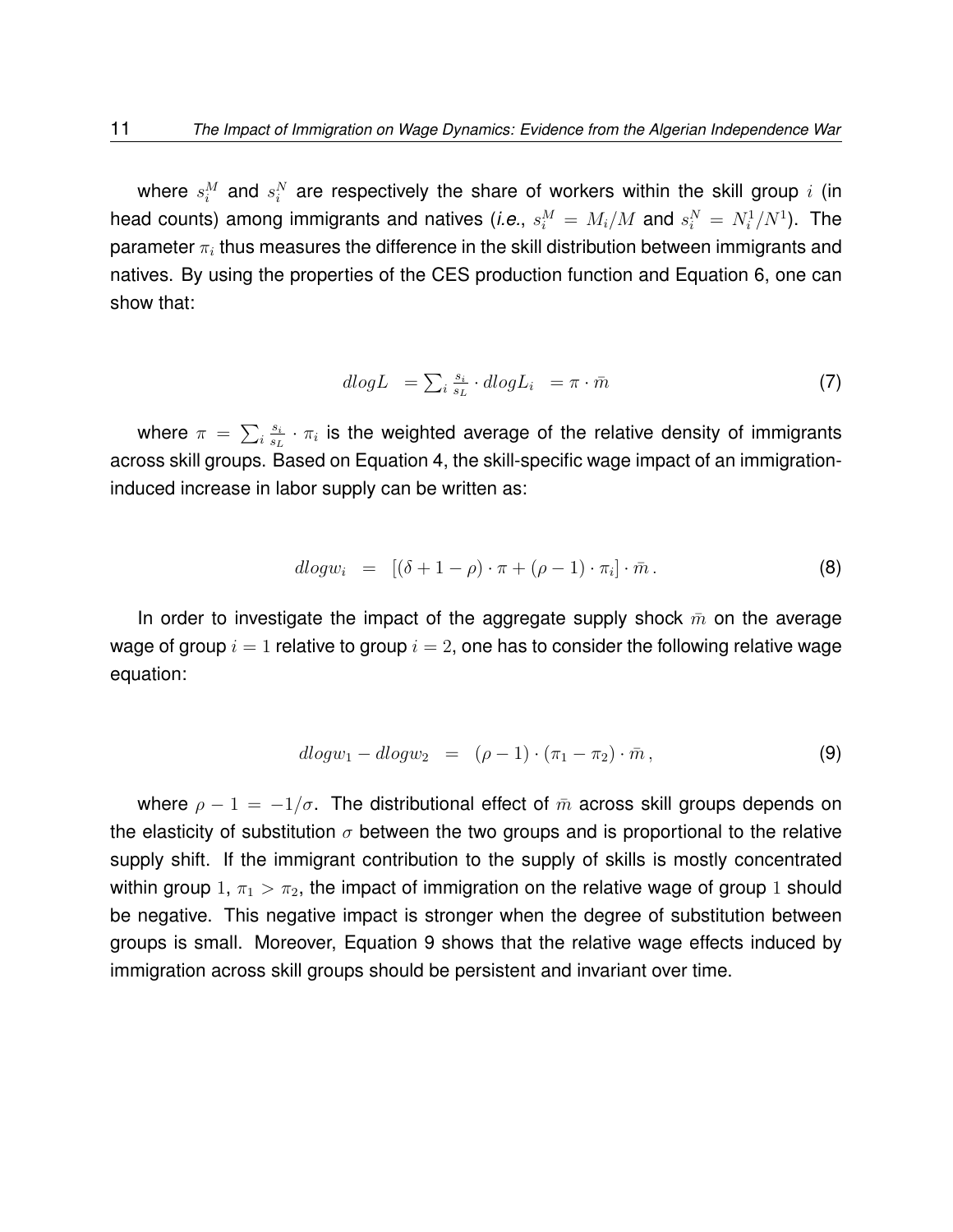# **2.2 Labor Market Adjustments to Supply Shocks and Wage Dynamics**

For each local labor market, Equation [4](#page-8-2) predicts that the average wage of pre-existing workers should first decline in response to positive labor supply shocks. In the long-run, however, the average wage should recover through capital accumulation in each market.<sup>[13](#page-11-0)</sup> As shown by [Lewis](#page-55-3) [\(2011\)](#page-55-3); [Dustmann and Glitz](#page-53-8) [\(2015\)](#page-53-8), the recovery of local wages could also be due to the adoption of new technologies. By affecting the relative supply of inputs, [Lewis](#page-55-3) [\(2011\)](#page-55-3)'s model predicts that the economy should use more intensively the input that have become relatively more abundant through changes in production techniques, leading to the recovery of input prices.<sup>[14](#page-11-1)</sup>,<sup>[15](#page-11-2)</sup>

The recovery of local wages may not only be due to within-local adjustments. In fact, the reallocation of labor and capital across localities should also contribute to mitigate the initial adverse effect of labor supply shocks on local wages [\(Borjas et al.,](#page-51-2) [1997;](#page-51-2) [Card,](#page-52-1) [2001;](#page-52-1) [Dustmann et al.,](#page-53-1) [2005;](#page-53-1) [Lewis and Peri,](#page-55-0) [2015\)](#page-55-0). [Borjas](#page-51-7) [\(2006\)](#page-51-7); [Boustan et al.](#page-51-8) [\(2010\)](#page-51-8); [Mon](#page-55-5)[ras](#page-55-5) [\(2015a\)](#page-55-5); [Braun and Weber](#page-51-9) [\(2016\)](#page-51-9); [Dustmann et al.](#page-53-2) [\(2016b\)](#page-53-2), for instance, show that workers tend to respond to local labor supply shocks by relocating into low-immigration areas.<sup>[16](#page-11-3)</sup> These internal flows across local labor markets spread the economic impact of immigration to other labor markets and dissipate the shock through the national economy.[17](#page-11-4)

<span id="page-11-0"></span><sup>&</sup>lt;sup>13</sup>In Equation [1,](#page-7-1) the linear homogeneity of the production function implies that the capital stock should increase by the same proportion as the workforce. The average wage should thus return to its pre-shock equilibrium.

<span id="page-11-1"></span><sup>&</sup>lt;sup>14</sup>To support this prediction, [Lewis](#page-55-3) [\(2011\)](#page-55-3) shows that, over the 1988-1993 period, mechanization and automation was faster in US metropolitan areas with the lowest penetration of less educated immigrants – *i.e.*, low-skill immigration increased the use of more labor-intensive technologies. In accordance with [Lewis](#page-55-3) [\(2011\)](#page-55-3)'s model, [Dustmann and Glitz](#page-53-8) [\(2015\)](#page-53-8) show for Germany that local labor supply shocks are mostly absorbed through within-firm adjustments in production techniques.

<span id="page-11-2"></span><sup>&</sup>lt;sup>15</sup>The model by [Lewis](#page-55-3) [\(2011\)](#page-55-3) differs from international trade models which suggest that immigration can be absorbed by the economy through changes in the production mix without any changes in input prices. In this regard, the study by [Rybczynski](#page-57-4) [\(1955\)](#page-57-4) implies that an influx of labor could simply change the output mix through increasing the labor-intensive production and decreasing the capital-intensive production.

<span id="page-11-3"></span><sup>&</sup>lt;sup>16</sup>There is, however, no consensus on how the inflow of immigrants in a local labor market affects native internal migration [\(Borjas et al.,](#page-51-2) [1997;](#page-51-2) [Card,](#page-52-1) [2001;](#page-52-1) [Peri and Sparber,](#page-57-5) [2011a;](#page-57-5) [Foged and Peri,](#page-54-6) [2016\)](#page-54-6).

<span id="page-11-4"></span> $17$ Natives may also respond to an immigration-induced increase in labor supply by moving towards other occupations [\(Peri and Sparber](#page-56-1) [2009,](#page-56-1) [2011b;](#page-57-6) [Cattaneo et al.](#page-52-3) [2013;](#page-52-3) [Foged and Peri](#page-54-6) [2016\)](#page-54-6) and acquiring more education [\(Hunt,](#page-54-7) [2016\)](#page-54-7).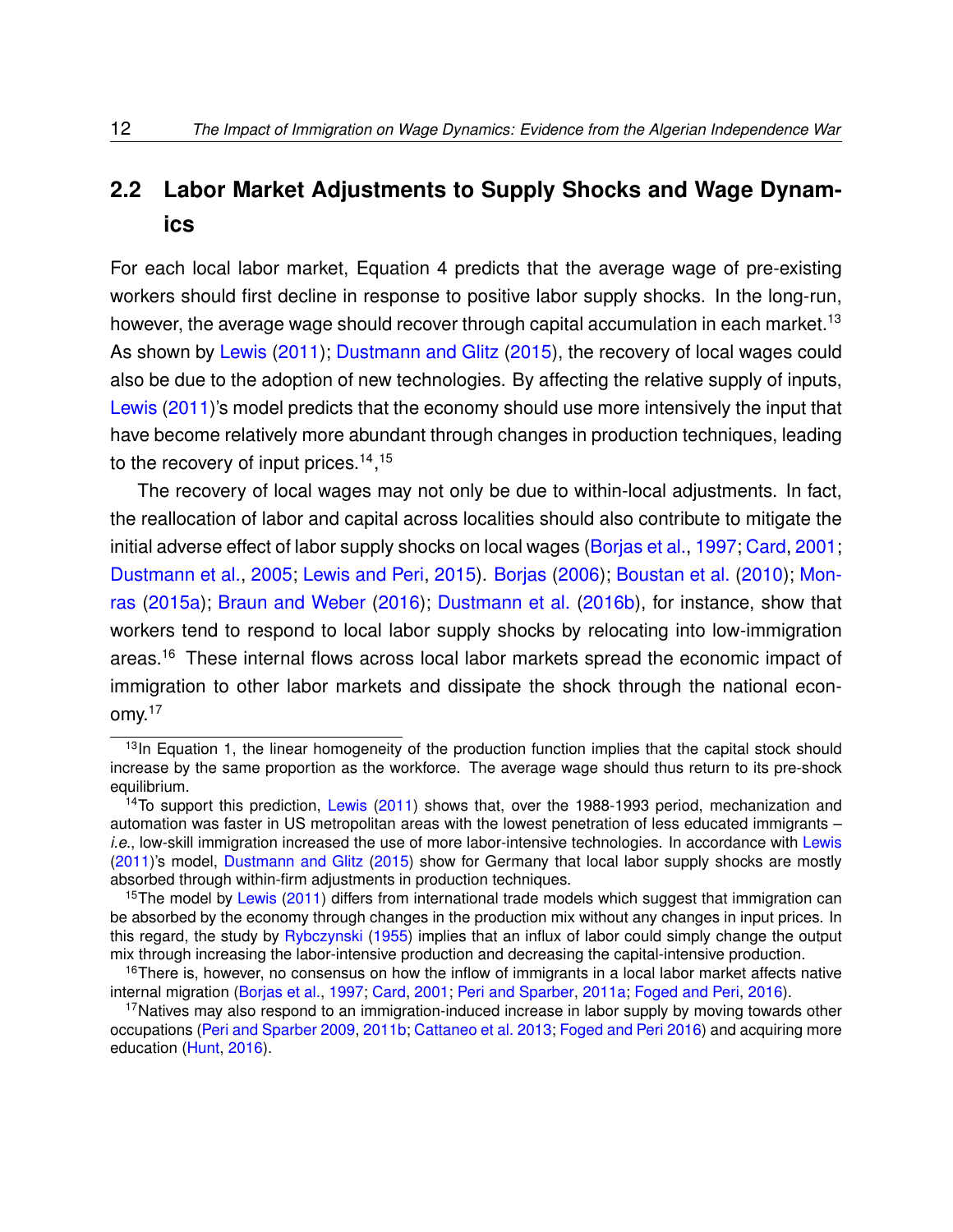By affecting the level of wages, a local labor supply shock should trigger various adjustments within and across localities contributing to the recovery of local average wages. Economic theory, however, does not offer any guidance on how long it takes for the *average* wage to recover from labor supply shocks. Although the studies by [Cohen-Goldner](#page-52-4) [and Paserman](#page-52-4) [\(2011\)](#page-52-4); [Borjas](#page-51-4) [\(2016\)](#page-51-4) investigate the adjustment of skill-specific wages (rather than *average* wage) in response to immigration, they are informative on the dynamics of wage adjustments. By exploiting the massive flows of Russian Jews into Israel in the early 1990s, [Cohen-Goldner and Paserman](#page-52-4) [\(2011\)](#page-52-4) find that occupational-level wages decline in the first year, before returning to their pre-immigration level after 7 years. [Borjas](#page-51-4) [\(2016\)](#page-51-4) investigates the wage impact of the Mariel Boatlift and shows that the relative wage of low-skill workers in Miami recovered after a decade.<sup>[18](#page-12-1)</sup> Moreover, [Ruist et al.](#page-57-1) [\(2017\)](#page-57-1) exploit non-experimental U.S. data to investigate the wage impact of immigration and find that local-level wages had not returned to their pre-shock level after a decade.

The literature on the dynamic response of wages to demand shocks points to a longer adjustment process. In their influential study, [Blanchard et al.](#page-50-1) [\(1992\)](#page-50-1) show that a demand shock which reduces the level of employment by 1 percent in a particular U.S. state causes an immediate detrimental wage response. After 6 years, manufacturing wages start the recovery and return to their pre-shock level after 20 years. By using the same methodology, [Greenaway-McGrevy and Hood](#page-54-2) [\(2011\)](#page-54-2) focus on common negative demand shocks rather than state-specific shocks and find that wages do not reach their long-run level until 14 to 18 years after the shock. The studies by [Amior and Manning](#page-50-4) [\(2015\)](#page-50-4); [Monras](#page-56-4) [\(2015b\)](#page-56-4) also indicate that spatial adjustments to local demand shocks take a decade or more.

## <span id="page-12-0"></span>**3 Independence of Algeria and the Repatriation to France**

The end of the Algerian conflict and the subsequent independence triggered massive flows of people moving from Algeria to France. Mass migration to France started after

<span id="page-12-1"></span><sup>&</sup>lt;sup>18</sup>By exploiting the large inflow of Mexican immigrants to the U.S. in 1995, [Monras](#page-55-5) [\(2015a\)](#page-55-5) also finds that the negative wage response to this supply shock for low skilled native workers at the State level tended to lessen during the four subsequent years (from 1996 to 1999). See also the contributions by [Braun and](#page-51-9) [Weber](#page-51-9) [\(2016\)](#page-51-9); [Colas](#page-52-5) [\(2016\)](#page-52-5) who respectively analyze the dynamic effects of local labor supply shocks on the German and U.S. labor markets by using a dynamic model of regional labor markets.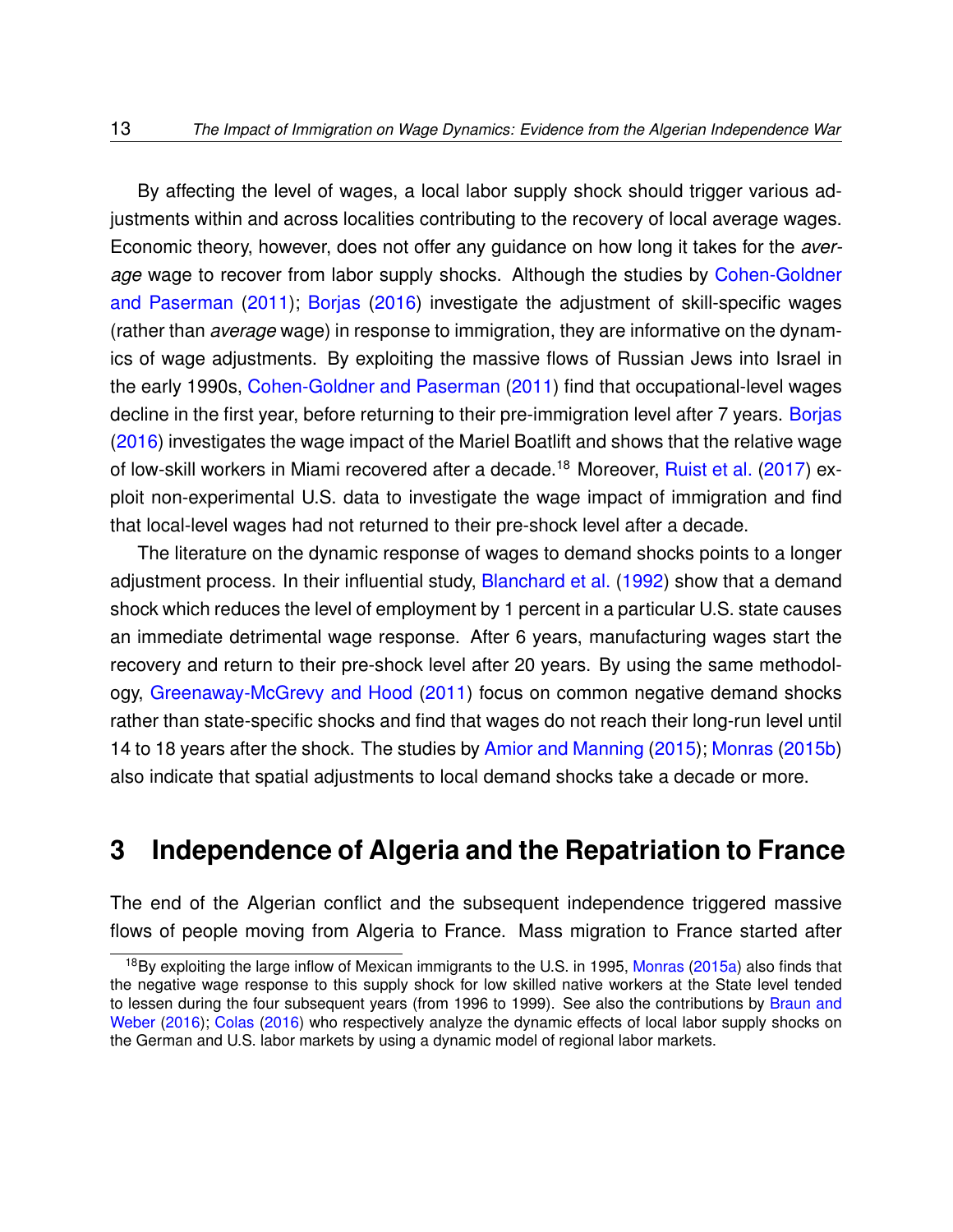the signature of the Accords of Evian – a ceasefire agreement – on March 18, 1962 and mostly took place after the referendum held in France approving them on 8 April 1962. On 3 July 1962, France officially recognized the independence of Algeria after an eight-year war.

According to the French census implemented in March 1968, one million of people moved to France over the 1962-1968 period. This large influx mostly occurred between April and December 1962 [\(McDonald,](#page-55-1) [1965;](#page-55-1) [Zytnicki,](#page-58-0) [1998;](#page-58-0) [Moumen,](#page-56-5) [2010\)](#page-56-5), with a peak during the summer where 500,000 repatriates arrived in France [\(Baillet,](#page-50-5) [1975\)](#page-50-5).

Figure [1](#page-59-0) presents the flows of people moving from Algeria to France between 1962 and 1968. Over the 992,900 repatriates who came to France between 1962 and 1968, 60 percent (*i.e.*, 576,888 repatriates) arrived in France between March and December 1962. This peak was then followed by a continuous decline in the inflow of repatriates from Algeria. Figure [1](#page-59-0) clearly illustrates that the end of the Algerian conflict led to a substantial and rapid influx of repatriates to France in 1962. The exogenous timing of this massive influx leads [Hunt](#page-54-1) [\(1992\)](#page-54-1); [Borjas and Monras](#page-51-1) [\(2016\)](#page-51-1) to exploit this natural experiment in order to investigate the labor market effects of immigration.<sup>[19](#page-13-0)</sup>

Figure [1](#page-59-0) also presents the composition of inflows by nationality at birth. Most repatriates who emigrated to France over the period were French by birth and, therefore, had a French origin. From March to December 1962, 91.1 percent of the repatriates were French by birth, among which 20.2 percent were born in metropolitan France. The remaining 8.9 percent were Algerian by birth, or born with another nationality. The over-representation of French-born repatriates implies that the exodus from Algeria differs from other migration contexts where immigrants and natives are imperfect substitutes due to language ability differences [\(Peri and Sparber,](#page-56-1) [2009;](#page-56-1) [Peri,](#page-56-0) [2016\)](#page-56-0). By following the same education system and passing identical exams, repatriates and natives do not differ in terms of their language ability and other cultural traits [\(McDonald,](#page-55-1) [1965\)](#page-55-1). Moreover, the repatriates should not have any particular issues with the transferability of their learning. As a result, natives and repatriates with similar observable skills (e.g., education, occupation and age) should be very close substitutes. The repatriation to France therefore offers a unique opportunity to better understand how labor markets respond to supply shocks.

<span id="page-13-0"></span><sup>&</sup>lt;sup>19</sup>See also the contribution by [Clemens and Hunt](#page-52-0) [\(2017\)](#page-52-0) who revisit the impact of the inflow of repatriates on native employment opportunities between 1962 and 1968.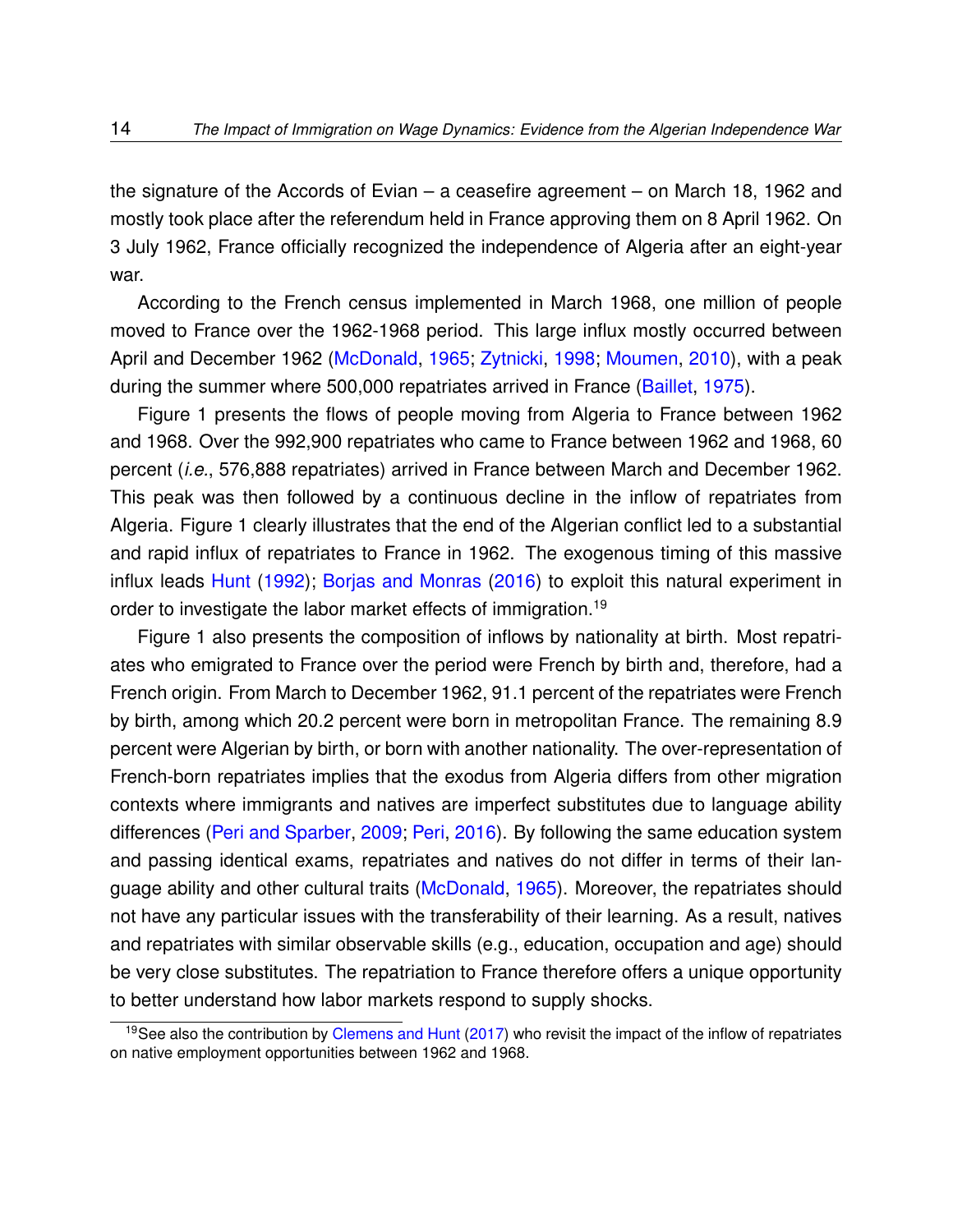# <span id="page-14-0"></span>**4 Data and Descriptive Statistics**

This section presents the data used to estimate the effects of repatriates from Algeria on wages, employment and internal migration of pre-existing native workers. After describing the data and selected sample, I provide some descriptive statistics about repatriates and natives.

#### **4.1 Data**

This paper uses five individual datasets collected by the French national institute (INSEE): the censuses from 1962 and 1968 as well as three wage surveys published in 1964, 1970 and 1977 ("Enquête Formation et Qualification Professionnelles" or FQP). These datasets provide detailed, comparable and coherent information on demographic, economic and social characteristics at the individual level. I use the 1968 French census to measure the repatriate-induced increase in labor supply. The FQP allows me to examine the dynamics of the impact of repatriates on the wages of pre-existing groups of workers.

#### **4.1.1 Census Data**

I use the 1962 and 1968 census extracts. They respectively cover a random sample of 5 percent and 25 percent of the French Population. The very large 1968 census extract allows me to infer with precision the number of repatriates who came to France after the Algerian war of independence.

I restrict my attention to the repatriates who arrived in France between March and December 1962.<sup>[20](#page-14-1)</sup> The census indeed distinguishes two sub-periods for the year 1962: January to February and March to December. As the outflow of people following the Algerian independence starts mostly in April and further intensified in the summer of 1962, I exclude the individuals who immigrate to France in January and February. I also exclude the repatriates from Algeria who arrived in France between 1963 and 1968 as their migration could have been driven by economic concerns.<sup>[21](#page-14-2)</sup>

<span id="page-14-1"></span><sup>&</sup>lt;sup>20</sup>I use the department of residence on first January 1962 (e.g., a French department or Algeria) and the year of immigration to France to infer the number of repatriates.

<span id="page-14-2"></span><sup>&</sup>lt;sup>21</sup>In their studies on the labor market impact of the repatriation into France, [Hunt](#page-54-1) [\(1992\)](#page-54-1); [Borjas and](#page-51-1)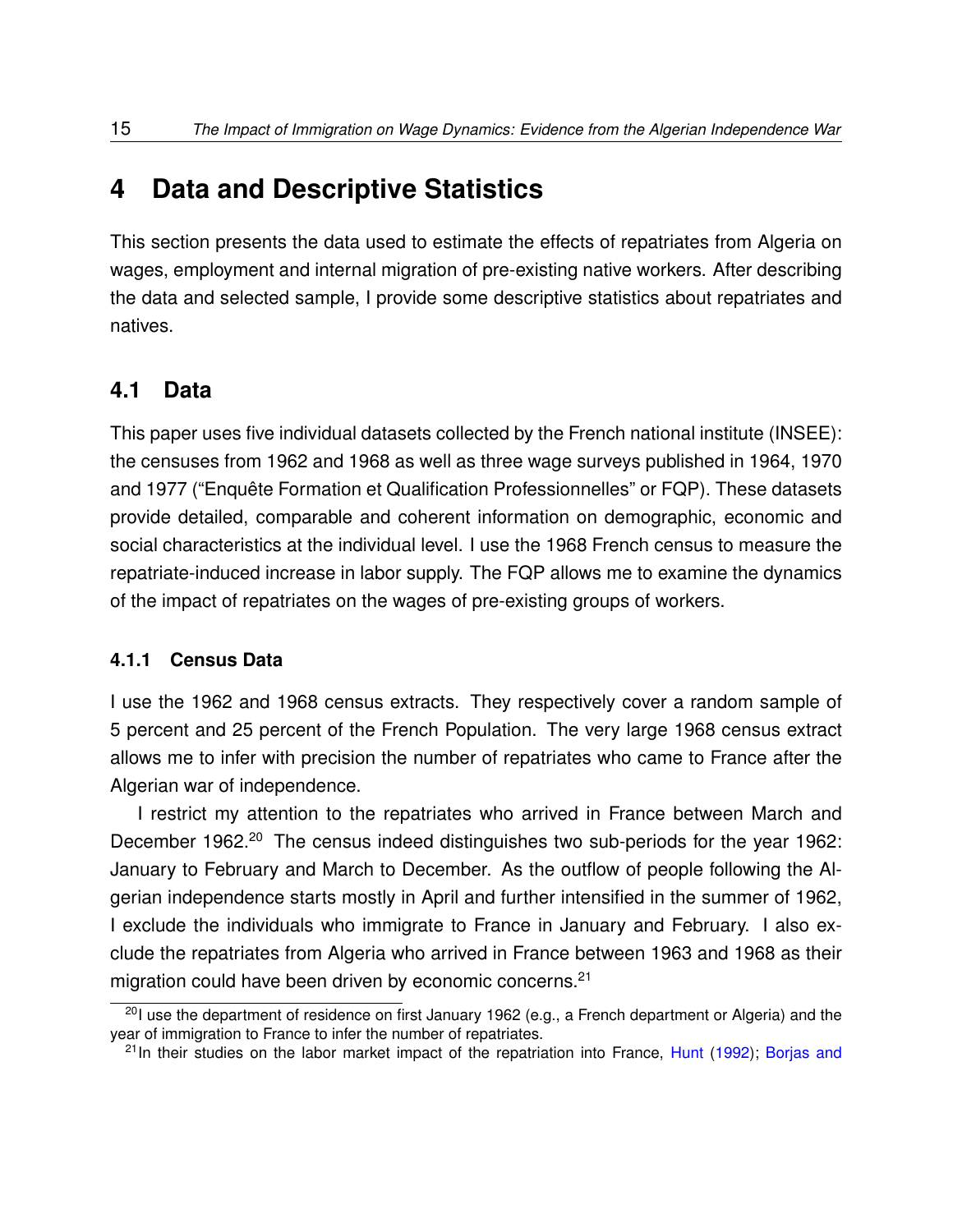[The 1968 census allows me to compute the size of the native population which prevails](#page-51-1) [before March 1962. Specifically, I use the department of residence on first January 1962](#page-51-1) [\(e.g., a French department or Algeria\) to infer the number of pre-existing natives. As in](#page-51-1) [Borjas](#page-51-5) [\(2003\)](#page-51-5); [Ottaviano and Peri](#page-56-2) [\(2012\), I define a native as a person born in France or](#page-51-1) [outside France with the French citizenship.](#page-51-1)

As in [Hunt](#page-54-1) [\(1992\)](#page-54-1); [Borjas and Monras](#page-51-1) [\(2016\)](#page-51-1); [Clemens and Hunt](#page-52-0) [\(2017\), I exploit the](#page-51-1) [French censuses of 1962 and 1968 to investigate the impact of repatriates on the employ](#page-51-1)[ment opportunities of pre-existing native workers.](#page-51-1)<sup>[22](#page-15-0)</sup> I also exploit these two censuses to [investigate the impact of repatriates on native internal migration across French regions.](#page-51-1) [It is important to notice that the 1962 census was implemented in March, just before the](#page-51-1) [massive arrival of repatriates during the summer \(see Section](#page-51-1) [3\)](#page-12-0). As a result, this census ["provides data describing conditions before the arrival of the repatriates" \(Hunt,](#page-51-1) [1992,](#page-54-1) p. [562\).](#page-51-1)

#### **[4.1.2 Wage Data](#page-51-1)**

[The wage data are taken from three surveys called "Enquête Formation et Qualification](#page-51-1) [Professionnelles" \(FQP\) and published by the INSEE in 1964, 1970 and 1977. They cover](#page-51-1) [a random and representative sample of workers and respectively have 14,676 observa](#page-51-1)[tions, 23,305 observations and 39,103 observations with positive salary income. I use](#page-51-1) [these data to estimate how the wages of pre-existing native workers respond to the inflow](#page-51-1) [of repatriates from Algeria.](#page-51-1)

[The FQP reports workers net annual wages, as well as various information on socio](#page-51-1)[economic characteristics such as age, nationality at birth, gender, region of residence,](#page-51-1) [education level, sector of activity, year of the first job, etc. In order to study the wage](#page-51-1) [change of pre-existing native workers in response to immigration, I exclude from the sam](#page-51-1)ple all workers *(i)* [who arrived in France after 1961 and](#page-51-1) *(ii)* who start their professional [career after 1961. Because the 1964 FQP has no information on the year of arrival to](#page-51-1)

[Monras](#page-51-1) [\(2016\)](#page-51-1); [Clemens and Hunt](#page-52-0) [\(2017\)](#page-52-0) deal with the repatriates who arrived in France between 1962 and 1968. [Hunt](#page-54-1) [\(1992\)](#page-54-1) moreover excludes all repatriates whose family name was Arab or Berber and, therefore, restricts her analysis to the repatriates with a European origin.

<span id="page-15-0"></span> $22$ Notice that it is not possible to extend the employment analysis by using the 1975 French census because it provides no information to distinguish the repatriates from pre-existing populations.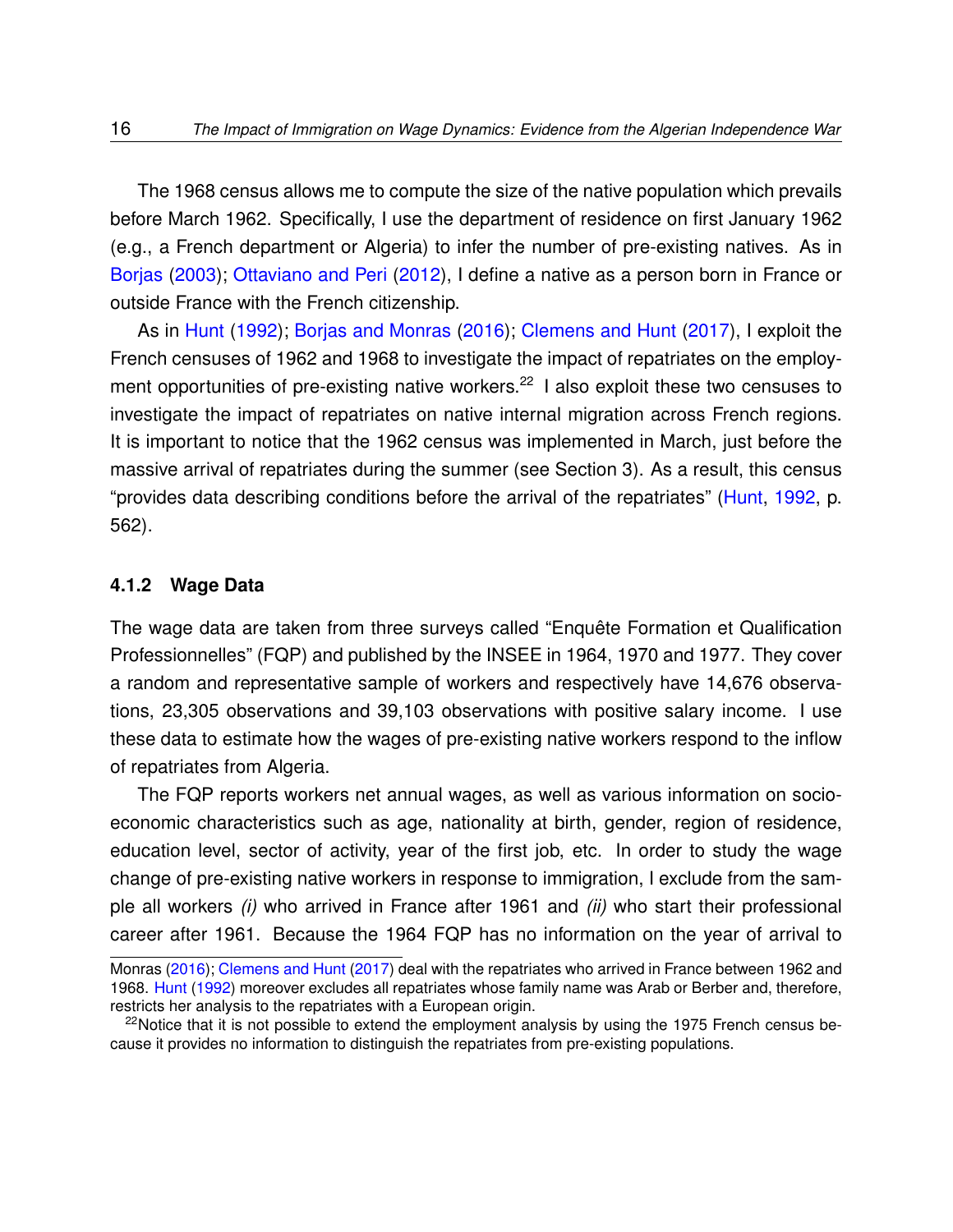France, I restrict the wage sample to the natives who lived in 1959 in metropolitan France. As no information on the country of birth is available, I define a native worker as anyone born with the French nationality. This definition is more restrictive than the one generally used in the literature which would also consider the non-French citizens born in France as natives [\(Borjas,](#page-51-5) [2003;](#page-51-5) [Ottaviano and Peri,](#page-56-2) [2012;](#page-56-2) [Edo and Toubal,](#page-53-6) [2017\)](#page-53-6). Moreover, this definition are very unlikely to affect the empirical results as the population of workers born in France with a foreign nationality is negligible, representing only 1 percent of the total population of workers according to the 1968 census.

The 1964 FQP reports the net annual wages for 1962. I thus use 1962 as the "pre-arrival" year.<sup>[23](#page-16-0)</sup> The use of 1962 rather than 1961 wages should bias the estimated impact of the inflow of repatriates on the wage change of natives toward zero if some wage adjustments already occurred in 1962. In the 1964 FQP, wages are reported as a categorical variable. I impute annual wages as follows: 3,500 for less than 4,000 Francs, 4,500 for 4,000-4,999 Francs, 5,500 for 5,000-5,999 Francs, 7,000 for 6,000-7,999 Francs, 9,000 for 8,000-9,999 Francs, 12,500 for 10,000-14,999 Francs, 17,500 for 15,000-19,999 Francs, 27,500 for 20,000-34,999 Francs, 42,500 for 35,000-49,999 Francs, 55,000 for 50,000 Francs and more.

The 1970 and 1977 FQP data report the net annual wages of workers for the years 1969 and 1976, respectively. In these data, the wage variable is continuous. The structure of these surveys allows me to only consider the native workers who were in France before 1962 which is the year of the migration shock. As a result, these wage data allow me to compute the mean log annual wage of pre-existing native workers to measure the price of labor for the years 1962, 1969 and 1976.<sup>[24](#page-16-1)</sup>

Table [1](#page-63-0) reports the sample size used to compute the average wage of pre-existing native workers for each region in 1962, 1969 and 1976. After all sample restrictions, I have an average number of 9,408 individual observations per year to compute regionskill specific wages for the sample of men, against 3,565 observations for the sample of women.

<span id="page-16-0"></span><sup>&</sup>lt;sup>23</sup>Whereas [Hunt](#page-54-1) [\(1992\)](#page-54-1) uses another wage dataset, she also had to use the year 1962 to measure the wage of pre-existing workers.

<span id="page-16-1"></span> $24$ Since wages are always reported in nominal terms, I deflate the data using the French Consumer Price Index provided by the INSEE.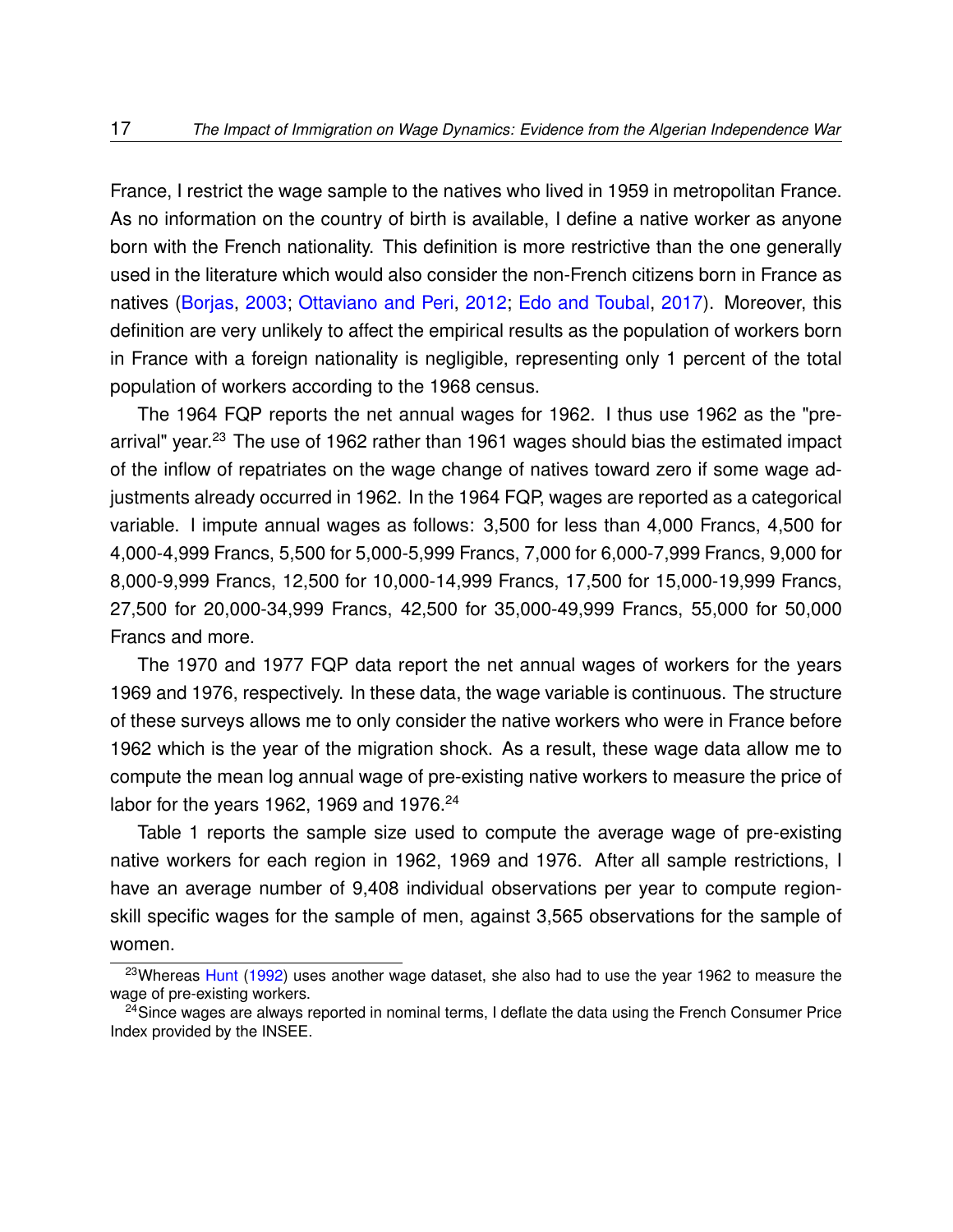In the empirical analysis, I divide each local labor market into eight skill groups. I therefore compute mean wages on the basis of an average yearly sample size of 56 observations for men and 21 observations for women. As the empirical estimates may be sensitive to the sample size used to compute average wages, I will use alternative definition of skill groups to increase the sample size per group and have a more precise measure of region-skill specific wages.

#### <span id="page-17-2"></span>**4.1.3 Selected Sample**

I restrict the empirical analysis to individuals aged from 18 to 64, who are in the labor force (*i.e.*, employed or unemployed) and not enrolled at school. I also exclude the selfemployed (farmers and entrepreneurs) since the income-setting mechanism in these occupations should differ from the wage-setting of all other workers. I systematically use weights computed by the INSEE when aggregating the data. The weight indicates the number of individuals each observation represents in the total population.

As emphasized in [Hunt](#page-54-1) [\(1992\)](#page-54-1); [Borjas and Monras](#page-51-1) [\(2016\)](#page-51-1); [Clemens and Hunt](#page-52-0) [\(2017\)](#page-52-0), the geographical dimension is the main relevant source of variation to study the labor market impact of the influx of repatriates into France. I thus use the 21 French regions to compute local supply shocks.<sup>[25](#page-17-0)</sup> While [Hunt](#page-54-1) [\(1992\)](#page-54-1) uses the 88 French departments, I exploit a larger level of aggregation as the wage data only provide information at the regional level.<sup>[26](#page-17-1)</sup>

In order to study the nature of the repatriate-induced supply shift across different skill groups and its effect on the wage structure, I decompose the sample across education groups and occupations. I use four education groups:

- A high education group composed of people who have a college degree, some college or a French diploma giving access to the university (*i.e.*, "Baccalauréat").
- A medium education group composed of people who have a high school degree (such as "CAP" or "BEP") and a French diploma giving access to high school (*i.e.*,

<span id="page-17-0"></span> $25$ I exclude Corsica from the sample as the wage data do not report any wage information for this region. [Hunt](#page-54-1) [\(1992\)](#page-54-1) also excludes Corsica from the analysis.

<span id="page-17-1"></span> $26$ Using large geographic areas has the advantage to limit any bias in the estimated wage impact of immigration arising from the reallocation of the native labor supply to to other localities [\(Borjas,](#page-51-7) [2006\)](#page-51-7).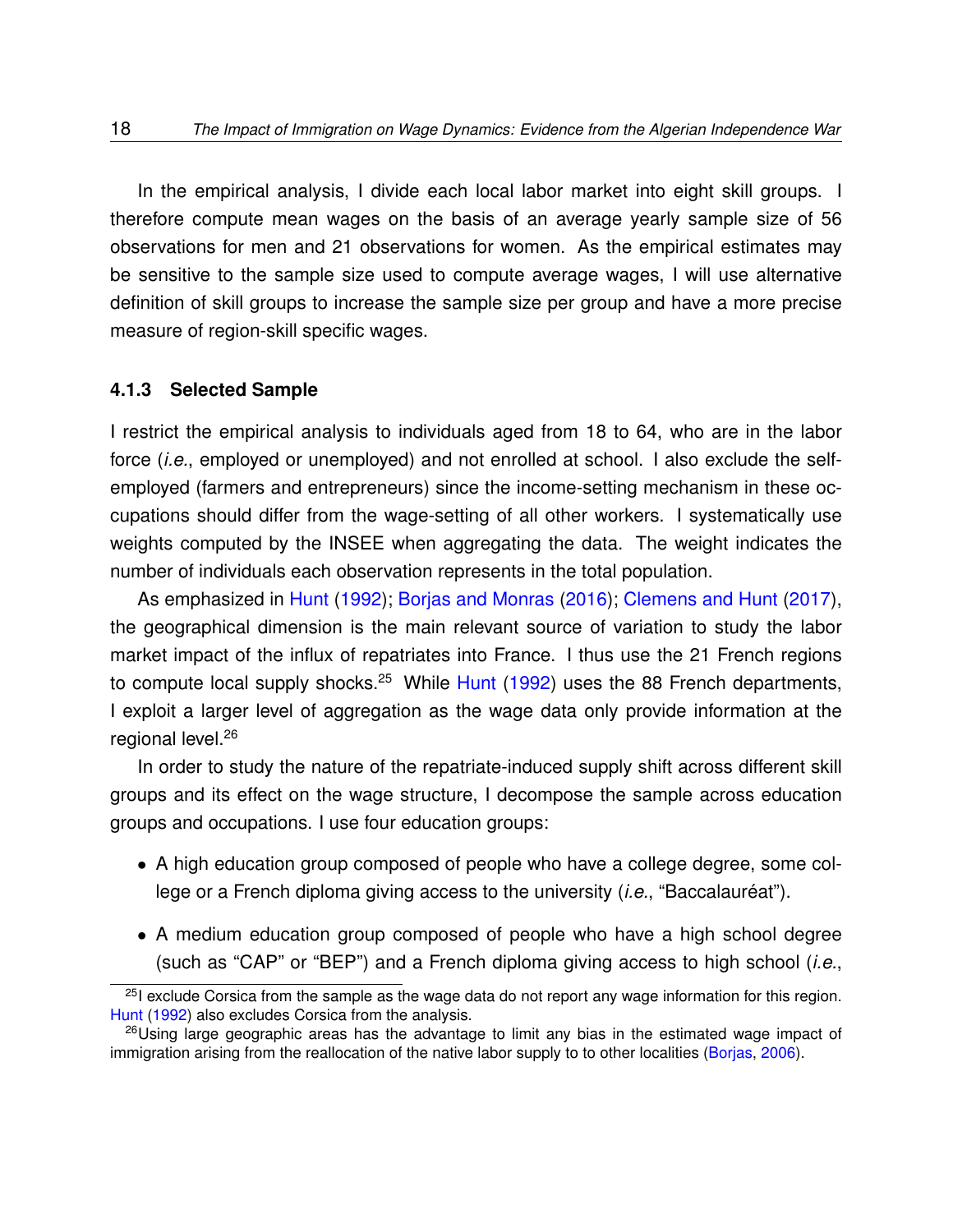"BEPC").

- A low education group composed of people who have an elementary school diploma (*i.e.*, "CEP").
- A very low education group composed of people who have no diploma.

Using four education groups is enough rich to analyze the nature of the supply shock induced by the repatriates across education groups and provides enough observation to compute the average wage for each group.<sup>[27](#page-18-0)</sup> The empirical results are robust to using three and six education groups rather than four. To build six educational categories, I break down the group of high educated individuals into college graduates and college dropouts and the group of medium educated people into high school graduates and high school dropouts. With the two lowest education groups, I thus have six educational categories. The classification with three educational categories merges the groups of primary and pre-primary education.

When estimating the impact of repatriates on the employment and internal migration of pre-existing native workers, I have to use the 1962 census. This census, however, does not report the educational attainment for 54.5 percent of non-students individuals aged 18-64. By analyzing the educational composition of the French population in 1962 and 1968, [Monfort](#page-55-6) [\(1972\)](#page-55-6) reports that the social importance of having a diploma could have led individuals with no education to not report that information. I thus follow [Monfort](#page-55-6) [\(1972\)](#page-55-6)'s suggestion and assume that all individuals who do not report their education level have no diploma (*i.e.*, a very low level of education).

The censuses and FQP data also have precise information on the sector of activity of workers (*i.e.* service, agriculture, construction and industry). Given the fact that the repatriates disproportionately increased the number of workers in service occupations (e.g. administrative, trade and banking activities, transport sector, car mechanic, army and other civil servants occupations), I define two broad occupational groups: service and non-service occupations. The non-service occupations regroups all activities related to agriculture, construction and industry.

<span id="page-18-0"></span> $27$ [Borjas and Monras](#page-51-1) [\(2016\)](#page-51-1); [Clemens and Hunt](#page-52-0) [\(2017\)](#page-52-0) also use four education groups to investigate the impact of repatriates on native employment at the education-region level.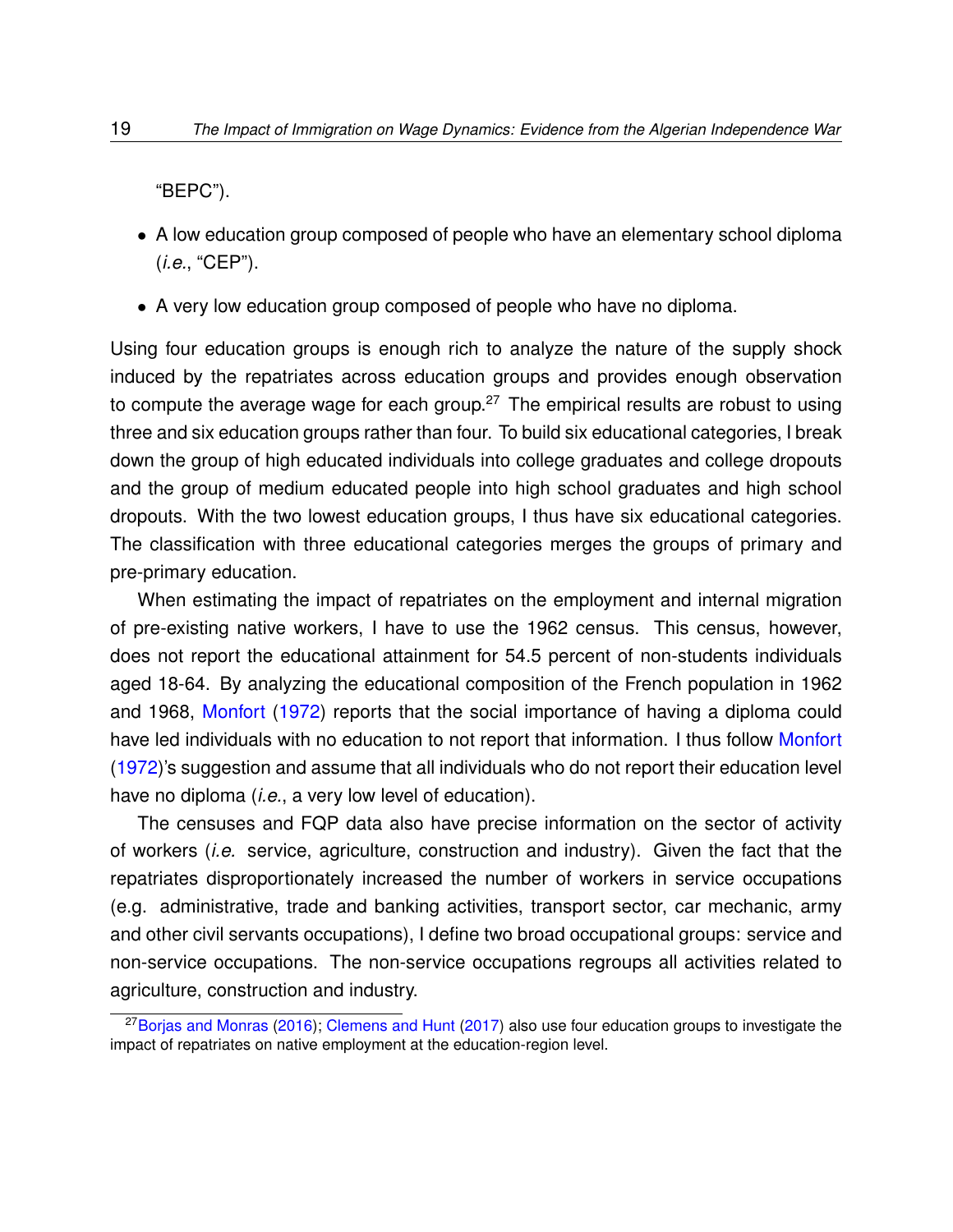#### **4.2 Descriptive Statistics**

According to the 1968 French census, the repatriates who arrived in France between March and December 1962 represented 1.6 percent of the pre-existing native labor force. The inflow of repatriates increased the workforce by 1.8 percent for the sample of men and 1.3 percent for the sample of women. This supply shift was unevenly distributed within the pre-existing native population: the inflow of repatriates disproportionately increased the supply of high educated workers, in the south of France and within service occupations.

As pointed out by several studies, $28$  many repatriates settled in the south of France because of its proximity to Algeria in terms of climatic conditions and geographical distance and because they were composed of many Algerian-born people who settled there during the Algerian war of independence (1954-1962).

Figure [2](#page-60-0) shows that male and female repatriates disproportionately increased the workforce in southern regions, such as Provence-Alpes Côte d'Azur, Languedoc-Roussillon, Midi-Pyrénées and Rhône-Alpes. In contrast, northern regions (such as Nord-Pas-de-Calais which is the most northern region in France) experienced a small increase in their labor force due to the repatriates. Figure [2](#page-60-0) also shows that these local supply shocks were always stronger for the sample of men. In Provence-Alpes Côte d'Azur, e.g., male repatriates increased the male labor force by 6.6 percent, while female repatriates increased the female labor force by 5.1 percent.<sup>[29](#page-19-1)</sup>

Table [2](#page-64-0) reports the distributions of pre-existing natives and repatriates across education, age and occupation groups. For each group, I first compute the relative density of repatriates (*i.e.*,  $\pi_i = (M_i/M)\,/\,(N_i^1/N^1)$  as we have seen in Section [2.1.2](#page-9-3) – Equation [6\)](#page-9-2). This measure captures the difference in the skill distribution between repatriates and natives. I also compute the percent supply shift induced by the repatriates (*i.e.*,  $m_i = M_i/N_i^1$ as we have seen in Section [2.1.2](#page-9-3) – Equation [5\)](#page-9-4).

In Table [2,](#page-64-0) the decomposition across education groups shows that the relative density

<span id="page-19-0"></span><sup>28</sup>See, e.g., [Hunt](#page-54-1) [\(1992\)](#page-54-1); [Okkerse](#page-56-6) [\(2008\)](#page-56-6); [Borjas and Monras](#page-51-1) [\(2016\)](#page-51-1) for economic studies and [McDonald](#page-55-1) [\(1965\)](#page-55-1); [Baillet](#page-50-5) [\(1975\)](#page-50-5); [Zytnicki](#page-58-0) [\(1998\)](#page-58-0) for historical studies.

<span id="page-19-1"></span><sup>&</sup>lt;sup>29</sup>This differential increase in labor supply is partly due to differences in participation rates. In fact, the participation rate of female repatriates is lower than for female natives (respectively 35.4 vs 42.3 percent), whereas the participation rate of male repatriates is higher than for male natives (respectively 92.0 vs 90.1 percent) – see Appendix-Table [9.](#page-72-0)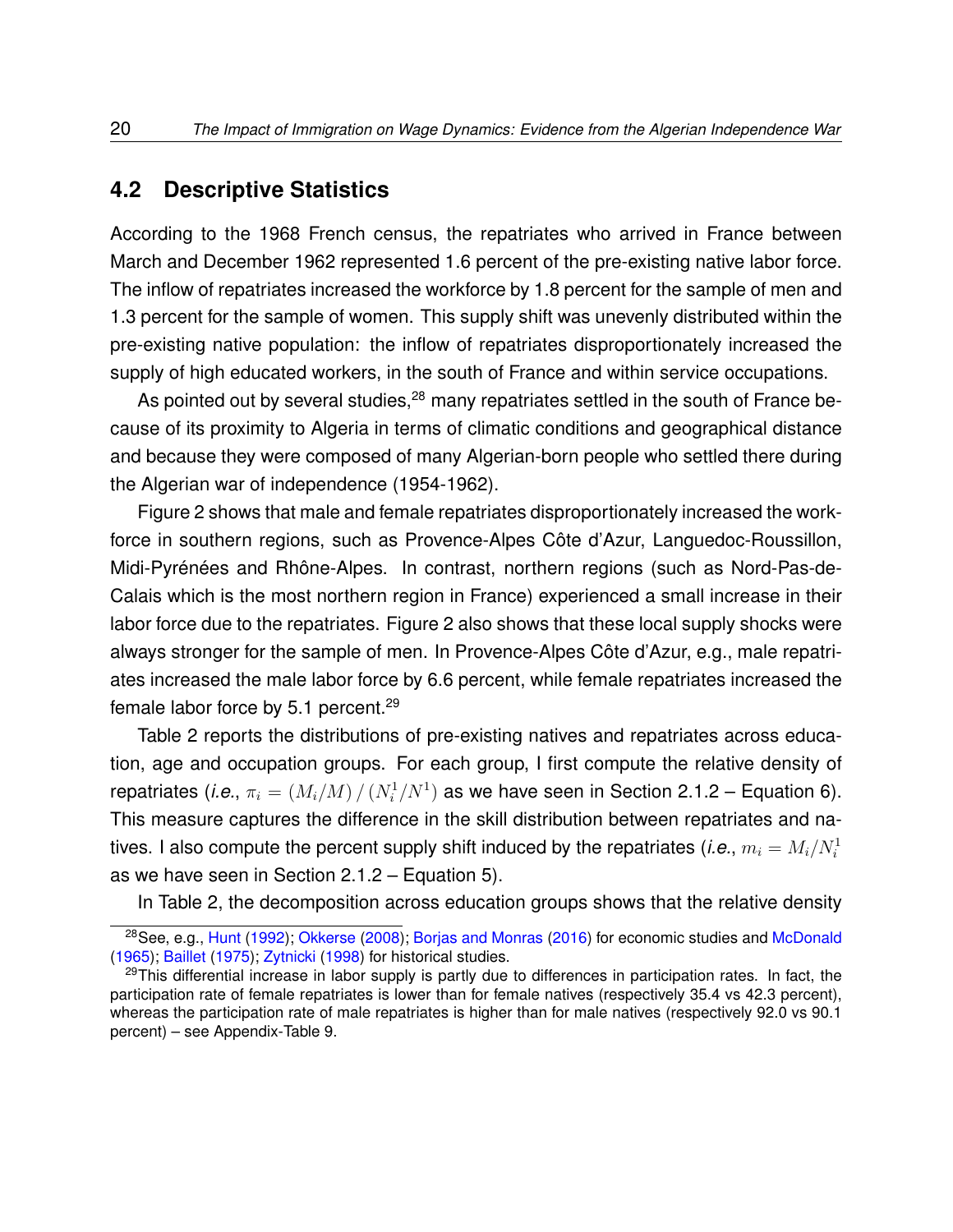of repatriates is the strongest within the high educated group – *i.e.*, the inflow of repa-triates disproportionately increased the supply of high educated workers.<sup>[30](#page-20-1)</sup> As a result, the male native workforce with a high level of education increased by 2.3 percent, against 1.7 percent in the lowest educational categories. For the sample of women, the influx of repatriates increased the relative supply of high and medium educated native workers by more than 1.5 percent, against 1.0 percent for the two lowest educational categories.<sup>[31](#page-20-2)</sup>,<sup>[32](#page-20-3)</sup>

Table [2](#page-64-0) also indicates that the repatriates are over-represented in the cohort aged 30-44 and in service occupations (such as professor and scientific profession, teachers, health professions and administrative employees).<sup>[33](#page-20-4)</sup> More specifically, the inflow of repatriates increased the relative number of workers in service occupations by 2.6 percent for men and 1.5 percent for women. It increased the number of workers in non-service occupations by 1.1 percent for men and 0.4 percent for women.

## <span id="page-20-0"></span>**5 Empirical Strategy**

#### <span id="page-20-5"></span>**5.1 Econometric Equation**

In order to estimate the impact of a sudden and massive inflow of migrants on the labor market outcomes of natives, a common approach is to implement a difference-indifferences strategy by comparing wage (or employment) changes in the regions affected by the immigrant inflow to wage (or employment) changes in unaffected regions with similar characteristics [\(Card,](#page-52-6) [1990;](#page-52-6) [Borjas,](#page-51-4) [2016;](#page-51-4) [Peri and Yasenov,](#page-57-2) [2015;](#page-57-2) [Foged and Peri,](#page-54-6) [2016;](#page-54-6) [Tumen,](#page-57-7) [2016\)](#page-57-7). Instead of using a post-treatment dummy, some studies rather use a measure of immigrant penetration across geographical areas to define a variable with different "treatment intensity" [\(Altonji and Card,](#page-50-0) [1991;](#page-50-0) [Hunt,](#page-54-1) [1992;](#page-54-1) [Dustmann et al.,](#page-53-2)

<span id="page-20-1"></span> $30$ The fact that the repatriates were more skilled than the pre-existing labor force is also documented in [Baillet](#page-50-5) [\(1975\)](#page-50-5); [Borjas and Monras](#page-51-1) [\(2016\)](#page-51-1); [Clemens and Hunt](#page-52-0) [\(2017\)](#page-52-0).

<span id="page-20-2"></span> $31$ Conditional on education, the percent supply shifts induced by the repatriates are always weaker for women. This is partly explained by the lower participation rate of female repatriates relative to male repatriates (Appendix-Table [9\)](#page-72-0).

<span id="page-20-3"></span> $32$ As shown in Appendix-Table [10,](#page-73-0) the increase in the relative supply of high educated workers took place for most regions.

<span id="page-20-4"></span><sup>&</sup>lt;sup>33</sup>These facts are also documented by French studies, e.g. [Baillet](#page-50-5) [\(1975\)](#page-50-5); [Zytnicki](#page-58-0) [\(1998\)](#page-58-0).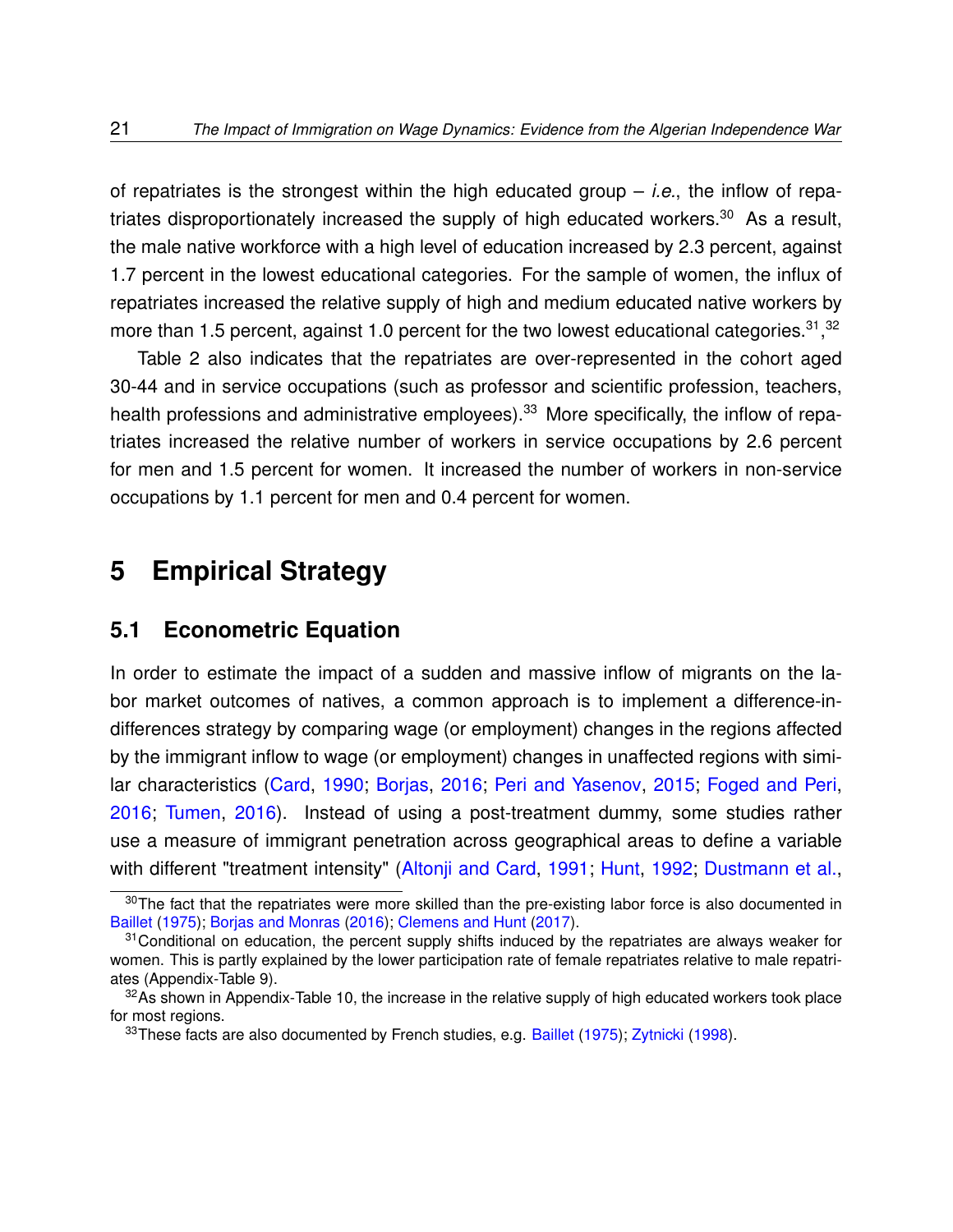[2016b;](#page-53-2) [Borjas and Monras,](#page-51-1) [2016;](#page-51-1) [Clemens and Hunt,](#page-52-0) [2017\)](#page-52-0).[34](#page-21-0) I also use a differencein-differences setting with variable treatment intensity and estimate the following baseline equation:

<span id="page-21-1"></span>
$$
\triangle log w_{ijr} = \alpha + \beta \cdot \triangle m_r + \delta_{ij} + \triangle \epsilon_{ijr}, \qquad (10)
$$

where,

- $\bullet \ \bigtriangleup log w_{ijr} = log w_{ijr}^1 log w_{ijr}^0$  is the change in the wage of pre-existing native workers between two points in time in region r, education i and occupation j ( $t = 0$  for the pre-migration period and  $t = 1$  for the post-migration period).
- $\bullet \ \triangle m_r = Repatriates_r/Natives_r^{1968}$  is the change in the pre-existing native labor supply due to the inflow of repatriates from Algeria in region  $r$ .
- $\bullet$   $\delta_{ij}$  is a vector of skill fixed effects to control for all skill group-specific change in wages.
- $\Delta \epsilon_{ijr}$  is the error term which captures all the determinants of native wage changes in region-skill groups other than the response to the inflow of repatriates.

Differencing has the advantage to eliminate all time-invariant regional characteristics that may affect the level of wages and the spatial distribution of repatriates. The parameter  $\beta$ identifies the effect of the inflow of repatriates across regions on the change in the wage of pre-existing native workers in a particular region-skill group before  $(t = 0)$  and after  $(t = 1)$  the supply shift. More specifically, it gives the percentage change in the wage of a particular skill group in response to a percentage point change in the size of the native labor force due to the inflow of repatriates.

In Equation [10,](#page-21-1) I do not assign repatriates to a particular skill group – *i.e.*,  $\Delta m_r$  is not specific to skill groups. The parameter β thus identifies the *total* wage effect due to

<span id="page-21-0"></span><sup>&</sup>lt;sup>34</sup>[Friedberg](#page-54-8) [\(2001\)](#page-54-8) also uses a difference-in-differences estimation to investigate the labor market impact of the massive immigrant flows of Russian Jews into Israel in the early 1990s at the occupational level. See also the contributions by [Goldin](#page-54-5) [\(1994\)](#page-54-5); [Peri](#page-56-7) [\(2012\)](#page-56-7); [Smith](#page-57-3) [\(2012\)](#page-57-3); [Monras](#page-55-5) [\(2015a\)](#page-55-5); [Foged and Peri](#page-54-6) [\(2016\)](#page-54-6) who use first-difference estimations to identify the labor market impact of immigration.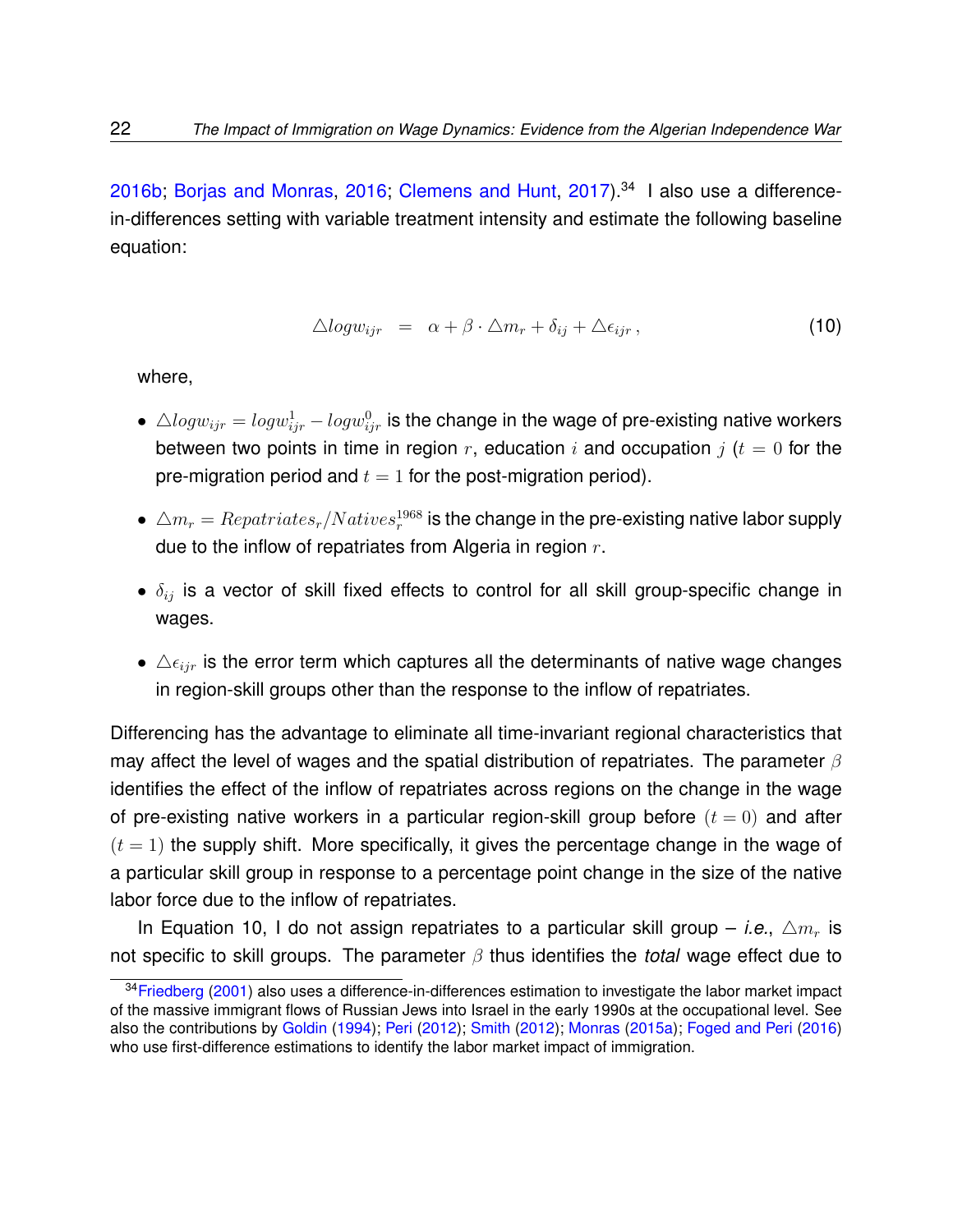an immigration-induced increase in labor supply as derived in Equation [4.](#page-8-2) This estimation strategy is similar to [Altonji and Card](#page-50-0) [\(1991\)](#page-50-0); [Goldin](#page-54-5) [\(1994\)](#page-54-5); [Smith](#page-57-3) [\(2012\)](#page-57-3); [Dustmann et al.](#page-53-7) [\(2013\)](#page-53-7); [Monras](#page-55-5) [\(2015a\)](#page-55-5); [Dustmann et al.](#page-53-2) [\(2016b\)](#page-53-2); [Ortega and Verdugo](#page-56-8) [\(2017\)](#page-56-8) and has several advantages. First, as explained in the theoretical section, the estimate of  $\beta$  does not only capture the effect of a particular supply shift on the wages of competing workers, it also captures the complementarity effects induced by the increase in the supply of workers with different skills and by capital accumulation [\(Dustmann et al.,](#page-53-2) [2016b\)](#page-53-2).<sup>[35](#page-22-0)</sup> Second, this approach does not depend on pre-assignment of workers to particular skill groups. It thus avoids any potential mismeasurement of the repatriate supply shock due to the possibility that repatriates downgrade their skills [\(Dustmann et al.,](#page-53-7) [2013\)](#page-53-7). Third, since the variable of interest varies at a more aggregated level than the dependent variable, the estimation of Equation [10](#page-21-1) is expected to be more efficient [\(Friedberg,](#page-54-8) [2001;](#page-54-8) [Boustan et al.,](#page-51-8) [2010\)](#page-51-8).<sup>[36](#page-22-1)</sup>

**Dynamics of wage adjustment.** In order to investigate the wage dynamics of labor supply shocks, I estimate Equation [10](#page-21-1) for post-migration periods. First, I estimate the effect of  $\Delta m_r$  on the wages of pre-existing native workers between 1962-1968. I then extend the period of analysis to 1976 in order to investigate the dynamics of local wage adjustments to the repatriate supply shock measured by  $\triangle m_r = Repatriates_r/Natives_r^{1968}.$ I thus also estimate how  $\Delta m_r$  affects the wages of pre-existing native workers between 1968-1976 and 1962-1976.

**Measure of the labor supply shock and additional covariates.** The baseline measure of the local supply shock induced by the repatriates is  $\triangle m_r$ , which is the ratio of repatriates to the pre-existing native workforce which prevails in 1968. I use the 1968 native workforce as denominator for three main reasons. First, it is very close to [Hunt](#page-54-1) [\(1992\)](#page-54-1) who takes the ratio of repatriates to the 1968 workforce to capture the repatriate supply shift. It is also similar to the other studies on the employment impact of the repatriates [\(Borjas and](#page-51-1)

<span id="page-22-0"></span><sup>&</sup>lt;sup>35</sup>More generally, the parameter  $\beta$  [accounts for all channels through which a labor supply shock can affect](#page-51-1) local wages. [Dustmann et al.](#page-53-2) [\(2016b, p. 53\) therefore conclude that "this approach identifies a meaningful](#page-51-1) [and policy relevant parameter".](#page-51-1)

<span id="page-22-1"></span><sup>&</sup>lt;sup>36</sup>[As expected, I find very similar point estimates when aggregating wages at the regional level but with](#page-51-1) [larger standard errors.](#page-51-1)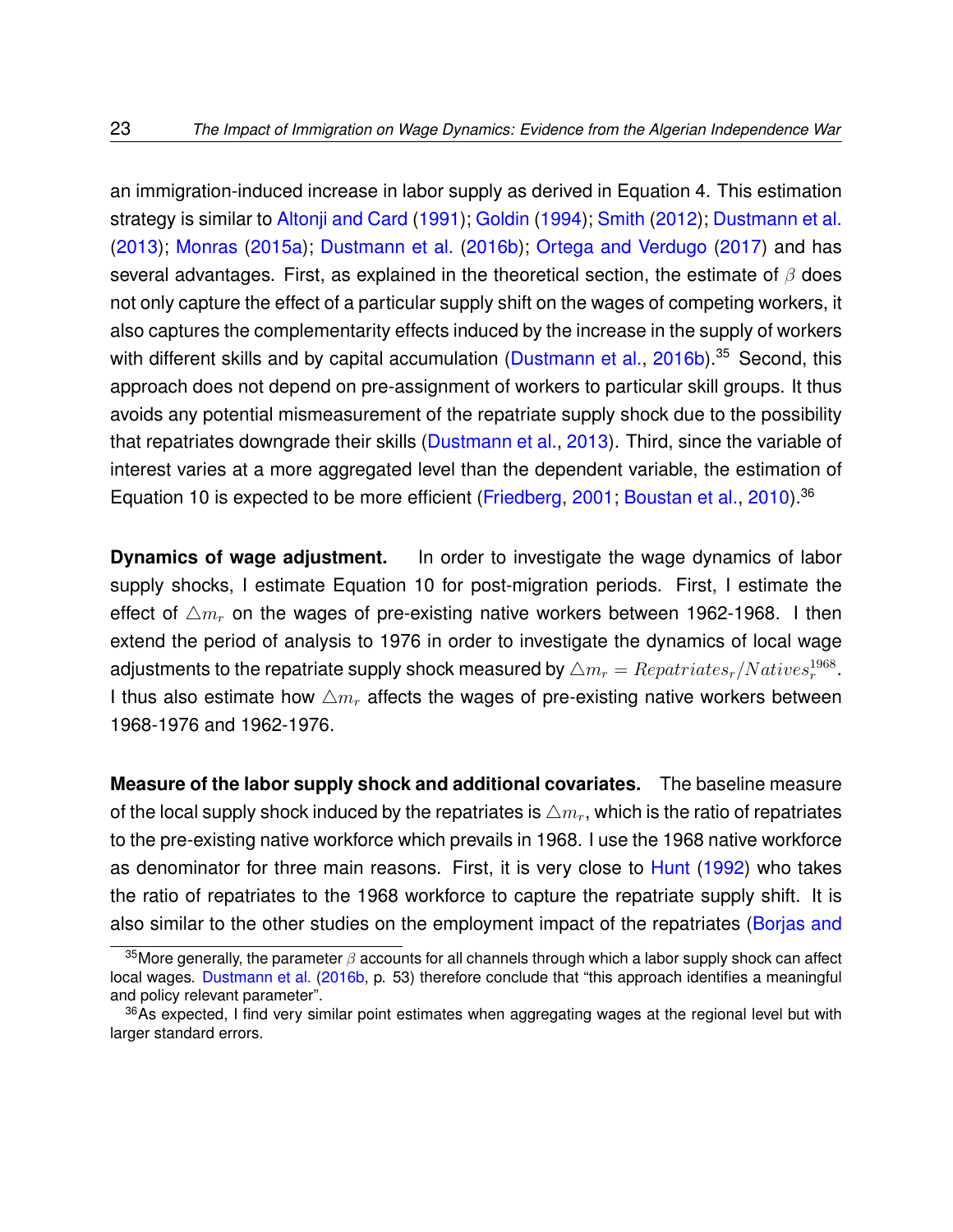[Monras,](#page-51-1) [2016;](#page-51-1) [Clemens and Hunt,](#page-52-0) [2017\)](#page-52-0). Second, this measure is computed by using the French census of 1968 which covers a very large sample of the population. The local supply shocks induced by the repatriates are therefore measured with high precision and should not lead to any attenuation bias due to measurement errors [\(Aydemir and Borjas,](#page-50-6) [2011\)](#page-50-6). Third, the measure  $\Delta m_r$  is consistent with factor demand theory which suggests to capture immigration-induced supply shocks by taking the total inflow of migrants as a share of the pre-existing native workforce in the post-shock period (as indicated by [Friedberg,](#page-54-8) [2001;](#page-54-8) [Borjas,](#page-51-5) [2003;](#page-51-5) [Borjas and Monras,](#page-51-1) [2016](#page-51-1) and shown in Section [2.1.2\)](#page-9-3).

One important issue when using the native workforce in the post-shock period as denominator is the potential endogeneity of the native labor supply to the inflow of repatriates [\(Borjas et al.,](#page-51-2) [1997;](#page-51-2) [Borjas and Monras,](#page-51-1) [2016\)](#page-51-1). In fact, the inflow of repatriates in a particular labor market could induce a change in the native labor supply in that market. This native response should lead to mismeasurement in the "true" supply shock induced by the inflow of repatriates and, therefore, should bias toward zero the estimates of  $\beta$ . As shown by [Borjas and Monras](#page-51-1) [\(2016\)](#page-51-1), a way to deal with this measurement issue is to include the log change of pre-existing native workers as a covariate in the model. In the empirical section, I therefore show that my results are robust to the inclusion of the change in the number of pre-existing native workers at the regional level over the period considered.<sup>[37](#page-23-0)</sup>

In order to avoid the potential endogeneity of the native labor supply to the immigration variable, [Borjas et al.](#page-51-2) [\(1997\)](#page-51-2); [Peri](#page-56-7) [\(2012\)](#page-56-7); [Peri et al.](#page-56-9) [\(2015\)](#page-56-9); [Dustmann et al.](#page-53-2) [\(2016b\)](#page-53-2) rather use immigration as a percentage of the *initial* workforce to capture the immigrant supply shock. In the empirical section, I thus test the robustness of my estimates by using the following measure:  $\triangle m_r^{1962} = Repatriates_r/Natives_r^{1962}.$  Because some studies measure the immigrant penetration by using the total workforce as denominator instead of the native workforce [\(Cohen-Goldner and Paserman,](#page-52-4) [2011;](#page-52-4) [Dustmann et al.,](#page-53-2) [2016b\)](#page-53-2), I also show that my estimates are robust to using the following definition of the supply shock induced by the repatriates:  $\triangle m_r^{1962,all} = Repatriates_r/(total\ Work force)_{r}^{1962}$  .

As an additional robustness test, I also follow [Basso and Peri](#page-50-7) [\(2015\)](#page-56-9); [Peri et al.](#page-56-9) (2015);

<span id="page-23-0"></span> $37$ In order to compute the log change in the number of pre-existing native workers between 1962-1968, I use the French censuses of 1962 and 1968. Since the 1975 French census cannot be used to isolate the number of pre-existing workers, I compute the log change in the number of pre-existing native workers between 1968-1976 and 1962-1976 by using the sample of workers from the wage data.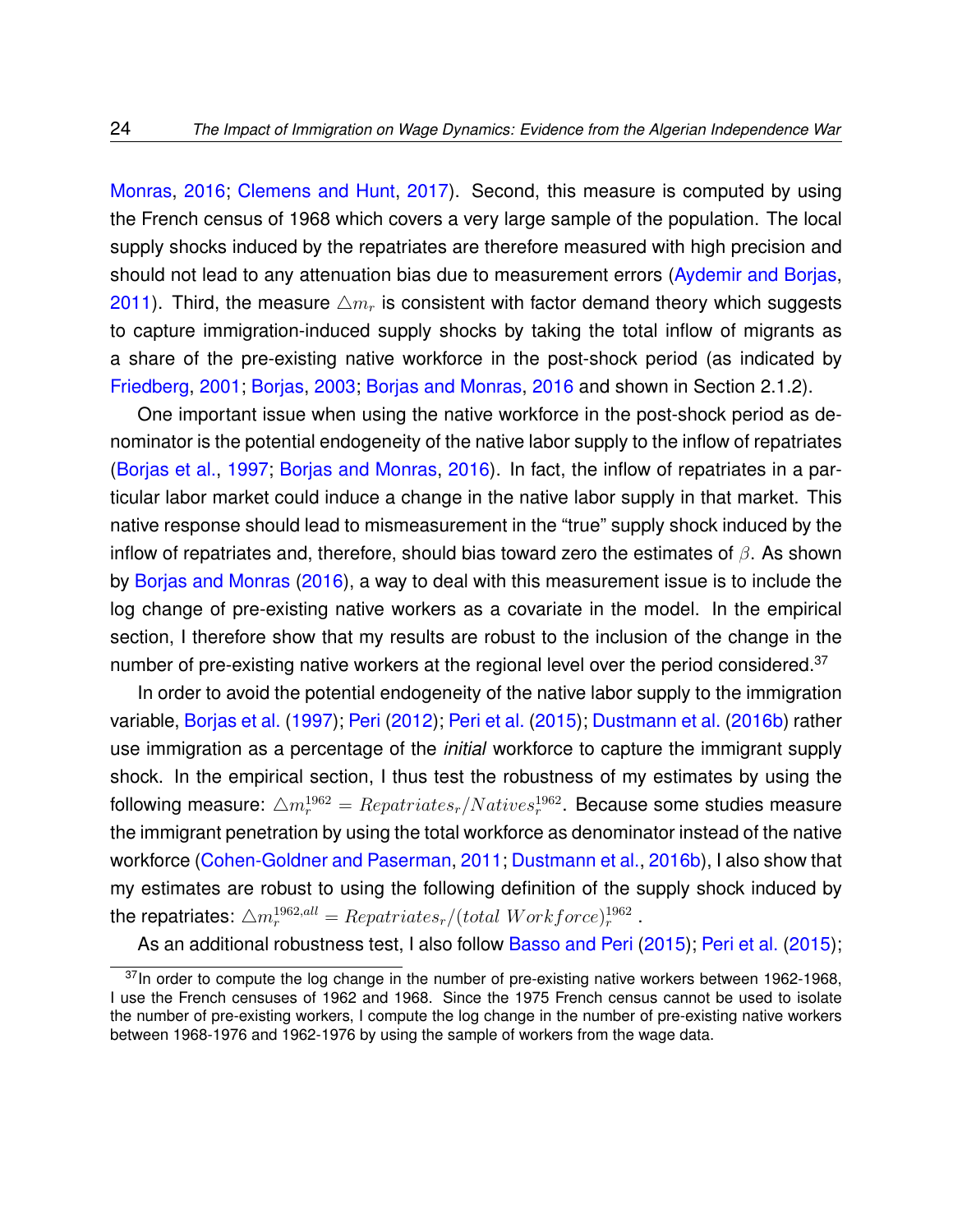[Ruist et al.](#page-57-1) [\(2017\)](#page-57-1) in including an index of sector-driven labor demand growth from [Bartik](#page-50-8) [\(1991\)](#page-50-8) in the econometric equation. This additional covariate controls for labor demand changes at the regional level. It is equal to  $\triangle index_r=\sum_j \left(s_{jr}^0\cdot\left(\triangle Empl_j/Empl_j^0\right)\right)$ , where  $s_{jr}^0$  is the share of male employment in sector  $j$  in the total employment of region  $r$  at time  $t_0$  and  $\triangle Empl_j/Empl_j^0$  is the growth in male employment between  $t_0$  and  $t_1$  in sector  $j.$  I use two sectors of activity  $(j = 2)$ : service and non-service occupations.<sup>[38](#page-24-0)</sup>

**Weighting and clustering.** I estimate Equation [10](#page-21-1) using weighted least-squares, where the weights are equal to  $\left(n^1_{ijr}n^0_{ijr}\right)/\left(n^1_{ijr}+n^0_{ijr}\right)$ :  $n^1_{ijr}$  and  $n^0_{ijr}$  being the number of observations used to compute the dependent variables in each region-skill cell at time  $t = 0$  and  $t = 1.39$  $t = 1.39$  The same weights are, for instance, used in [Hunt](#page-54-1) [\(1992\)](#page-54-1); [Smith](#page-57-3) [\(2012\)](#page-57-3); [Borjas](#page-51-1) [and Monras](#page-51-1) [\(2016\)](#page-51-1); [Clemens and Hunt](#page-52-0) [\(2017\)](#page-52-0); [Ortega and Verdugo](#page-56-8) [\(2017\)](#page-56-8) to estimate the causal impact of immigration on native wages from a first-difference equation.<sup>[40](#page-24-2)</sup>

The standard errors from the estimated parameters of Equation [10](#page-21-1) need to be adjusted for clustering at the regional level. In fact, wages may be correlated across skill groups within the same region, leading to correlated errors [\(Moulton,](#page-56-10) [1990\)](#page-56-10). I thus account for the possibility of a within-group correlation of random disturbances by clustering standard errors at the regional level.<sup>[41](#page-24-3)</sup>

<span id="page-24-0"></span>[<sup>3</sup>](#page-66-0)8The results presented in Table 3 are robust to using four sectors of activity instead of two and to using wage growth instead of employment growth. The results are available upon request.

<span id="page-24-1"></span><sup>39</sup>Weighting the regressions allows *(i)* to achieve more precise estimates by correcting for heteroskedasticity and *(ii)* to provide an average wage effect that accounts for local population sizes [\(Solon et al.,](#page-57-8) [2015\)](#page-57-8).

<span id="page-24-2"></span><sup>40</sup>[Dustmann et al.](#page-53-2) [\(2016b\)](#page-53-2) rather use local employment in the pre-shock migration period as regression weight. Unless otherwise specified, all the results presented in the present paper are robust to the weight used in [Dustmann et al.](#page-53-2) [\(2016b\)](#page-53-2).

<span id="page-24-3"></span><sup>&</sup>lt;sup>41</sup>With only  $r = 21$  clusters, I may have too few clusters to get unbiased standard errors [\(Cameron et al.,](#page-52-7) [2008\)](#page-52-7). More specifically, with a small number of clusters, it is likely that inference using the cluster-robust estimators provides lower standard errors than using OLS estimates. However, as I indicate in the empirical section, the baseline estimates of  $\Delta m_r$  on the wage changes of pre-existing native workers are *(i)* less precise when using clustering techniques indicating that standard errors need to be adjusted for clustering and *(ii)* robust to the implementation of the wild cluster bootstrap method from [Davidson and MacKinnon](#page-52-8) [\(2010\)](#page-52-8).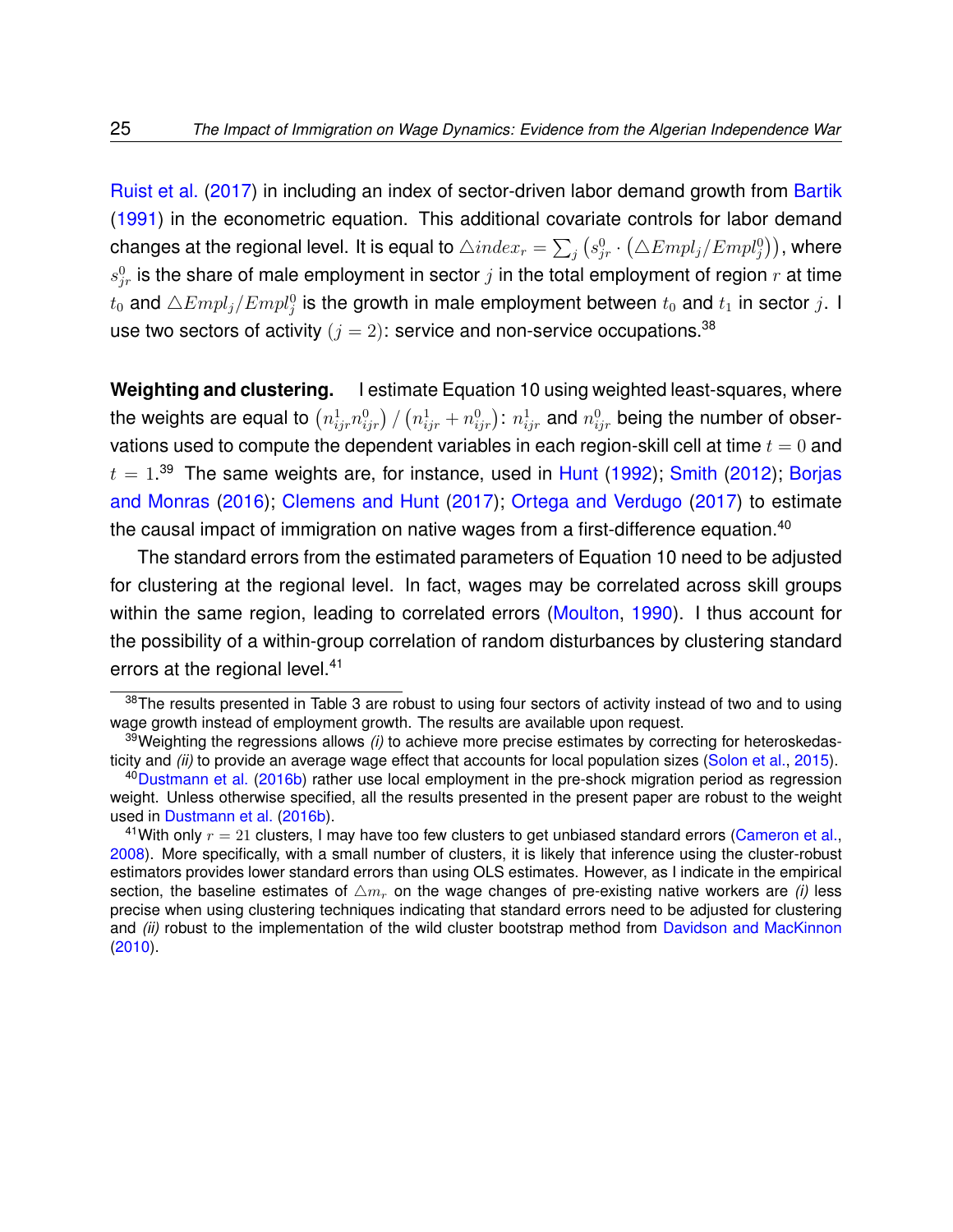#### <span id="page-25-2"></span>**5.2 Endogeneity of Location Choices**

The empirical strategy correlates skill-specific wages and some measure of immigrant penetration across geographical areas. As is well known from the literature, this spatial correlation approach may lead to biased results as immigrants and natives are not randomly distributed across local labor markets [\(Borjas et al.,](#page-51-2) [1997;](#page-51-2) [Dustmann et al.,](#page-53-1) [2005;](#page-53-1) [Lewis and Peri,](#page-55-0) [2015\)](#page-55-0). First, immigrants tend to cluster in geographical areas with thriving economies. Such behaviors create a spurious positive correlation between immigration and local economic conditions. Second, "natives may adjust to the immediate impact of immigration in an area by moving their labor or capital to other localities" [\(Borjas,](#page-51-10) [1987,](#page-51-10) p. 15). By diffusing the impact of immigration from the affected local labor markets to the country, native internal migration can bias the estimated impact of immigration on local wages [\(Borjas,](#page-51-0) [2014,](#page-51-0) Chapter 6).

This section shows how I address the bias arising from the endogenous location of repatriates and investigates the impact of repatriates on native internal migration.

#### **5.2.1 Endogenous Location of Repatriates**

As indicated by [Okkerse](#page-56-6) [\(2008,](#page-56-6) p. 8), exploiting natural experiments tend to overcome the problem of endogenous location as immigration is politically motivated and, therefore, exogenous to labor market conditions.<sup>[42](#page-25-0)</sup> [Friedberg and Hunt](#page-54-0) [\(1995,](#page-54-0) p. 37) moreover indicate that the timing of the repatriation to France "was exogenous and the location of the repatriates determined to a large extent by climate (and proximity to port of arrival)."<sup>[43](#page-25-1)</sup> For these reasons, the potential (upward) bias of  $\beta$  from Equation [10](#page-21-1) introduced by the endogenous location of repatriates should be small.

As indicated in [Peri](#page-56-0) [\(2016,](#page-56-0) p. 25), however, the suddenness of this migration episode does not necessarily guarantee the exogeneity of the spatial distribution of repatriates who could have chosen the regions with the best employment prospects and growing wages. To address this endogenity issue, I follow the existing literature in implementing an instrumental variable strategy based on three alternative instruments. A valid instrumental

<span id="page-25-1"></span><span id="page-25-0"></span><sup>42</sup> Similar arguments are given by [Bratsberg and Raaum](#page-51-11) [\(2012\)](#page-51-11); [Borjas](#page-51-4) [\(2016\)](#page-51-4).

<sup>&</sup>lt;sup>43</sup>This is supported by Figure [2](#page-60-0) which shows that the labor supply shock induced by the repatriates is mostly concentrated in southern regions.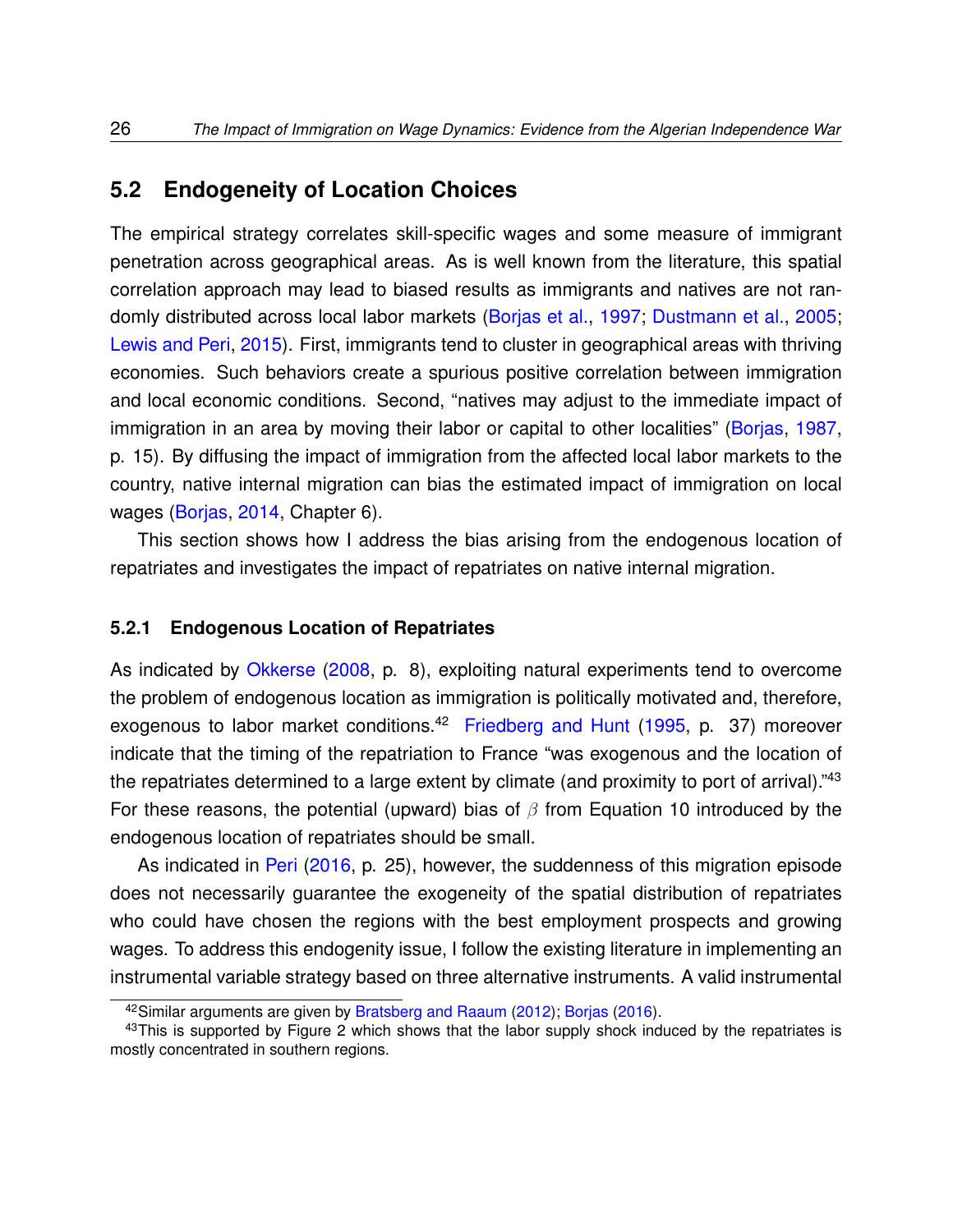variable should predict differences in repatriate regional penetration for reasons unrelated to changes in local labor market opportunities.

**Baseline instrument: rainfall intensity.** I follow [Hunt](#page-54-1) [\(1992\)](#page-54-1) in using an instrument related to regional climatic conditions. I use the log number of rainfall days per year at the regional level. This instrument should be *(i)* correlated with the distribution of repatriates across regions but *(ii)* uncorrelated with the unobserved component of wage growth in the region. First, as shown empirically by [Hunt](#page-54-1) [\(1992\)](#page-54-1) and also suggested by French studies on the repatriates (see, e.g., [Baillet,](#page-50-5) [1975;](#page-50-5) [Zytnicki,](#page-58-0) [1998\)](#page-58-0), climatic conditions played an important role in shaping the settlement decisions of repatriates. They mostly settle in the south of France where the climatic conditions are close to Algeria. Second, rainfall intensity is very likely to be exogenous to demand shocks or wage growth at the regional level.

I measure rainfall intensity by taking the average number of rainfall days per year for each capital's region over the 1981-2010 period.<sup>[44](#page-26-0)</sup>,<sup>[45](#page-26-1)</sup> These regional averages should better reflect the expectations of people in their settlement decisions relative to a single year with potentially extreme climatic conditions. Moreover, this average measure is unlikely to affect the explanatory power of the instrument since the rainfall intensity across French regions remained stable over the 1956-1997 period [\(Lebourgeois et al.,](#page-55-7) [2001\)](#page-55-7).

The validity of the instrument is confirmed by the first-stage estimates of the empirical analysis. They indicate a strong negative and significant relationship between the instrument (*i.e.*, the log number of rainfall days per year) and the endogenous variable (*i.e.*, the number of repatriates as a share of the native labor force), indicating that the repatriates tended to settle in southern regions where rainfall intensity is the lowest. Moreover, the

<span id="page-26-1"></span><span id="page-26-0"></span><sup>44</sup> These statistics are provided by "Météo France" which is the French meteorological institute.

<sup>&</sup>lt;sup>45</sup>The capital of regions is generally the biggest city in the area. As capital, I thus use Paris for the region Île-de-France, Tours for the region Centre, Dijon for the region Bourgogne, Besançon for the region Franche-Comté, Le Havre for the region Haute-Normandie, Caen for the region Basse-Normandie, Lille for the region Nord-Pas-de-Calais, Amiens for the region Picardie, Metz for the region Lorraine, Strasbourg for the region Alsace, Reims for the region Champagne-Ardenne, Nantes for the region Pays de la Loire, Rennes for the region Bretagne, Bordeaux for the region Aquitaine, Poitiers for the region Poitou-Charentes, Limoges for the region Limousin, Toulouse for the region Midi-Pyrénées, Montpellier for the region Languedoc-Roussillon, Lyon for the region Rhône-Alpes, Clermont-Ferrand for the region Auvergne and Marseille for the region Provence-Alpes-Côte d'Azur.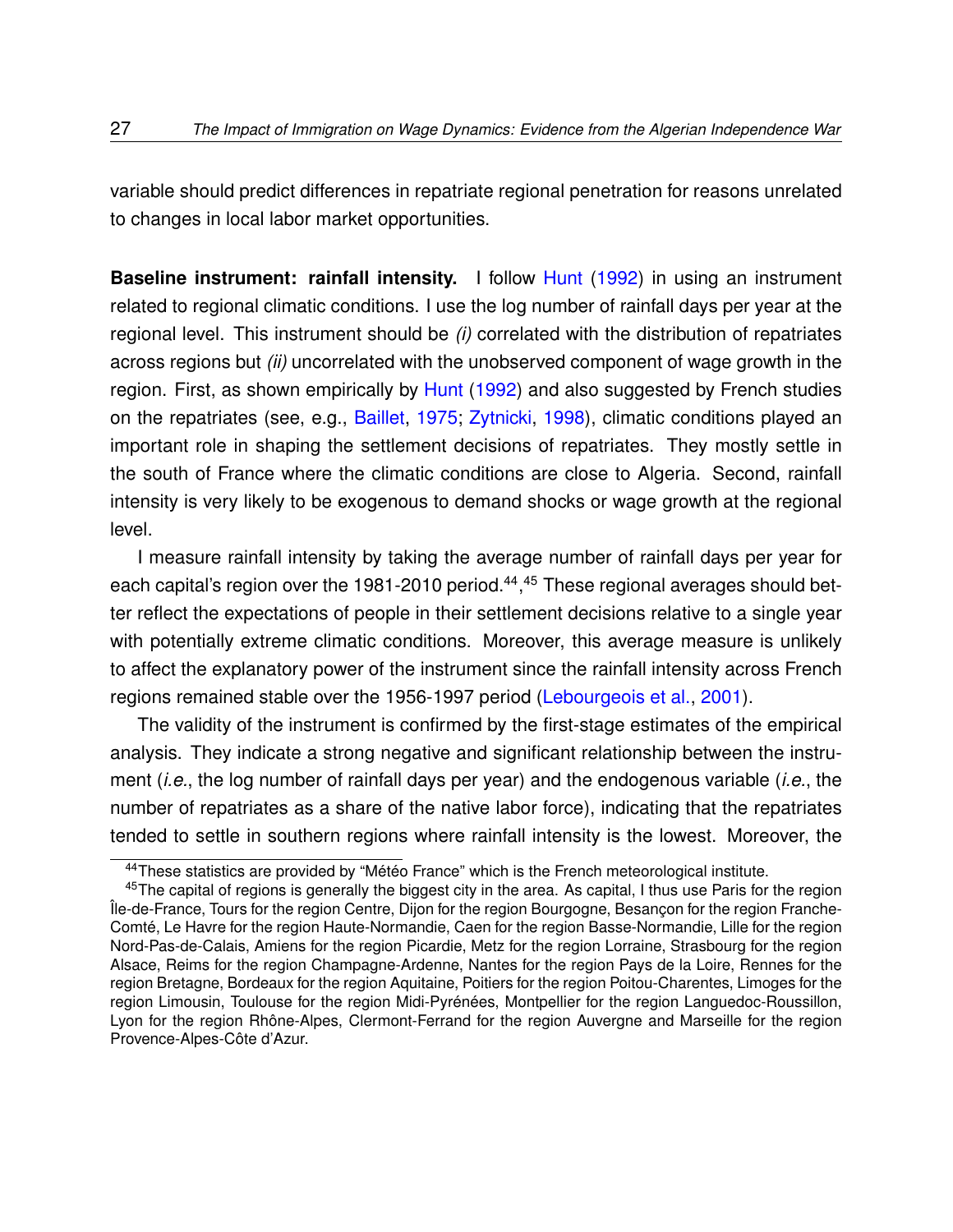F-test of excluded instrument is always higher than 45 in the first-stage regressions. As a result, the IV estimates based on this instrument should not suffer from a weak instrument problem [\(Stock et al.,](#page-57-9) [2002\)](#page-57-9).

**Alternative instrument I: distance to Algiers.** The first alternative instrument is the log distance between the port of Algiers and each capital's region. This instrument should affect the location choice of repatriates across regions and should not be correlated with local economic shocks. It is inspired from several studies who use distance to border to estimate the causal impact of immigration on the labor market: [Angrist and Kugler](#page-50-9) [\(2003\)](#page-50-9) exploit distance from the Yugoslav conflict and European countries to predict immigration, [Kugler and Yuksel](#page-55-8) [\(2008\)](#page-55-8); [Peri and Sparber](#page-56-1) [\(2009\)](#page-56-1); [Peri](#page-56-7) [\(2012\)](#page-56-7); [Edo and Rapoport](#page-53-9) [\(2017\)](#page-53-9) use the distance from immigrant origin countries and U.S. States to build their instrument for immigration flows and [Dustmann et al.](#page-53-2) [\(2016b\)](#page-53-2) use distance to Czech border to instrument the relative increase in the local labor supply induced by the influx of Czech workers at the city level.

The first-stage regressions always provide larger F-tests than the lower bound of 10 suggested by the literature on weak instruments. As a result, the geographical distance between French regions and Algiers is a reasonably strong instrument.

**Alternative instrument II: shift-share instrument.** In order to address the bias arising from the endogeneity of immigrants' location choices, the literature on migration generally exploits the historical distribution of immigrants across local labor markets as instrument [\(Altonji and Card,](#page-50-0) [1991;](#page-50-0) [Card,](#page-52-1) [2001;](#page-52-1) [Cortes,](#page-52-9) [2008;](#page-52-9) [Peri,](#page-56-7) [2012;](#page-56-7) [Borjas,](#page-51-0) [2014\)](#page-51-0). In their studies on the labor market impact of the repatriates from Algeria, [Hunt](#page-54-1) [\(1992\)](#page-54-1); [Borjas and](#page-51-1) [Monras](#page-51-1) [\(2016\)](#page-51-1); [Clemens and Hunt](#page-52-0) [\(2017\)](#page-52-0) use a similar instrument to predict their spatial distribution. This instrument is based on the idea that past settlements of immigrants can predict subsequent flows across locations through network effects, while past immigrant concentrations should be uncorrelated with current unobserved economic shocks [\(Ruist](#page-57-1) [et al.,](#page-57-1) [2017\)](#page-57-1). The network effect is expected to be particularly strong between immigrants with the same cultural, linguistic and educational background [\(Dustmann et al.,](#page-53-1) [2005\)](#page-53-1).

I exploit this "network justification" and use the spatial distribution of of Algerian-born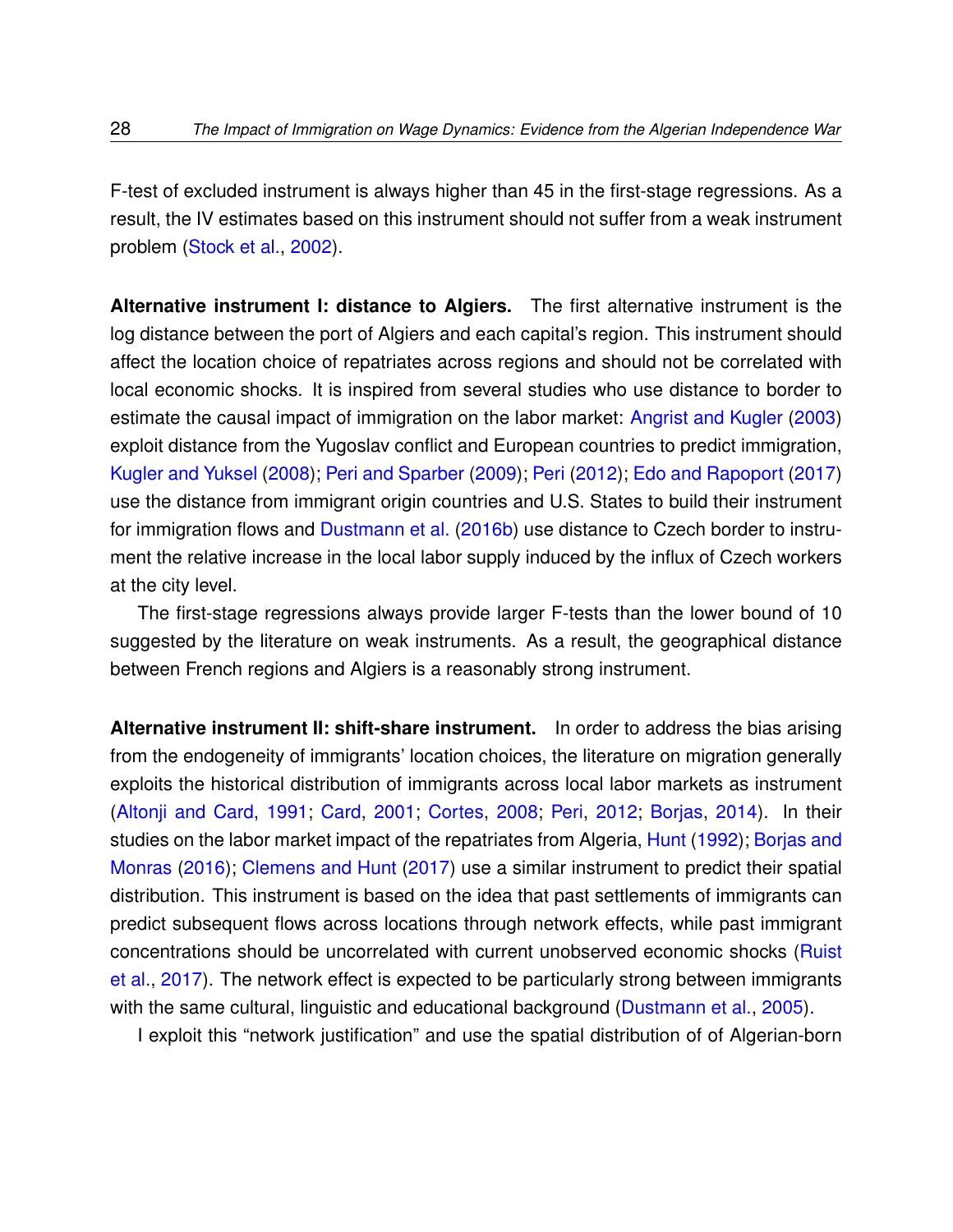people for a given origin-education group to predict the regional distribution of repatriates from that origin-education group. I use four origin groups (French by birth and born in France, French by birth and born in Algeria, Algerian by birth and others as discussed in Section [3\)](#page-12-0) and four education groups (high, medium, low and very low as discussed in Section [4.1.3\)](#page-17-2). I exploit the 1962 French census to infer the initial number of Algerian-born people (aged 18-64) residing in France before the exodus for each origin-education group across regions. I then compute the imputed number of repatriates (*i.e.*,  $\widehat{Reputriates_r^{1968}}$ ) for each region by multiplying the spatial distribution of Algerian-born people from a given origin-education group by the total number of repatriates from that group, as follows:

<span id="page-28-0"></span>
$$
\widehat{Repartriates_r} = \sum_{n} \sum_{i} \frac{Algerian - born_{ir}^n (1962)}{Algerian - born_i^n (1962)} \times Repatriates_i^n.
$$
 (11)

Because the current native labor supply  ${\it Natives}_r^{1968}$  could be endogenous to the inflow of repatriates, I also predict the number of pre-existing natives across French regions as follows:

$$
\widehat{Natives}_r^{1968} = \sum_i \frac{Natives_{ir}(1962)}{Natives_i(1962)} \times Natives_i(1968) . \tag{12}
$$

I exploit the French census of 1962 to infer the pre-exodus spatial distribution of natives by using four education groups (high, medium, low and very low as discussed in Section [4.1.3\)](#page-17-2). I can finally compute the following shift-share instrument:

$$
\triangle \hat{m}_r = \widehat{Repartiates_r}/\widehat{Natives_r^{1968}}.
$$
\n(13)

The first-stage estimates indicate a strong positive correlation between the instrument and the ratio of repatriates to pre-existing natives – the F-test of exclusion is above 300.

The instrument  $\Delta \hat{m}_r$  is more powerful than the two other ones (*i.e.*, rainfall intensity and distance to Algiers). However, as is well known from the literature, the shift-share instrument requires strong identifying assumptions [\(Hanson,](#page-54-9) [2009;](#page-54-9) [Borjas,](#page-51-0) [2014;](#page-51-0) [Lewis](#page-55-0)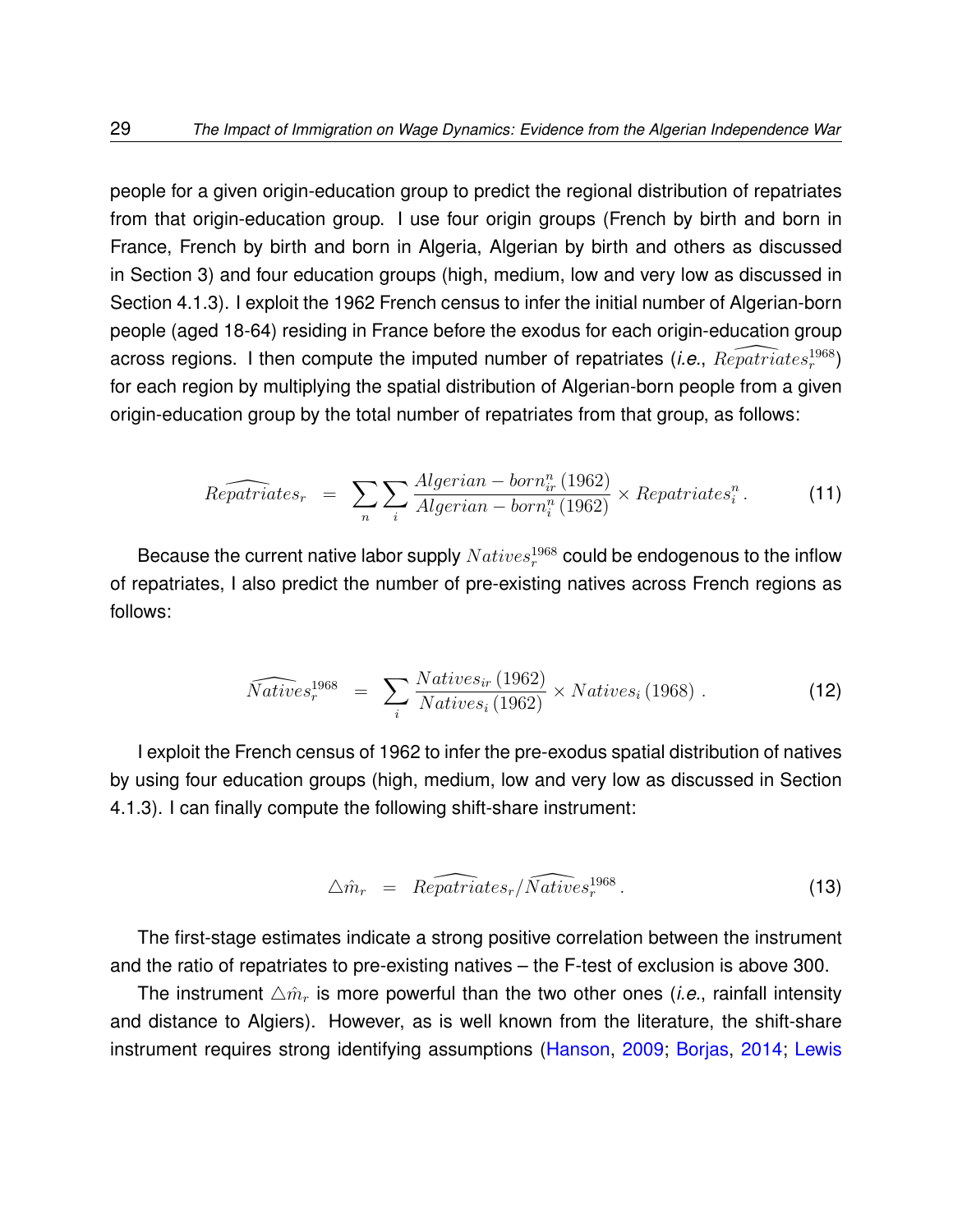[and Peri,](#page-55-0) [2015;](#page-55-0) [Ruist et al.,](#page-57-1) [2017\)](#page-57-1). In fact, this instrument would be invalid if, for instance, the local economic conditions that influence immigrant settlement patterns are persistent over time. Although more powerful,  $\triangle m_r$  is also less likely to satisfy the IV exclusion restriction than the other instruments. However, the use of the shift-share instrument may still be informative on the causal impact of migration on wages since "in some scenarios, it will be preferable, in terms of learning about  $\beta$ , to use a strong instrument that may not satisfy the exclusion restriction rather than a weak one that does" [\(Conley et al.](#page-52-10) [2012,](#page-52-10) p. 268).

[Clemens and Hunt](#page-52-0) [\(2017\)](#page-52-0) underline an additional limitation of the shift-share instrument. The fact that the statistical relationship between  $\Delta m_r$  and  $\Delta \hat{m}_r$  is mostly driven by their denominator can lead to spurious correlation between the instrument and the endogenous variable. To address this potential issue, I follow [Clemens and Hunt](#page-52-0) [\(2017\)](#page-52-0)'s suggestion and show that my results are robust to the specification correction proposed by [Kronmal](#page-54-10) [\(1993\)](#page-54-10). The idea is to split the ratio  $\Delta m_r$  into the numerator and the denominator, apply a log transformation and instrument the log number of repatriates by the log predicted number of repatriates based on Equation [11.](#page-28-0)

#### **5.2.2 Endogenous Location of Non-Repatriates**

Following the two empirical strategies proposed by [Borjas](#page-51-7) [\(2006\)](#page-51-7) and [Peri and Sparber](#page-57-5) [\(2011a\)](#page-57-5), Appendix-Table [11](#page-74-0) reports the estimated impact of repatriates on the internal migration of pre-existing natives. I do not find any evidence that the regional supply shocks induced by the inflow of repatriates affected the mobility of pre-existing natives across re-gions between 1962 and 1968.<sup>[46](#page-29-0)</sup> This result is consistent with  $Hunt$  [\(1992\)](#page-54-1) who shows that the repatriates did not affect migration across French departments (which are smaller geographical units than regions). As a result, the estimated impact of repatriates on the change in regional wages between 1962 and 1968 are not biased by native internal migration.[47](#page-29-1)

<span id="page-29-0"></span><sup>&</sup>lt;sup>46</sup>Because the 1975 census does not allow me to disentangle the pre-existing workers from the repatriates, I cannot extend this analysis to the period 1968-1975.

<span id="page-29-1"></span> $47$ More generally, as indicated by [Borjas](#page-51-4) [\(2016\)](#page-56-0); [Peri](#page-56-0) (2016), the estimated short-run wage effects of immigration should not be contaminated by local labor market adjustments when exploiting sudden and unexpected influx of people.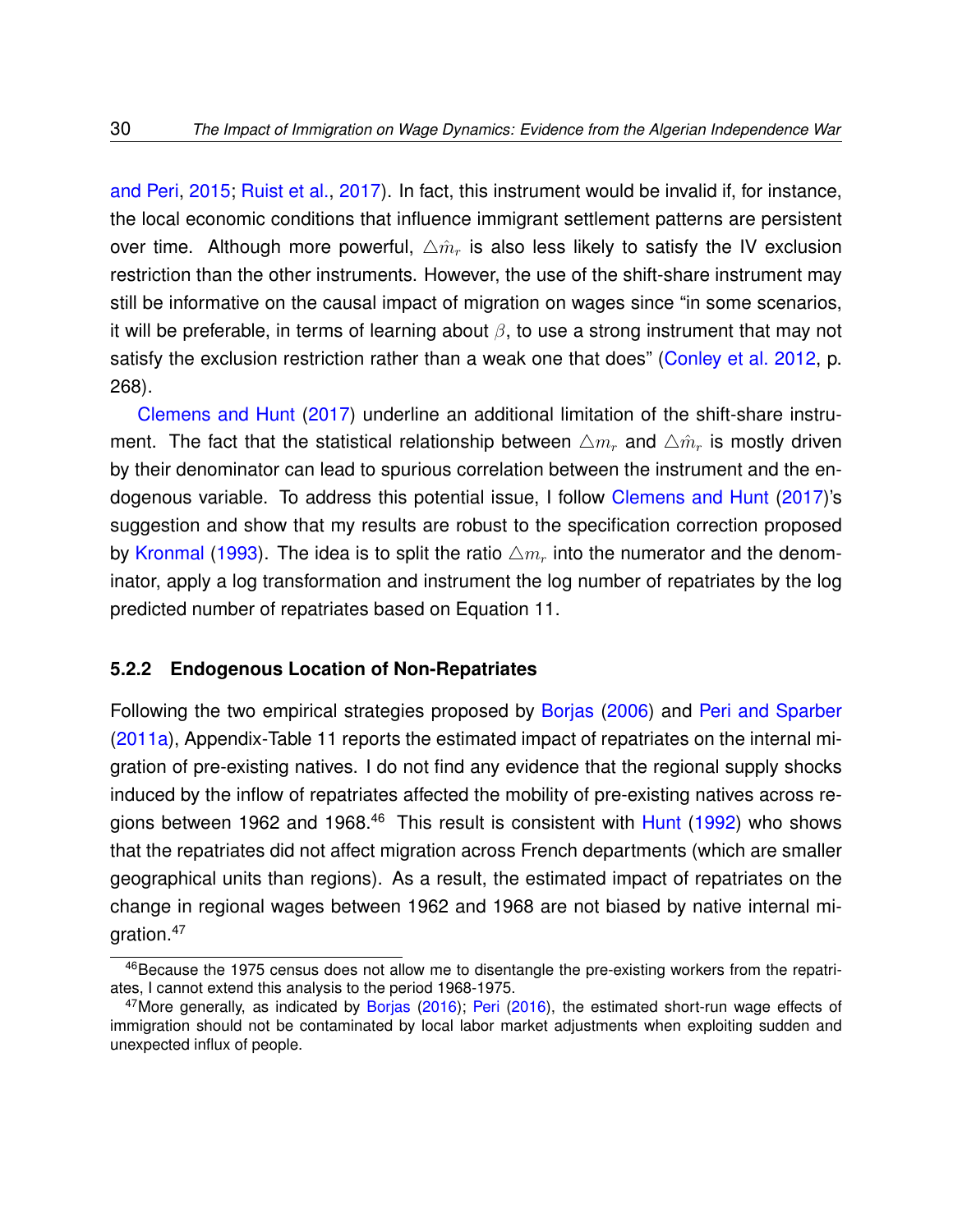The left-hand side of Appendix-Table [11](#page-74-0) is based on the strategy proposed by [Borjas](#page-51-7) [\(2006\)](#page-51-7). It investigates the impact of repatriates on the out-migration rate of pre-existing natives with education i living in region  $r$  between 1962 and 1968. As proposed by [Borjas](#page-51-7) [\(2006,](#page-51-7) [2014\)](#page-51-0), I compute the out-migration rate by dividing the total number of out-migrants from region  $r$  and the total number of natives living in that region in 1962.<sup>[48](#page-30-0)</sup> The right-hand side of Appendix-Table [11](#page-74-0) is based on the strategy proposed by [Peri and Sparber](#page-57-5) [\(2011a\)](#page-57-5) and provides a direct test for displacement. I precisely follow their preferred specification and regress the change in the pre-existing native population standardized by the initial native population on the number of repatriates standardized by the initial native population.[49](#page-30-1) , [50](#page-30-2)

All regressions presented in Appendix-Table [11](#page-74-0) include education fixed effects. I also cluster the standard errors at the regional level and weight each regression by  $(n_{ir}^{1968}n_{ir}^{1962})/(n_{ir}^{1968}+n_{ir}^{1962})$ where  $n_{ir}^{1968}$  and  $n_{ir}^{1962}$  represent the number of pre-existing natives in each region-education group in 1968 and 1962, respectively.

I report the estimated impact of repatriates on the mobility and displacement of pre-existing male natives, high educated male natives and female natives.<sup>[51](#page-30-3)</sup> The first specification reports OLS estimations, while the other report IV estimations using rainfall intensity (specification 2), distance from Algiers (specification 3) and past immigration patterns (specification 4) as instruments. As already emphasized in Section [5.2,](#page-25-2) the F-statistic indicates that the IV estimates do not suffer from a weak instrument problem. The IV estimates are always insignificant, indicating that the regional penetration of repatriates did not lead to native outflows between 1962 and 1968. As a result, the wage elasticity to immigration estimated over the 1962-1968 period is not biased by native reallocation across regions.

<span id="page-30-0"></span><sup>&</sup>lt;sup>48</sup>The 1968 census information not only provide individuals' region of residence at the time of the census, but also on first January 1962 (before the exodus from Algeria). I thus use the 1968 census to infer the number of out-migrants and use the 1962 census to infer the total number of natives living in the "original" region of residence (that is, the region of residence in 1962).

<span id="page-30-2"></span><span id="page-30-1"></span> $49$ I use the French censuses of 1962 and 1968 to compute the dependent and explanatory variables.

<sup>50</sup> Under this specification, the estimated coefficient translates into the number of natives who respond to one extra repatriate in the region. This specification is very close to [Card](#page-52-11) [\(2007\)](#page-52-11) and implemented, for instance, in [Monras](#page-55-5) [\(2015a\)](#page-55-5); [Sá](#page-57-10) [\(2015\)](#page-57-10).

<span id="page-30-3"></span><sup>&</sup>lt;sup>51</sup>I use the subgroup of high educated natives as geographic mobility is a more important adjustment margin for skilled workers [\(Molloy et al.,](#page-55-9) [2011;](#page-55-9) [Sá,](#page-57-10) [2015\)](#page-57-10).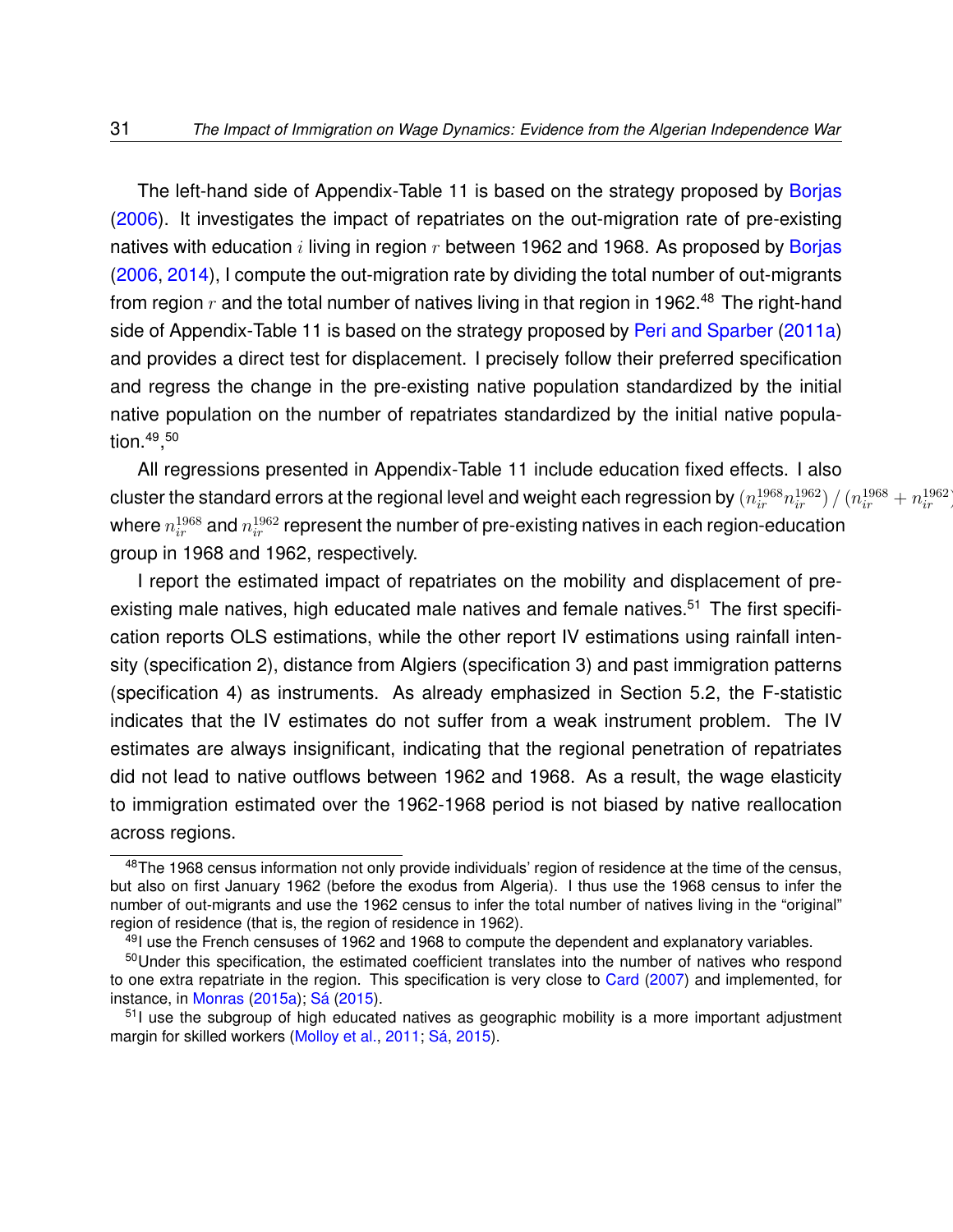#### **5.3 Other Identification Issues**

An additional source of bias may come from sampling errors in the measure of  $\triangle m_r$  due to small sample sizes [\(Aydemir and Borjas,](#page-50-6) [2011\)](#page-50-6). Indeed, any measurement error in the computation of regional immigrant penetration should lead to an attenuation bias in the estimated wage response to the influx of repatriates. However, this potential bias should be very limited in the present paper since I measure the ratio of repatriates to natives at the regional level (rather than departments or smaller geographical units) and use the very large 1968 census extract which forms a 25 percent random sample of the population. In any case, the IV strategy should correct for the attenuation bias in estimating the wage effects of immigration (given that the instrument should be uncorrelated with measurement error).[52](#page-31-0)

In a revisit of the labor market impact of several historical refugee flows, [Borjas and](#page-51-1) [Monras](#page-51-1) [\(2016,](#page-51-1) p. 21) argue that "the self-selection of immigrants contaminates the measured wage impact of immigration." By comparing the returns to skill between their home and other potential destination countries, individuals may be willing to migrate to countries with the highest returns to skill. This sorting into skill-country groups may bias the estimated wage effect of immigration. The present study is, however, impervious to this identification issue since the repatriates who moved to France in 1962 was forced to leave Algeria. In order to mitigate any bias arising from self-selection issues, I also compute  $\Delta m_r$  by restricting my attention to the 91.1 percent of repatriates who were French by birth (since they were forced to move to France after independence). I estimate their impact on the wages of pre-existing native workers and find that this alternative measure of the repatriate supply shock does not affect any conclusions of this paper.<sup>[53](#page-31-1)</sup>

<span id="page-31-0"></span> $52$ In other contexts, the measurement error in the computation of immigrant shares might be strengthened if immigrants downgrade their skills and accept jobs that require lower education than they have [\(Borjas and](#page-51-1) [Monras,](#page-51-1) [2016\)](#page-51-1). As noticed in Section [5.1,](#page-20-5) the main empirical strategy used in this paper does not require any pre-allocation of immigrants to skill groups.

<span id="page-31-1"></span><sup>53</sup>The results are available upon request.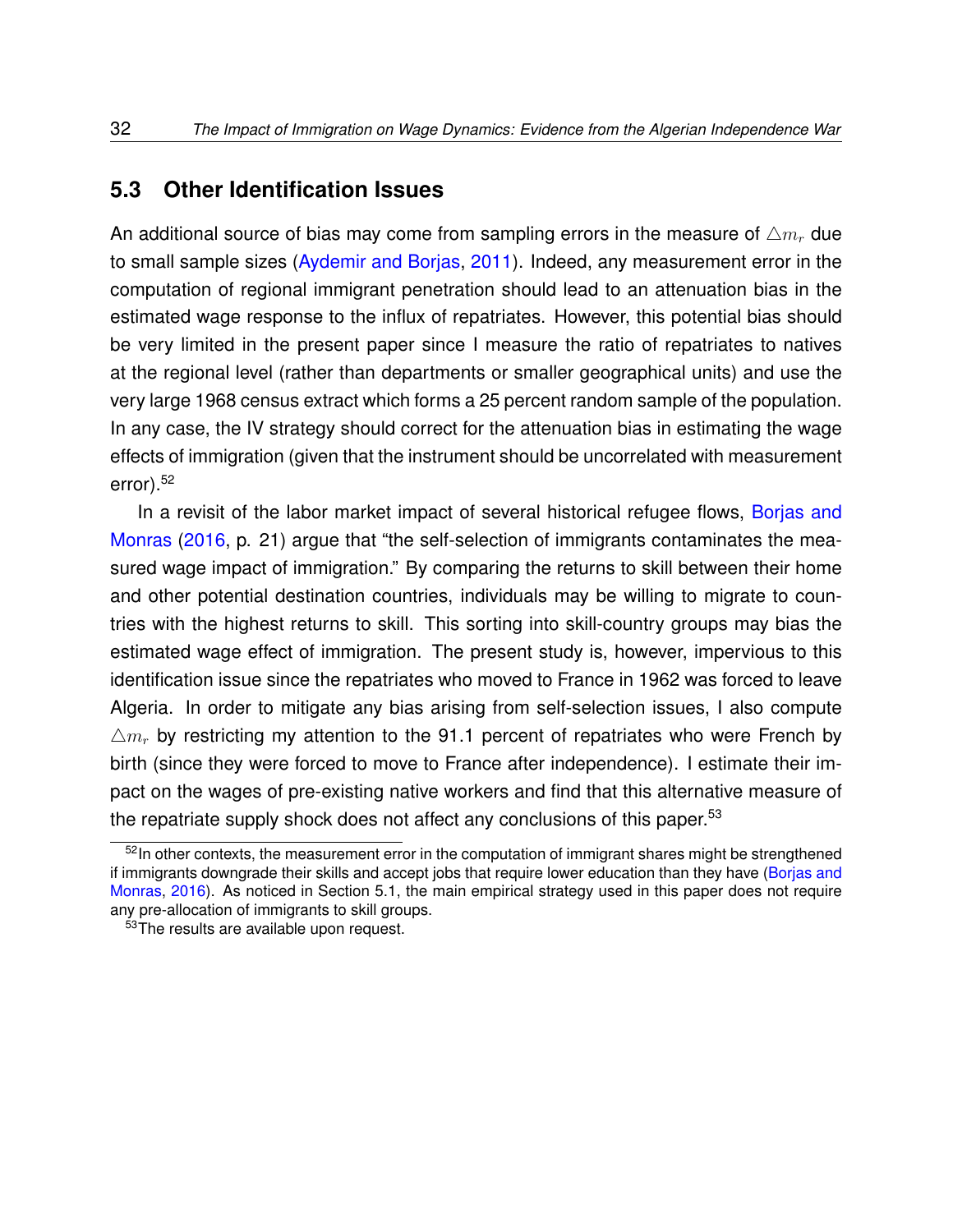## <span id="page-32-0"></span>**6 Main Empirical Results**

#### **6.1 Main Estimates**

Table [3](#page-66-0) reports the estimated effects of the supply shock induced by the repatriates on the wage changes of pre-existing native workers between 1962 and 1968, between 1968 and 1976 and between 1962 and 1976. For each period, I report two sets of regressions. The first set reports the baseline estimates of  $\beta$  from Equation [10.](#page-21-1) The second set includes the index of sector-specific growth to control for labor demand changes at the regional level and the log change in the number of pre-existing native workers to control for the endogenous change in the size of the pre-existing workforce (as discussed in Section [5.1\)](#page-20-5).

Each regression is based on a sample of 168 observations (21 regions, 4 education groups and 2 occupations). The first specification reports OLS estimations, while the other specifications report IV estimations with rainfall intensity (specification 2), distance to Algiers (specification 3) and past settlement patterns among Algerian-born people (specification 4) as instruments. For each IV regressions, I provide the first-stage estimates. In line with existing studies on the repatriation from Algeria to France,<sup>[54](#page-32-1)</sup> the density of repatriates across regions is negatively correlated with rainfall intensity and distance to Algiers and positively correlated with the presence of earlier waves of Algerian-born people. As already discussed in Section [5.2,](#page-25-2) the F-statistics indicate that the IV estimates do not suffer from a weak instrument problem. Under the plausible assumption that local economic shocks are uncorrelated with rainfall intensity, distance from Algiers and past immigration patterns, the IV estimates have a causal interpretation.

Between 1962 and 1968, each specification indicates that the supply shock induced by the repatriates had negative and significant effects on the wage of native workers. This is consistent with standard economy theory which predicts that a positive labor supply shock should reduce the average wage of workers in the short-run. More specifically, the OLS estimate implies that a 1 percentage point increase in the workforce due to the inflow of repatriates decreases the average wage of natives by around 1.3 percent. Given the

<span id="page-32-1"></span><sup>54</sup>See, e.g., [Hunt](#page-54-1) [\(1992\)](#page-54-1); [Okkerse](#page-56-6) [\(2008\)](#page-56-6); [Borjas and Monras](#page-51-1) [\(2016\)](#page-51-1) for economic studies and [McDonald](#page-55-1) [\(1965\)](#page-55-1); [Baillet](#page-50-5) [\(1975\)](#page-50-5); [Zytnicki](#page-58-0) [\(1998\)](#page-58-0) for historical studies.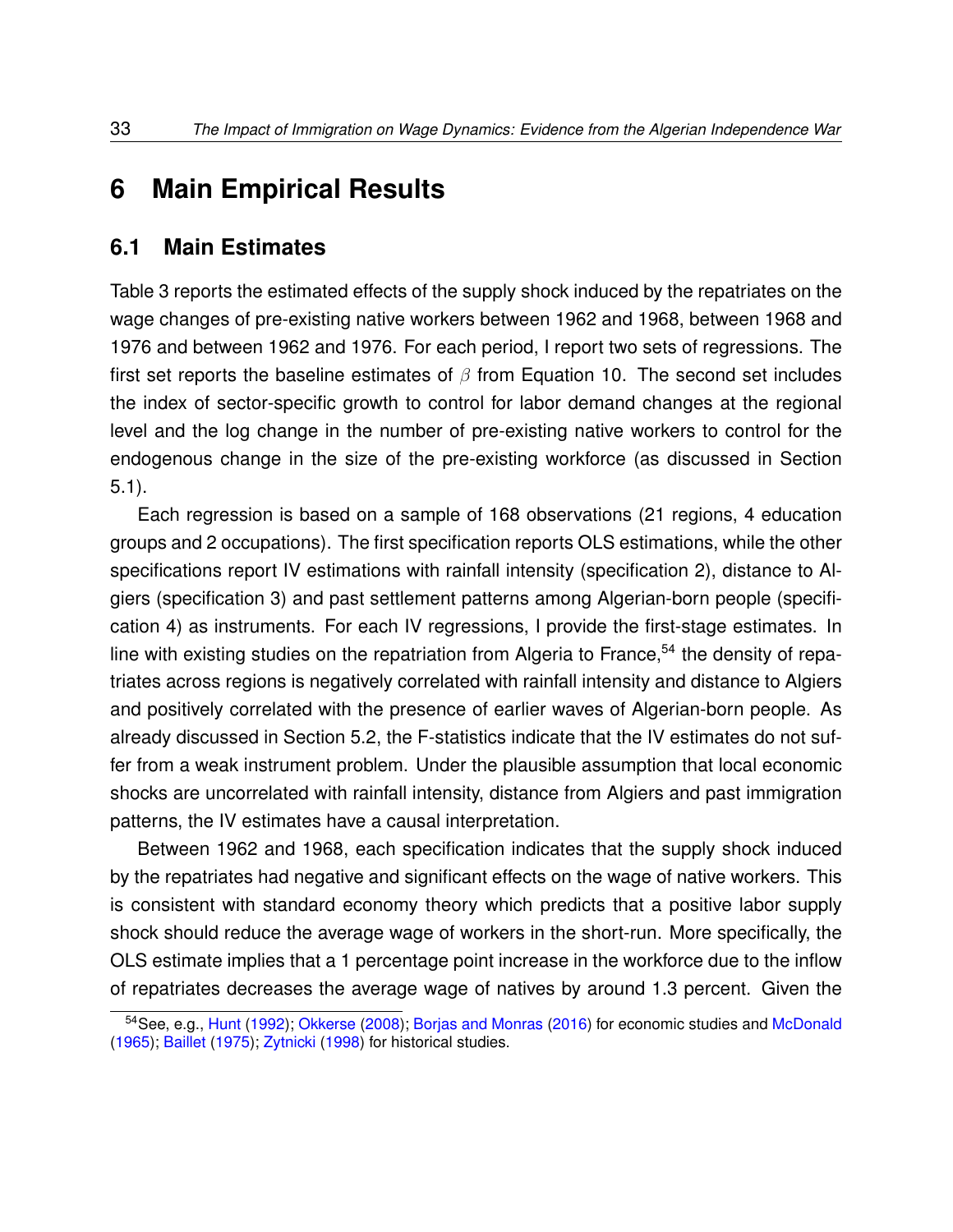average size of the supply shock (which is about 1.8 percent for men), this magnitude indicates that the inflow of repatriates decreased the average wage of natives by 2.3 percent. Consistent with an upward bias in the OLS estimates, the IV estimations produce more negative wage effects. They imply that the native wage response to a 1 percentage point increase in the workforce due to the repatriation is between -1.2 and -2.1 percent.<sup>[55](#page-33-0)</sup>

It is important to put this negative wage response into perspective with respect to the French economic conditions. Over the 1962-1968 period, France went through a booming period (5 percent GDP growth per year) leading to an substantial increase in the regional wages of pre-existing native workers, as shown in Appendix-Table [13.](#page-76-0) Thus, the estimated negative effects reported in Table [3](#page-66-0) do not imply a decline in native wages but rather indicate that the regions which received the most repatriates were the ones where wages grew the least.

Over the 1968-1976 period, I find that the supply shock induced by the inflow of repatriates had positive effects on the wages of native workers. The estimates imply that a 1 percentage point increase in the workforce due to the inflow of repatriates increases the regional wages of natives by between +0.2 and +1.7 percent. Given the size of the supply shock (which is about 1.8 percent), these estimates imply a positive change in native wages by around 0.4 to 3.1 percent due to the repatriation between 1968 and 1976. This positive effect is consistent with standard economic theory which predicts that some adjustment mechanisms should operate in the medium-run after the short-run decline in wages (as we have seen in Section [2\)](#page-7-2).

In column 3, none of the estimates are significant. The positive wage effect induced by the repatriates in the medium-run offsets the negative short-run wage effects. The estimates thus indicate that regional wages returned to their pre-shock level after about

<span id="page-33-0"></span><sup>&</sup>lt;sup>55</sup>As discussed in Section [5.1,](#page-20-5) I may have too few clusters to get unbiased standard errors. In Appendix-Table [12,](#page-75-0) I perform some robustness tests to show that the baseline IV estimated effects (specification 2) are less precise when using clustering techniques. This indicates that the standard errors of the parameter estimates tend to be biased downward and, therefore, need to be adjusted for clustering. Appendix-Table [12](#page-75-0) also follows [Cameron et al.](#page-52-7) [\(2008\)](#page-52-7)'s suggestion and perform wild cluster bootstrap methods, allowing for clustering at the regional level. I bootstrap the standard errors by using the wild-bootstrap procedure proposed by [Davidson and MacKinnon](#page-52-8) [\(2010\)](#page-52-8) and 10,000 replications. The 95% confidence intervals of the estimated coefficients when using bootstrap methods are close to the baseline confidence intervals. This shows that the previous results are robust to bootstrapped standard errors which allow for clustering at the regional level.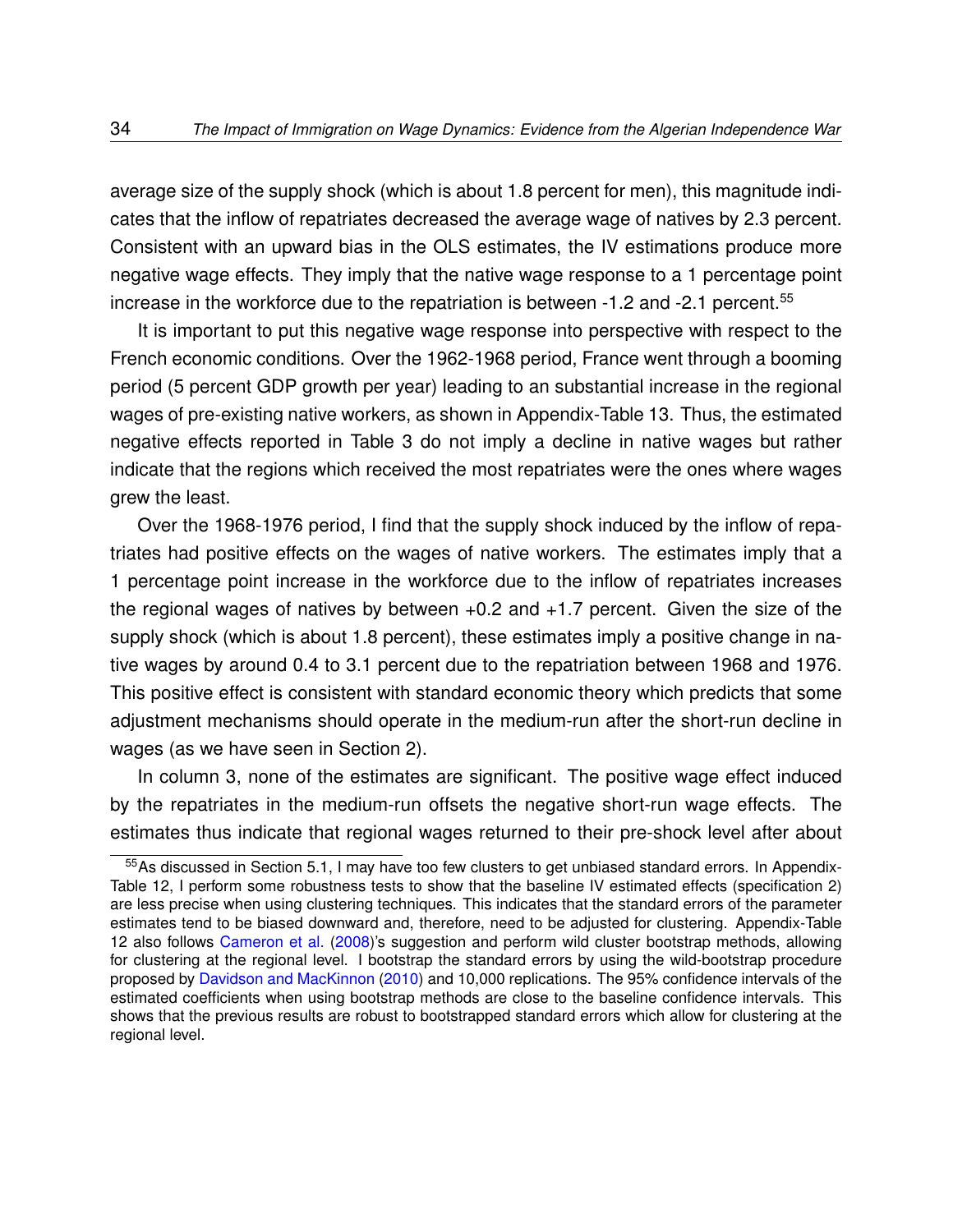15 years. The recovery of local wages from positive supply shocks is consistent with standard economic theory (as we have seen in Section [2\)](#page-7-2).

#### **6.2 Robustness Checks**

This section shows that the previous econometric results are robust to alternative estimation strategies, definitions of the repatriate supply shock and samples.

#### **6.2.1 Implementing the Specification Correction by [Kronmal](#page-54-10) [\(1993\)](#page-54-10)**

As indicated by [Clemens and Hunt](#page-52-0) [\(2017\)](#page-52-0), the fact that the shift-share instrument and the endogenous variable have a common divisor can generate spurious correlation between the ratios  $\Delta m_r$  and  $\Delta \hat{m}_r$  *and* bias the second-stage IV estimates. I thus follow [Clemens](#page-52-0) [and Hunt](#page-52-0) [\(2017\)](#page-52-0)'s suggestion and apply the specification correction proposed by [Kronmal](#page-54-10) [\(1993\)](#page-54-10). In this regard, Table [4](#page-67-0) shows that the estimated wage effects induced by the inflow of repatriates are robust to decomposing the ratio  $\triangle m_r$  and instrumenting the log of repatriates by the log of predicted repatriates based on past immigrant settlement patterns (as defined in Equation [11\)](#page-28-0).

The OLS and IV results from Table [4](#page-67-0) show that the log number of repatriates decreased the wages of pre-existing native workers between 1962-1968. The estimated coefficient suggests that a 1 percentage point increase in labor supply decreases the regional wage of native workers by between 1.6 to 2.2 percent.<sup>[56](#page-34-0)</sup> This magnitude is similar to the baseline results presented in Table [3.](#page-66-0)

Table [4](#page-67-0) also shows that the repatriates had positive effects on the wages of native workers between 1968-1976, while the wage effect between 1962-1976 are insignificant. In accordance with the baseline results of Table [3,](#page-66-0) these effects indicate that regional wages recover from the repatriate supply shock after about 15 years.

<span id="page-34-0"></span><sup>&</sup>lt;sup>56</sup>In order to convert the estimated coefficient into an elasticity, it has to be multiplied by  $(1-m)/m$ , with  $m = M/N$ . The value of m for the sample of men is  $m = 0.018$ . See [Clemens and Hunt](#page-52-0) [\(2017\)](#page-52-0) for further details and a formal derivation.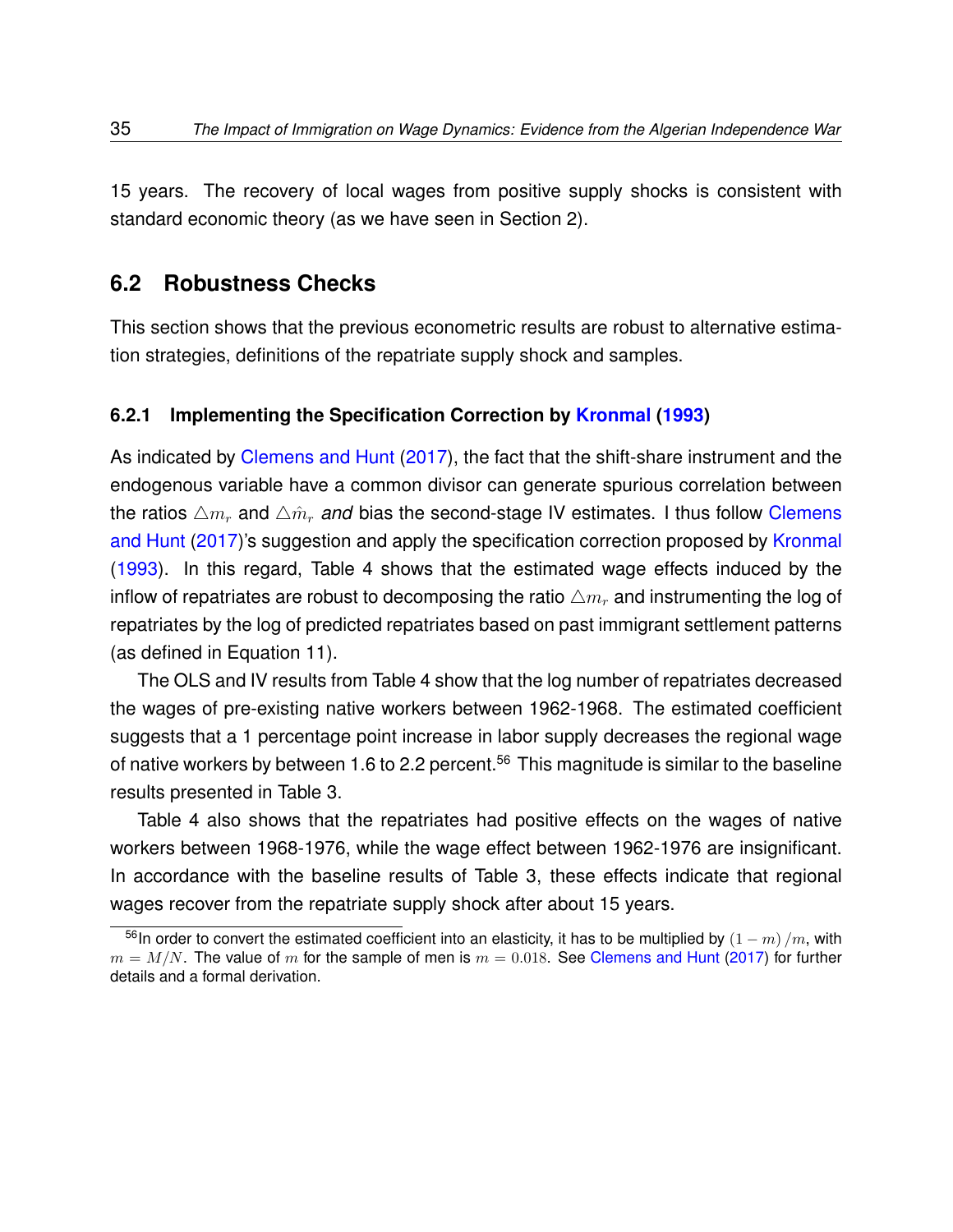#### **6.2.2 Alternative Measures of the Supply Shock and Alternative Samples**

Table [5](#page-68-0) reports the OLS and IV estimates of  $\beta$  from Equation [\(10\)](#page-21-1) for various specifications using rainfall intensity as the baseline instrument.

Specifications 1 and 2 respectively use  $\triangle m_r^{1962}$  and  $\triangle m_r^{1962,all}$  as alternative measures of the repatriate supply shock (as defined in Section [5.1\)](#page-20-5). Specification 2 uses the ratio of repatriates to the native workforce in 1962 and specification 3 uses the ratio of repatriates to the pre-existing workforce in 1962. The results from these specifications reinforce the previous conclusions: they report significant negative wage effects in the short-run (1962- 1968), positive wage effects in the medium-run (1968-1976) and no significant effect over the whole period (1962-1976).

Specifications 3 and 4 use alternative samples to compute wage changes for preexisting native workers. Specification 3 removes from the sample of native workers those working in the public sector since it may be less competitive than the private one and, therefore, more subject to downward wage rigidities [\(Edo,](#page-53-10) [2015\)](#page-53-10). In specification 4, I follow [Borjas](#page-51-4) [\(2016\)](#page-51-4); [Borjas and Monras](#page-51-1) [\(2016\)](#page-51-1) and limit the wage sample to native workers aged 25-55 as school and retirement decisions could be endogenous to the inflow of repatriates. The estimated wage effects due to the inflow of repatriates are not sensitive to these alternative samples.

Specifications 5 to 7 show that the baseline results are robust to alternative skill-cell structures to compute the dependent variable. Specifications 5 and 6 respectively use three and six education groups (instead of four) to compute the change in native wages at the skill-region level (dealing respectively with 126 and 252 observations for regressions). Specification 7 defines the change in native wages at the education-region level (dealing with 84 observations for regressions). Although they have fewer observations for regressions, specifications 5 and 7 allow me to increase the number of observations per cell to compute the average wage of native workers. The results from specifications 5 to 7 support the previous findings.

Specification 8 focuses on the sample of women to study how the influx of female repatriates affected the wages of pre-existing female natives. Although interesting, such analysis can be subject to important identification issues [\(Borjas,](#page-51-4) [2016\)](#page-51-4). One important issue is due to the increase in the participation rate of pre-existing native women between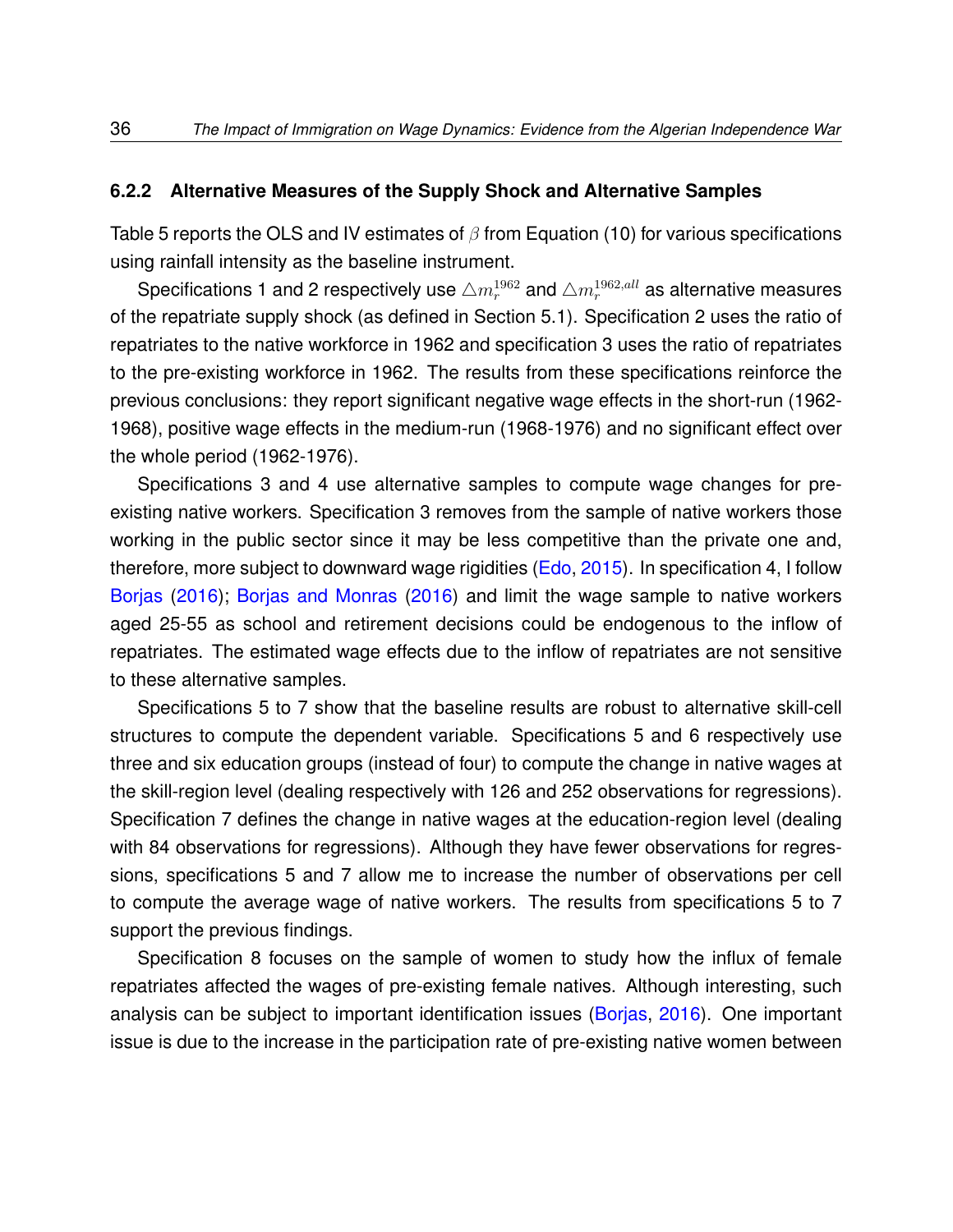1962 and 1968 which is, moreover, heterogeneous across regions (see Appendix-Table [13\)](#page-76-0).<sup>[57](#page-36-0)</sup> In fact, the entry of large numbers of women into the workforce changes the sample composition of pre-existing female workers over time, thereby contaminating wage evolutions and the estimated wage impact of immigration on female wages. With this caveat in mind, the results from specification 8 are consistent with the previous conclusions for the sample of men. Although the significance and magnitude of the estimated wage effects differ from the baseline sample of men, I find that the regional average wage of pre-existing female native workers decline in the first years in response to the inflow of repatriates, before returning to their pre-shock level 15 years after.

### **6.3 Reconciling my Results with [Hunt](#page-54-0) [\(1992\)](#page-54-0)**

The previous econometric results indicate that the influx of repatriates had a detrimental impact on the regional wage of natives over the 1962-1968 period. The estimates imply an elasticity of wages with respect to the number of workers between -1.0 and -2.0, meaning that a 1 percent increase in the size of the workforce due to the inflow of repatriates in a particular region reduces the wage of pre-existing native workers in that region by 1 to 2 percent. This wage reaction is stronger than the one found by [Hunt](#page-54-0) [\(1992,](#page-54-0) Table 4, p.567) who shows a wage elasticity equals to -0.7 using OLS and -0.8 using a GLS estimation.<sup>[58](#page-36-1)</sup>

The gap between our estimates can be explained by three main differences. First, [Hunt](#page-54-0) [\(1992\)](#page-54-0) uses a smaller geographical area to study the labor market impact of the repatriates and could therefore underestimate the "true" wage impact induced by the supply shock due to local labor market adjustments.<sup>[59](#page-36-2)</sup> Second, the wage elasticity from [Hunt](#page-54-0) [\(1992,](#page-54-0) p.567, Table 4) does not account for the potential endogenous spatial distribution of repatriates to

<span id="page-36-0"></span><sup>&</sup>lt;sup>57</sup>The participation rate of pre-existing native women increased by 4.2 percentage points from 37.0 in 1962 to 41.2 percent in 1968. The participation rate decreased for pre-existing native men by 1.4 percentage points from 89.6 in 1962 to 88.2 percent in 1968.

<span id="page-36-1"></span><sup>58</sup>While the GLS estimation provides a point estimate that is significant at 5 percent, the OLS estimate is not significant. This difference in precision is consistent with the fact that GLS estimator is, in principle, more efficient than OLS estimator in the presence of heteroskedastic and serially correlated errors [\(Angrist](#page-50-0) [and Pischke,](#page-50-0) [2008;](#page-50-0) [Solon et al.,](#page-57-0) [2015\)](#page-57-0). Notice that in the regression table produced by [Hunt](#page-54-0) [\(1992,](#page-54-0) p.567, Table 4), the estimated coefficients from first-difference estimations have to be multiplied by ten to convert them into an elasticity.

<span id="page-36-2"></span><sup>59</sup>[Hunt](#page-54-0) [\(1992\)](#page-54-0) uses French departments, while I use regions to define local labor markets.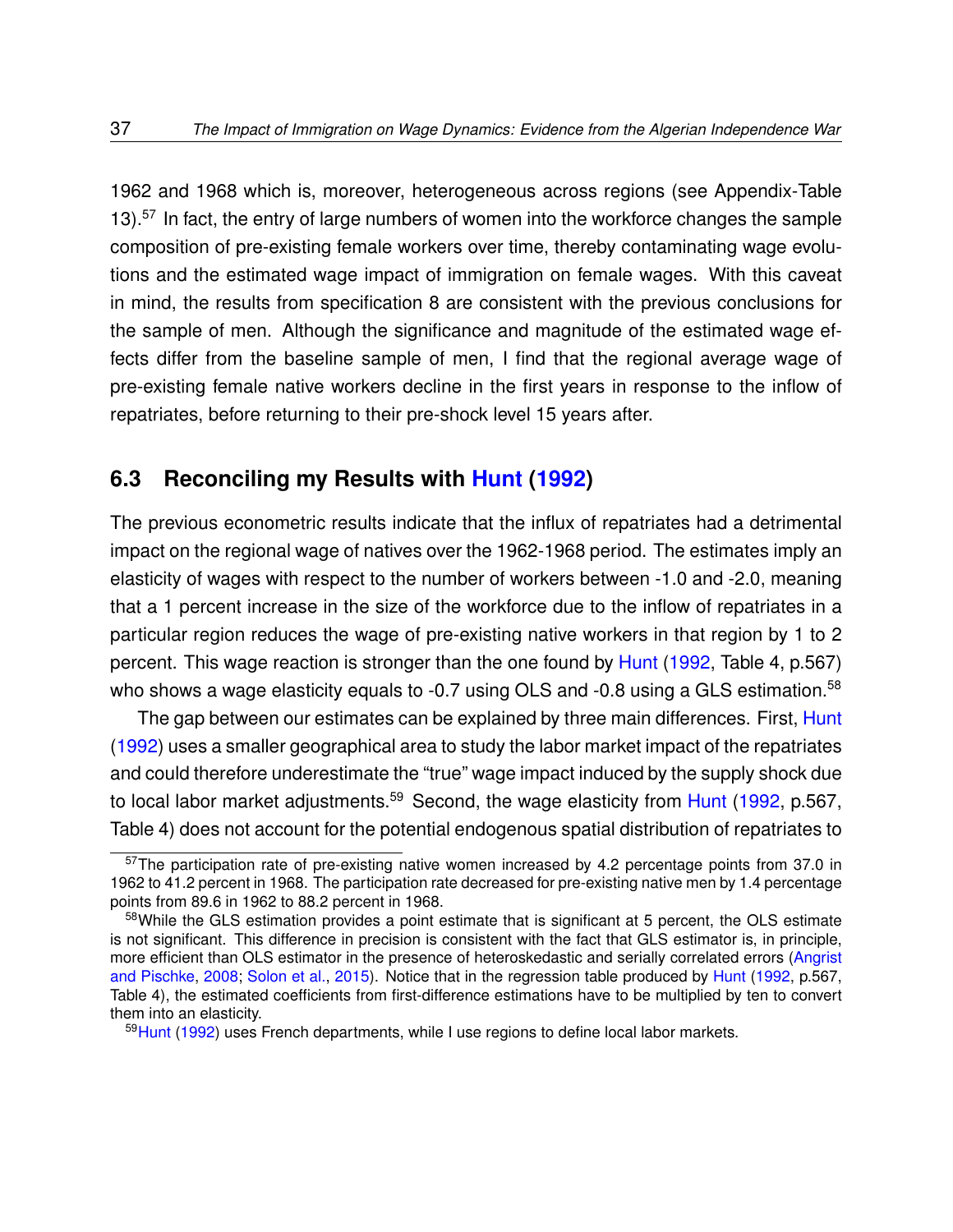local wages. In particular, they should be interpreted as lower bounds of the "true" wage impact if the repatriates were allocated to regions which experienced positive economic shocks.<sup>[60](#page-37-0)</sup>

Third, from the wage data used by [Hunt](#page-54-0) [\(1992,](#page-54-0) p. 566), "it is not possible to distinguish composition effects from effects on the indigenous French as no salary data are available on the repatriates separately." Yet, the changes in the sample composition created by the influx of repatriates into France (who are relatively more educated than pre-existing natives) could contaminate the post-1962 wage trend and bias the measured wage impact induced by the supply shock. Given the relatively high education of repatriates, their wages were likely to be higher than the average level.<sup>[61](#page-37-1)</sup> The inclusion of repatriates in the wage sample should thus increase the average wage in the affected regions, inducing a potential spurious positive correlation between the inflow of repatriates into a particular region and the change in average wage in that region. As a result, the composition effect introduced by the inclusion of repatriates in the wage sample should attenuate the negative wage impact induced by the supply shock.

In order to evaluate the bias induced by this composition effect, I re-estimate the wage impact induced by the repatriates between 1962-1968 without excluding from the wage sample the repatriates and other post-1962 entry into local labor markets. This strategy allows me to deal with an alternative wage sample that is very close to the one used by [Hunt](#page-54-0) [\(1992\)](#page-54-0). After re-estimating the baseline OLS specification from Table [3](#page-66-0) (row 1), I find an estimated coefficient equal to -0.8 (with a corresponding Student's t-test equal to -2.5). This point estimate is identical to the baseline estimate found by [Hunt](#page-54-0) [\(1992\)](#page-54-0). This finding reconciles my results with [Hunt](#page-54-0) [\(1992\)](#page-54-0) and reinforces the previous conclusions. It also suggests that the composition effects due to the inclusion of the repatriates into the wage sample lead to underestimate the true short-run impact of repatriates on wages.<sup>[62](#page-37-2)</sup> It is therefore crucial to account for the composition effects created by the large entry of

<span id="page-37-0"></span> $60$ In employment regressions, [Hunt](#page-54-0) [\(1992,](#page-54-0) Table 3, p.565) finds that the positive impact of repatriates on native unemployment is stronger when using IV estimation techniques than simple OLS. This discrepancy suggests that her negative estimates on the wage impact of immigration is also likely to be underestimated.

<span id="page-37-1"></span> $61$ This cannot be tested since my wage data do not allow me to disentangle the repatriates from other post-1962 entry into the workforce.

<span id="page-37-2"></span> $62$ The upward bias in the estimated effect of repatriates on regional wages is consistent with the fact that the repatriates were relatively more educated than the pre-existing native workforce.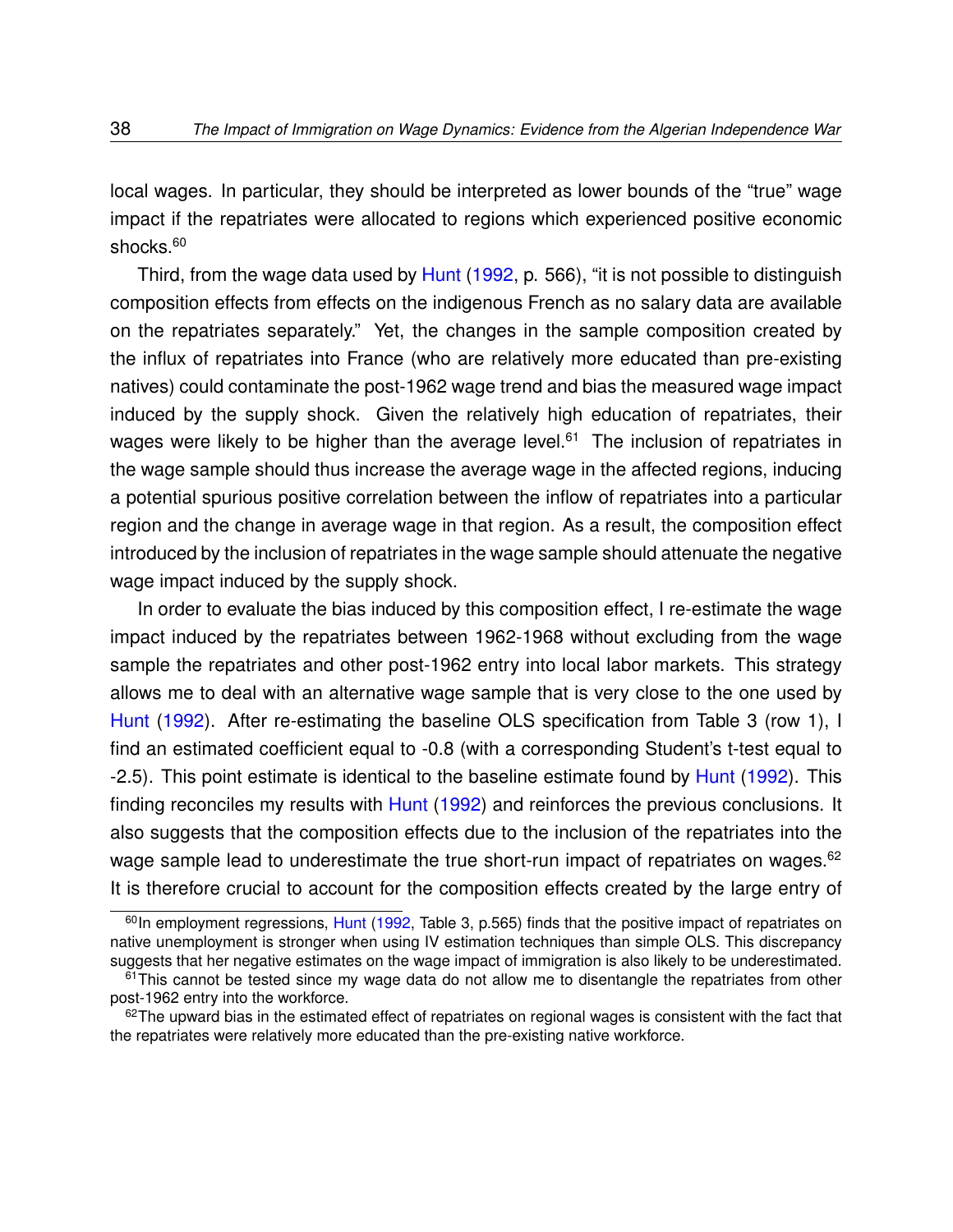repatriates (and other post-1962 waves of migrants) in the French labor market.

Moreover, I re-estimate the wage impact induced by the repatriates between 1962- 1968 with this alternative sample by implementing an IV strategy with rainfall intensity as instrument. I find a negative coefficient equal to -1.5 (with a corresponding Student's ttest equal to -2.2). The estimated wage effect almost doubles (from -0.8 using OLS to -1.5 using IV). Correcting for endogeneity thus provides a stronger negative impact on wages. This finding is consistent with the tendency of immigrants to settle in areas with fast growing labor demand. It is also in line with [Hunt](#page-54-0) [\(1992\)](#page-54-0) who finds a stronger positive impact of repatriates on unemployment rate when using an IV strategy.

### **6.4 Comparison with Other Studies**

The short-run wage elasticity with respect to the number of workers implied by the baseline IV estimate is -1.9. This estimate corresponds to a total labor demand elasticity of -0.5 (as opposed to constant-output elasticity).<sup>[63](#page-38-0)</sup> This value is exactly the same as the mean value of labor demand elasticity derived from the meta-analysis by [Lichter et al.](#page-55-0) [\(2015\)](#page-55-0).<sup>[64](#page-38-1)</sup> Despite this similarity, the short-run wage elasticity (between -1.0 and -2.0) is stronger than in several cross-area analysis on the wage impact of immigration [\(Okkerse,](#page-56-0) [2008;](#page-56-0) [Pekkala Kerr and Kerr,](#page-56-1) [2011;](#page-56-1) [Clemens and Hunt,](#page-52-0) [2017\)](#page-52-0).<sup>[65](#page-38-2)</sup> Two main reasons can explain this discrepancy.

On the one hand, the repatriates are very likely to be perfect substitutes to natives, as explained in Section [3.](#page-12-0) The short-run impact of the labor supply shift induced by the repatriates on local wages is expected to be more detrimental than in other migration context where immigrants are relatively poor substitutes for natives.

<span id="page-38-0"></span><sup>63</sup>By the law of demand, the total elasticity should exceed the constant-output elasticity of labor demand in absolute terms since it additionally accounts for "scale effect" [\(Hamermesh,](#page-54-1) [1993\)](#page-54-1).

<span id="page-38-1"></span> $64$ As shown in their meta-regression analysis, the magnitude of the labor demand elasticity is strongly heterogeneous across empirical studies depending on the definition of the labor demand elasticity (total v. constant-output elasticity), underlying theoretical model (structural-form v. reduced form model), dataset (firm-, industry- v. country-level, etc.) and workforce characteristics (male v. female and high skilled v. low skilled workforce).

<span id="page-38-2"></span> $65$ It is, however, consistent with the U.S. studies by [Altonji and Card](#page-50-1) [\(1991\)](#page-50-1) who show that a 1 percentage point increase in the fraction of immigrants in a metropolitan area reduces the wage of white (black) male high school dropouts by around –1.1 (-1.9) percent and [Goldin](#page-54-2) [\(1994\)](#page-54-2) who finds a wage elasticity to immigration by about 1 to 1.5 at the beginning of the twentieth century.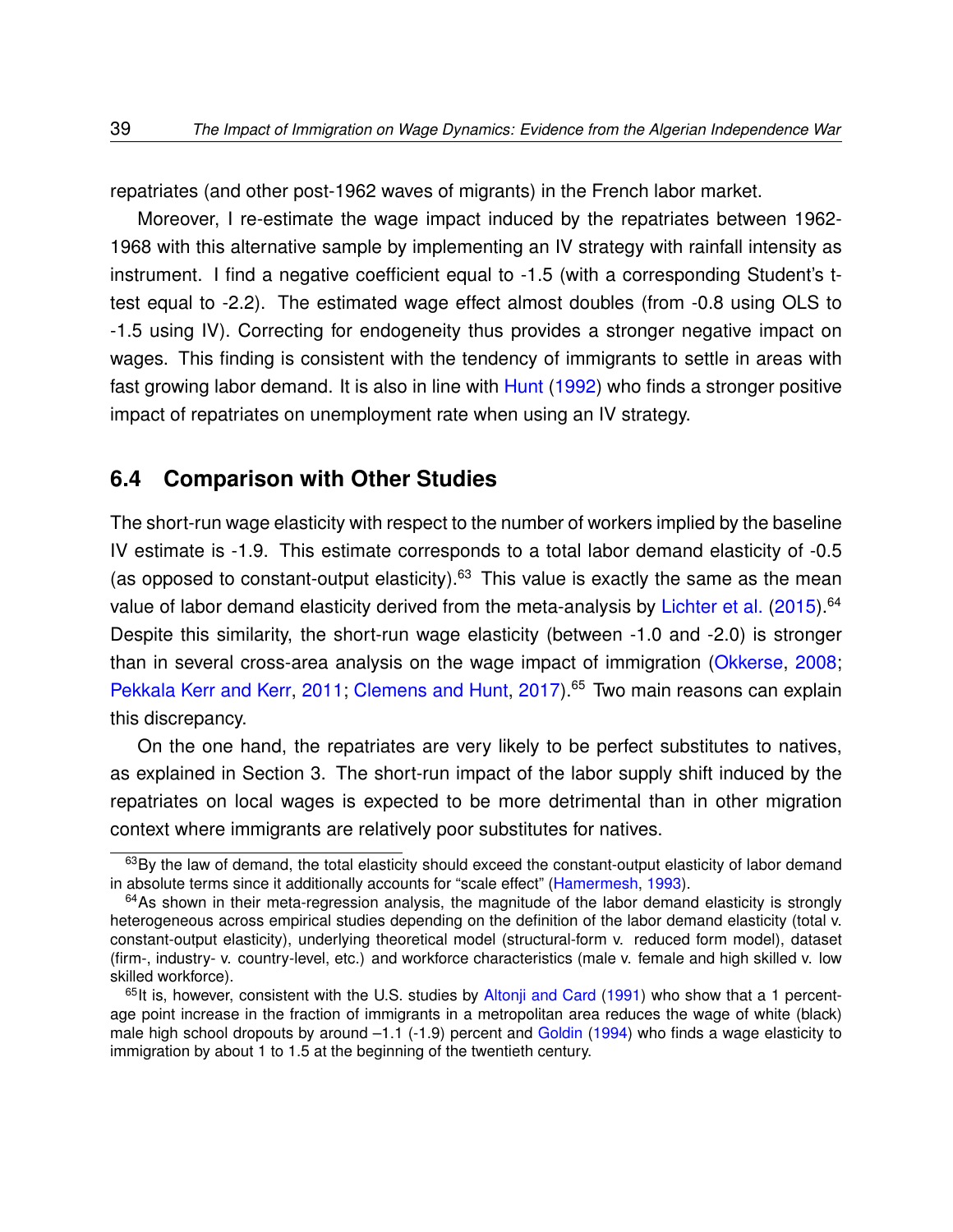On the other hand, as noted by [Peri](#page-56-2) [\(2016,](#page-56-2) p. 25), "unexpected [migration] episodes often allow less time for adjustment on the margins, and their short-run effect may be larger than for expected episodes." The exogenous timing of the repatriation from Algeria did not allow labor demand conditions to adjust immediately and, therefore, the inflow of repatriates had strong adverse wage effects in the short-run. This interpretation is consistent with the short-run wage effects reported by [Borjas](#page-51-0) [\(2016\)](#page-51-0); [Ruist et al.](#page-57-1) [\(2017\)](#page-57-1) which are stronger than the ones reported in several cross-area analysis on the wage impact of immigration. By exploiting the influx of Cuban refugees from the port of Mariel in Miami, [Borjas](#page-51-0) [\(2016\)](#page-51-0) finds a short-run elasticity of wages between -0.5 and -1.5 for the group of low-skill workers. Using non-experimental U.S. data to isolate the short-run effects of immigration on local wages to longer-run effects, [Ruist et al.](#page-57-1) [\(2017\)](#page-57-1) find a shortrun elasticity of wages to immigration of between -0.9 and -1.3.

The econometric results reported in Tables [3](#page-66-0) and [5](#page-68-0) also show that the wage elasticity to the number of workers is positive over the 1968-1976 period. This positive effect induced by the repatriates in the medium-run fully compensates the adverse wage effects in the short-run. The regional wages of native workers thus returned to their pre-shock level 15 years after. As emphasized in Section [2.2,](#page-11-0) this rate of adjustment is consistent with several studies indicating that regional wage adjustments to local shocks generally take more than a decade [\(Blanchard et al.,](#page-50-2) [1992;](#page-50-2) [Borjas,](#page-51-0) [2016;](#page-51-0) [Amior and Manning,](#page-50-3) [2015;](#page-50-3) [Monras,](#page-55-1) [2015a;](#page-55-1) [Ruist et al.,](#page-57-1) [2017\)](#page-57-1).

### **7 The Impact of Repatriates on Relative Wages**

This section investigates the distributional consequences induced by the inflow of repatriates across education groups. Based on the theoretical Equation [9](#page-10-0) (Section [2.1.1\)](#page-7-0), I derive the following relative wage empirical equation:

<span id="page-39-0"></span>
$$
\triangle log\left(\frac{w_H}{w_L}\right)_{jr} = \alpha + \beta \cdot \triangle m_r + \delta_j + \triangle \epsilon_{jr} \,. \tag{14}
$$

The dependent variable is the change in the log wage of high educated relative to non-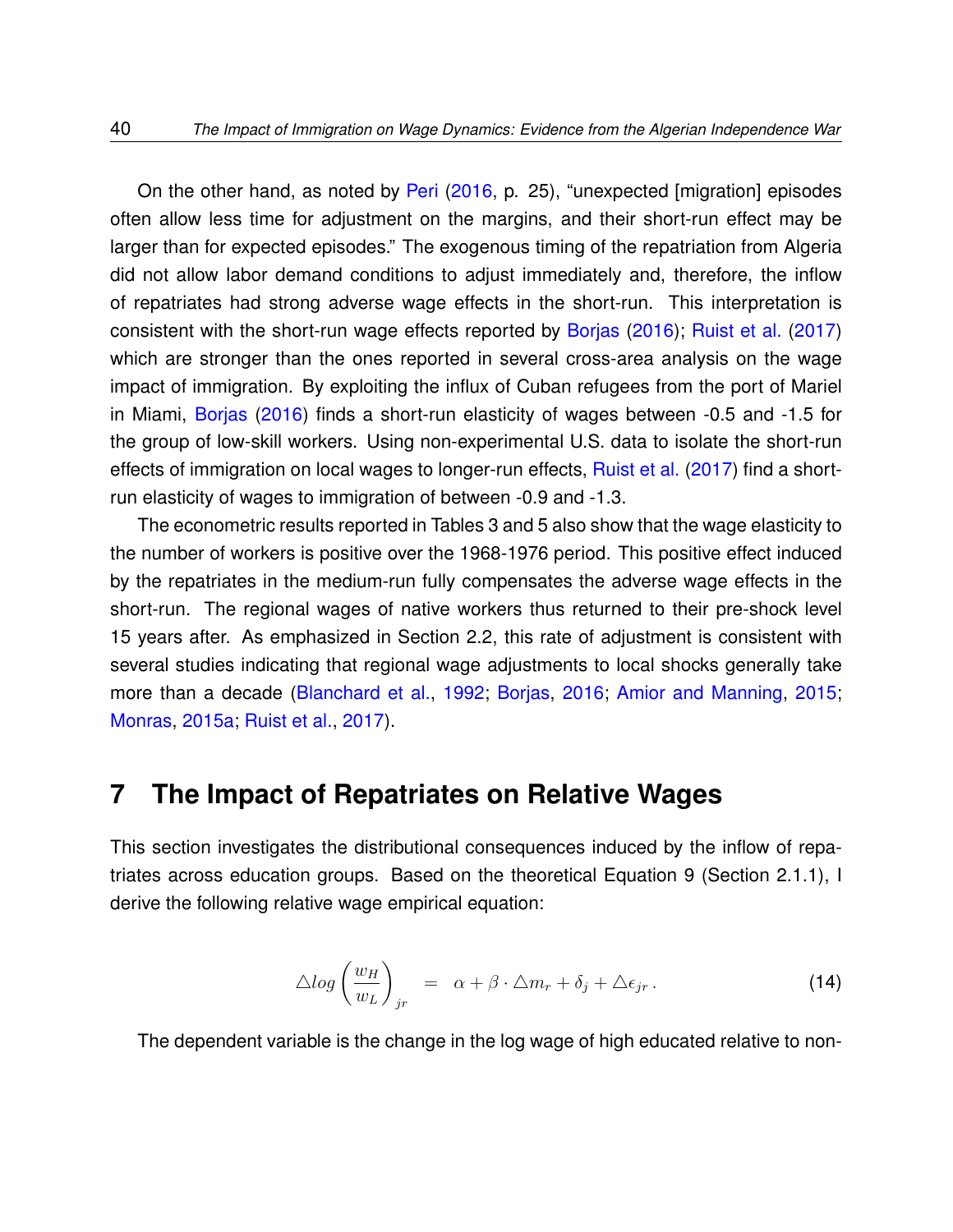high educated pre-existing native workers in occupation j and region  $r$ . The education group  $H$  is composed of natives who have a high education level, while the education group  $L$  is composed of natives who have a medium education or less. Equation [14](#page-39-0) also includes an occupation dummy  $\delta_i$  and contains an error term  $\Delta \epsilon_{ir}$ . Because the dependent variable is the change in the relative wage of high educated to non-high educated workers, factors that affect symmetrically the labor demand for high and non-high educated workers are removed from the equation.

Table [6](#page-69-0) reports the estimates of  $\beta$  from Equation [14](#page-39-0) by using relative wage variations between 1962-1968 and 1962-1976. I perform OLS and IV estimations using rainfall intensity as the baseline instrument. As earlier, I use  $\triangle m_{r}$  and  $\triangle m_{r}^{1962}$  to measure the regional supply shocks induced by the repatriates. They respectively uses the current and initial native workforce as denominator.

Specification 1 uses the change in the log wage of high educated to non-high educated pre-existing native workers as dependent variable. I then decompose the group of non-high educated workers and take the relative wage of high educated to medium educated workers (specification 2), to low educated workers (specification 3) and to very low educated workers (specification 4). In all regressions, I cluster the standard errors at the regional level and weight each regression by  $\left(n_{j r}^0 n_{j r}^1\right)/\left(n_{j r}^0+n_{j r}^1\right)$ , where  $n_{j r}^0$  and  $n_{j r}^1$  represent the number of pre-existing native workers used to compute the dependent variables in each region-occupation cell in 1962 ( $t = 0$ ) and 1968 or 1976 ( $t = 1$ ), respectively.

Between 1962 and 1968, the estimates indicate that the inflow of repatriates decreased the relative wage of high educated native workers. This empirical result is consistent with the theoretical Equation [9](#page-10-0) which predicts that the skill groups which experienced the largest inflow of repatriates (here, high educated workers as immigration is relatively high educated) suffered the largest decline in wages. The negative estimated impact of repatriates on relative wages is heterogeneous with respect to the comparison group considered. Specifications 2 and 3 indicate weaker negative effects than in specification 3 where the dependent variable is the change in the relative wage gap between high and very low educated workers. This asymmetric result across education groups is consistent with the theoretical Equation [9](#page-10-0) which indicates that the impact of immigration on relative wages depends on the substitution elasticity between skill groups. Since the degree of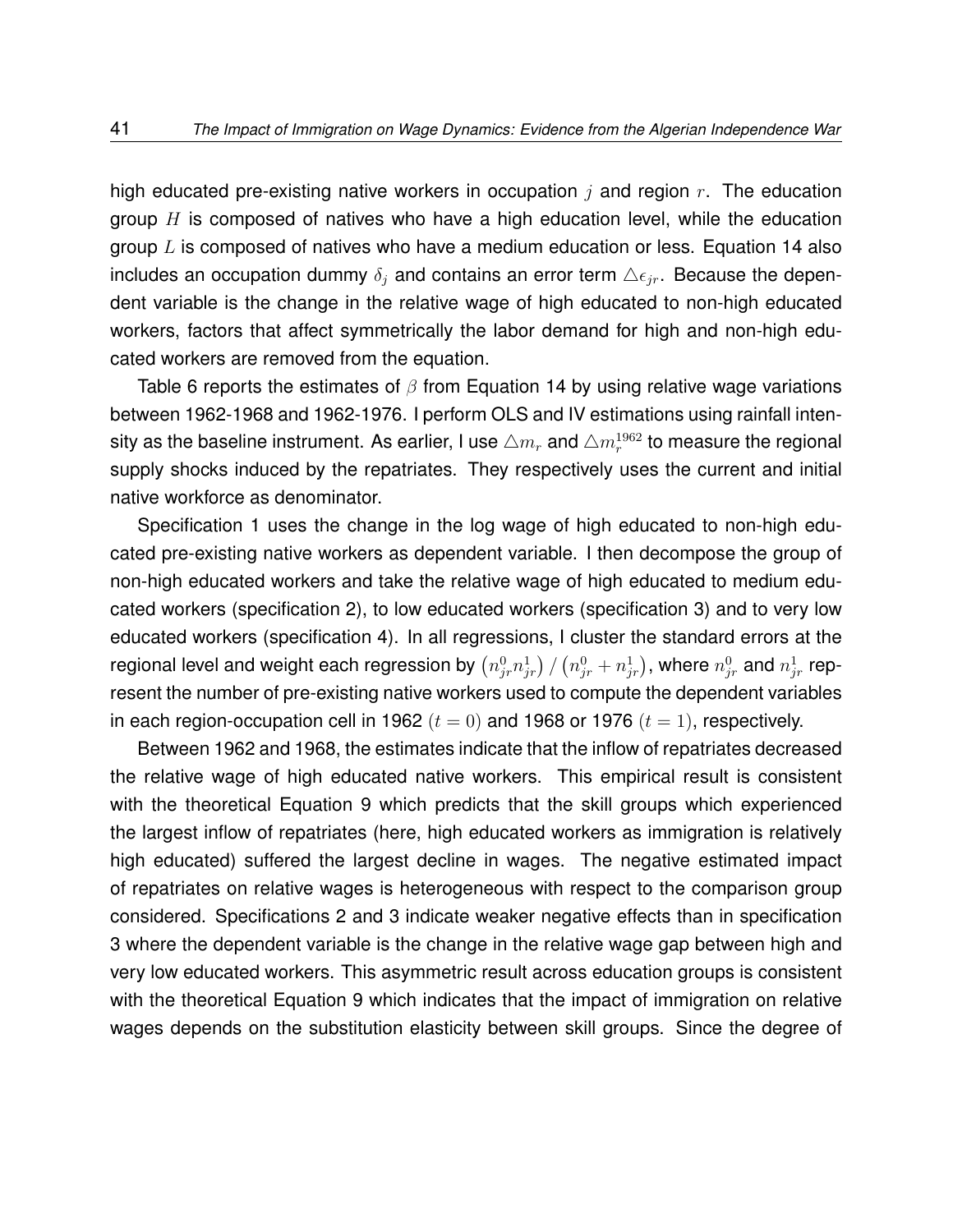substitutability between high and very low educated workers should be the lowest, the decline in the relative wage of high to very low educated workers is the strongest.

Over the whole period 1962-1976, the estimated relative wage effects are still negative but weaker and less significant for each specification. This result points to a persistent reduction in wage inequality between high and very low educated native workers. It also indicates that the relative wage of high educated workers tended to recover over time. Such recovery is not consistent with the theoretical Equation [14](#page-39-0) which predicts that the relative wage effect of immigration across skill groups should be invariant over time. The theoretical model used in Section [2.1.1,](#page-7-0) however, assumes closed local labor markets. It might thus be the case that the recovery in the relative wage of high educated workers has been due to cross-regional adjustments.<sup>[66](#page-41-0)</sup> For instance, high educated native workers could have responded to the inflow of repatriates by moving across regions between 1968- 1976. Such response would be consistent with the fact that geographic mobility is a more important adjustment margin for skilled workers, as migration rates rise with education [\(Molloy et al.,](#page-55-2) [2011;](#page-55-2) [Amior and Manning,](#page-50-3) [2015\)](#page-50-3).

## **8 The Wage Impact of Repatriates at the Region-skill Level**

This section provides an additional analysis on the distributional effects induced by the repatriates by estimating their impact on the wages of pre-existing native workers with similar skills. It may be the case that the skill groups which experienced the largest supply shocks would be the ones where wages grew the least (or fell the most), at least in the short-run. I thus implement a skill-cell analysis, inspired from [Card](#page-52-1) [\(2001\)](#page-52-1); [Borjas](#page-51-1) [\(2003\)](#page-51-1) and estimate the following equation:

<span id="page-41-1"></span>
$$
\triangle logw_{ijr} = \alpha + \beta \cdot \triangle m_{ijr} + \delta_{ij} + \triangle \epsilon_{ijr}, \qquad (15)
$$

where  $\triangle logw_{ijr}$  is the change in the wage of pre-existing native workers between two

<span id="page-41-0"></span><sup>66</sup>[Cohen-Goldner and Paserman](#page-52-2) [\(2011\)](#page-52-2); [Borjas](#page-51-0) [\(2016\)](#page-51-0) also find no persistent distributional effects in response to the high-skill immigration experienced by Israel in 1990 or low-skill immigration experienced by the U.S. in 1980.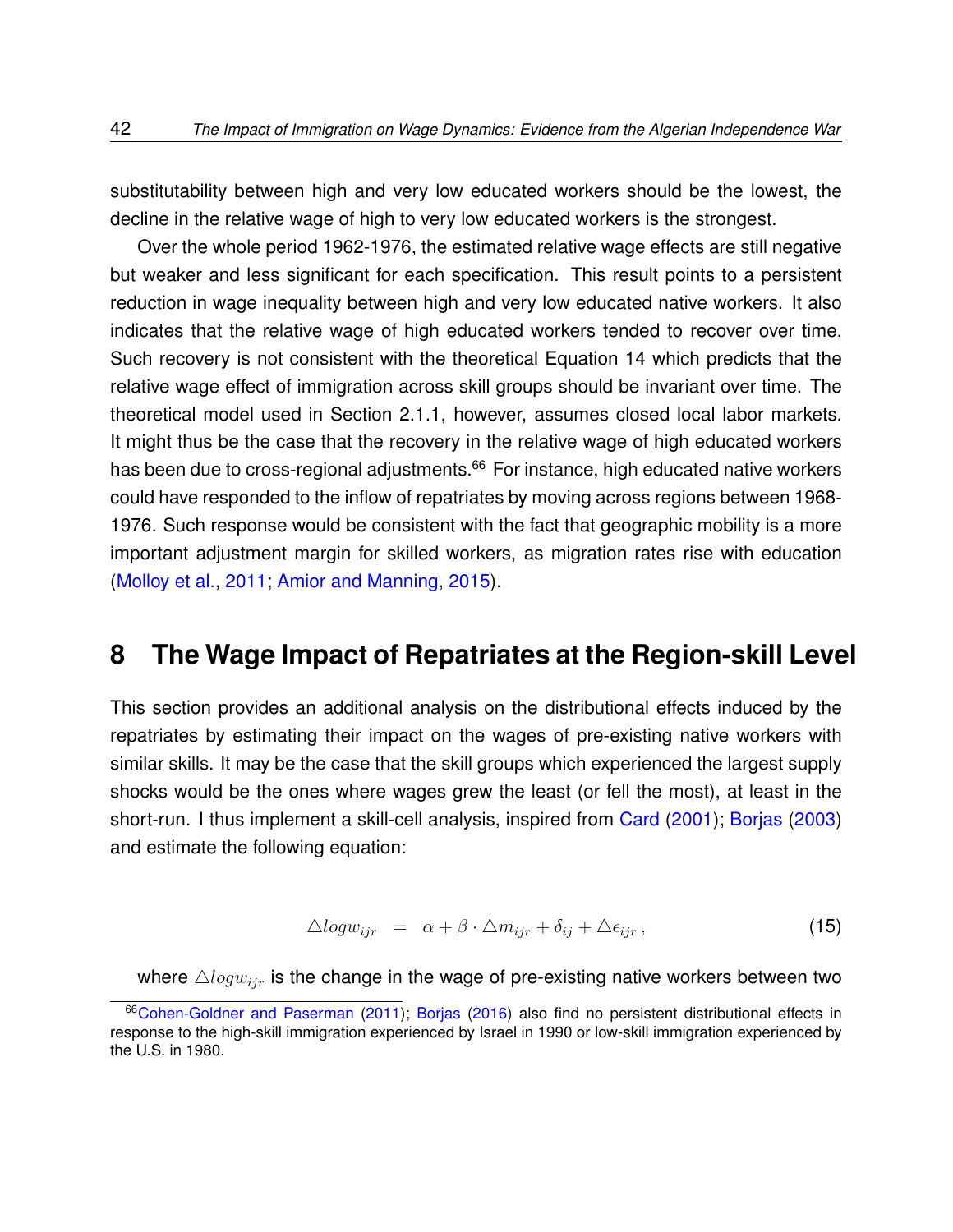points in time in region  $r$ , occupation  $j$  and education  $i$ .  $\Delta m_{ijr}$  is the change in the preexisting native labor supply due to the influx of repatriates from Algeria within region  $r$ and skill group  $i, j$ . As earlier, I use 21 regions, 4 education and 2 occupation groups. This equation differs from the baseline Equation [10](#page-21-0) where the immigrant penetration is measured at the region-skill group level. I include skill fixed effects to control for unobserved demand shocks at the skill group level.  $\Delta \epsilon_{ijr}$  is an error term. [Borjas and Monras](#page-51-2) [\(2016\)](#page-51-2); [Clemens and Hunt](#page-52-0) [\(2017\)](#page-52-0) use a very similar strategy to investigate the impact of repatriates on the unemployment rate of natives within the same region-skill group. $67$ 

Equation [15](#page-41-1) implies that the parameter  $\beta$  is identified from changes within skill groups across regions. It is important to notice that this empirical strategy holds the labor supply in all other skill groups and the capital stock constant. By neglecting cross-group complementarities and capital-stock adjustments, the parameter  $\beta$  thus identifies the direct partial effects of immigration on the wages of similarly skilled natives [\(Ottaviano and Peri,](#page-56-3) [2008,](#page-56-3) [2012;](#page-56-4) [Dustmann and Glitz,](#page-53-0) [2015\)](#page-53-0).

One important identification issue is related to the endogenous distribution of repatriates across region-skill groups. To address this issue, I use an instrument based on past immigration patterns. I use the distribution of Algerian-born people for a given origin-skill group across French regions to allocate the repatriates from that origin-skill group across regions. As in Section [5.2.1,](#page-25-0) I use four origin groups: French by birth and born in France, French by birth and born in Algeria, Algerian by birth and others. I also predict the current number of natives based on the 1962 spatial distribution of natives for each skill group. The instrument  $\triangle \hat{m}_{ir}$  is thus computed as follows:<sup>[68](#page-42-1)</sup>

<span id="page-42-2"></span>
$$
\triangle \hat{m}_{ijr} = \widehat{Repartiates_{ijr}} / \widehat{Natives_{ijr}^{1968}}.
$$
\n(16)

#### <span id="page-42-0"></span>where,

<sup>&</sup>lt;sup>67</sup>As in [Borjas and Monras](#page-51-2) [\(2016\)](#page-51-2); [Clemens and Hunt](#page-52-0) [\(2017\)](#page-52-0), I do not include region fixed effects in the empirical analysis. Their inclusion considerably reduces the power of the instrument and makes the estimated coefficients very unstable.

<span id="page-42-1"></span><sup>68</sup> Because the measure of immigrant penetration  $\triangle m_{ijr}$  is defined at the region-skill group level, I cannot use rainfall intensity or distance from Algiers as alternative instruments.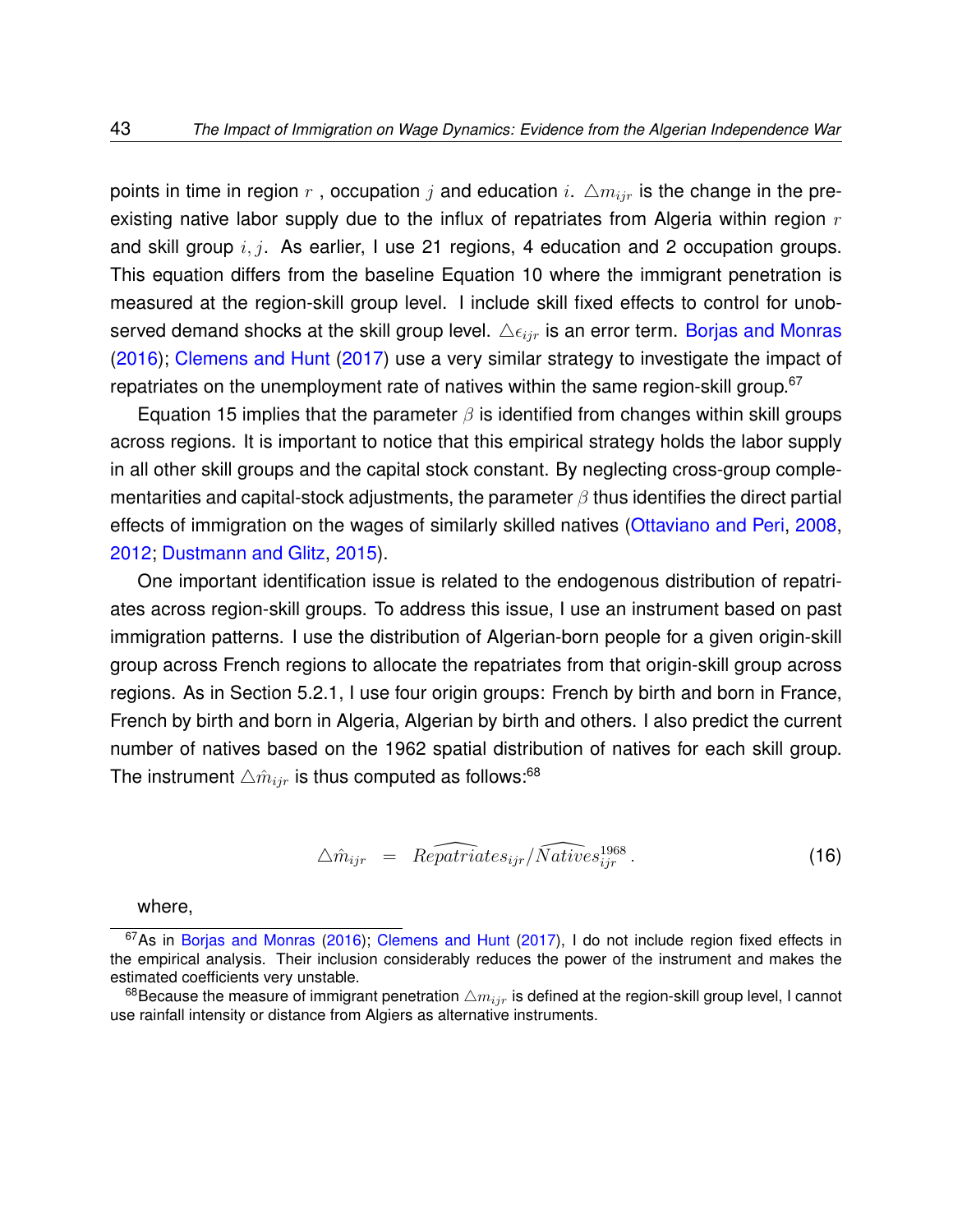<span id="page-43-1"></span>
$$
\widehat{Repartitates}_{ijr} = \sum_{n} \frac{Algerian - born_{ijr}^{n} (1962)}{Algerian - born_{ij}^{n} (1962)} \times Repatriates_{ij}^{n}, \qquad (17)
$$

and,

<span id="page-43-0"></span>
$$
\widehat{Natives}_{ijr}^{1968} = \frac{Natives_{ijr}(1962)}{Natives_{ij}(1962)} \times Natives_{ij}(1968) .
$$
 (18)

As indicated by [Clemens and Hunt](#page-52-0) [\(2017,](#page-52-0) p. 15), "a potential weakness of this instrumental variables approach lies in the fact that the native population of each region changes little over the short time periods in question, thus both the instrument and the endogenous variable have a common divisor". In fact, the identifying information of the instrument could only be driven by the denominator, leading to spurious correlation between  $\triangle m_{iir}$ and  $\triangle \hat{m}_{ijr}$ . Although this potential limitation is mitigated by the fact that I *also* predict the current number of natives (see Equation [18\)](#page-43-0), I address this identification problem by following [Clemens and Hunt](#page-52-0) [\(2017\)](#page-52-0)'s suggestion and implementing the [Kronmal](#page-54-3) [\(1993\)](#page-54-3)'s correction. As discussed in Section [5.2.1](#page-25-0) and already implemented in Section [6.2.1,](#page-34-0) this correction splits the ratio  $\triangle m_{ijr}$  into the numerator and the denominator, apply a log transformation and instrument the log number of repatriates by the log predicted number of repatriates.

**Preliminary analysis.** Figure [3](#page-61-0) provides a preliminary look at the correlation between the ratio of repatriates to pre-existing natives and the change in the log wage of preexisting native workers between 1962-1968. Each point represents a region-educationoccupation group. This figure indicates a negative and significant relationship between the inflow of repatriates and wage changes: the estimated coefficient is -0.78 (with a corresponding Student's t-test equal to -1.72). The plot also suggests that the regression line is not driven by any particular outliers.

Figure [4](#page-62-0) reproduces the same exercise but defines skill groups at the education-age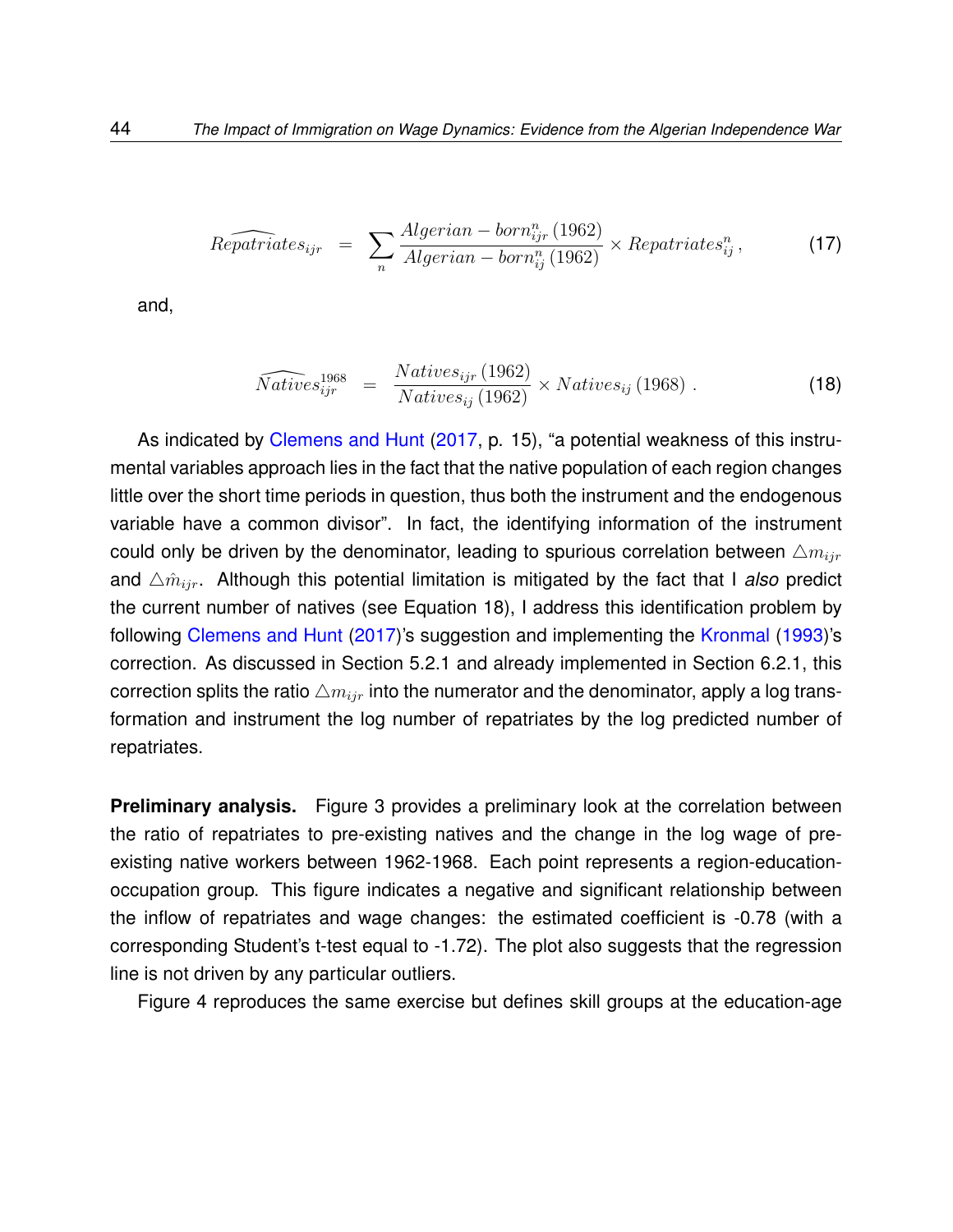level.<sup>[69](#page-44-0)</sup> I use three age groups: from 18 to 30, 30 to 44 and 44 to 64 (as defined in Table [2\)](#page-64-0). Each point represents a region-education-age group. This figure indicates a negative and significant relationship between the inflow of repatriates and wage changes: the estimated coefficient is -1.10 (with a corresponding Student's t-test equal to -2.29).

These correlations indicate an "own" wage elasticity to immigration of between -0.78 and -1.10, implying that a 1 percent increase in the workforce due to the inflow of repatriates within a region-skill group reduces the wage of natives in that group by 0.8 to 1.1 percent. This wage elasticity is similar to the one found by [Llull](#page-55-3) [\(2017\)](#page-55-3); [Monras](#page-55-1) [\(2015a\)](#page-55-1) after instrumentation for the U.S., [Edo](#page-53-1) [\(2016\)](#page-53-1) for France when focusing on native workers covered by fixed-term contracts and [Borjas and Monras](#page-51-2) [\(2016\)](#page-51-2) when revisiting the wage impact of the Mariel Boatlift.

This preliminary analysis suggests that the wages grew fastest for the native workers in those skill groups that have experienced the lowest labor supply shocks. The remainder of this section tests the robustness of this preliminary analysis to the inclusion of skill fixed effects, alternative definitions of skill groups and to an IV estimation strategy.

**Econometric results.** Table [7](#page-70-0) reports the empirical results of the effect of repatriates on wage changes for pre-existing male native workers with similar skills between 1962-1968 and 1962-1976. I use two measures of immigrant penetration  $\triangle m_{ijr}$  and  $\triangle m^{1962}_{ijr}.$  They respectively uses the current and initial native workforce as denominator. I perform OLS and IV estimations using past immigration patterns as instrument (see Equation [16\)](#page-42-2). The first stage IV regressions report F-tests of excluded instruments of between 40 and 260. This suggests that the IV second-stage estimates are very unlikely to suffer from a weak instrument problem. I weight each regression by  $\left(n^0_{ijr}n^1_{ijr}\right)/\left(n^0_{ijr}+n^1_{ijr}\right)$ , where  $n^0_{ijr}$  and  $n_{ijr}^1$  represent the number of pre-existing native workers used to compute the dependent variables in each region-skill cell in 1962  $(t = 0)$  and 1968 or 1976  $(t = 1)$ , respectively.

Specification 1 uses the baseline sample with 21 regions, 4 education groups and 2 occupation groups. Specification 2 uses the sample with 21 regions, 6 education groups

<span id="page-44-0"></span><sup>69</sup>This alternative skill-cell definition relies on the very influential study by [Borjas](#page-51-1) [\(2003\)](#page-51-1). This alternative definition should attenuate the possibility that natives may respond to immigration by moving their labor supply across skill groups. It is indeed impossible for natives to escape immigrant competition by moving across age groups.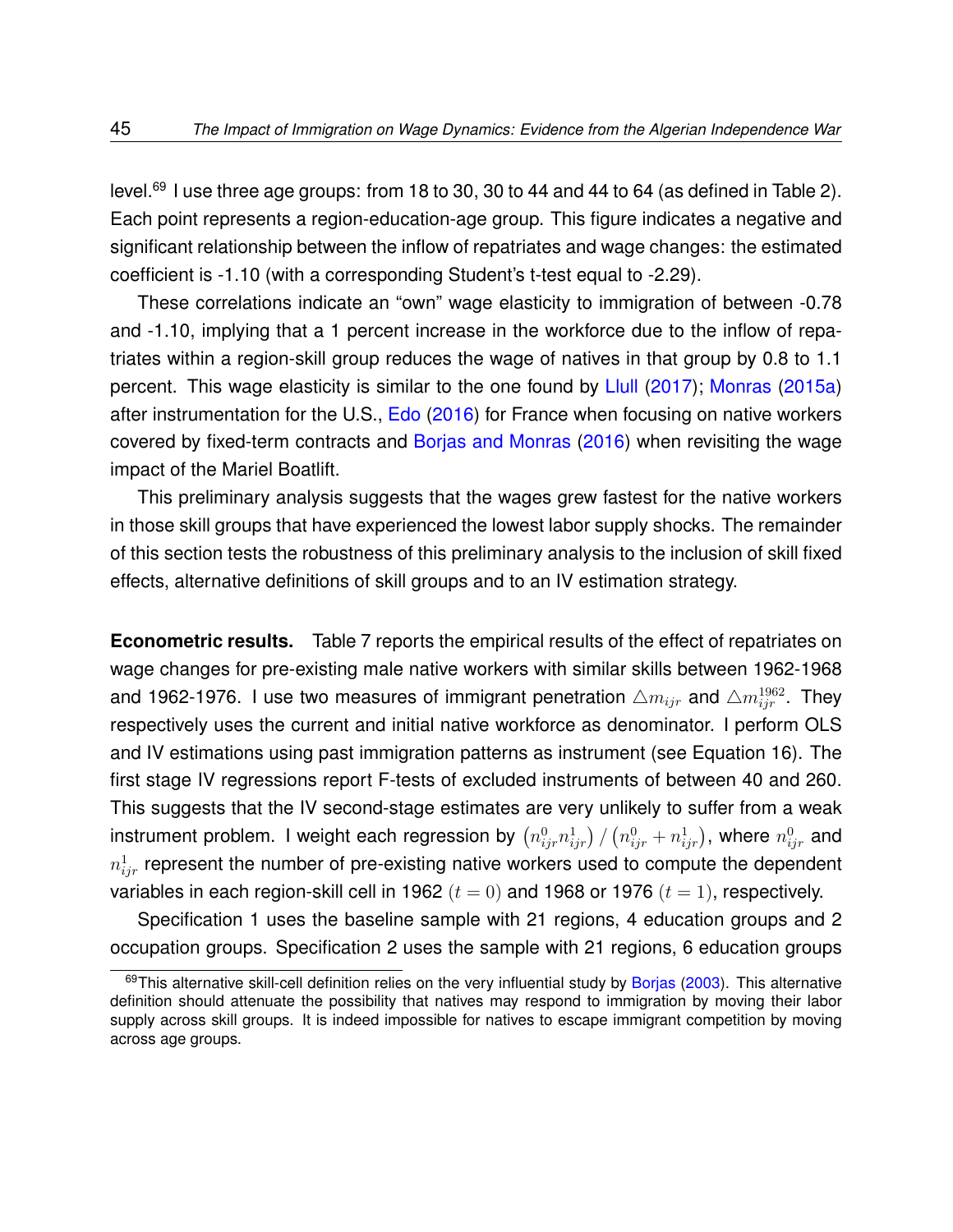and 2 occupation groups. Instead of using four education groups, Specification 2 uses six narrower education groups to test the possibility of an educational downgrading among repatriates. In fact, using a labor market segmentation along four education levels could fail to appropriately identify groups of workers competing for the same jobs. Hence, a more detailed education partition with six education groups should allow to deal with the impact of repatriates on equally skilled native workers.

Specification 3 relies on the strategy by [Borjas and Monras](#page-51-2) [\(2016\)](#page-51-2); [Clemens and Hunt](#page-52-0) [\(2017\)](#page-52-0) by defining skill groups at the education level only. It thus uses a sample with 21 regions and 4 education groups. This classification has two main advantages. It avoids any bias due to native movements across occupation groups and reduces any potential attenuation bias by increasing the number of observations per skill groups [\(Aydemir and](#page-50-4) [Borjas,](#page-50-4) [2011\)](#page-50-4). Instead of occupation groups, specification 4 relies on [Borjas](#page-51-1) [\(2003\)](#page-51-1) and uses three age groups to define skill groups (from 18 to 30, 30 to 44 and 44 to 64). This specification thus uses a sample with 21 regions, 4 education groups and 3 age groups.<sup>[70](#page-45-0)</sup>

Between 1962 and 1968, the estimated coefficients are always negative and significant. The implied wage elasticity to immigration from the IV estimates is between -1.0 and -2.5. This range is close to the previous estimates (from -1.0 to -2.0) which exploit variation across regional supply shocks. This suggests that cross-group complementarities tend to be small. Such evidence is consistent with [Borjas and Monras](#page-51-2) [\(2016\)](#page-51-2) who do not find any complementarity effects induced by the repatriates on native workers with different skills between 1962-1968. It is also in line with [Dustmann et al.](#page-53-2) [\(2016b\)](#page-53-2) who find that the wage response to Czech immigration is of similar magnitude whether the immigrant penetration is measured at the local or local-skill levels.

Between 1962 and 1976, the OLS estimated effects of repatriates on wages are insignificant. The IV estimates, however, indicate a significant detrimental impact on the wages of competing natives, implying that the skill group which experienced the greatest

<span id="page-45-0"></span> $70$ In order to have enough observations to compute region-skill specific wages for the first age group in 1976, I do not exclude from the 1977 wage data the pre-existing natives who start their their professional career after 1961. This sample definition allows me to have a full set of observations to implement regressions (*i.e.*, 252 observations) between 1962-1976. Otherwise, I have only 222 observations to run regressions. I also use the sample having 222 observations to investigate the within-skill group impact of the repatriates between 1962-1976 and find similar results than with the full sample of 252 observations. The results are available upon request.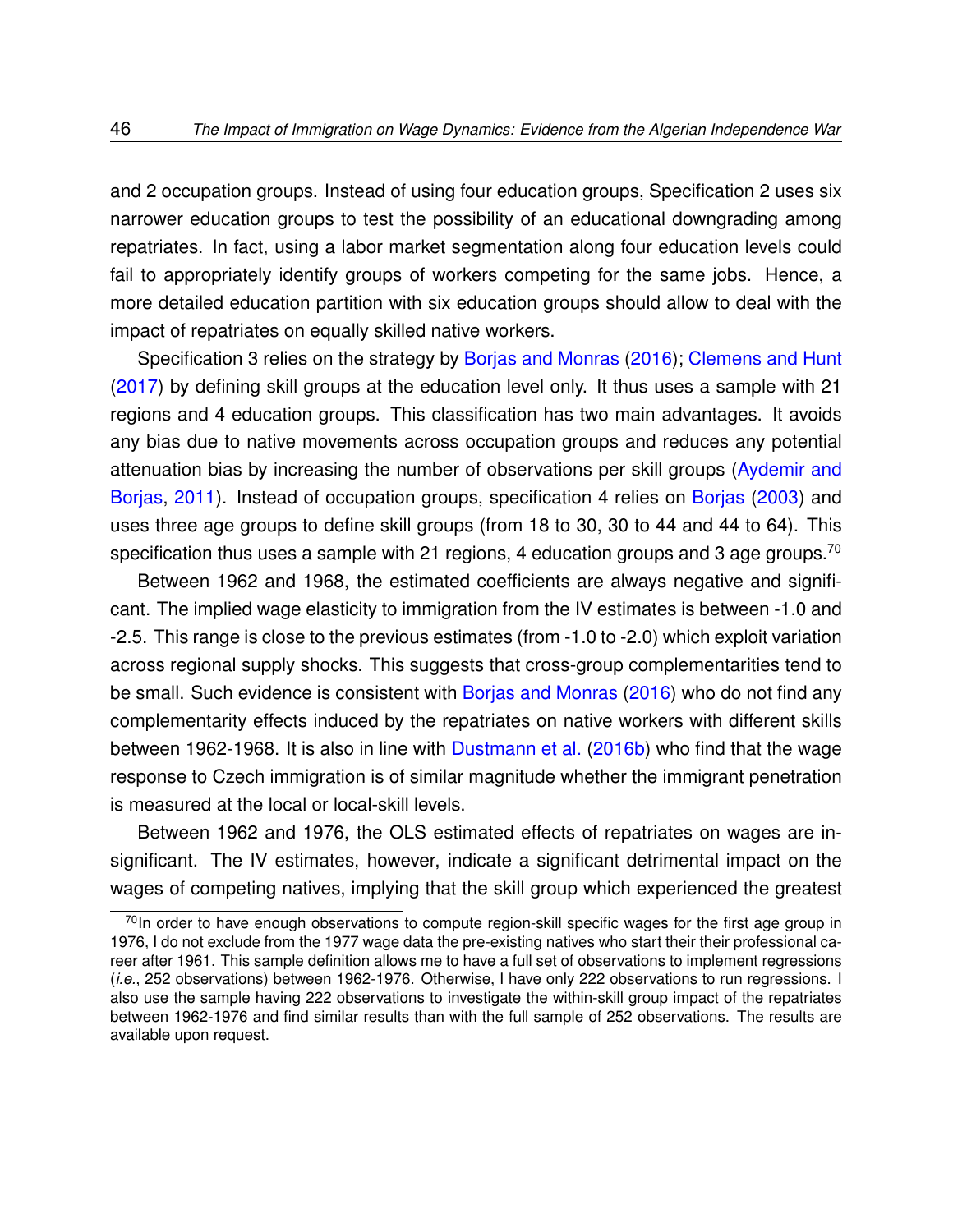supply shock suffered the largest wage decline. This result suggests that the direct partial impact of immigration on the wages of similarly skilled natives remained 15 years after the independence of Algeria.

Finally, the IV estimated coefficients between 1962-1976 are close to those obtained for the 1962-1968 period.<sup>[71](#page-46-0)</sup> This result is consistent with the fact that the identifying strategy absorbs all wage effects that are common to all skill groups and, therefore, does not account for the potential positive wage effects induced by capital accumulation in the longer-run.

## **9 Employment Effects**

Table [8](#page-71-0) studies how the regional penetration of repatriates affected the employment opportunities of pre-existing natives between 1962 and 1968 for the sample of men and the sample of women.<sup>[72](#page-46-1)</sup> I use two main dependent variables: the employment rate to pop-ulation and the participation rate.<sup>[73](#page-46-2)</sup> I compute the dependent variables at the educationregion level and add education fixed effects as covariates to control for unobserved de-mand shocks at the education level.<sup>[74](#page-46-3)</sup> I also include the same index of sector-specific growth as the one discussed in Section [5.1](#page-20-0) to control for regional labor demand shocks.

Table [8](#page-71-0) reports OLS and IV estimations where I use rainfall intensity as the baseline instrument. As earlier, I cluster the standard errors at the regional level and weight each re-

<span id="page-46-0"></span> $71$ In Appendix-Table [14,](#page-77-0) I follow [Clemens and Hunt](#page-52-0) [\(2017\)](#page-52-0)'s suggestion and show that my baseline results are fully robust to the specification correction proposed by [Kronmal](#page-54-3) [\(1993\)](#page-54-3). More specifically, I decompose  $\triangle m_{ir}$  into the log number of repatriates and the log number of pre-existing natives. As instrument for the log number of repatriates, I use the log predicted number of repatriates based on Equation [17.](#page-43-1) I implement regressions for the baseline sample and the alternative sample defining skill groups at the education-age level. The sign, significance and magnitude of the estimated wage effects induced by the repatriates are similar to the baseline results reported in Table [7.](#page-70-0)

<span id="page-46-1"></span> $72$ Because the structure of the 1975 census does not allow me to disentangle the repatriates from preexisting natives, it is not possible to analyze the employment dynamics induced by the repatriate supply shock.

<span id="page-46-2"></span><sup>&</sup>lt;sup>73</sup> Appendix-Table [13](#page-76-0) reports the changes in employment rate to population and in participation rate for the samples of pre-existing native men and women between 1962-1968.

<span id="page-46-3"></span> $74$ It is impossible to compute the dependent variables at the education-occupation-region level since unemployed and inactive natives cannot be assigned to a particular occupation. Note that [Card](#page-52-1) [\(2001\)](#page-52-1); [Angrist](#page-50-5) [and Kugler](#page-50-5) [\(2003\)](#page-50-5); [Smith](#page-57-2) [\(2012\)](#page-57-2); [Edo](#page-53-3) [\(2015\)](#page-53-3); [Edo and Rapoport](#page-53-4) [\(2017\)](#page-53-4) also use employment rates to study the impact of immigration on native employment opportunities.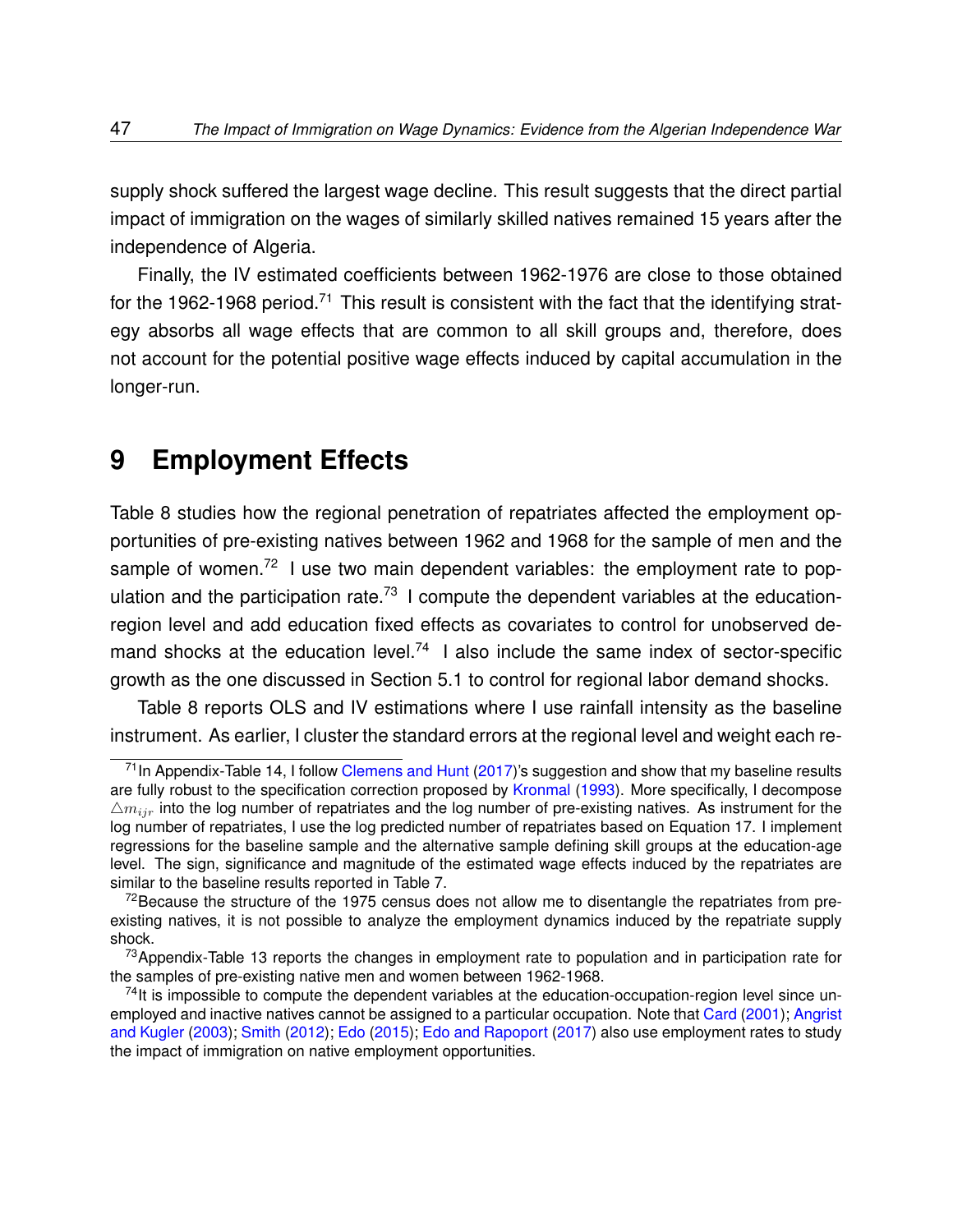gression by  $(n^{1968}_{ir}n^{1962}_{ir})/$   $(n^{1968}_{ir}+n^{1962}_{ir})$ , where  $n^{1968}_{ir}$  and  $n^{1962}_{ir}$  represent the number of preexisting native workers used to compute the dependent variables in each region-education cell in 1968 and 1962, respectively.

Specification 1 uses the baseline measure of regional supply shocks  $\triangle m_r$  (as in Equa-tion [10\)](#page-21-0), while specification 2 uses  $\triangle m_r^{1962}$  as an alternative regressor of interest. I find that the inflow of male repatriates decreased the employment rate of male and female native workers. This result is consistent with economic theory: at lower wages, the number of native workers decline. This negative employment response is consistent with [Hunt](#page-54-0) [\(1992\)](#page-54-0); [Clemens and Hunt](#page-52-0) [\(2017\)](#page-52-0) who find that a 1 percentage point increase in the repatriate share of the labor force raised the unemployment rate of natives by 0.2 percentage points.

In Table [8,](#page-71-0) the IV estimated coefficients imply that a 1 percent increase in the size of the region due to an influx of repatriates reduced the employment rate to population by 0.35 percentage points for the sample of men and 1.16 percentage points for the sample of women. This asymmetric employment reaction by gender indicates a stronger displacement effects among women than among men. Such result is consistent with the fact that women's labor supply is generally more responsive to wage changes than men's labor supply [\(Blau and Kahn,](#page-50-6) [2007;](#page-50-6) [Evers et al.,](#page-53-5) [2008\)](#page-53-5).

These employment responses could either be driven by a decline in employment rate to labor force or in participation rate, or both. The results on the participation rate suggest that the displaced native men move to both unemployment and inactivity while the displaced native women mostly move to inactivity.

The bottom part of Table [8](#page-71-0) implements two subsample regressions to decompose the total employment effects by education group. Specifications 3 and 4 deal respectively with 21 observations (1 education group and 21 regions) and 63 observations (3 education groups and 21 regions). I find that the regional penetration of repatriates did not affect the employment opportunities of high educated native workers. The detrimental effects on the employment opportunities of pre-existing natives are driven by the sample of natives with less than a high education level. This differentiated effect by education group suggests that the labor supply elasticity is weaker among high educated workers than among low educated ones.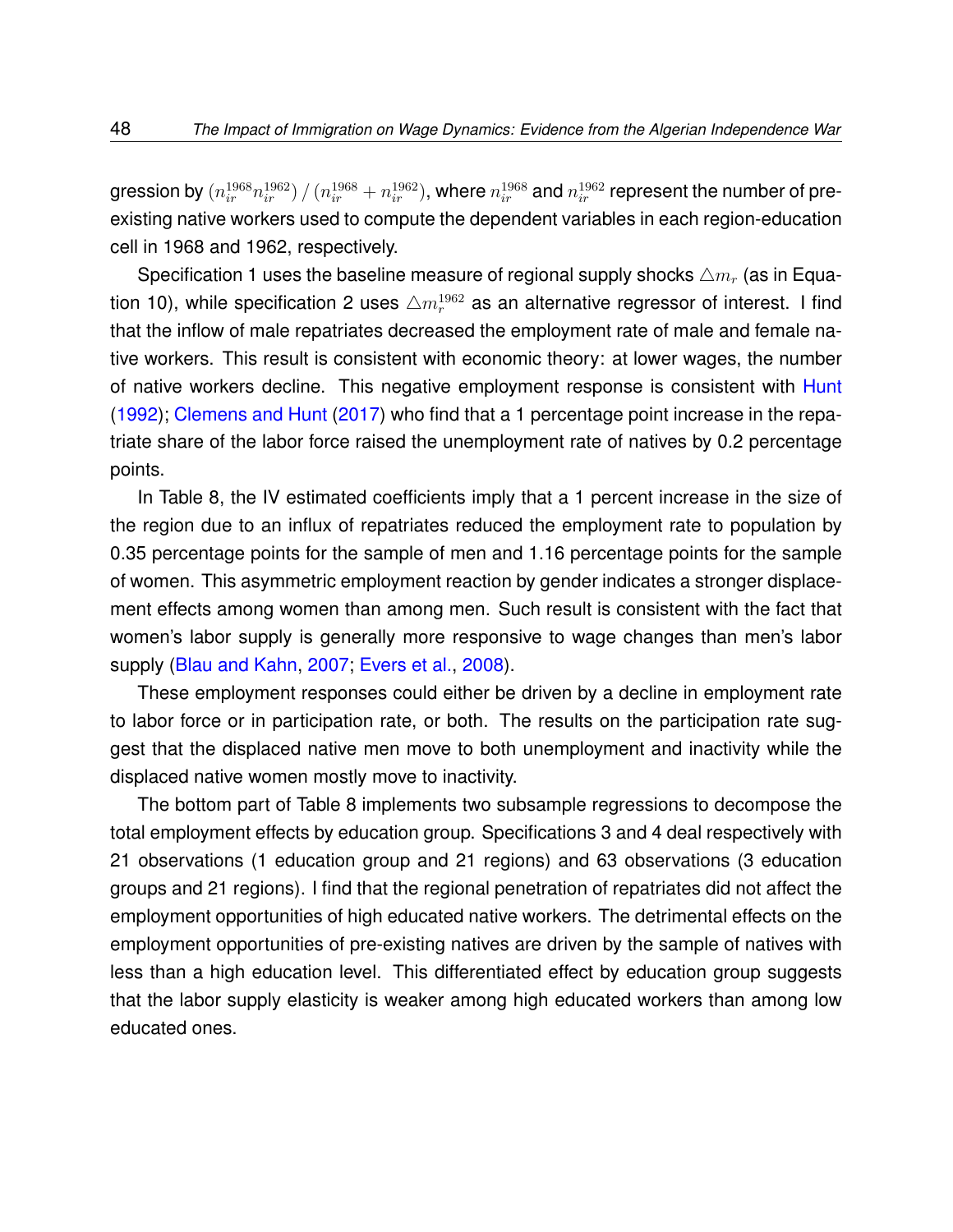## **10 Conclusion**

This paper exploits the sudden and unexpected massive influx of repatriates from Algeria to France in 1962 to investigate the wage dynamics of labor supply shocks. As documented by the literature (e.g., [Hunt,](#page-54-0) [1992;](#page-54-0) [Friedberg and Hunt,](#page-54-4) [1995;](#page-54-4) [Okkerse,](#page-56-0) [2008;](#page-56-0) [Borjas and Monras,](#page-51-2) [2016\)](#page-51-2), this natural experiment provides an excellent framework to identify causal effects by combining the exogenous push factor of the Algerian independence war with an IV strategy to account for the endogenous allocation of repatriates. I use three alternative instruments to predict repatriate penetration at the regional level: rainfall intensity, distance from Algiers and past immigrant settlement patterns.

The empirical estimates indicate that the influx of repatriates decreased the average wage of pre-existing native workers at the regional level over the 1962-1968 period. This short-run impact is consistent with standard economic theory which predicts that an increase in labor supply induces an immediate negative wage response. Over the 1968- 1976 period, however, I find that the influx of repatriates exerted upward pressure on the regional wage of pre-existing native workers. Because this positive impact fully offsets the negative impact, I conclude that regional wages recovered after about 15 years.

The wage dynamic identified in this paper is consistent with standard economic theory which predicts that the average wage has to return to its pre-immigration level in the longrun [\(Ottaviano and Peri,](#page-56-4) [2012;](#page-56-4) [Borjas,](#page-51-3) [2013\)](#page-51-3). This dynamic is also in line with [Blanchard](#page-50-2) [et al.](#page-50-2) [\(1992\)](#page-50-2); [Amior and Manning](#page-50-3) [\(2015\)](#page-50-3); [Monras](#page-56-5) [\(2015b\)](#page-56-5) and [Borjas](#page-51-0) [\(2016\)](#page-51-0); [Monras](#page-55-1) [\(2015a\)](#page-55-1); [Ruist et al.](#page-57-1) [\(2017\)](#page-57-1) who respectively find that the recovery of local-level wages after a negative demand shock or a positive supply shock generally takes more than a decade.

This paper also investigates the distributional consequences induced by the influx of repatriates across skill groups. Although regional wages recovered after 15 years, I find persistent distributional wage effects. In particular, the skill groups which received the most repatriates were the ones where wages grew the least (or fell the most). Because the repatriates disproportionately increased the supply of high-educated workers, they contributed to the reduction of wage inequality between high and low educated native workers over the whole period considered (1962-1976). These results are consistent with standard economic theory which predicts that the distributional effects of immigra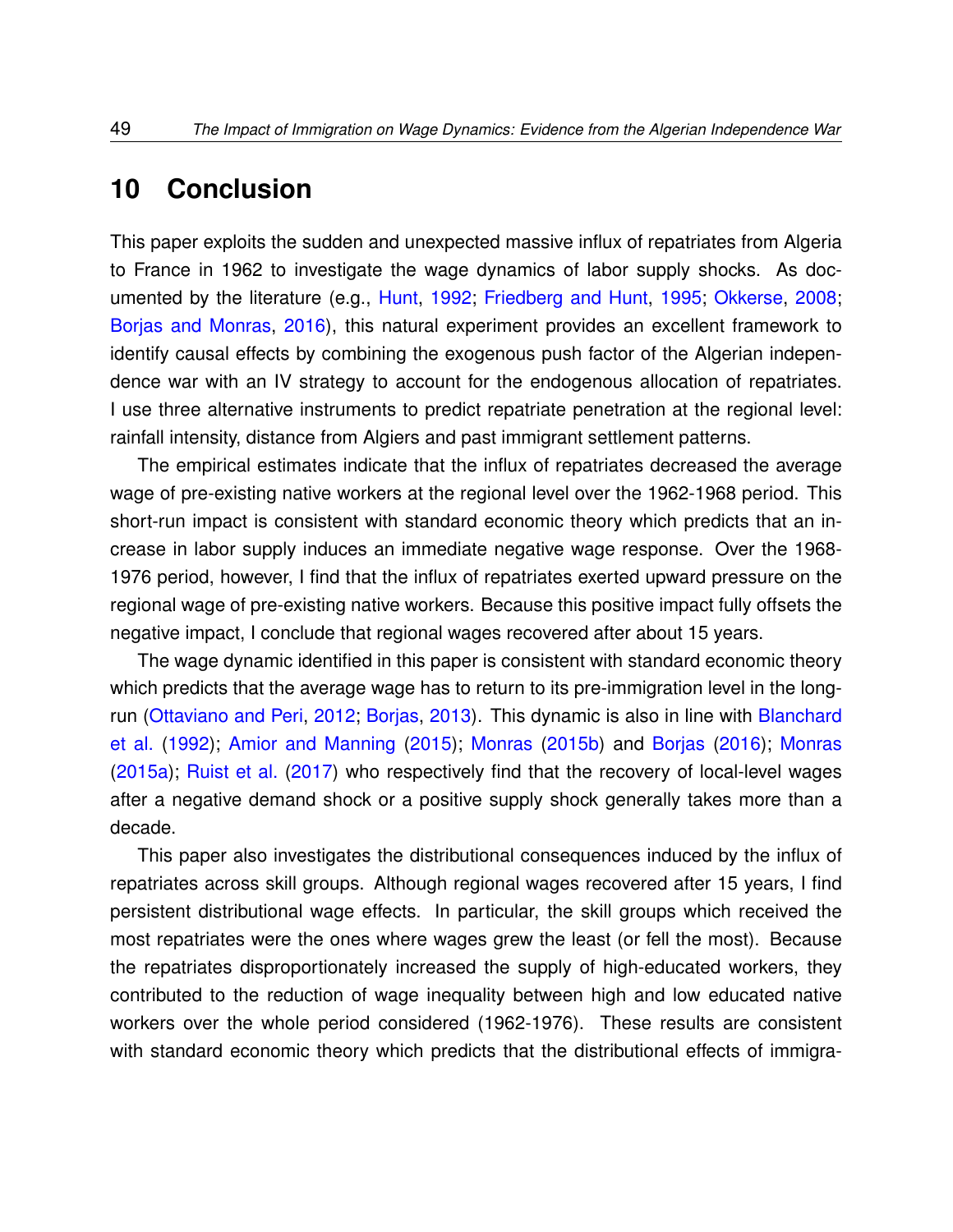tion across skill groups are permanent.

Because repatriate and pre-existing native workers were very close substitutes, the exodus to France at the end of the Algerian war provides a unique opportunity to understand how labor markets respond to supply shocks. However, it is important to notice that the conclusions derived from this case study may not be generalized to other migration contexts where immigrants and natives of similar observable skills (*i.e.*, education and age) are imperfect substitutes or complements in production [\(Manacorda et al.,](#page-55-4) [2012;](#page-55-4) [Ottaviano](#page-56-4) [and Peri,](#page-56-4) [2012;](#page-56-4) [Cattaneo et al.,](#page-52-3) [2013;](#page-52-3) [Foged and Peri,](#page-54-5) [2016\)](#page-54-5).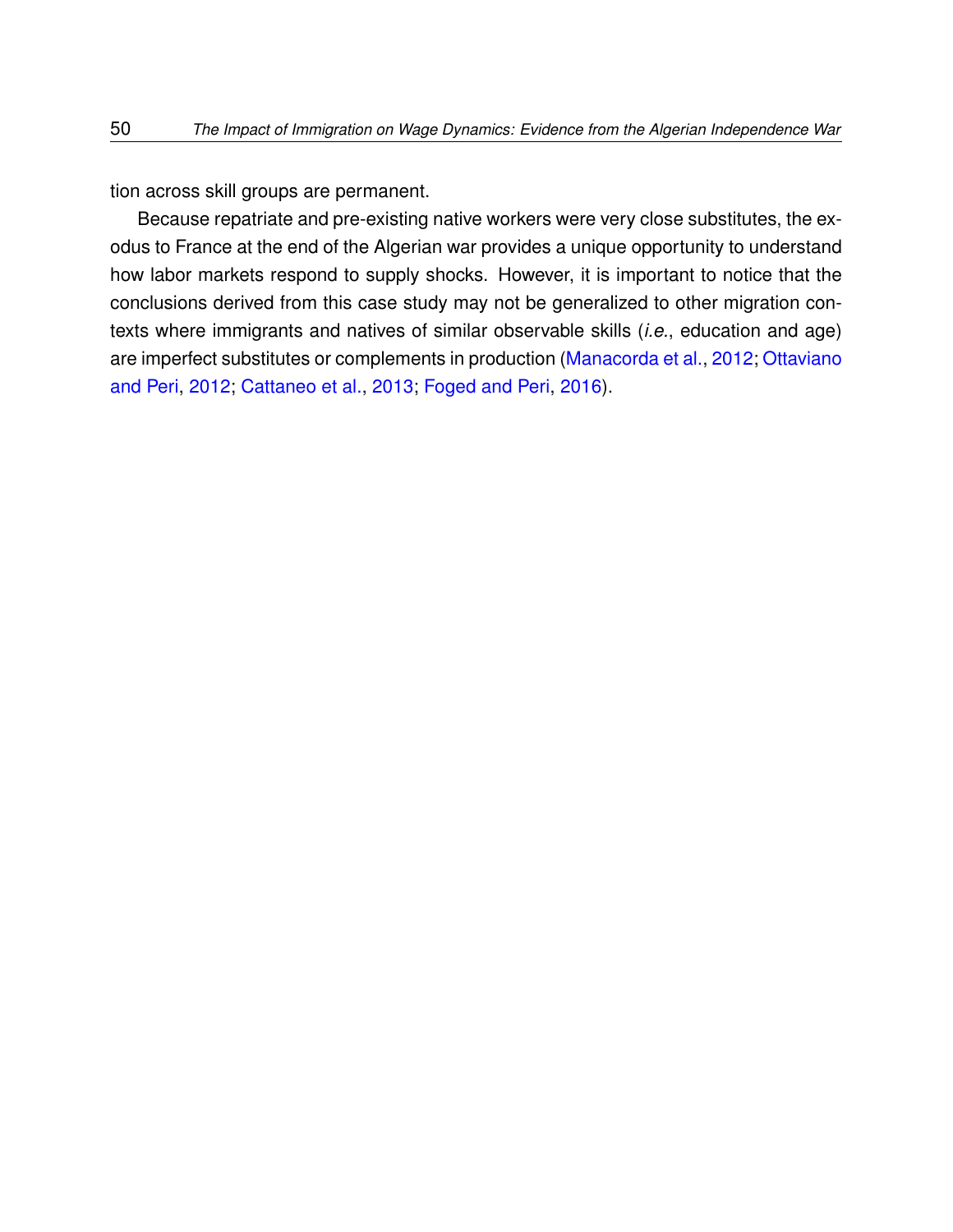## **References**

- <span id="page-50-1"></span>ALTONJI, J. G. AND D. CARD, "The effects of immigration on the labor market outcomes of less-skilled natives," in *Immigration, trade and the labor market* (University of Chicago Press, 1991), 201–234.
- <span id="page-50-3"></span>AMIOR, M. AND A. MANNING, "The persistence of local joblessness," *CEP Discussion Paper No 1357* (2015).
- <span id="page-50-5"></span>ANGRIST, J. D. AND A. D. KUGLER, "Protective or counter-productive? labour market institutions and the effect of immigration on EU natives," *The Economic Journal* 113 (2003), F302–F331.
- <span id="page-50-0"></span>ANGRIST, J. D. AND J.-S. PISCHKE, *Mostly harmless econometrics: An empiricist's companion* (Princeton university press, 2008).
- AYDEMIR, A. AND G. J. BORJAS, "Cross-country variation in the impact of international migration: Canada, Mexico, and the United States," *Journal of the European Economic Association* 5 (2007), 663–708.

<span id="page-50-4"></span>———, "Attenuation Bias in Measuring the Wage Impact of Immigration," *Journal of Labor Economics* 29 (2011), 69–112.

- BAILLET, P., "Une population urbanisée: les rapatriés d'Algérie," *Bulletin de l'Association de géographes français* 52 (1975), 269–278.
- BARTIK, T. J., *Who benefits from state and local economic development policies?* (WE Upjohn Institute for Employment Research, 1991).
- BASSO, G. AND G. PERI, "The Association between Immigration and Labor Market Outcomes in the United States," *IZA DP No. 9436* (2015).
- <span id="page-50-2"></span>BLANCHARD, O. J., L. F. KATZ, R. E. HALL AND B. EICHENGREEN, "Regional evolutions," *Brookings papers on economic activity* 1992 (1992), 1–75.
- <span id="page-50-6"></span>BLAU, F. D. AND L. M. KAHN, "The gender pay gap," *The Economists' Voice* 4 (2007).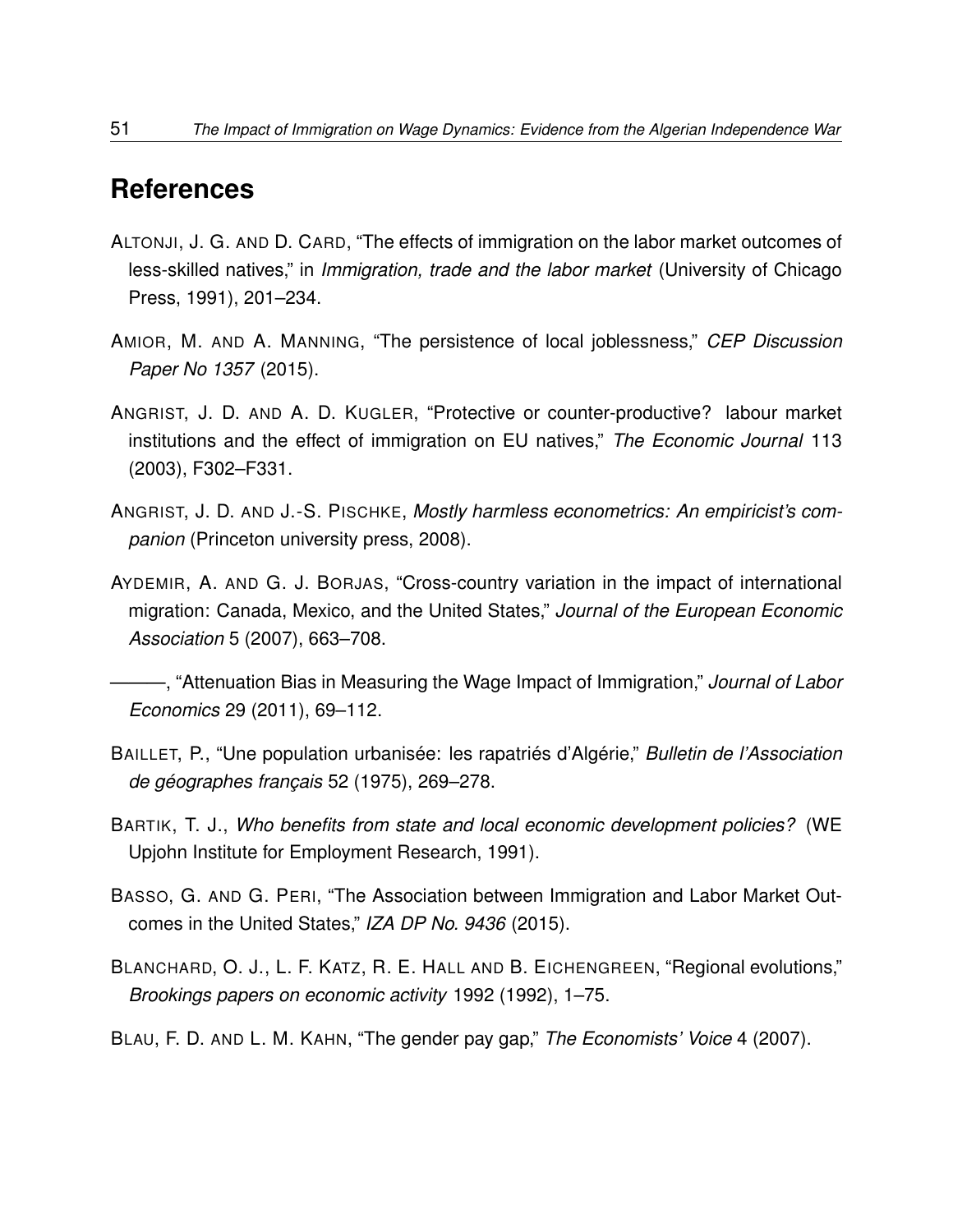BORJAS, G. J., "Immigrants, Minorities, and Labor Market Competition," *Industrial and Labor Relations Review* 40 (1987), 382–392.

<span id="page-51-1"></span>———, "The labor demand curve is downward sloping: reexamining the impact of immigration on the labor market," *The quarterly journal of economics* 118 (2003), 1335–1374.

———, "Native internal migration and the labor market impact of immigration," *Journal of Human Resources* 41 (2006), 221–258.

<span id="page-51-3"></span>———, "The analytics of the wage effect of immigration," *IZA Journal of Migration* 2 (2013), 22.

———, *Immigration Economics* (Harvard University Press, 2014).

<span id="page-51-0"></span>———, "The Wage Impact of the Marielitos: A Reappraisal," *Industrial and Labor Relations Review* (September 2016).

- BORJAS, G. J., R. B. FREEMAN AND L. F. KATZ, "How much do immigration and trade affect labor market outcomes?," *Brookings papers on economic activity* 1997 (1997), 1–90.
- BORJAS, G. J., J. GROGGER AND G. H. HANSON, "Comment: On Estimating Elasticities Of Substition," *Journal of the European Economic Association* 10 (2012), 198–210.
- <span id="page-51-2"></span>BORJAS, G. J. AND J. MONRAS, "The Labor Market Consequences of Refugee Supply Shocks," *Economic Policy (Forthcoming)* (2016).
- BOUSTAN, L. P., P. V. FISHBACK AND S. KANTOR, "The effect of internal migration on local labor markets: American cities during the Great Depression," *Journal of Labor Economics* 28 (2010), 719–746.
- BRATSBERG, B. AND O. RAAUM, "Immigration and Wages: Evidence from Construction\*," *The Economic Journal* 122 (2012), 1177–1205.
- BRAUN, S. AND H. WEBER, "How do regional labor markets adjust to immigration? A dynamic analysis for post-war Germany," *Kiel Working Paper No. 2025* (2016).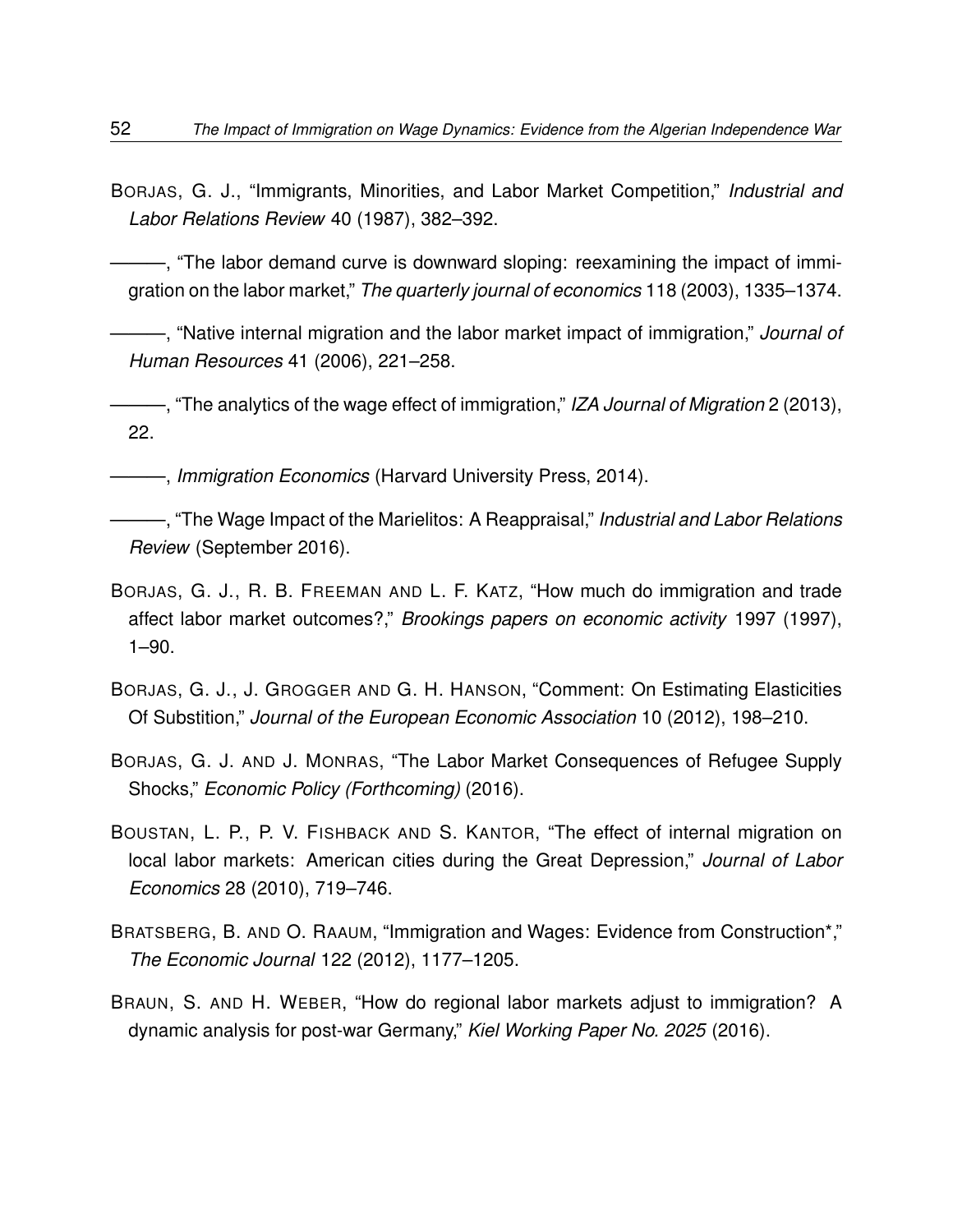- BRÜCKER, H., A. HAUPTMANN, E. J. JAHN AND R. UPWARD, "Migration and imperfect labor markets: Theory and cross-country evidence from Denmark, Germany and the UK," *European Economic Review* 66 (2014), 205–225.
- CAMERON, A. C., J. B. GELBACH AND D. L. MILLER, "Bootstrap-based improvements for inference with clustered errors," *The Review of Economics and Statistics* 90 (2008), 414–427.
- CARD, D., "The Impact of the Mariel Boatlift on the Miami Labor Market," *Industrial and Labor Relations Review* 43 (1990), 245–257.

<span id="page-52-1"></span>–, "Immigrant Inflows, Native Outflows, and the Local Labor Market Impacts of Higher Immigration," *Journal of Labor Economics* 19 (2001), 22–64.

———, "How Immigration Affects US Cities," *CReAM Discussion Paper No. 11/07* (2007).

- <span id="page-52-3"></span>CATTANEO, C., C. V. FIORIO AND G. PERI, "Immigration and careers of European workers: effects and the role of policies," *IZA Journal of European Labor Studies* 2 (2013), 17.
- <span id="page-52-0"></span>CLEMENS, M. A. AND J. HUNT, "The Labor Market Effects of Refugee Waves: Reconciling Conflicting Results," *NBER No. 23433* (May 2017).
- <span id="page-52-2"></span>COHEN-GOLDNER, S. AND M. D. PASERMAN, "The dynamic impact of immigration on natives' labor market outcomes: Evidence from Israel," *European Economic Review* 55 (2011), 1027–1045.
- COLAS, M., "Dynamic responses to immigration," *Mimeo* (2016).
- CONLEY, T. G., C. B. HANSEN AND P. E. ROSSI, "Plausibly exogenous," *Review of Economics and Statistics* 94 (2012), 260–272.
- CORTES, P., "The effect of low-skilled immigration on US prices: evidence from CPI data," *Journal of political Economy* 116 (2008), 381–422.
- DAVIDSON, R. AND J. G. MACKINNON, "Wild bootstrap tests for IV regression," *Journal of Business & Economic Statistics* 28 (2010), 128–144.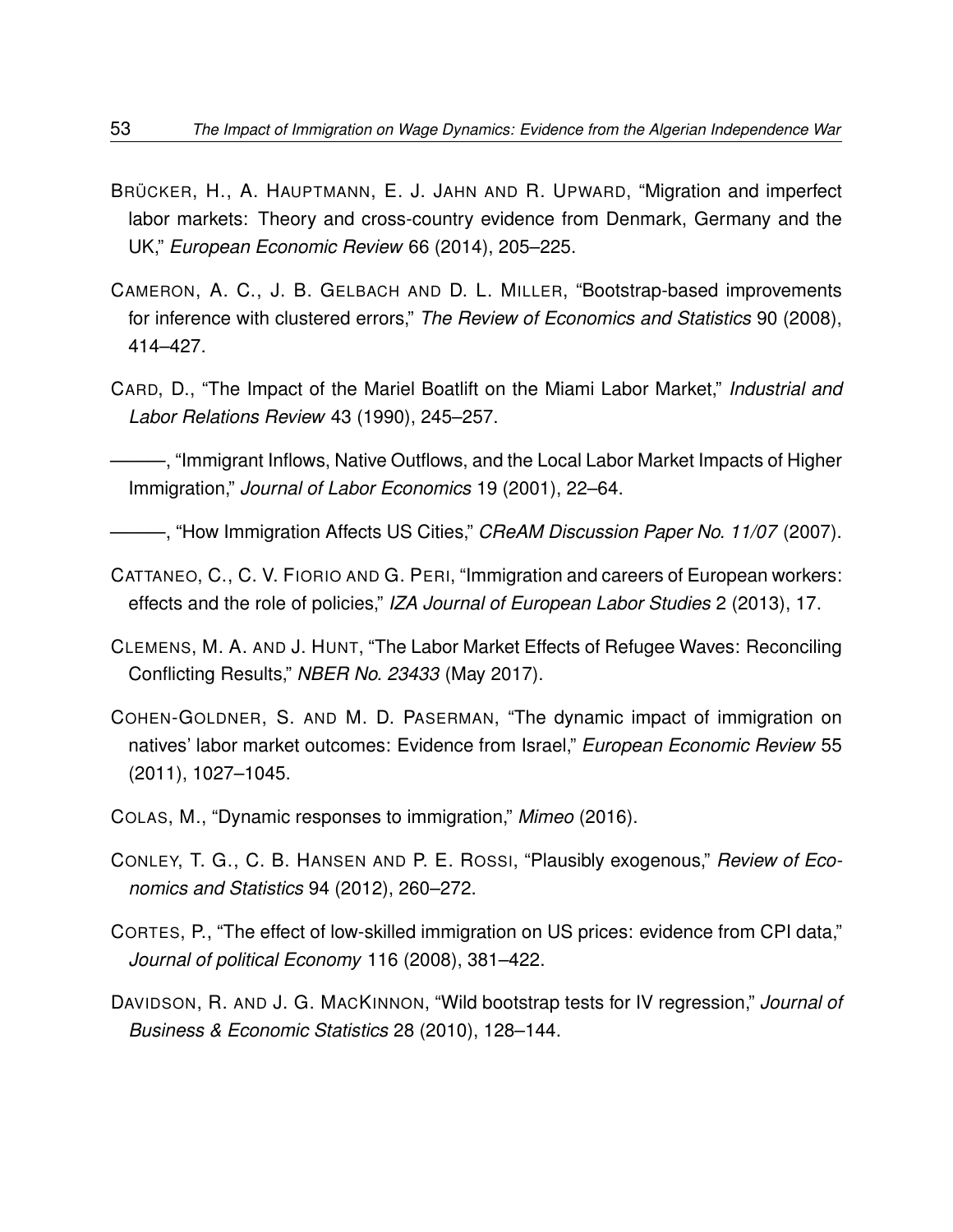- DOCQUIER, F., Ç. OZDEN AND G. PERI, "The labour market effects of immigration and emigration in OECD countries," *The Economic Journal* 124 (2014), 1106–1145.
- DUSTMANN, C., F. FABBRI AND I. PRESTON, "The Impact of Immigration on the British Labour Market\*," *The Economic Journal* 115 (2005), F324–F341.
- DUSTMANN, C., T. FRATTINI AND I. P. PRESTON, "The effect of immigration along the distribution of wages," *The Review of Economic Studies* 80 (2013), 145–173.
- <span id="page-53-0"></span>DUSTMANN, C. AND A. GLITZ, "How do industries and firms respond to changes in local labor supply?," *Journal of Labor Economics* 33 (2015), 711–750.
- DUSTMANN, C., U. SCHÖNBERG AND J. STUHLER, "The impact of immigration: Why do studies reach such different results?," *The Journal of Economic Perspectives* 30 (2016a), 31–56.
- <span id="page-53-2"></span>———, "Labor supply shocks, native wages, and the adjustment of local employment," *The Quarterly Journal of Economics* (2016b), qjw032.
- <span id="page-53-3"></span>EDO, A., "The impact of immigration on native wages and employment," *The BE Journal of Economic Analysis & Policy* 15 (2015), 1151–1196.
- <span id="page-53-1"></span>———, "How do rigid labor markets absorb immigration? Evidence from France," *IZA Journal of Migration* 5 (2016), 1–20.
- <span id="page-53-4"></span>EDO, A. AND H. RAPOPORT, "Minimum Wages and the Labor Market Effects of Immigration," *CEPII WP No. 2017-12* (2017).
- EDO, A. AND F. TOUBAL, "Selective Immigration Policies and Wages Inequality," *Review of International Economics* 23 (2015), 160–187.

———, "'Immigration and the gender wage gap," *European Economic Review* 92 (2017), 196–214.

<span id="page-53-5"></span>EVERS, M., R. DE MOOIJ AND D. VAN VUUREN, "The wage elasticity of labour supply: a synthesis of empirical estimates," *De Economist* 156 (2008), 25–43.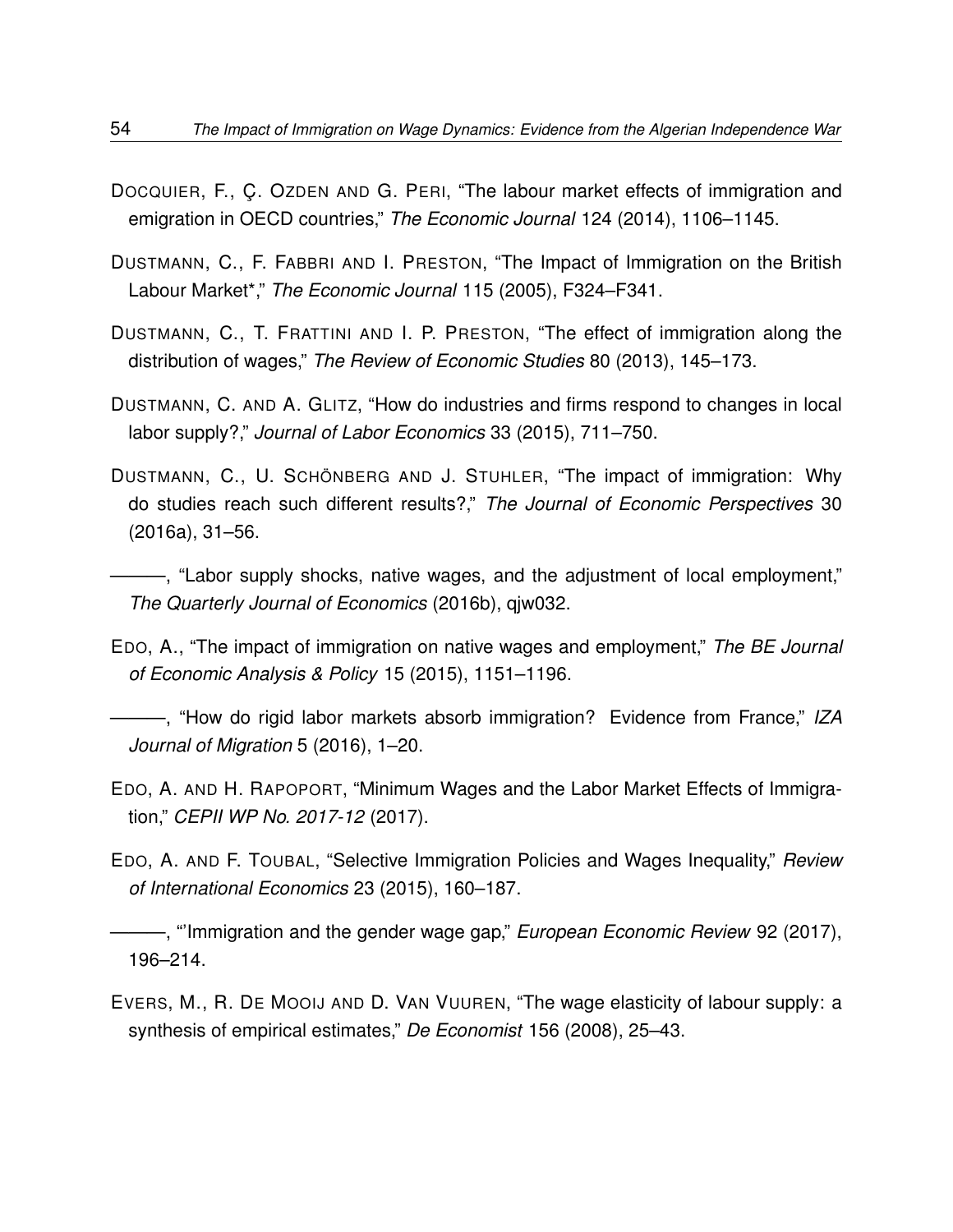- <span id="page-54-5"></span>FOGED, M. AND G. PERI, "Immigrants' effect on native workers: New analysis on longitudinal data," *American Economic Journal: Applied Economics* 8 (2016), 1–34.
- FRIEDBERG, R. M., "The impact of mass migration on the Israeli labor market," *The Quarterly Journal of Economics* 116 (2001), 1373–1408.
- <span id="page-54-4"></span>FRIEDBERG, R. M. AND J. HUNT, "The impact of immigrants on host country wages, employment and growth," *The Journal of Economic Perspectives* 9 (1995), 23–44.
- <span id="page-54-2"></span>GOLDIN, C., "The political economy of immigration restriction in the United States, 1890 to 1921," in *The regulated economy: A historical approach to political economy* (University of Chicago Press, 1994), 223–258.
- GOLLIN, D., "Getting income shares right," *Journal of political Economy* 110 (2002), 458– 474.
- GREENAWAY-MCGREVY, R. AND K. HOOD, "Aggregate effects and measuring regional dynamics," *Bureau of Economic Analysis, Washington, DC* (2011).
- <span id="page-54-1"></span>HAMERMESH, D. S., *Labor demand* (princeton University press, 1993).
- HANSON, G. H., "The economic consequences of the international migration of labor," *Annu. Rev. Econ.* 1 (2009), 179–208.
- <span id="page-54-0"></span>HUNT, J., "The impact of the 1962 repatriates from Algeria on the French labor market," *Industrial and Labor Relations Review* (1992), 556–572.

- JONES, C. I., "The shape of production functions and the direction of technical change," *The Quarterly Journal of Economics* 120 (2005), 517–549.
- <span id="page-54-3"></span>KRONMAL, R. A., "Spurious correlation and the fallacy of the ratio standard revisited," *Journal of the Royal Statistical Society. Series A (Statistics in Society)* (1993), 379–392.

<sup>———, &</sup>quot;The impact of immigration on the educational attainment of natives," *Journal of Human Resources* (2016), 0115–6913R1.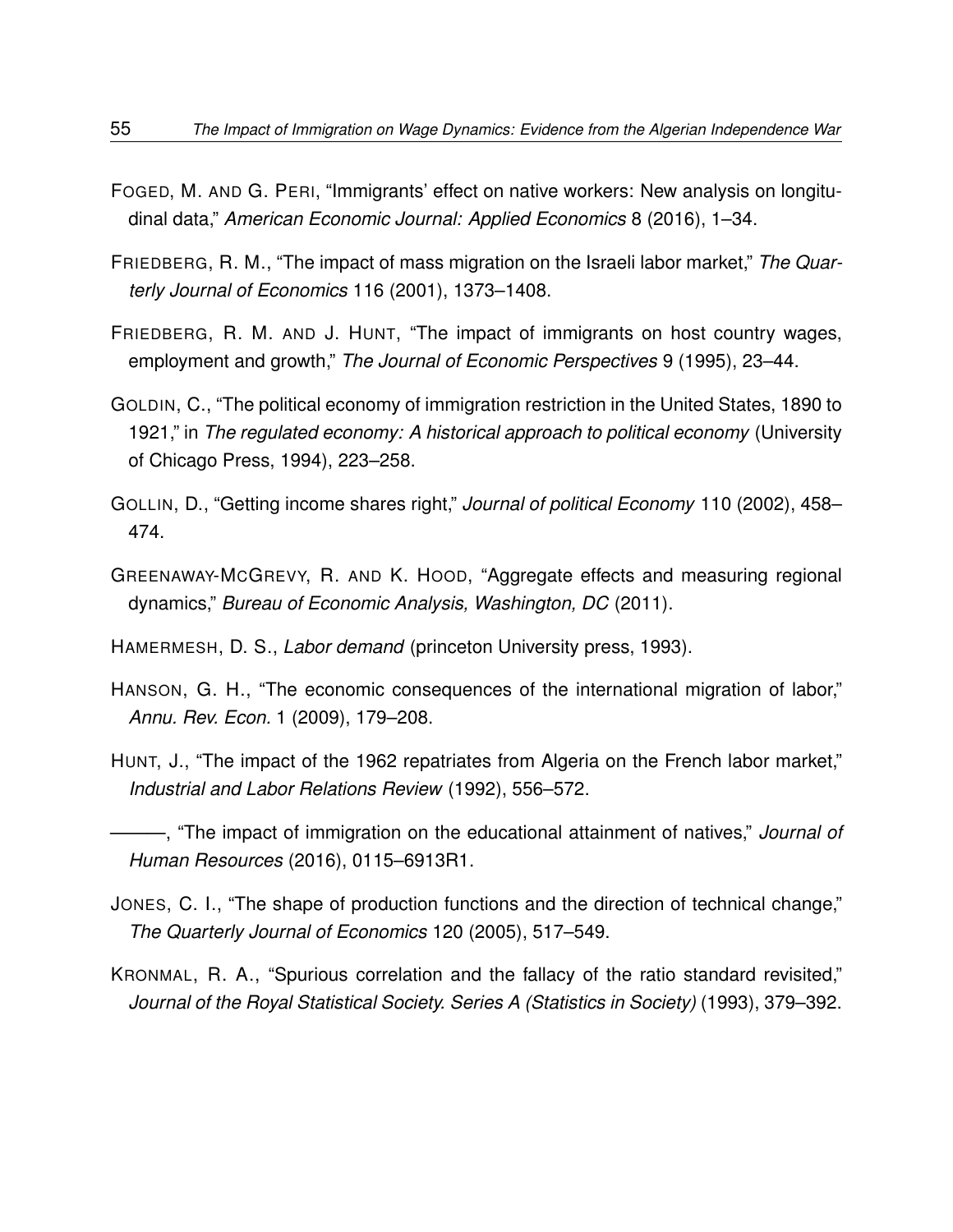- KUGLER, A. AND M. YUKSEL, "Effects of low-skilled immigration on US natives: evidence from Hurricane Mitch," *NBER No. 14293* (2008).
- LEBOURGEOIS, F., A. GRANIER AND N. BRÉDA, "Une analyse des changements climatiques régionaux en France entre 1956 et 1997. Réflexions en terme de conséquences pour les écosystèmes forestiers," *Annals of forest science* 58 (2001), 733–754.
- LEWIS, E., "Immigration, skill mix, and capital skill complementarity," *The Quarterly Journal of Economics* 126 (2011), 1029–1069.
- ———, "Immigration and Production Technology," *Annu. Rev. Econ.* 5 (2013), 165–191.
- LEWIS, E. AND G. PERI, "Immigration and the Economy of Cities and Regions," *Handbook of Regional and Urban Economics* 5 (2015), 625–685.
- <span id="page-55-0"></span>LICHTER, A., A. PEICHL AND S. SIEGLOCH, "The own-wage elasticity of labor demand: A meta-regression analysis," *European Economic Review* 80 (2015), 94–119.
- <span id="page-55-3"></span>LLULL, J., "The effect of immigration on wages: exploiting exogenous variation at the national level," *Journal of Human Resources* (2017), 0315–7032R2.
- <span id="page-55-4"></span>MANACORDA, M., A. MANNING AND J. WADSWORTH, "The Impact of Immigration on the Structure of Wages: Theory and Evidence from Britain," *Journal of the European Economic Association* (2012).
- MCDONALD, J. R., "The Repatriation of French Algerians 1962–1963," *International Migration* 3 (1965), 146–157.
- <span id="page-55-2"></span>MOLLOY, R., C. L. SMITH AND A. WOZNIAK, "Internal migration in the United States," *The Journal of Economic Perspectives* 25 (2011), 173–196.
- MONFORT, M., "L'évolution de la structure éducative de la population active française entre 1962 et 1968," *Revue française de pédagogie* (1972), 19–39.
- <span id="page-55-1"></span>MONRAS, J., "Immigration and wage dynamics: Evidence from the mexican peso crisis," *IZA DP No. 8924* (2015a).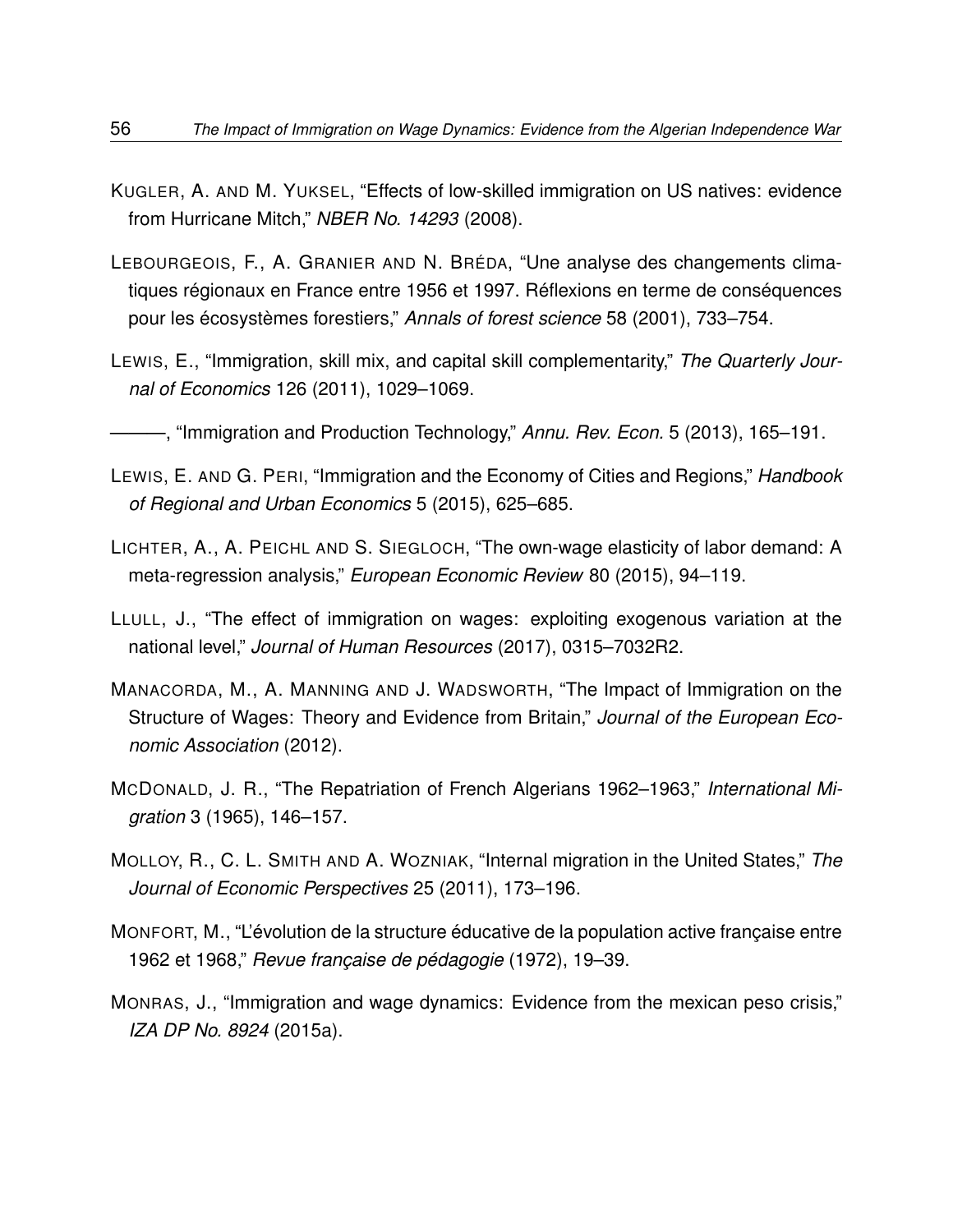<span id="page-56-5"></span>———, "Minimum Wages and Spatial Equilibrium: Theory and Evidence," *IZA DP No. 9460* (2015b).

- MOULTON, B. R., "An illustration of a pitfall in estimating the effects of aggregate variables on micro units," *The review of Economics and Statistics* (1990), 334–338.
- MOUMEN, A., "De l'Algérie à la France. Les conditions de départ et d'accueil des rapatriés, pieds-noirs et harkis en 1962," *Matériaux pour l'histoire de notre temps* (2010), 60–68.
- <span id="page-56-0"></span>OKKERSE, L., "How to measure labour market effects of immigration: A review," *Journal of Economic Surveys* 22 (2008), 1–30.
- ORTEGA, J. AND G. VERDUGO, "Moving up or down? Immigration and the selection of natives across occupations and locations," *Mimeo* (2017).
- <span id="page-56-3"></span>OTTAVIANO, G. I. AND G. PERI, "Immigration and national wages: Clarifying the theory and the empirics," *NBER No. 14188* (2008).
- <span id="page-56-4"></span>———, "Rethinking the effects of immigration on wages," *Journal of the European Economic Association* 10 (2012), 152–197.
- <span id="page-56-1"></span>PEKKALA KERR, S. AND W. KERR, "Economic Impacts of Immigration: A Survey," *Finnish Economic Papers* 24 (2011), 1–32.
- PERI, G., "The effect of immigration on productivity: Evidence from US states," *Review of Economics and Statistics* 94 (2012), 348–358.
- <span id="page-56-2"></span>———, "Immigrants, Productivity, and Labor Markets," *The Journal of Economic Perspectives* 30 (2016), 3–29.
- PERI, G., K. SHIH AND C. SPARBER, "STEM workers, H-1B visas, and productivity in US cities," *Journal of Labor Economics* 33 (2015), S225–S255.
- PERI, G. AND C. SPARBER, "Task specialization, immigration, and wages," *American Economic Journal: Applied Economics* (2009), 135–169.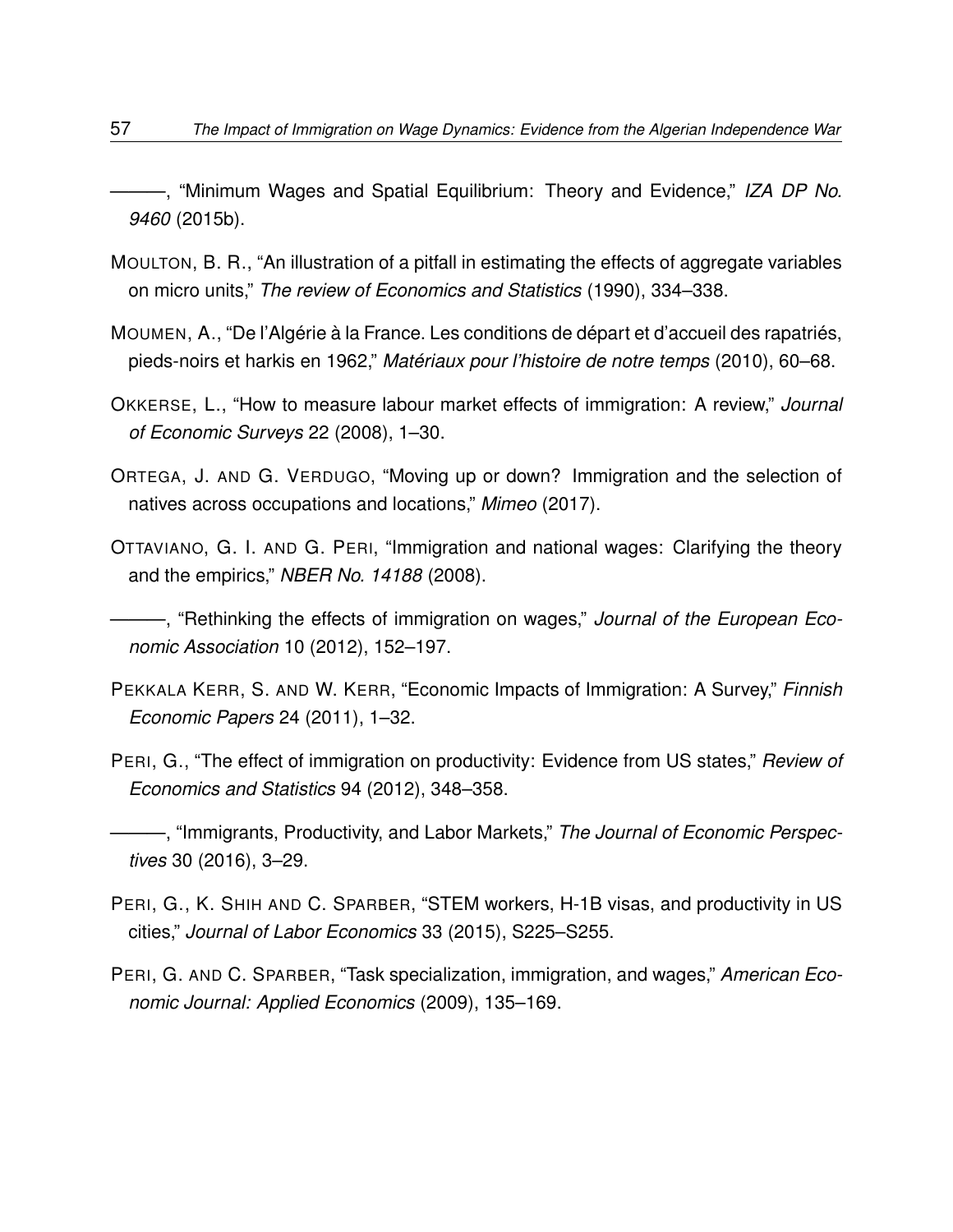———, "Assessing inherent model bias: An application to native displacement in response to immigration," *Journal of Urban Economics* 69 (2011a), 82–91.

———, "Highly Educated Immigrants and Native Occupational Choice," *Industrial Relations: A Journal of Economy and Society* 50 (2011b), 385–411.

- PERI, G. AND V. YASENOV, "The Labor Market Effects of a Refugee Wave: Applying the Synthetic Control Method to the Mariel Boatlift," *NBER No. 21801* (2015).
- <span id="page-57-1"></span>RUIST, J., J. STUHLER AND D. A. JAEGER, "Shift-Share Instruments and the Impact of Immigration," *Mimeo* (2017).
- RYBCZYNSKI, T. M., "Factor endowment and relative commodity prices," *Economica* 22 (1955), 336–341.
- SÁ, F., "Immigration and House Prices in the UK," *The Economic Journal* 125 (2015), 1393–1424.
- <span id="page-57-2"></span>SMITH, C. L., "The impact of low-skilled immigration on the youth labor market," *Journal of Labor Economics* 30 (2012), 55–89.
- <span id="page-57-0"></span>SOLON, G., S. J. HAIDER AND J. M. WOOLDRIDGE, "What are we weighting for?," *Journal of Human resources* 50 (2015), 301–316.
- STOCK, J. H., J. H. WRIGHT AND M. YOGO, "A survey of weak instruments and weak identification in generalized method of moments," *Journal of Business & Economic Statistics* 20 (2002).
- TUMEN, S., "The Economic Impact of Syrian Refugees on Host Countries: Quasi-Experimental Evidence from Turkey," *The American Economic Review* 106 (2016), 456– 460.
- WOZNIAK, A. AND T. J. MURRAY, "Timing is everything: Short-run population impacts of immigration in US cities," *Journal of Urban Economics* 72 (2012), 60–78.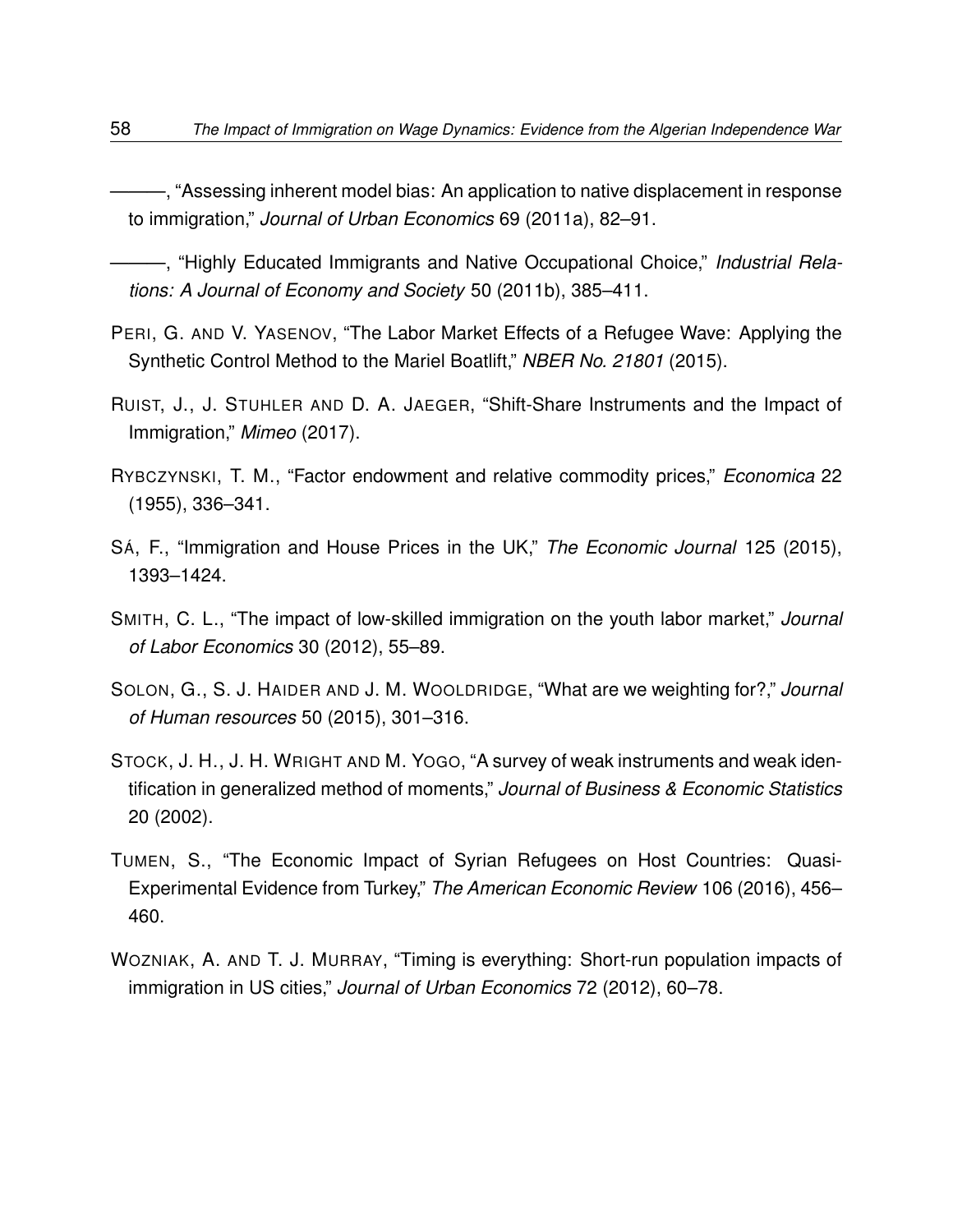ZYTNICKI, C., "L'administration face à l'arrivée des rapatriés d'Algérie: l'exemple de la région Midi-Pyrénées," *Annales du Midi: revue archéologique, historique et philologique de la France méridionale* 110 (1998), 501–521.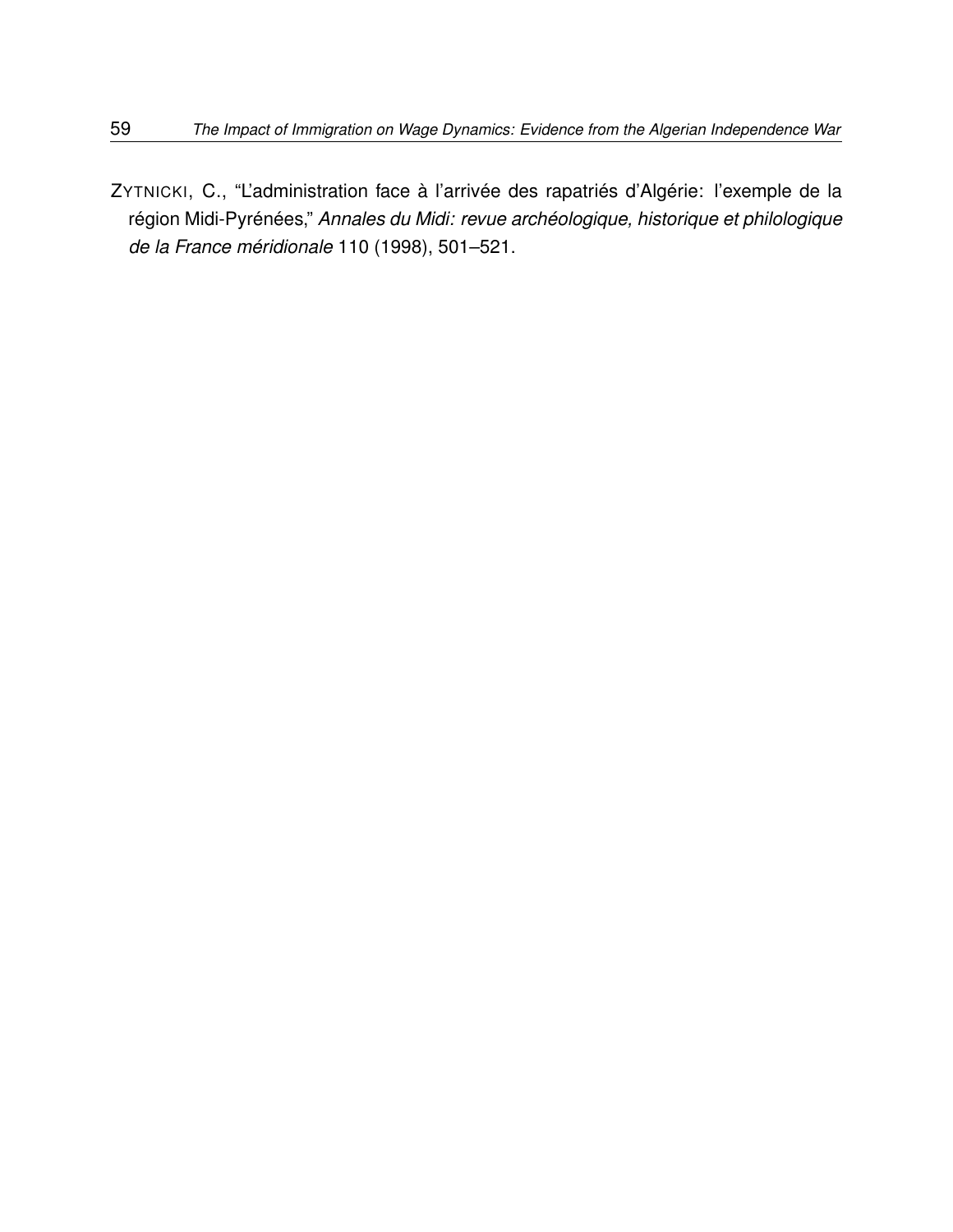## **Figures**



**Figure 1: Number of repatriates from Algeria to France between 1962 and 1968**

**Notes.** The population used includes all men and women who were in Algeria the first January 1962 and arrived in France until February 1968.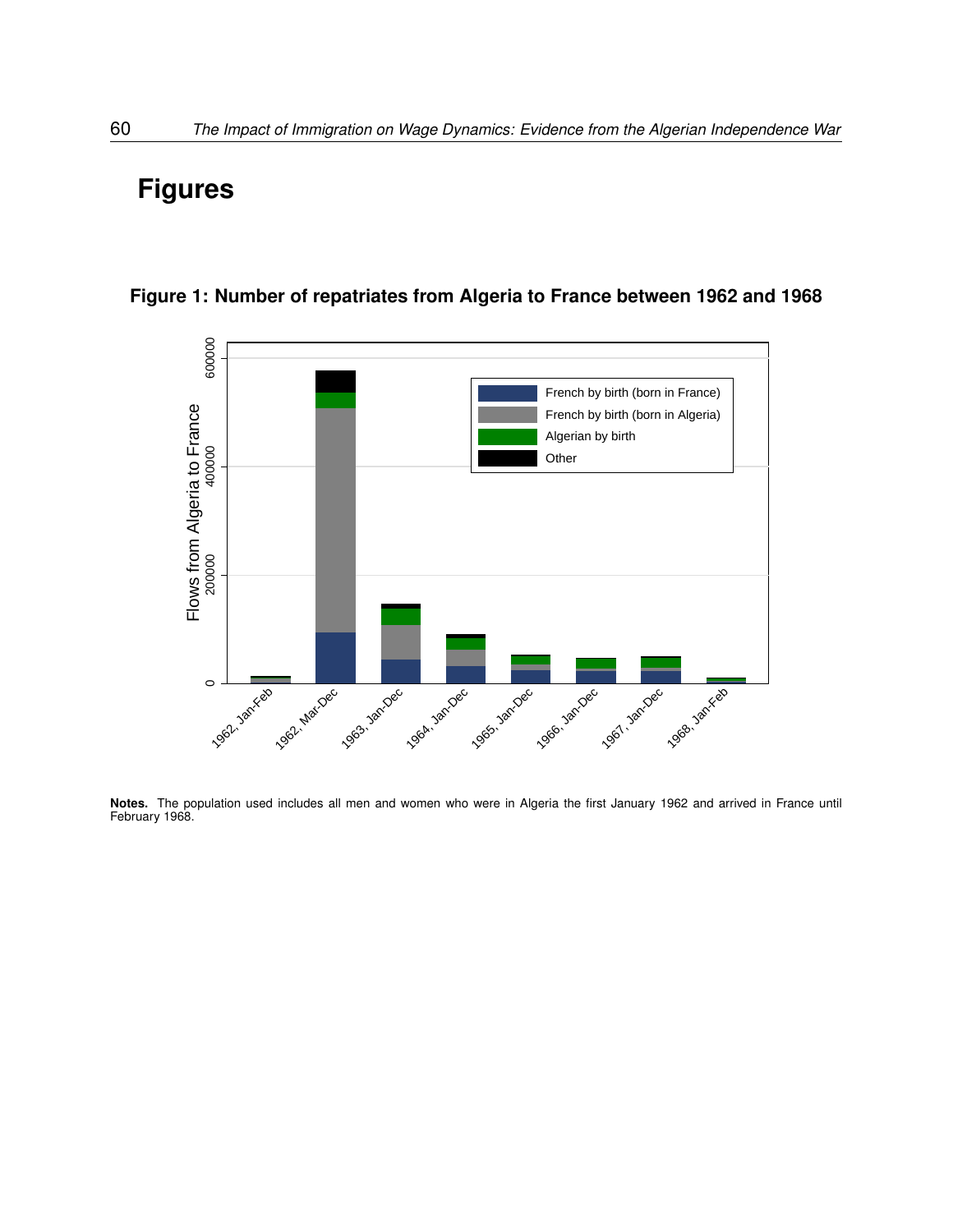### **Figure 2: Percent supply shifts induced by the inflow of repatriates across regions**



**Notes.** The population used includes men and women in the labor force, aged from 18 to 64, not enrolled at school and not selfemployed. Each bar presents the percentage of 1962 repatriates relative to the pre-existing native workers for the samples of men and women. Corsica is not included in the sample.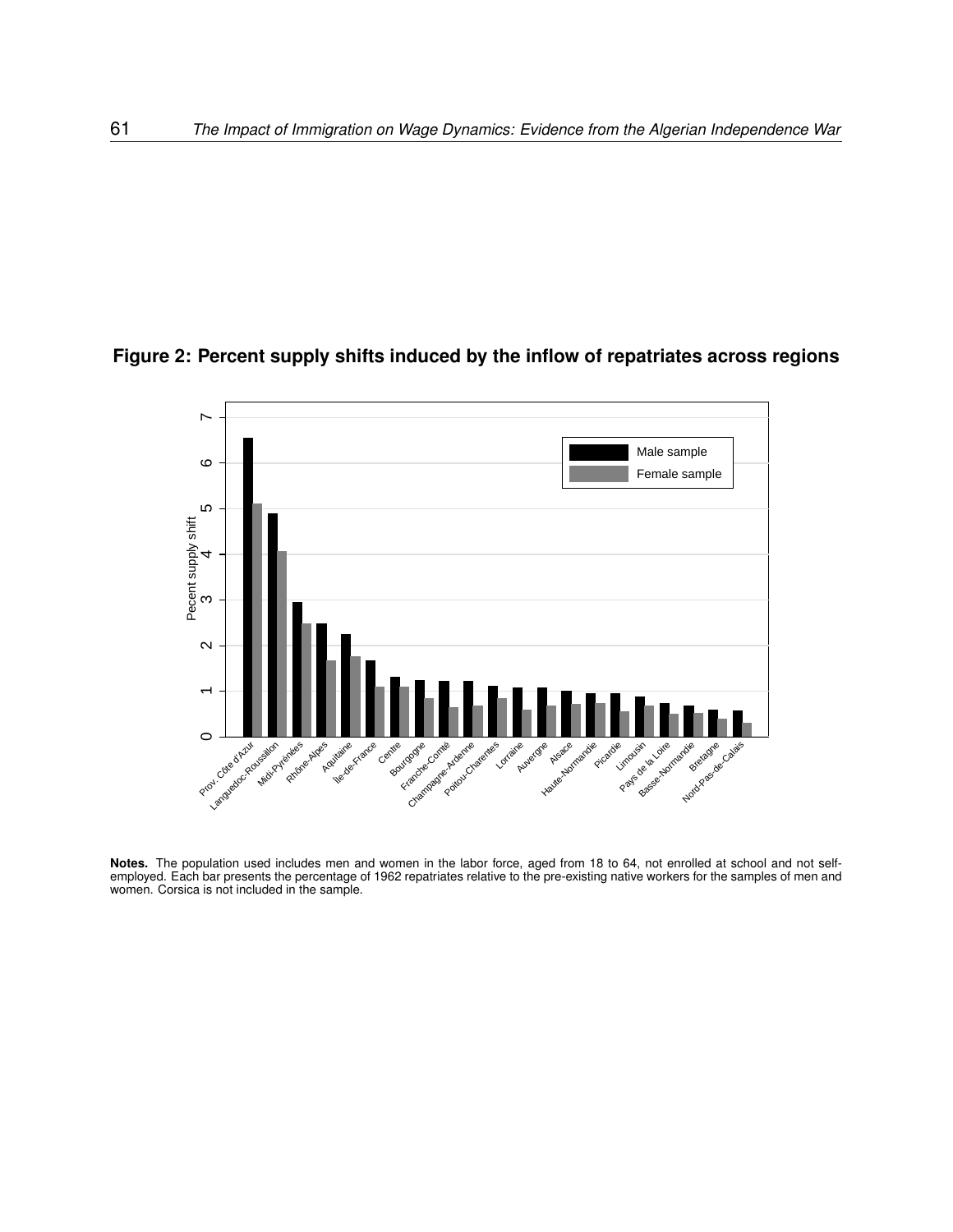### **Figure 3: Relation between wages and repatriates at the region-educationoccupation level, 1962-1968**

<span id="page-61-0"></span>

**Notes.** Each point in the scatter represents the change in the log wage of male pre-existing native workers and the density of repatriates for a region-skill group. I divide skill groups into 4 education groups and 2 occupation groups. The regression line in the figure weighs the data by  $(n^0n^1)/ (n^0 + n^1)$ , where  $n^0$  and  $n^1$  represent the number of pre-existing native workers used to compute the dependent variables in each region-skill cell in 1962 and 1968, respectively.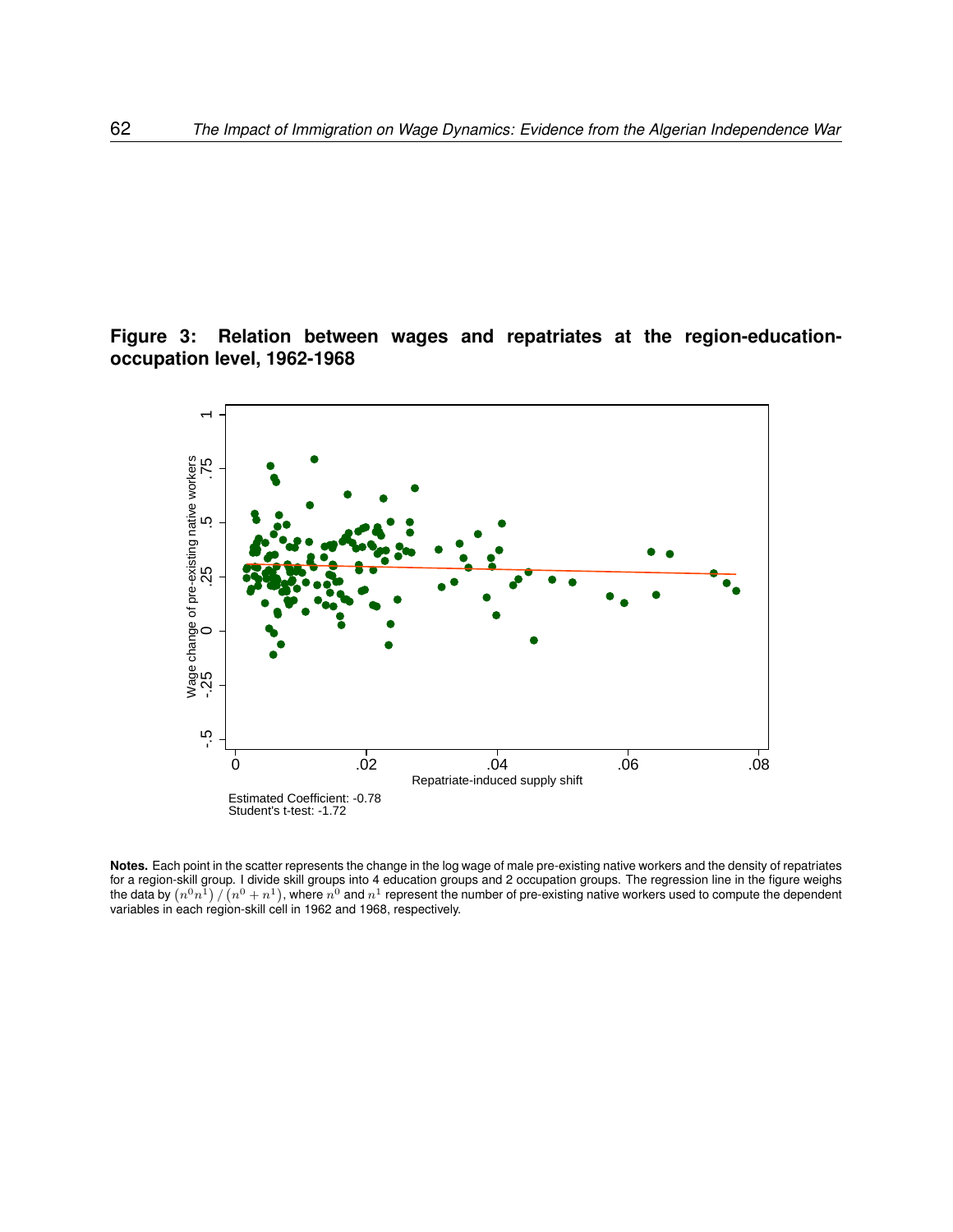### **Figure 4: Relation between wages and repatriates at the region-education-age level, 1962-1968**

<span id="page-62-0"></span>

**Notes.** Each point in the scatter represents the change in the log wage of male pre-existing native workers and the density of repatriates for a region-skill group. I divide skill groups into 4 education groups and 3 age groups. The regression line in the figure weighs the data by  $(n^0n^1)/n^0 + n^1$ , where  $n^0$  and  $n^1$  represent the number of pre-existing native workers used to compute the dependent variables in each region-skill cell in 1962 and 1968, respectively.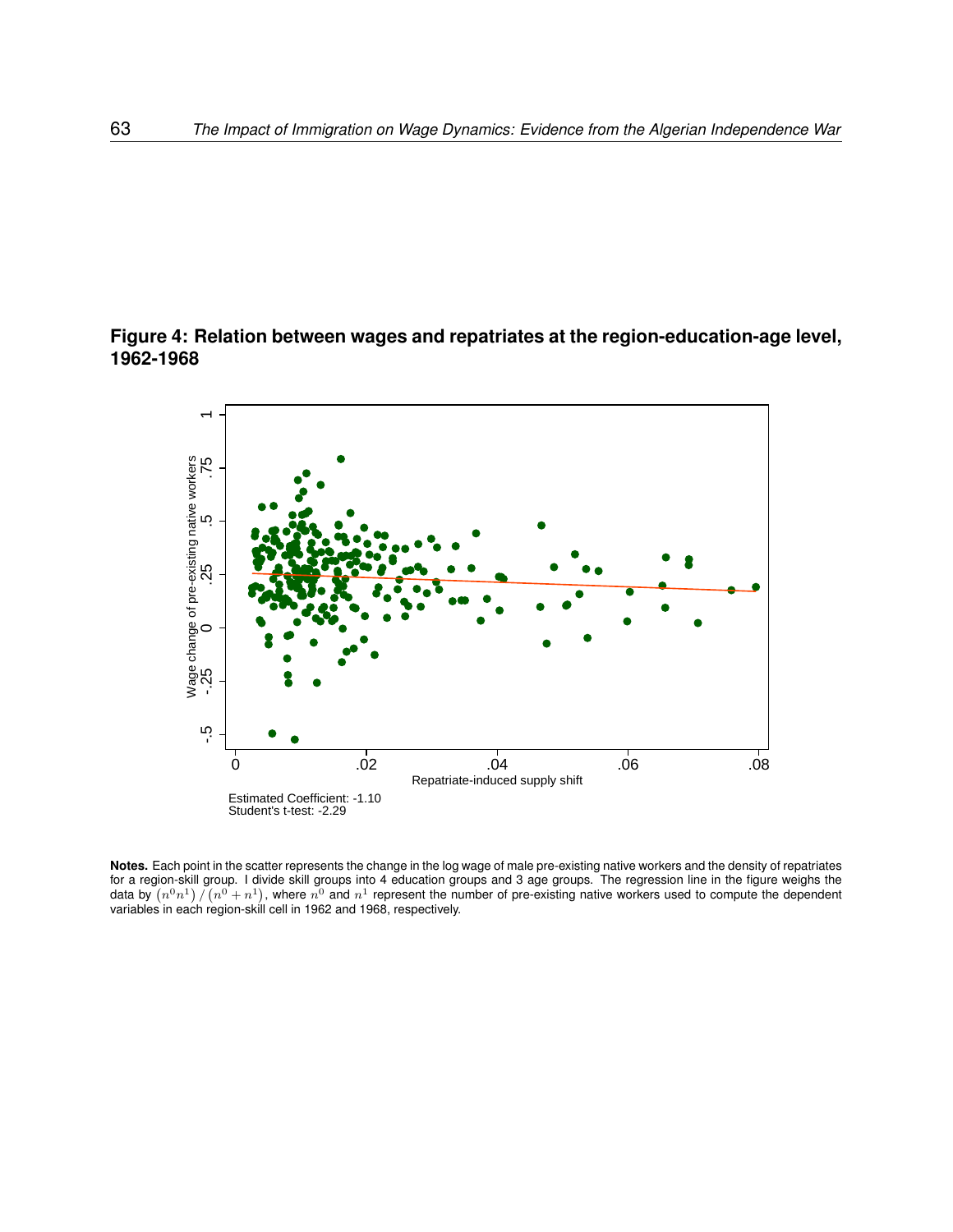# **Tables - Descriptive Statistics**

|       |                      | 1962  |       |        | 1969  |       | 1976  |
|-------|----------------------|-------|-------|--------|-------|-------|-------|
| Rank  | French region        | Men   | Women | Men    | Women | Men   | Women |
| 1     | Prov. Côte d'Azur    | 582   | 223   | 683    | 215   | 423   | 180   |
| 2     | Languedoc-Roussillon | 246   | 78    | 287    | 63    | 184   | 66    |
| 3     | Midi-Pyrénées        | 318   | 145   | 406    | 118   | 283   | 117   |
| 4     | Rhône-Alpes          | 758   | 357   | 1,021  | 281   | 688   | 319   |
| 5     | Aquitaine            | 377   | 163   | 457    | 121   | 371   | 159   |
| 6     | Île-de-France        | 2,456 | 1,146 | 2,873  | 1,065 | 1,554 | 972   |
| 7     | Centre               | 331   | 124   | 425    | 150   | 319   | 147   |
| 8     | Bourgogne            | 224   | 93    | 376    | 97    | 202   | 73    |
| 9     | Franche-Comté        | 179   | 70    | 215    | 61    | 164   | 77    |
| 10    | Champagne-Ardenne    | 210   | 101   | 289    | 94    | 219   | 81    |
| 11    | Poitou-Charentes     | 231   | 108   | 284    | 82    | 206   | 87    |
| 12    | Lorraine             | 408   | 147   | 583    | 123   | 312   | 104   |
| 13    | Auvergne             | 168   | 72    | 258    | 84    | 195   | 69    |
| 14    | Alsace               | 253   | 82    | 442    | 104   | 263   | 105   |
| 15    | Haute-Normandie      | 244   | 138   | 435    | 113   | 324   | 126   |
| 16    | Picardie             | 234   | 103   | 317    | 79    | 247   | 79    |
| 17    | Limousin             | 108   | 48    | 190    | 61    | 93    | 49    |
| 18    | Pays de la Loire     | 339   | 154   | 597    | 165   | 456   | 175   |
| 19    | Basse-Normandie      | 175   | 88    | 273    | 80    | 197   | 98    |
| 20    | <b>Bretagne</b>      | 330   | 141   | 506    | 108   | 377   | 161   |
| 21    | Nord-Pas-de-Calais   | 510   | 223   | 955    | 199   | 593   | 185   |
| Total |                      | 8,681 | 3,804 | 11,872 | 3,463 | 7,670 | 3,429 |

Table 1: Sample size of pre-existing native workers across regions

**Notes.** The population used includes pre-existing native workers aged from 18 to 64, not enrolled at school and not self-employed. Corsica is not included in the sample.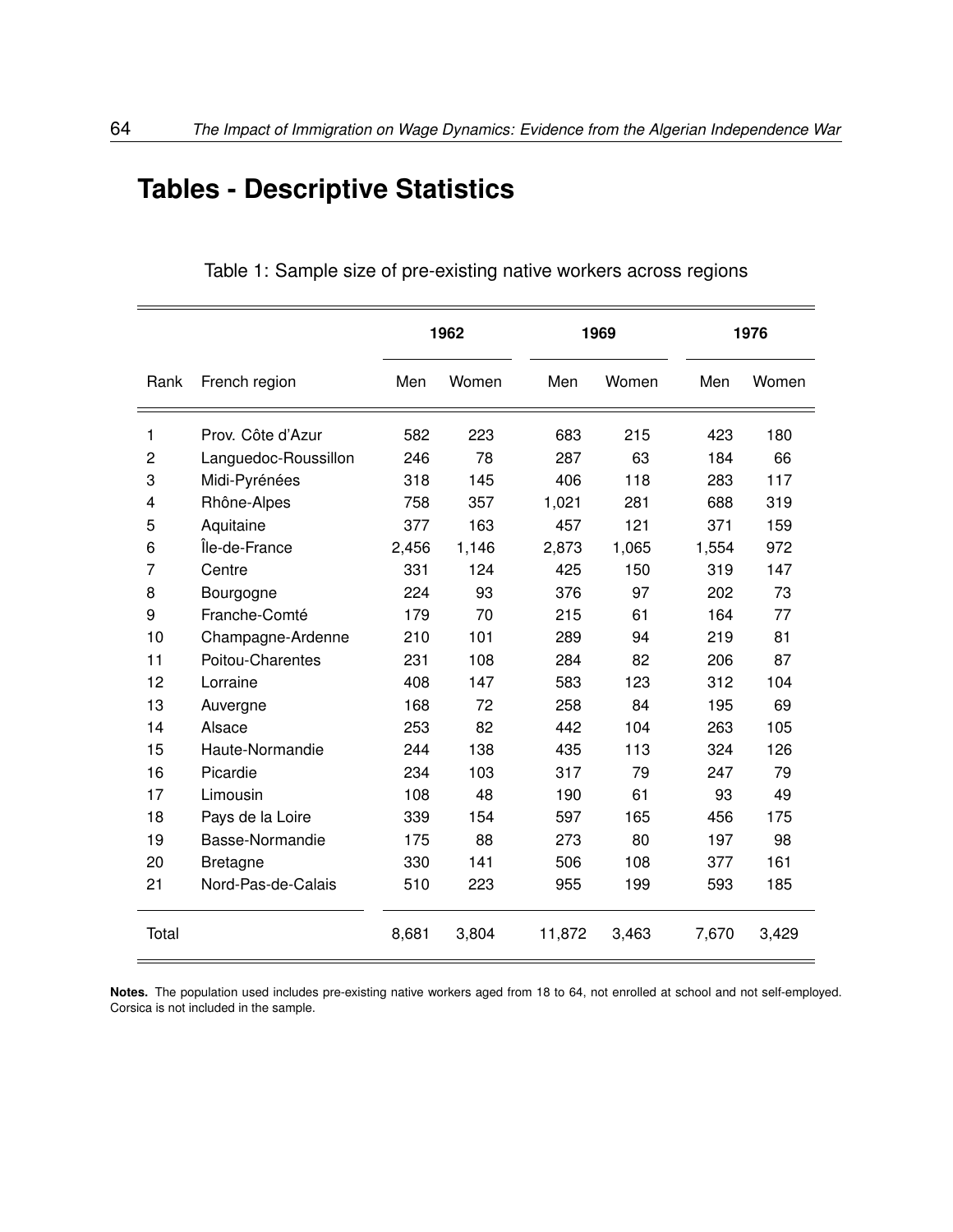|             |                         | Sample of men |                      |                         | Sample of women         |             |                      |                         |  |
|-------------|-------------------------|---------------|----------------------|-------------------------|-------------------------|-------------|----------------------|-------------------------|--|
|             | Pre-existing<br>natives | Repatriates   | Density<br>of repat. | Percent<br>supply shift | Pre-existing<br>natives | Repatriates | Density<br>of repat. | Percent<br>supply shift |  |
| Education   |                         |               |                      |                         |                         |             |                      |                         |  |
| High        | 14.1                    | 17.9          | 1.3                  | 2.3                     | 15.1                    | 20.1        | 1.3                  | 1.7                     |  |
| Medium      | 22.4                    | 21.3          | 1.0                  | 1.7                     | 26.3                    | 31.8        | 1.2                  | 1.6                     |  |
| Low         | 30.8                    | 29.7          | 1.0                  | 1.7                     | 30.8                    | 24.7        | 0.8                  | 1.0                     |  |
| Very low    | 32.7                    | 31.2          | 1.0                  | 1.7                     | 27.8                    | 23.4        | 0.8                  | 1.1                     |  |
| Age         |                         |               |                      |                         |                         |             |                      |                         |  |
| [18;30]     | 32.9                    | 29.8          | 0.9                  | 1.6                     | 43.2                    | 45.1        | 1.0                  | 1.3                     |  |
| ]30;44]     | 36.3                    | 42.3          | 1.2                  | 2.1                     | 27.7                    | 31.0        | 1.1                  | 1.4                     |  |
| ]44;64]     | 30.8                    | 27.9          | 0.9                  | 1.6                     | 29.1                    | 23.9        | 0.8                  | 1.1                     |  |
| Occupation  |                         |               |                      |                         |                         |             |                      |                         |  |
| Service     | 43.9                    | 64.8          | 1.5                  | 2.6                     | 67.5                    | 81.2        | 1.2                  | 1.5                     |  |
| Non-service | 56.1                    | 35.2          | 0.6                  | 1.1                     | 32.5                    | 18.8        | 0.6                  | 0.7                     |  |

<span id="page-64-0"></span>Table 2: The size of the supply shock induced by the repatriates

**Notes.** The population used includes men and women in the labor force aged from 18 to 64, not enrolled at school and not selfemployed. Corsica is not included in the sample.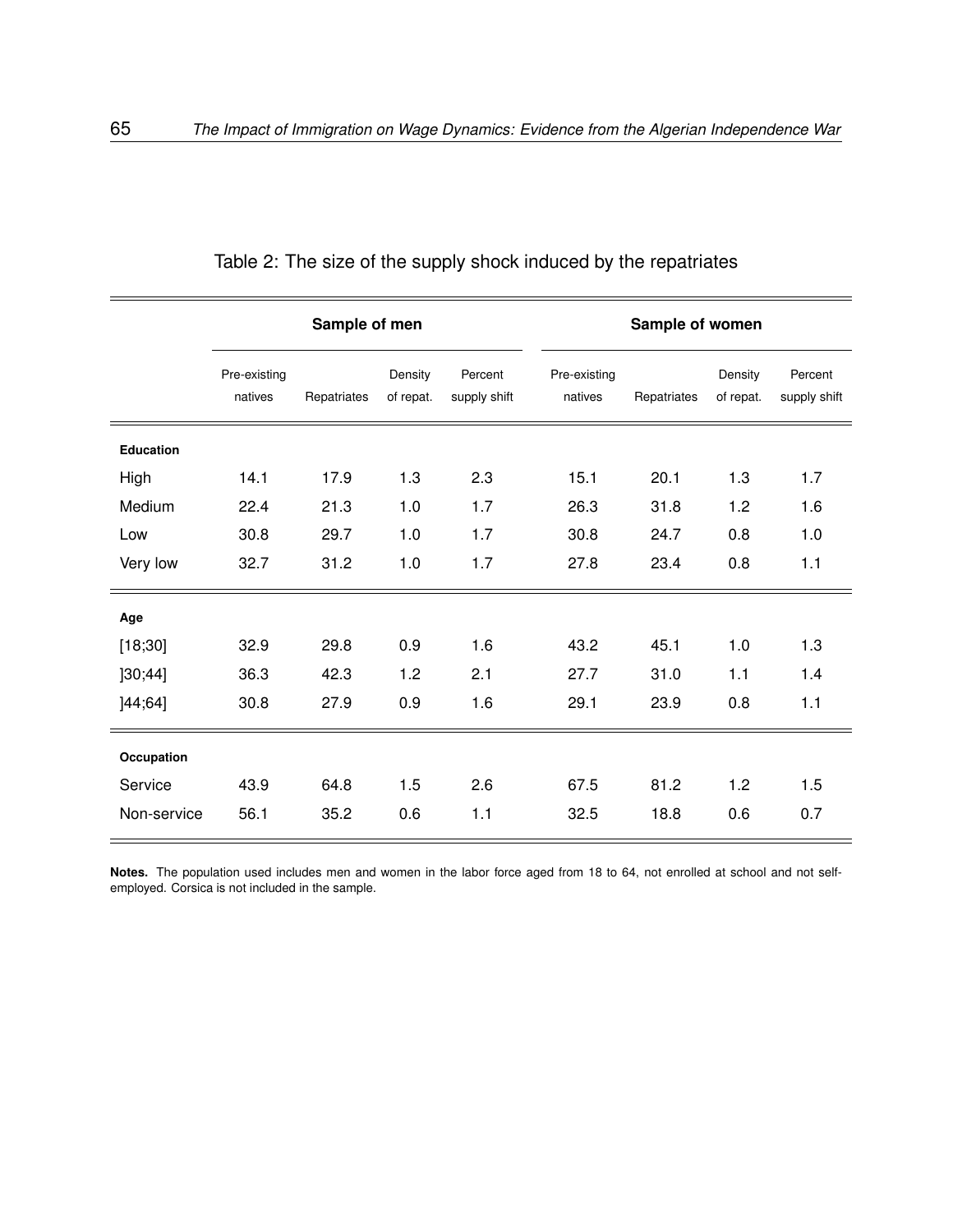# **Tables - Empirical Results**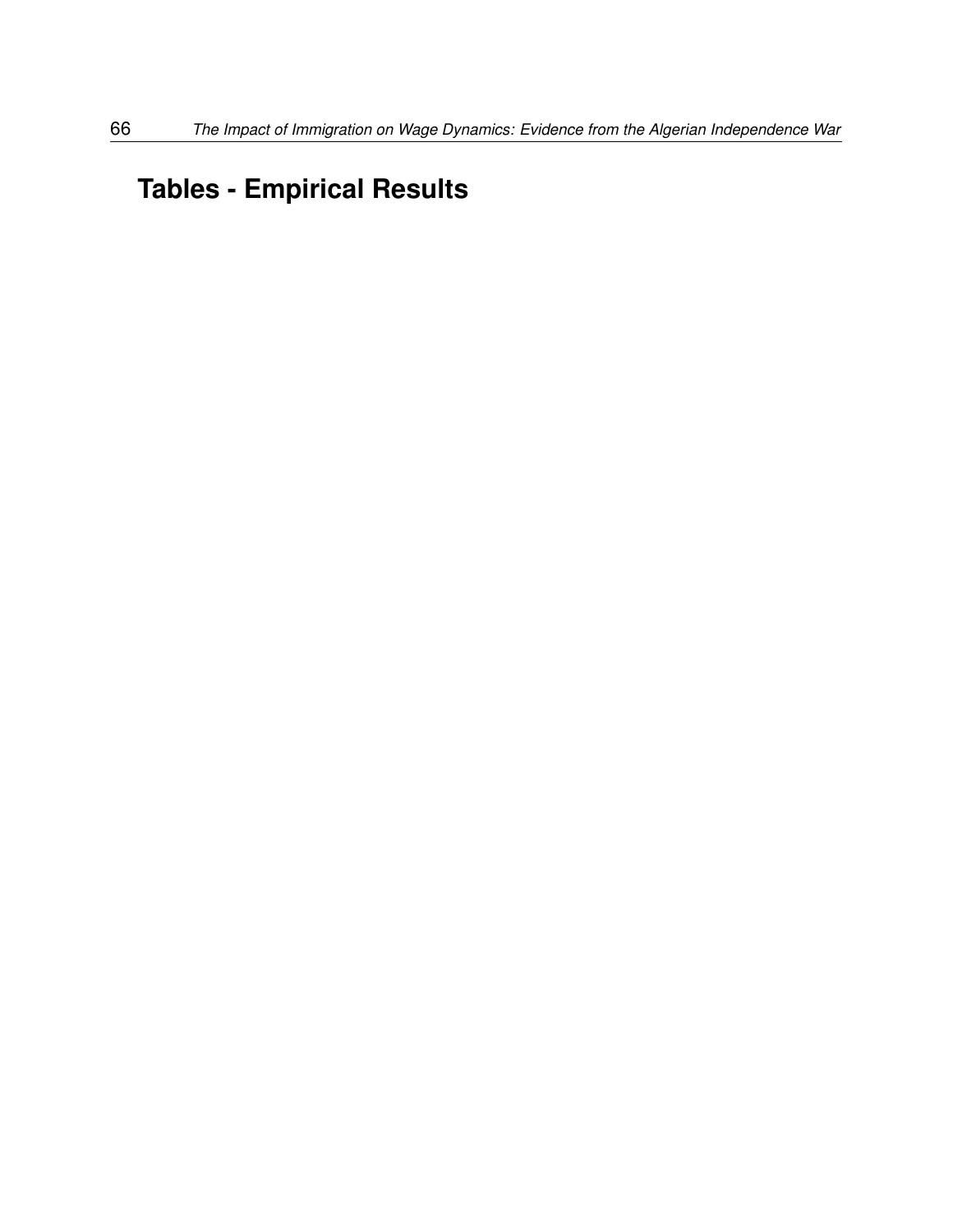|                            |                 |                        |                 | Change in native wages between |                 |                        |  |
|----------------------------|-----------------|------------------------|-----------------|--------------------------------|-----------------|------------------------|--|
|                            |                 | 1962-1968              |                 | 1968-1976                      | 1962-1976       |                        |  |
|                            | <b>Baseline</b> | Additional<br>controls | <b>Baseline</b> | Additional<br>controls         | <b>Baseline</b> | Additional<br>controls |  |
| 1. OLS estimate            | $-1.29***$      | $-1.34**$              | $0.86**$        | $1.40***$                      | $-0.40$         | $-0.01$                |  |
|                            | $(-3.13)$       | $(-2.71)$              | (2.34)          | (4.43)                         | $(-0.90)$       | $(-0.02)$              |  |
| 2. IV estimate using       | $-1.91***$      | $-2.07**$              | $0.96**$        | $1.72***$                      | $-0.97$         | $-0.72$                |  |
| rainfall as instrument     | $(-2.56)$       | $(-2.51)$              | (2.16)          | (4.30)                         | $(-1.45)$       | $(-0.60)$              |  |
| F-stat of instrument       | 86.76           | 63.36                  | 79.32           | 59.09                          | 79.78           | 45.18                  |  |
| 3. IV estimate using       | $-1.21*$        | $-1.70**$              | $1.37*$         | $1.59***$                      | 0.10            | 0.53                   |  |
| distance as instrument     | $(-1.68)$       | $(-2.40)$              | (1.78)          | (3.26)                         | (0.10)          | (0.35)                 |  |
| F-stat of instrument       | 13.64           | 20.66                  | 13.17           | 18.93                          | 13.45           | 15.65                  |  |
| 4. IV estimate using       | $-1.70***$      | $-1.58***$             | 0.23            | $1.05***$                      | $-1.37$         | $-1.36$                |  |
| shift-share instrument     | $(-2.80)$       | $(-2.82)$              | (0.47)          | (2.65)                         | $(-1.57)$       | $(-1.36)$              |  |
| F-stat of instrument       | 390.91          | 512.86                 | 316.59          | 333.41                         | 390.13          | 363.35                 |  |
| <b>Education-sector FE</b> | Yes             | Yes                    | Yes             | Yes                            | Yes             | Yes                    |  |
| Cluster                    | 21              | 21                     | 21              | 21                             | 21              | 21                     |  |
| <b>Observations</b>        | 168             | 168                    | 168             | 168                            | 168             | 168                    |  |

<span id="page-66-0"></span>Table 3: The impact of repatriates on native wages

**Key.** \*\*\*, \*\*, \* denote statistical significance from zero at the 1%, 5%, 10% significance level. T-statistics are indicated in parentheses below the point estimate.

**Notes.** The table reports the estimated effects of the 1962 repatriates on the wages of pre-existing native workers for the sample of men only. All regressions have 168 observations (4 education groups, 2 occupations and 21 regions) and include skill fixed effects. Each regression is weighted by using the number of individuals used to compute the dependent variable. Standard errors are adjusted for clustering at the regional level.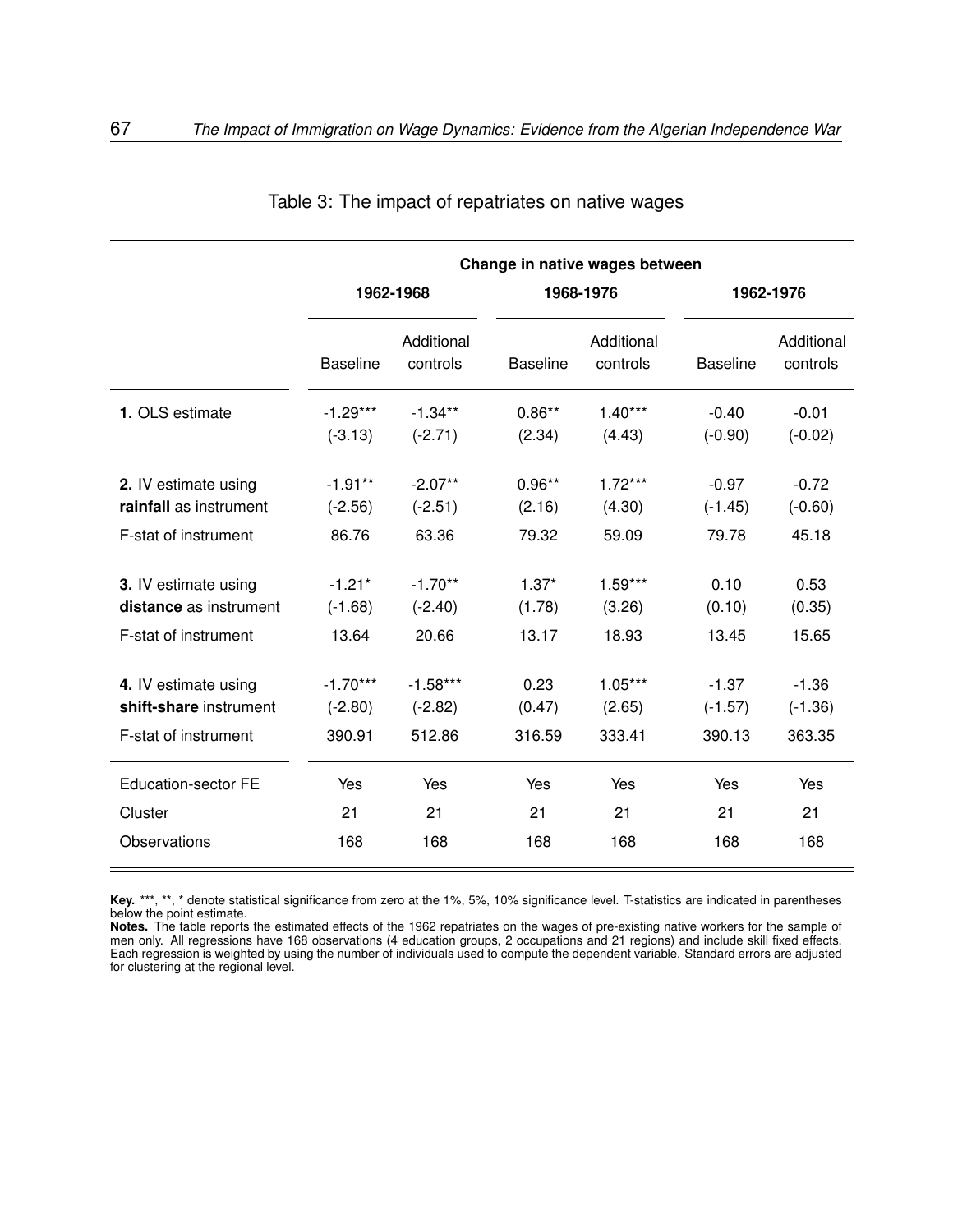|                                        |                         |                          | Change in native wages between |                          |                          |                          |
|----------------------------------------|-------------------------|--------------------------|--------------------------------|--------------------------|--------------------------|--------------------------|
|                                        |                         | 1962-1968                |                                | 1968-1976                |                          | 1962-1976                |
|                                        | <b>OLS</b>              | IV                       | <b>OLS</b>                     | IV                       | <b>OLS</b>               | IV                       |
| Log of repatriates                     | $-0.033**$<br>$(-2.71)$ | $-0.041***$<br>$(-3.57)$ | $0.028***$<br>(3.00)           | $0.026***$<br>(2.78)     | 0.005<br>(0.29)          | $-0.019$<br>$(-1.04)$    |
| Log of pre-existing natives<br>in 1968 | 0.012<br>(0.66)         | 0.020<br>(1.16)          | $-0.046***$<br>$(-3.21)$       | $-0.044***$<br>$(-3.01)$ | $-0.062***$<br>$(-2.93)$ | $-0.036***$<br>$(-1.63)$ |
| F-stat of instrument                   |                         | 209.51                   | $\overline{\phantom{a}}$       | 137.82                   |                          | 205.26                   |
| Education-sector FE                    | Yes                     | Yes                      | Yes                            | Yes                      | Yes                      | Yes                      |
| Additional controls                    | Yes                     | Yes                      | Yes                            | Yes                      | Yes                      | Yes                      |
| Cluster                                | 21                      | 21                       | 21                             | 21                       | 21                       | 21                       |
| Observations                           | 168                     | 168                      | 168                            | 168                      | 168                      | 168                      |

### Table 4: The impact of repatriates on native wages using the [Kronmal'](#page-54-3)s correction

**Key.** \*\*\*, \*\*, \* denote statistical significance from zero at the 1%, 5%, 10% significance level. T-statistics are indicated in parentheses below the point estimate.

**Notes.** The table reports the estimated effects of the log number of 1962 repatriates and the log number of pre-existing natives on the wages of pre-existing native workers for the sample of men only. All regressions have 168 observations (4 education groups, 2 occupations and 21 regions). They include skill fixed effects and two additional regressors: a bartik control and the change in native employment. Each regression is weighted by using the number of individuals used to compute the dependent variable. Standard errors are adjusted for clustering at the regional level.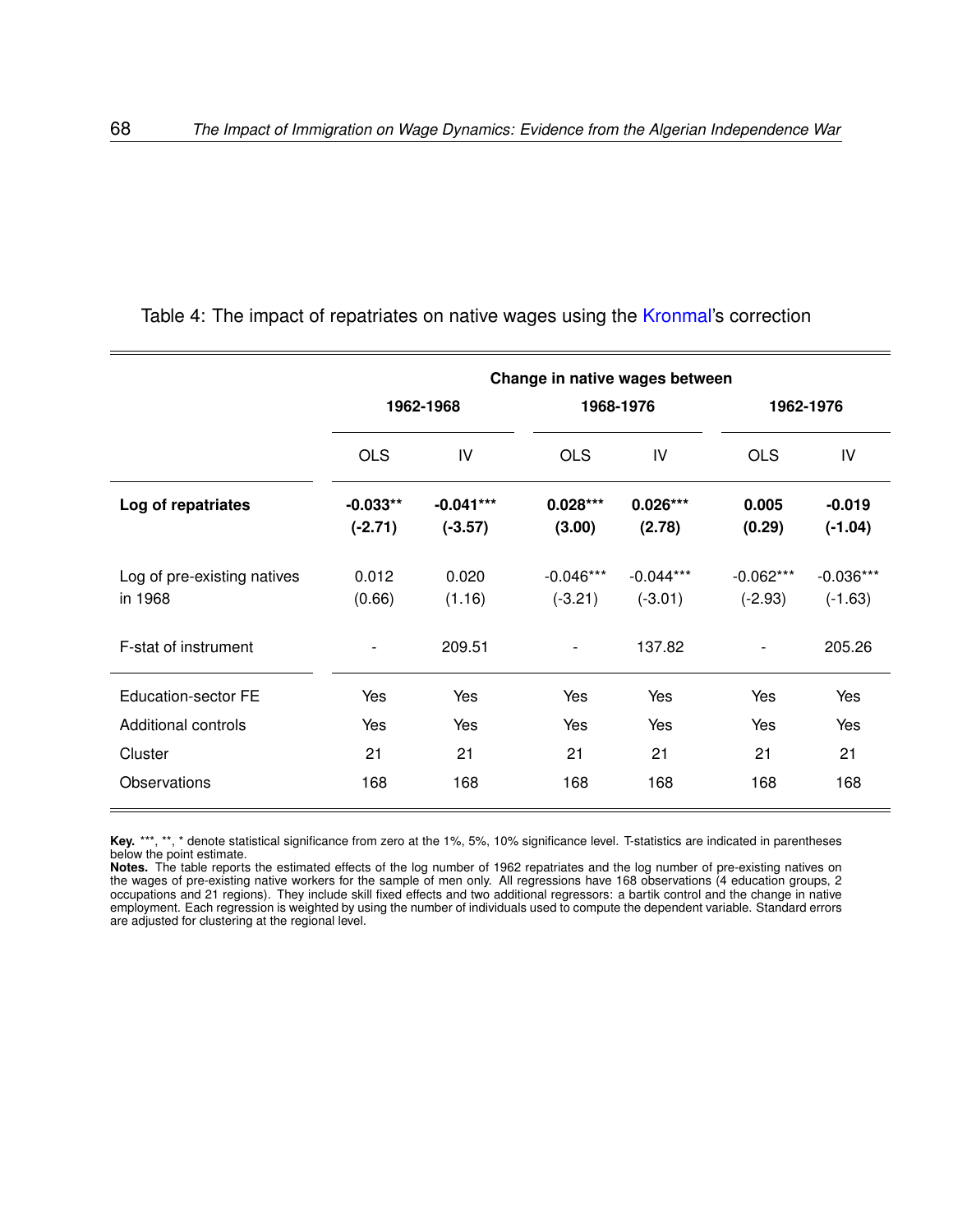|                                                                    |            | 1962-1969  | 1968-1976  |           |            | 1962-1976 |  |  |
|--------------------------------------------------------------------|------------|------------|------------|-----------|------------|-----------|--|--|
|                                                                    |            |            |            |           |            |           |  |  |
|                                                                    | <b>OLS</b> | IV         | <b>OLS</b> | IV        | <b>OLS</b> | IV        |  |  |
| <b>1.</b> $\triangle m_r^{1962}$ instead of $\triangle m_r^{1968}$ | $-1.16***$ | $-1.75**$  | $0.83**$   | $0.88**$  | $-0.30$    | $-0.89$   |  |  |
|                                                                    | $(-3.08)$  | $(-2.55)$  | (2.38)     | (2.16)    | $(-0.73)$  | $(-1.44)$ |  |  |
| 2. g $\triangle m_r^{1962,all}$ instead of $\triangle m_r^{1968}$  | $-1.41***$ | $-2.24***$ | $1.15***$  | $1.12***$ | $-0.22$    | $-1.14$   |  |  |
|                                                                    | $(-2.97)$  | $(-2.58)$  | (2.35)     | (2.18)    | $(-0.39)$  | $(-1.45)$ |  |  |
| 3. Restrictions to native workers from                             | $-1.32***$ | $-2.04**$  | $0.86**$   | $0.92**$  | $-0.41$    | $-1.16$   |  |  |
| the private sector only                                            | $(-2.98)$  | $(-2.45)$  | (2.49)     | (2.26)    | $(-0.79)$  | $(-1.38)$ |  |  |
| 4. Restrictions to native workers                                  | $-0.93**$  | $-1.58**$  | $0.89**$   | $0.92**$  | 0.02       | $-0.61$   |  |  |
| aged 25-55 instead of 18-64                                        | $(-2.09)$  | $(-2.10)$  | (2.26)     | (2.09)    | (0.04)     | $(-0.81)$ |  |  |
| 5. Three education groups instead of                               | $-1.24**$  | $-1.85**$  | 0.68       | $0.81*$   | $-0.47$    | $-1.00$   |  |  |
| four to compute $\triangle logw_{ijr}$                             | $(-2.68)$  | $(-2.34)$  | (1.69)     | (1.70)    | $(-0.96)$  | $(-1.39)$ |  |  |
| 6. Six education groups instead of                                 | $-1.36***$ | $-1.99***$ | $0.93***$  | $1.04***$ | $-0.40$    | $-0.99$   |  |  |
| four to compute $\triangle logw_{ijr}$                             | $(-3.35)$  | $(-2.69)$  | (2.99)     | (2.69)    | $(-0.87)$  | $(-1.34)$ |  |  |
|                                                                    |            |            |            |           |            |           |  |  |
| <b>7.</b> $\triangle logw_{ir}$ instead of $\triangle logw_{ir}$   | $-1.33***$ | $-1.86***$ | $0.74***$  | $0.84*$   | $-0.50$    | $-0.99$   |  |  |
| using four education groups                                        | $(-3.71)$  | $(-2.92)$  | (2.13)     | (1.94)    | $(-1.27)$  | $(-1.63)$ |  |  |
| 8. Women only                                                      | $-3.38***$ | $-4.09***$ | 2.12       | $2.60*$   | $-1.26$    | $-1.87$   |  |  |
|                                                                    | $(-3.41)$  | $(-3.55)$  | (1.48)     | (1.69)    | $(-1.24)$  | $(-1.56)$ |  |  |

<span id="page-68-0"></span>

|  |  |  |  | Table 5: The impact of repatriates on native wages, robustness tests |  |
|--|--|--|--|----------------------------------------------------------------------|--|
|  |  |  |  |                                                                      |  |

**Key.** \*\*\*, \*\*, \* denote statistical significance from zero at the 1%, 5%, 10% significance level. T-statistics are indicated in parentheses below the point estimate.

**Notes.** The table reports the estimated effects of the 1962 repatriates on the wages of pre-existing native workers for the sample of men only. I use rainfall intensity across regions as instrument. Specifications 1 to 4 and 8 have 168 observations (4 education groups, 2 occupations and 21 regions) and include skill fixed effects. Specification 5 and 6 include skill fixed effects and respectively have 126 and 252 observations. Specification 7 has 84 observations and include education fixed effects. Each regression is weighted by using the number of individuals used to compute the dependent variable. Standard errors are adjusted for clustering at the regional level.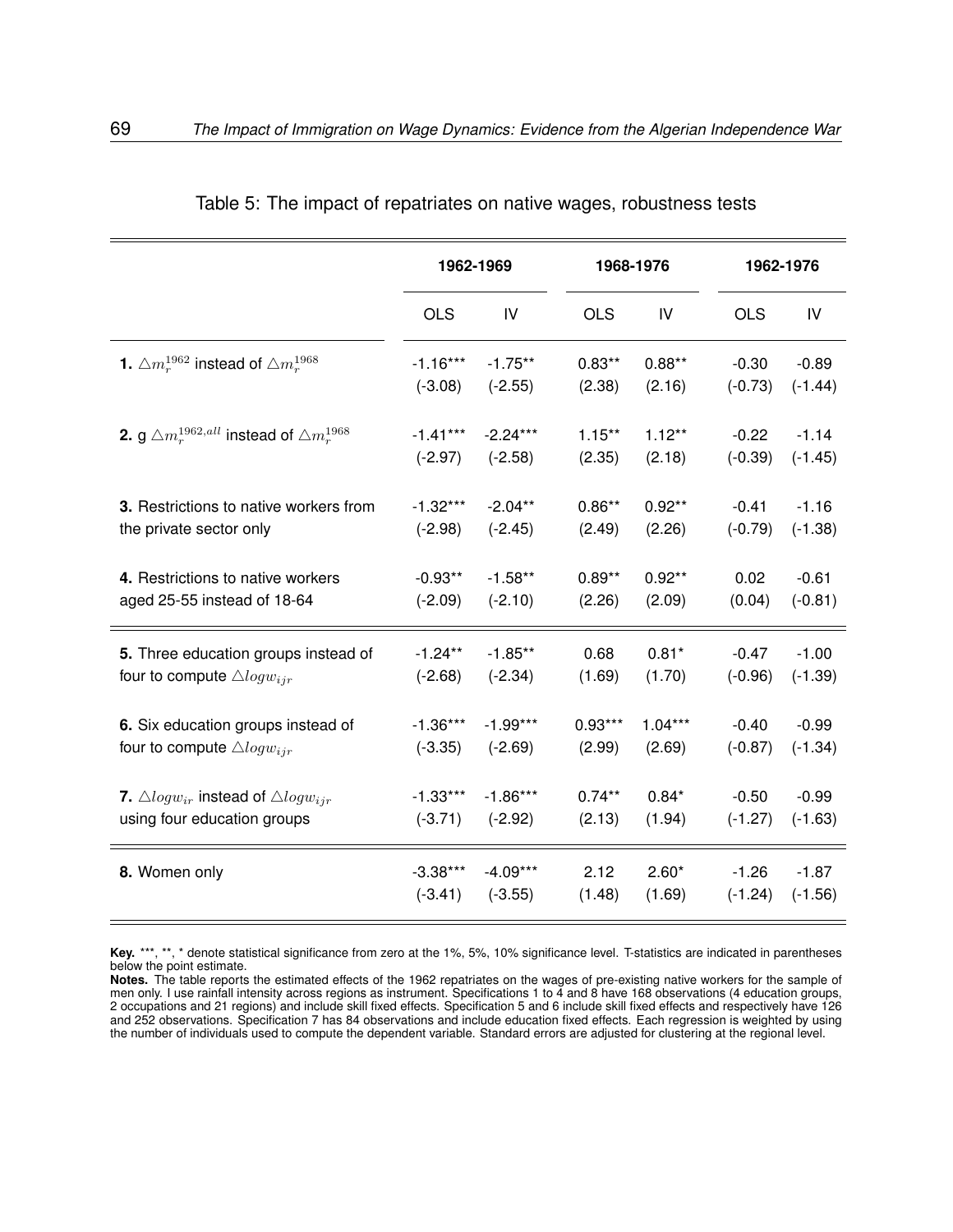|                     |                 |            | 1962-1968              |            |            | 1962-1976       |            |                        |  |  |
|---------------------|-----------------|------------|------------------------|------------|------------|-----------------|------------|------------------------|--|--|
|                     | <b>Baseline</b> |            | $\triangle m_r^{1962}$ |            |            | <b>Baseline</b> |            | $\triangle m_r^{1962}$ |  |  |
|                     | <b>OLS</b>      | IV         | <b>OLS</b>             | IV         | <b>OLS</b> | IV              | <b>OLS</b> | IV                     |  |  |
| 1. High vs non-high | $-3.23***$      | $-3.06***$ | $-3.11***$             | $-2.77***$ | $-1.05*$   | $-0.99***$      | $-1.06**$  | $-0.89***$             |  |  |
| education           | $(-3.95)$       | $(-6.25)$  | $(-3.85)$              | $(-6.40)$  | $(-1.87)$  | $(-2.60)$       | $(-2.10)$  | $(-2.62)$              |  |  |
| 2. High vs medium   | $-1.93**$       | $-1.82***$ | $-1.88**$              | $-1.64***$ | $-0.55$    | $-0.48$         | $-0.63$    | $-0.44$                |  |  |
| education           | $(-2.41)$       | $(-3.78)$  | $(-2.23)$              | $(-3.83)$  | $(-0.61)$  | $(-0.80)$       | $(-0.68)$  | $(-0.80)$              |  |  |
| 3. High vs low      | $-1.72***$      | $-1.65***$ | $-1.66***$             | $-1.48***$ | 0.05       | $-0.15$         | 0.07       | $-0.14$                |  |  |
| education           | $(-3.54)$       | $(-5.03)$  | $(-3.79)$              | $(-5.10)$  | (0.11)     | $(-0.44)$       | (0.15)     | $(-0.44)$              |  |  |
| 4. High vs very low | $-4.49***$      | $-4.54***$ | $-4.25***$             | $-4.11***$ | $-1.34*$   | $-1.33**$       | $-1.32**$  | $-1.20**$              |  |  |
| education           | $(-4.07)$       | $(-5.26)$  | $(-4.81)$              | $(-5.30)$  | $(-1.83)$  | $(-2.48)$       | $(-2.18)$  | $(-2.49)$              |  |  |

<span id="page-69-0"></span>Table 6: The impact of repatriates on the relative wage of natives across education groups

**Key.** \*\*\*, \*\*, \* denote statistical significance from zero at the 1%, 5%, 10% significance level. T-statistics are indicated in parentheses below the point estimate.

**Notes.** The table reports the estimated effects of the 1962 repatriates on the relative wages of pre-existing native workers by education and sector for the sample of men only. I use rainfall intensity across regions as instrument. Each specification has 42 observations and includes skill fixed effects. Each regression is weighted by using the number of individuals used to compute the dependent variable. Standard errors are adjusted for clustering at the regional level.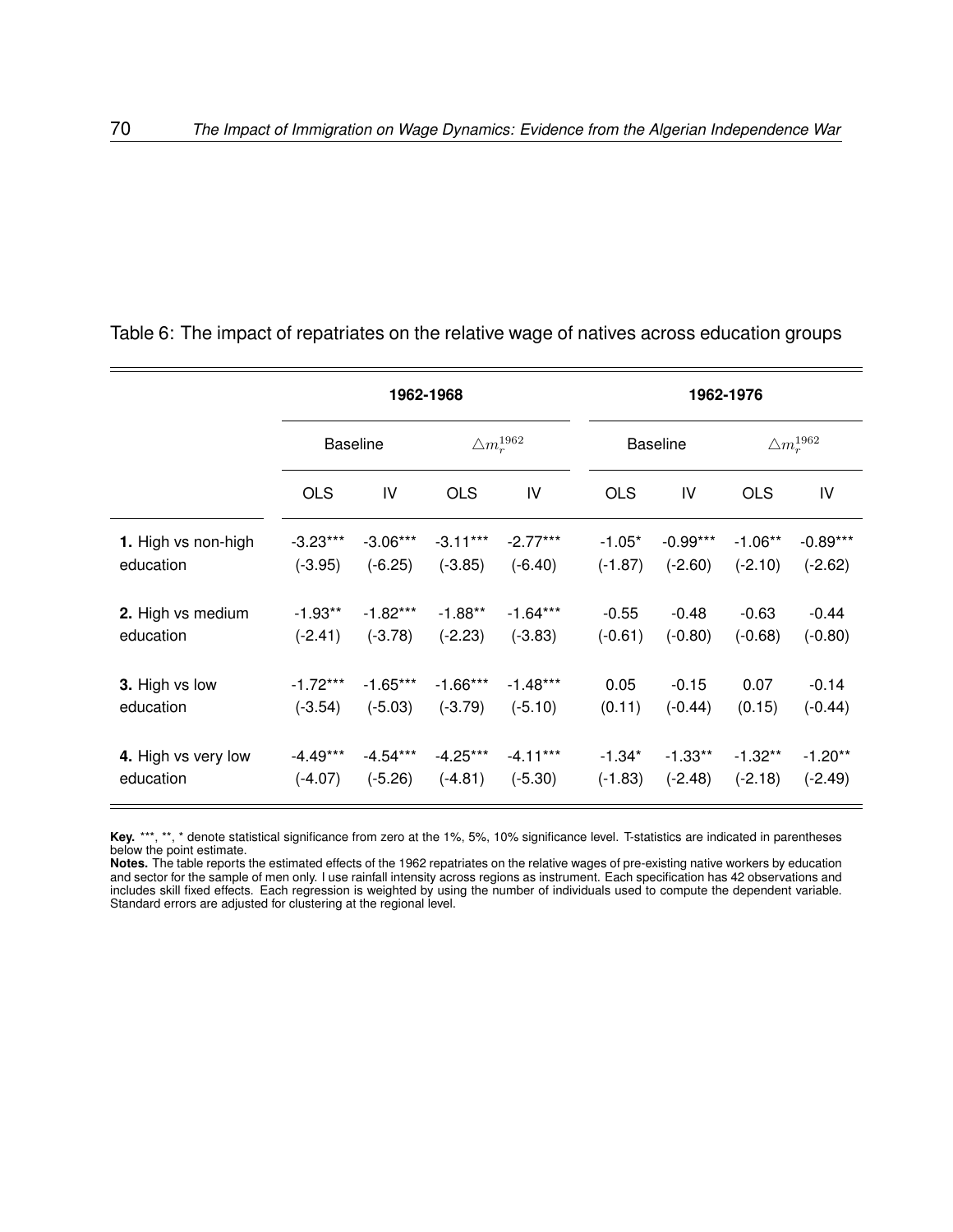|                                                           |                         | 1962-1968                         |                          |                                  |                                                  | 1962-1976                        |                          |                                 |  |
|-----------------------------------------------------------|-------------------------|-----------------------------------|--------------------------|----------------------------------|--------------------------------------------------|----------------------------------|--------------------------|---------------------------------|--|
|                                                           | <b>Baseline</b>         |                                   | $\triangle m_r^{1962}$   |                                  |                                                  | <b>Baseline</b>                  | $\triangle m_r^{1962}$   |                                 |  |
|                                                           | <b>OLS</b>              | IV                                | <b>OLS</b>               | IV                               | <b>OLS</b>                                       | IV                               | <b>OLS</b>               | IV                              |  |
| 1. Baseline sample                                        | $-1.35***$<br>$(-3.37)$ | $-0.98*$<br>$(-1.79)$             | $-0.87**$<br>$(-2.60)$   | $-0.94*$<br>$(-1.75)$            | $-0.52$<br>$(-1.06)$                             | $-1.25**$<br>$(-2.00)$           | $-0.16$<br>$(-0.36)$     | $-1.21**$<br>$(-2.02)$          |  |
| F-stat of instrument                                      |                         | 87.00                             |                          | 43.98                            | $\overline{\phantom{a}}$                         | 70.89                            | $\overline{\phantom{0}}$ | 39.47                           |  |
| 2. Six education<br>groups instead of four                | $-1.43***$<br>$(-3.27)$ | $-1.12*$<br>$(-1.94)$             | $-0.85**$<br>$(-2.16)$   | $-1.11*$<br>$(-1.93)$            | $-0.57$<br>$(-1.13)$                             | $-1.02*$<br>$(-1.68)$            | $-0.20$<br>$(-0.48)$     | $-1.01*$<br>$(-1.68)$           |  |
| F-stat of instrument                                      |                         | 90.62                             | $\overline{\phantom{a}}$ | 50.00                            | $\overline{\phantom{a}}$                         | 81.49                            | $\overline{\phantom{0}}$ | 46.84                           |  |
| 3. Region-education<br>groups<br>F-stat of instrument     | $-1.44***$<br>$(-3.24)$ | $-1.70***$<br>$(-2.88)$<br>259.61 | $-0.89**$<br>$(-2.49)$   | $-1.61***$<br>$(-2.70)$<br>57.86 | $-0.52$<br>$(-0.87)$<br>$\overline{\phantom{a}}$ | $-1.49*$<br>$(-1.71)$<br>222.82  | $-0.17$<br>$(-0.31)$     | $-1.41*$<br>$(-1.71)$<br>55.42  |  |
| 4. Region-education-age<br>groups<br>F-stat of instrument | $-1.20***$<br>$(-3.19)$ | $-2.43***$<br>$(-3.79)$<br>165.56 | $-0.74**$<br>$(-2.17)$   | $-2.49***$<br>$(-2.70)$<br>93.65 | $-0.15$<br>$(-0.29)$                             | $-1.98**$<br>$(-2.30)$<br>113.22 | 0.09<br>(0.19)           | $-2.12**$<br>$(-2.30)$<br>62.27 |  |

<span id="page-70-0"></span>Table 7: The within-cell impact of repatriates on native wages

Key. \*\*\*, \*\*, \* denote statistical significance from zero at the 1%, 5%, 10% significance level. T-statistics are indicated in parentheses below the point estimate.

**Notes.** The table reports the estimated effects of the 1962 repatriates on the wages of pre-existing male native workers with similar skills. I use a shift-share instrument. Specification 1 has 168 observations (4 education groups, 2 occupations and 21 regions). Specification 2 has 252 observations (6 education groups, 2 occupations and 21 regions). Specification 3 has 84 observations (4 education groups and 21 regions). Specification 4 has 252 observations (4 education groups, 3 age groups and 21 regions). Each regression includes skill fixed effects and is weighted by using the number of individuals used to compute the dependent variable.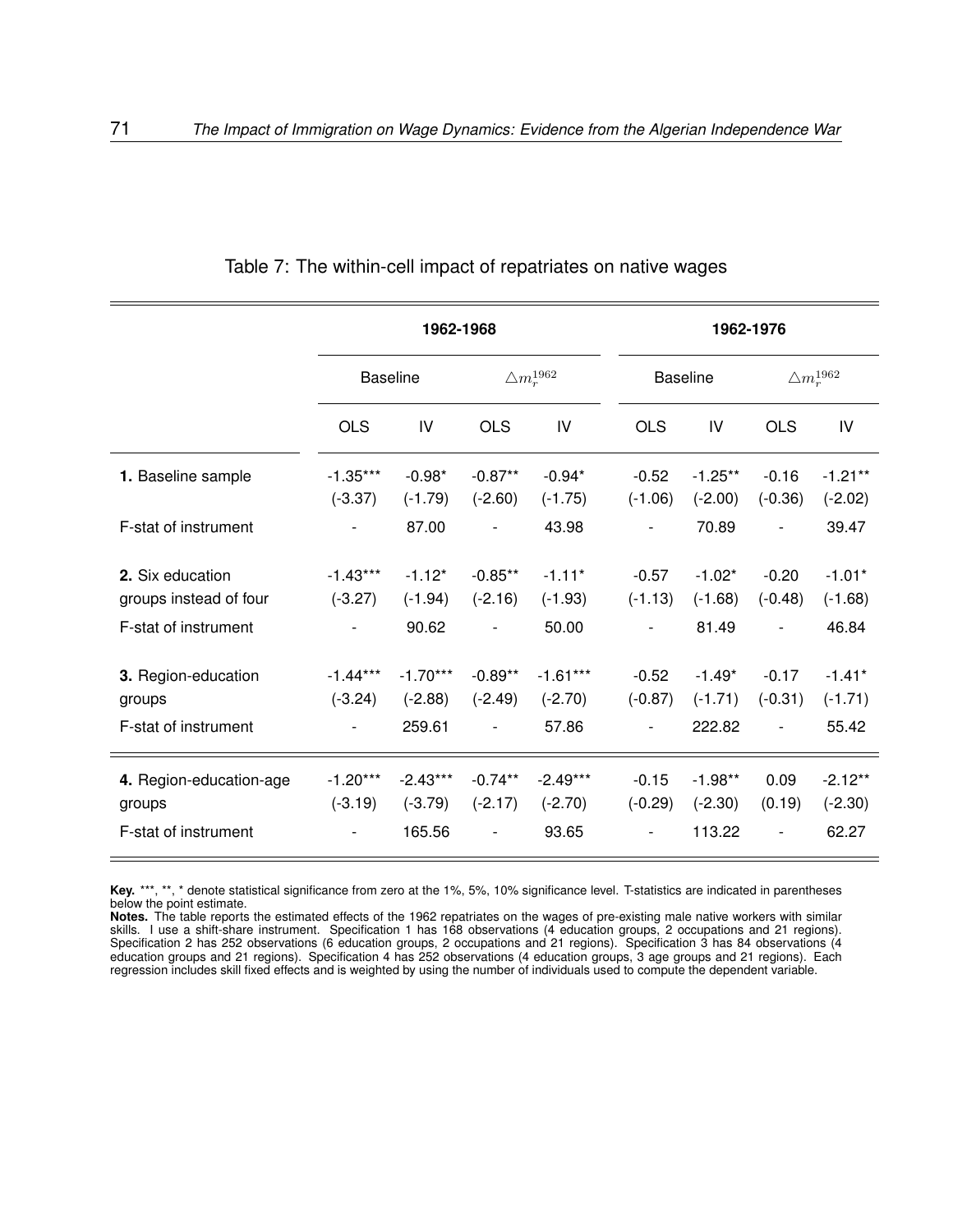|                                              |                        |                         | $\triangle$ Employment rate to Population |                        |                              | $\triangle$ Participation rate |                        |                        |  |
|----------------------------------------------|------------------------|-------------------------|-------------------------------------------|------------------------|------------------------------|--------------------------------|------------------------|------------------------|--|
|                                              | Men                    |                         |                                           | Women                  |                              | Men                            |                        | Women                  |  |
|                                              | <b>OLS</b>             | IV                      | <b>OLS</b>                                | IV                     | <b>OLS</b>                   | IV                             | <b>OLS</b>             | IV                     |  |
| 1. Baseline                                  | $-0.33**$<br>$(-2.28)$ | $-0.35**$<br>$(-2.20)$  | $-1.13**$<br>$(-2.28)$                    | $-1.16**$<br>$(-2.38)$ | $-0.14***$<br>$(-2.11)$      | $-0.15**$<br>$(-2.25)$         | $-1.13**$<br>$(-2.31)$ | $-1.10**$<br>$(-2.34)$ |  |
| <b>2.</b> Alternative $\triangle m_r^{1962}$ | $-0.29**$<br>$(-2.11)$ | $-0.31***$<br>$(-2.20)$ | $-0.82*$<br>$(-1.86)$                     | $-0.98**$<br>$(-2.33)$ | $-0.12*$<br>$(-1.95)$        | $-0.14**$<br>$(-2.24)$         | $-0.84*$<br>$(-1.94)$  | $-0.92**$<br>$(-2.29)$ |  |
|                                              |                        |                         |                                           |                        | <b>Subsample regressions</b> |                                |                        |                        |  |
| 3. High education                            | 0.06<br>(1.10)         | 0.03<br>(0.59)          | $-0.31$<br>$(-0.51)$                      | $-0.47$<br>$(-0.73)$   | $0.12*$<br>(1.84)            | 0.06<br>(0.87)                 | $-0.11$<br>$(-0.19)$   | $-0.29$<br>$(-0.46)$   |  |
| 4. Non-high education                        | $-0.39**$              | $-0.40**$               | $-1.24***$                                | $-1.25**$              | $-0.18**$                    | $-0.18**$                      | $-1.29***$             | $-1.21**$              |  |

<span id="page-71-0"></span>

|  |  |  |  |  | Table 8: The impact of repatriates on native employment opportunities (1962-1968) |  |  |
|--|--|--|--|--|-----------------------------------------------------------------------------------|--|--|
|--|--|--|--|--|-----------------------------------------------------------------------------------|--|--|

**Key.** \*\*\*, \*\*, \* denote statistical significance from zero at the 1%, 5%, 10% significance level. T-statistics are indicated in parentheses below the point estimate.

(-2.31) (-2.17) (-2.10) (-2.18) (-2.28) (-2.27) (-2.22) (-2.20)

**Notes.** The left-part of the table reports the estimated effects of the 1962 repatriates on the employment rate to population of preexisting native workers. The right-part of the table reports the estimated effects of the 1962 repatriates on the participation rate of pre-existing native workers. I use rainfall intensity across regions as instrument. Specifications 1 and 2 have 84 observations (4 education groups and 21 regions) and include education fixed effects. Specifications 3 and 4 include education fixed effects. They respectively have 21 and 63 observations. Each regression is weighted by using the number of individuals used to compute the dependent variable in 1962 and 1968. Standard errors are adjusted for clustering at the regional level.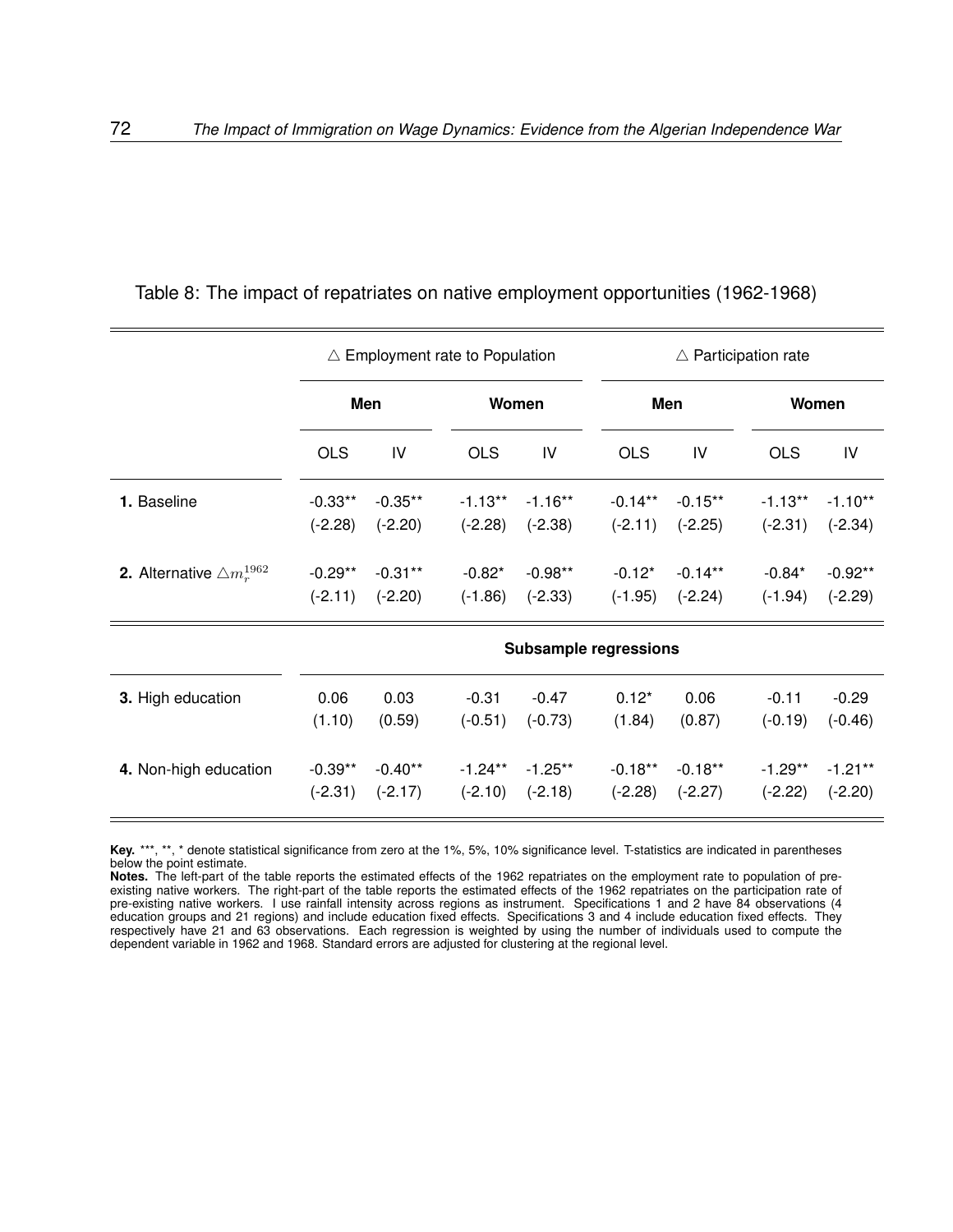## **Appendix**

|                          |      | Sample of men                |                     |      | Sample of women              |                     |
|--------------------------|------|------------------------------|---------------------|------|------------------------------|---------------------|
|                          | 1962 | Pre-existing natives<br>1968 | Repatriates<br>1968 | 1962 | Pre-existing natives<br>1968 | Repatriates<br>1968 |
| <b>Employment Status</b> |      |                              |                     |      |                              |                     |
| Employed                 | 89.6 | 88.2                         | 88.6                | 37.0 | 41.2                         | 32.7                |
| Unemployed               | 1.0  | 1.9                          | 3.4                 | 0.8  | 1.5                          | 2.7                 |
| Inactive                 | 9.4  | 9.9                          | 8.0                 | 62.2 | 57.3                         | 64.6                |

Table 9: Employment status of natives and repatriates by gender

**Notes.** The population used includes men and women aged from 18 to 64, not enrolled at school and not self-employed. Corsica is not included in the sample.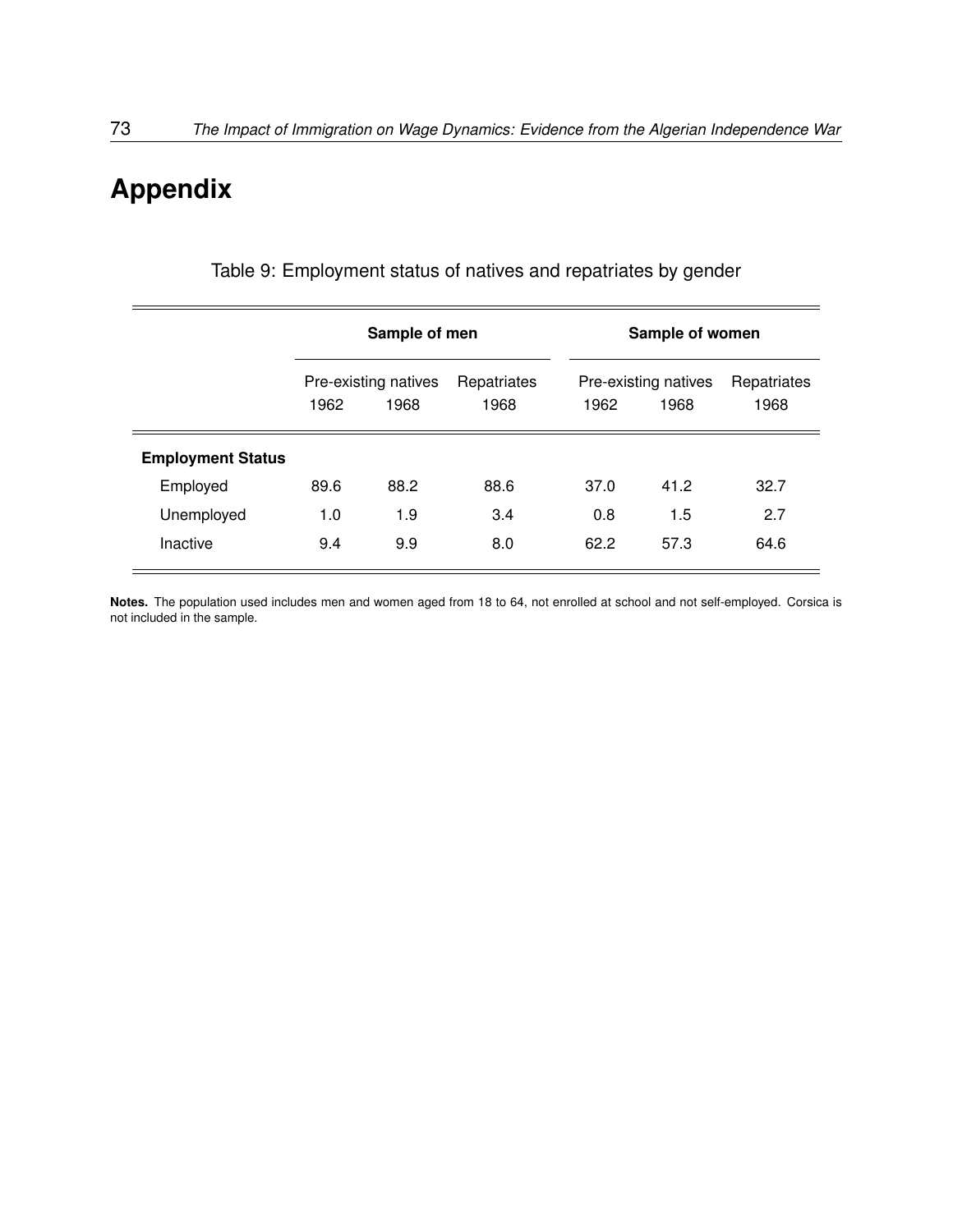|      |                      |                   | Relative density of repatriates: $\pi_i = \frac{M_i/M}{N^1/N^1}$ |                  |                       |
|------|----------------------|-------------------|------------------------------------------------------------------|------------------|-----------------------|
| Rank | French region        | High<br>education | Medium<br>education                                              | Low<br>education | Very low<br>education |
| 1    | Prov. Côte d'Azur    | 0.9               | 0.9                                                              | 1.0              | 1.1                   |
| 2    | Languedoc-Roussillon | 1.0               | 1.1                                                              | 0.9              | 1.0                   |
| 3    | Midi-Pyrénées        | 1.1               | 1.1                                                              | 1.0              | 0.8                   |
| 4    | Rhône-Alpes          | 0.8               | 0.9                                                              | 1.0              | 1.2                   |
| 5    | Aquitaine            | 1.5               | 1.1                                                              | 1.1              | 0.6                   |
| 6    | Île-de-France        | 1.2               | 0.9                                                              | 0.8              | 1.2                   |
| 7    | Centre               | 1.7               | 1.1                                                              | 1.0              | 0.8                   |
| 8    | Bourgogne            | 1.5               | 1.1                                                              | 1.1              | 0.7                   |
| 9    | Franche-Comté        | 1.1               | 0.9                                                              | 0.9              | 1.1                   |
| 10   | Champagne-Ardenne    | 1.9               | 1.1                                                              | 0.8              | 0.8                   |
| 11   | Poitou-Charentes     | 2.1               | 1.4                                                              | 1.0              | 0.5                   |
| 12   | Lorraine             | 1.5               | 0.7                                                              | 0.8              | 1.2                   |
| 13   | Auvergne             | 1.5               | 1.1                                                              | 0.9              | 0.8                   |
| 14   | Alsace               | 1.3               | 0.8                                                              | 1.1              | 1.0                   |
| 15   | Haute-Normandie      | 1.8               | 1.0                                                              | 1.2              | 0.7                   |
| 16   | Picardie             | 2.1               | 1.1                                                              | 0.8              | 0.8                   |
| 17   | Limousin             | 2.1               | 1.0                                                              | 1.1              | 0.5                   |
| 18   | Pays de la Loire     | 2.2               | 1.1                                                              | 1.1              | 0.5                   |
| 19   | Basse-Normandie      | 2.4               | 1.2                                                              | 1.2              | 0.5                   |
| 20   | <b>Bretagne</b>      | 2.1               | 1.0                                                              | 1.0              | 0.6                   |
| 21   | Nord-Pas-de-Calais   | 1.4               | 0.8                                                              | 0.8              | 1.2                   |

Table 10: The relative density of male repatriates across education groups and regions

**Notes.** The population used includes men in the labor force aged from 18 to 64, not enrolled at school and not self-employed. Corsica is not included in the sample.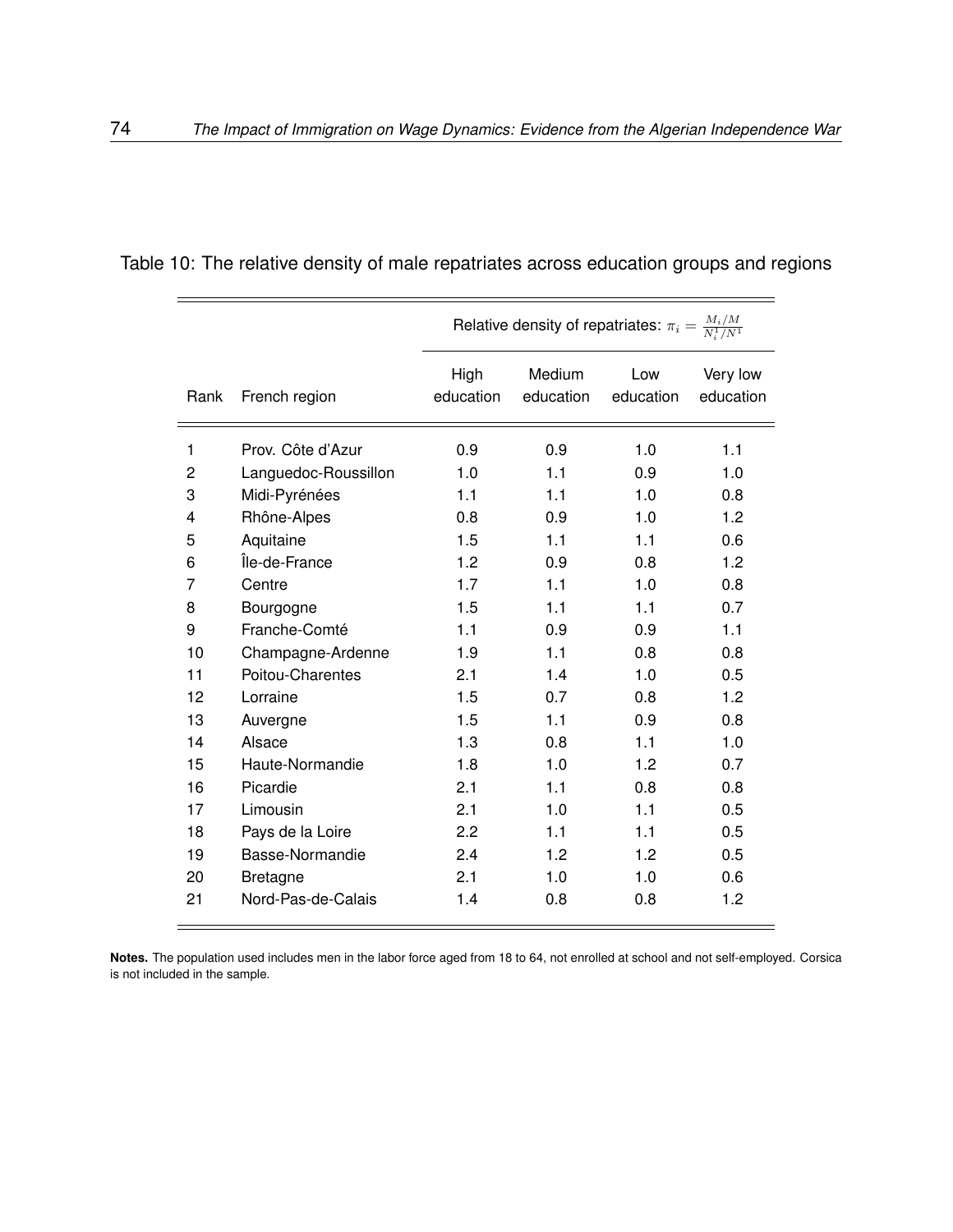|                        |           | Method from Peri & al. (2011) |           |           | Method from Borjas (2006) |           |
|------------------------|-----------|-------------------------------|-----------|-----------|---------------------------|-----------|
|                        |           | Men                           |           |           | Men                       |           |
|                        | All       | High education                | Women     | All       | High education            | Women     |
| 1. OLS estimate        | 0.20      | 0.20                          | $0.17*$   | 0.09      | 0.08                      | $-0.08$   |
|                        | (1.68)    | (1.15)                        | (1.89)    | (0.33)    | (0.12)                    | $(-0.38)$ |
| 2. IV estimate using   | 0.08      | 0.14                          | $-0.04$   | 0.19      | 0.43                      | $-0.07$   |
| rainfall as instrument | (0.91)    | (0.92)                        | $(-0.32)$ | (0.72)    | (0.57)                    | $(-0.35)$ |
| F-stat of instrument   | 105.66    | 161.61                        | 73.64     | 83.11     | 101.88                    | 119.30    |
| 3. IV estimate using   | 0.31      | 0.25                          | 0.16      | 0.52      | 1.90                      | 0.10      |
| distance as instrument | (1.39)    | (1.36)                        | (0.69)    | (1.14)    | (1.21)                    | (0.30)    |
| F-stat of instrument   | 16.72     | 23.05                         | 15.66     | 13.98     | 12.88                     | 16.91     |
| 4. IV estimate using   | $-0.13$   | 0.06                          | $-0.12$   | $-0.11$   | $-0.87$                   | $-0.21$   |
| shift-share instrument | $(-0.67)$ | (0.51)                        | $(-0.80)$ | $(-0.40)$ | $(-0.90)$                 | $(-1.01)$ |
| F-stat of instrument   | 192.41    | 94.59                         | 346.12    | 375.15    | 340.16                    | 742.09    |
| Cluster                | 21        | 21                            | 21        | 21        | 21                        | 21        |
| Observations           | 84        | 84                            | 84        | 84        | 84                        | 84        |

Table 11: The impact of repatriates on native internal migration between 1962 and 1968

**Key.** \*\*\*, \*\*, \* denote statistical significance from zero at the 1%, 5%, 10% significance level. T-statistics are indicated in parentheses below the point estimate.

**Notes.** The table reports the estimated effects of the 1962 repatriates on the internal migration of pre-existing native workers between 1962 and 1968 using two empirical methodologies from [Borjas](#page-51-0) [\(2006,](#page-51-0) [2014\)](#page-51-1) and [Peri and Sparber](#page-57-0) [\(2011a\)](#page-57-0). Each Specification has 84 observations and include education fixed effects. Each regression is weighted by using the number of individuals used to compute the dependent variable in 1962 and 1968. Standard errors are adjusted for clustering at the regional level.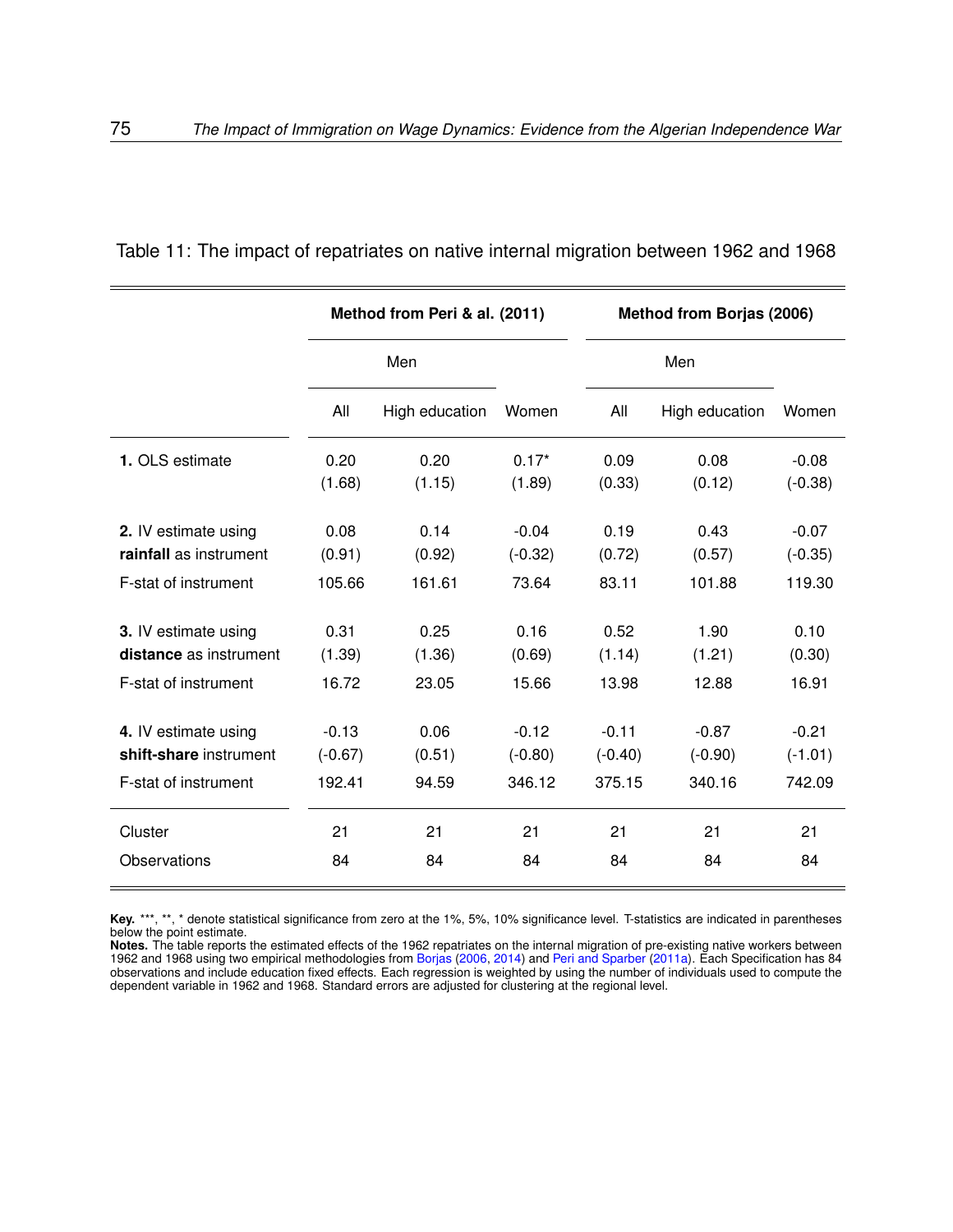|                                                                              |                  | Change in native wages between    |                 |                        |
|------------------------------------------------------------------------------|------------------|-----------------------------------|-----------------|------------------------|
|                                                                              |                  | 1962-1968                         |                 | 1962-1976              |
|                                                                              | <b>Baseline</b>  | Additional<br>controls            | <b>Baseline</b> | Additional<br>controls |
| IV estimates                                                                 | $-1.91$          | $-2.07$                           | $-0.97$         | $-0.72$                |
| 95% CI using robust standard errors                                          | $[-2.92; -0.90]$ | $[-3.20; -0.93]$                  | $[-2.01; 0.06]$ | $[-2.19; 0.75]$        |
| 95% CI using clustering at the regional level                                | $[-3.37; -0.45]$ | $[-3.68, -0.46]$                  | $[-2.29; 0.35]$ | $[-3.01; 1.65]$        |
| 95% CI using the wild-bootstrap method<br>from Davidson and MacKinnon (2010) |                  | $[-5.89; -0.16]$ $[-5.76; -0.31]$ | $[-3.31; 0.16]$ | $[-5.06; 1.96]$        |
| Education-sector FE                                                          | Yes              | Yes                               | Yes             | Yes                    |
| Observations                                                                 | 168              | 168                               | 168             | 168                    |

**Key.** \*\*\*, \*\*, \* denote statistical significance from zero at the 1%, 5%, 10% significance level. T-statistics are indicated in parentheses below the point estimate.

**Notes.** The table reports the IV estimated coefficients from the baseline regressions used in Table [3.](#page-66-0) I provide the 95% confidence intervals of the IV estimates computed by *(i)* using heteroscedastic-consistent estimates of the standard errors, *(ii)* clustering standard errors at the regional level and *(iii)* using the wild-bootstrap method (10,000 replications) as proposed by [Davidson and MacKinnon](#page-52-0) [\(2010\)](#page-52-0) . I use rainfall intensity across regions as instrument. All regressions have 168 observations (4 education groups, 2 occupations and 21 regions) and include skill fixed effects. Each regression is weighted by using the number of individuals used to compute the dependent variable.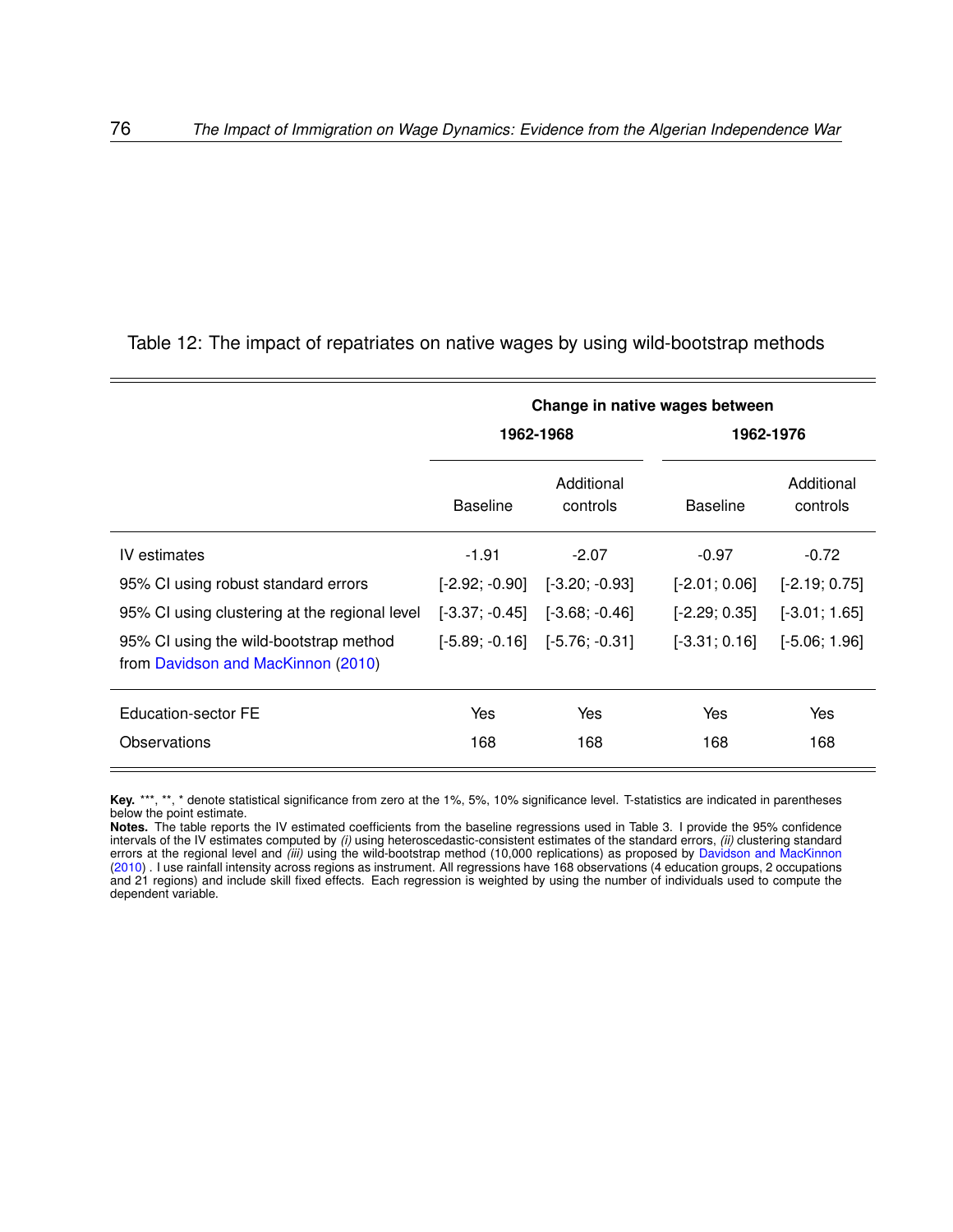|                |                      |                        |           |                                              | Time period: 1962-1968 |                                   |       |
|----------------|----------------------|------------------------|-----------|----------------------------------------------|------------------------|-----------------------------------|-------|
|                |                      | $\triangle$ Male wages |           | $\triangle$ Employment<br>rate to population |                        | $\triangle$ Participation<br>rate |       |
| Rank           | French region        | 1962-1968              | 1968-1976 | Men                                          | Women                  | Men                               | Women |
| 1              | Prov. Côte d'Azur    | 26.5                   | 31.0      | 6.2                                          | 17.4                   | $-0.9$                            | 16.5  |
| $\overline{c}$ | Languedoc-Roussillon | 18.7                   | 38.4      | 7.6                                          | 18.8                   | $-0.3$                            | 23.5  |
| 3              | Midi-Pyrénées        | 30.0                   | 32.7      | 8.7                                          | 18.2                   | $-1.5$                            | 12.6  |
| 4              | Rhône-Alpes          | 29.1                   | 31.0      | 11.8                                         | 12.6                   | $-0.1$                            | 8.7   |
| 5              | Aquitaine            | 39.4                   | 42.1      | 6.3                                          | 15.3                   | $-1.5$                            | 16.1  |
| 6              | Île-de-France        | 21.0                   | 27.0      | 2.4                                          | 3.9                    | $-0.5$                            | 7.1   |
| 7              | Centre               | 32.7                   | 41.4      | 8.9                                          | 19.1                   | $-0.1$                            | 15.9  |
| 8              | Bourgogne            | 33.8                   | 25.3      | 6.8                                          | 20.2                   | 0.1                               | 19.8  |
| 9              | Franche-Comté        | 31.4                   | 22.4      | 11.7                                         | 18.7                   | 0.4                               | 13.7  |
| 10             | Champagne-Ardenne    | 36.8                   | 30.9      | 11.4                                         | 20.5                   | $-0.3$                            | 15.4  |
| 11             | Poitou-Charentes     | 27.2                   | 44.3      | 5.8                                          | 19.1                   | $-1.4$                            | 19.8  |
| 12             | Lorraine             | 36.2                   | 21.7      | 4.3                                          | 14.6                   | $-1.6$                            | 18.3  |
| 13             | Auvergne             | 17.9                   | 41.9      | 8.8                                          | 17.5                   | $-0.2$                            | 20.4  |
| 14             | Alsace               | 30.9                   | 24.1      | 8.7                                          | 10.8                   | $-1.8$                            | 12.8  |
| 15             | Haute-Normandie      | 35.5                   | 33.8      | 11.7                                         | 19.2                   | 0.0                               | 13.6  |
| 16             | Picardie             | 28.2                   | 32.3      | 10.9                                         | 26.3                   | $-0.5$                            | 20.0  |
| 17             | Limousin             | 32.8                   | 28.6      | 5.6                                          | 17.1                   | $-1.1$                            | 17.9  |
| 18             | Pays de la Loire     | 36.0                   | 35.4      | 11.8                                         | 22.6                   | $-0.8$                            | 17.3  |
| 19             | Basse-Normandie      | 27.1                   | 31.4      | 11.2                                         | 20.2                   | 0.8                               | 17.8  |
| 20             | <b>Bretagne</b>      | 33.6                   | 28.2      | 10.3                                         | 22.7                   | 0.2                               | 21.1  |
| 21             | Nord-Pas-de-Calais   | 27.1                   | 34.4      | 3.5                                          | 15.7                   | $-0.9$                            | 17.2  |

Table 13: Additional descriptive statistics of French Regions

**Notes.** The population used includes men and women in the labor force aged from 18 to 64, not enrolled at school and not selfemployed. Corsica is not included in the sample. I compute the changes in male wages, employment and participation rate for pre-existing natives.